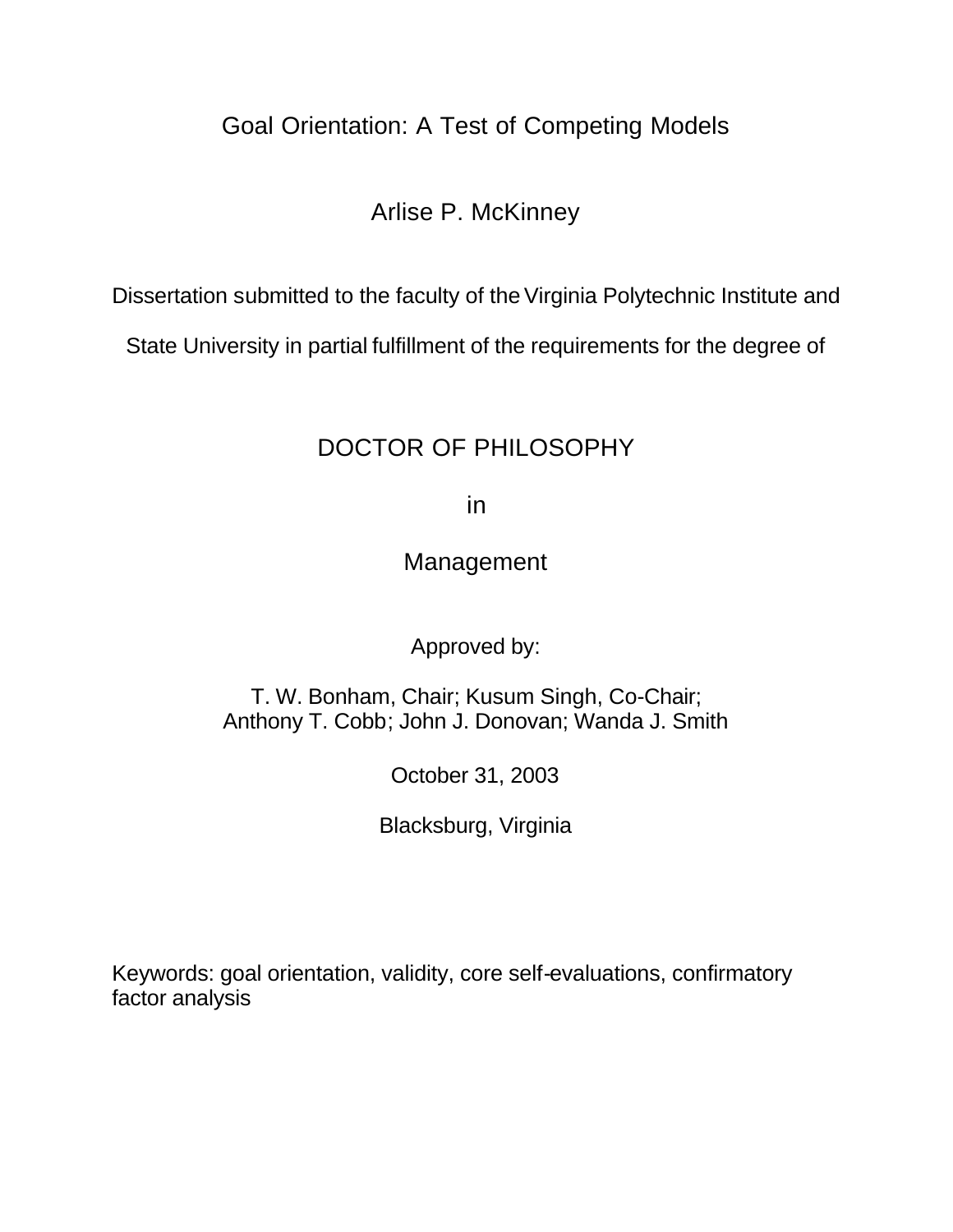### Goal Orientation: A test of competing models

Arlise P. McKinney

## Abstract

This research examined the validity of the 2-factor (e.g., Button, Mathieu, and Zajac, 1996) and 3-factor (e.g., VandeWalle, 1997) models of goal orientation. These models differ in specifying the dimensionality, measurement, and nomological network for learning goal orientation and performance goal orientation constructs. This study specifically tested the factorial and nomological validity of each model of goal orientation. The factorial validity was examined through a series of nested models and evaluating model fit parameters. The nomological validity of goal orientation was examined testing theoretically-derived relationships with the self-concept traits (e.g., core self-evaluations) of self-esteem, internal locus of control, generalized self-efficacy, and emotional stability. In addition, goal orientation relationships with need for achievement, fear of negative evaluation, and social desirability were also examined.

Results of this study yielded mixed findings for the *a priori* models. Data from a student sample  $(N=314)$  and an employee sample  $(N=114)$  resulted in mixed findings across models and across samples. Although there was general support for both factor structures, several psychometric weaknesses were noted in the scales including low factor loadings, low factor variances, and low inter-item correlations. Additionally, results of the test-retest stability of goal orientation constructs were lower than desired across both models.

Results of the hypothesized relationships found consistent support for learning goal orientation relationships, while the results for performance goal orientation were mixed.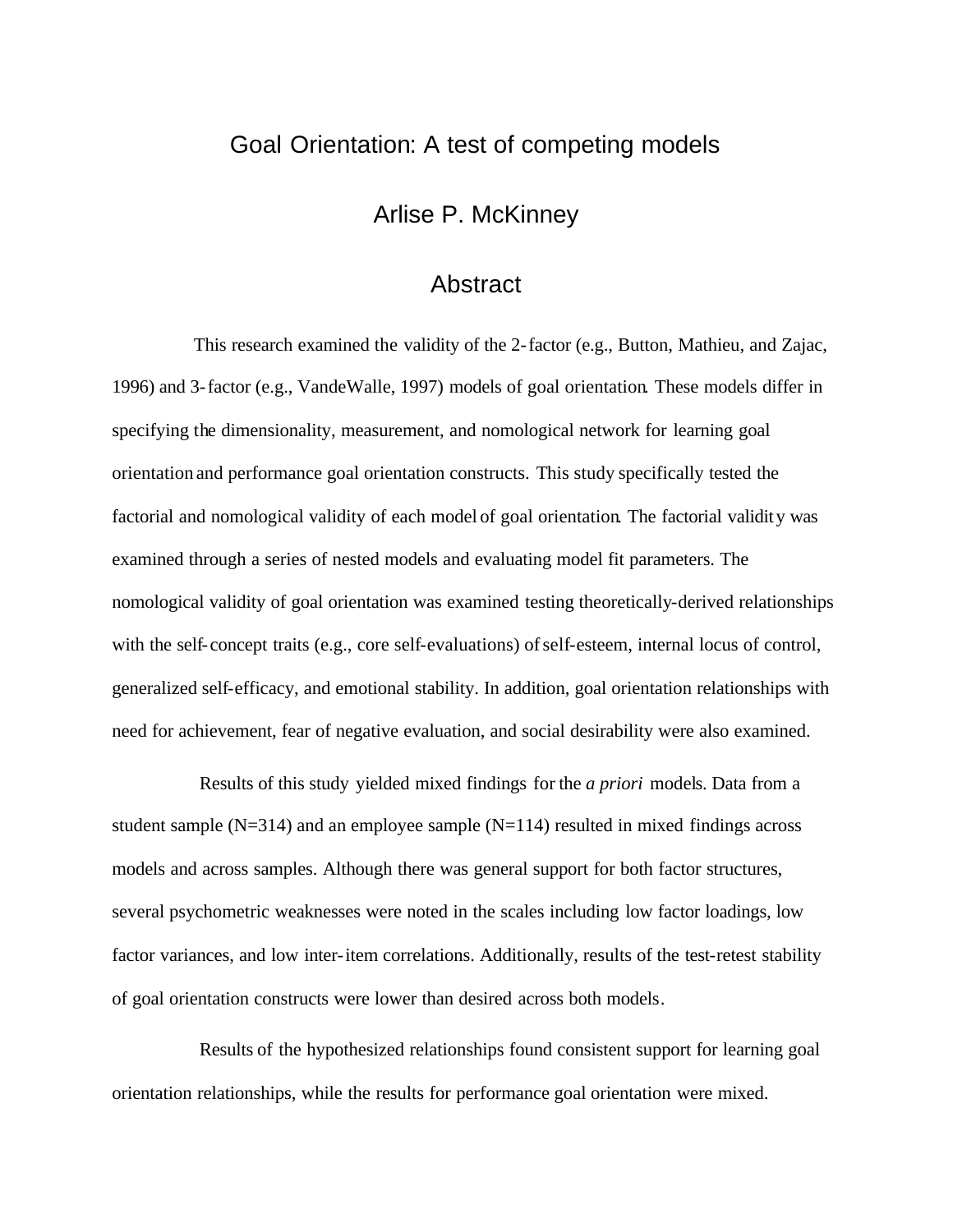Learning goal orientation reflected positive and moderate levels of associations (i.e.,  $r > .20$ ) with self-esteem, internal locus of control, generalized self-efficacy, emotional stability, need for achievement and negatively related to fear of negative evaluation. Learning goal orientation also reflected positive but smaller levels of associa tion with social desirability. Hypothesized relationships were supported for VandeWalle's (1997) performance avoid goal orientation reflecting negative relationships with the same correlates, except for a positive association with fear of negative evaluation. In general, the hypothesized relationships for Button et al.'s (1996) performance goal orientation and VandeWalle's (1997) performance prove goal orientation were not supported. These relationships resulted in near zero-correlations. Implications for future research addressing the conceptual framework, measurement and nomological relationships for goal orientation are discussed.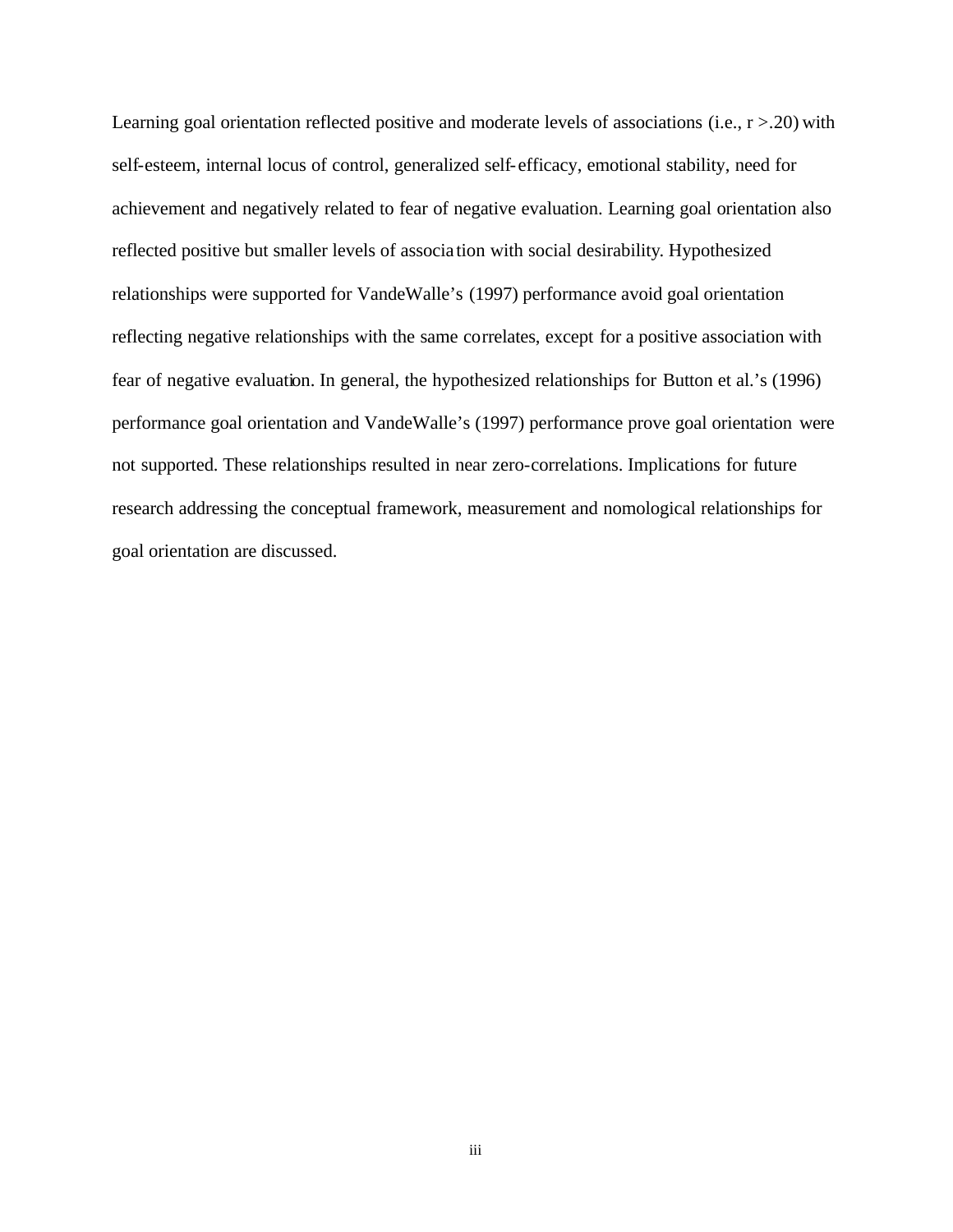### Acknowledgements

I would like to personally thank the individuals who have supported throughout my graduate school experience and contributed to my success in completing a dissertation. First, I would like to thank my chair and advisor, Dr. T.W. Bonham. Dr. Bonham, thank you for encouraging me to stay focused on my dissertation and challenging me to write often and write well. As the primary reader of the earlier drafts of my dissertation, you have given me the best constructive feedback I have ever received in my academic life. I only wish that other doctoral students could have the same positive and developmental experience that I had with you as my dissertation chair.

I would also like to thank all of my committee members including Dr. Kusum Singh, Dr. Wanda J. Smith, Dr. John J. Donovan, and Dr. Anthony T. Cobb. Dr. Singh, I would like to thank you for being my co-chair and providing me with the foundation to understand measurement and data analysis. Thank you for helping me interpret my data and providing instrumental feedback on presenting my research. Dr. Cobb, thank you for challenging me to think conceptually beyond my measurement study and providing me with critical feedback on my writing. Dr. Donovan, thank you for spurring my interest in goal orientation and challenging me to pose relevant research questions to contribute to this body of research. I also want to thank you for being the goal orientation expert on my committee and reviewing prior manuscripts to provide me with critical feedback to acknowledge and address the limitations of my research to ultimately make a scientific contribution. Finally, I would like to thank Dr. Wanda J. Smith who has supported me in so many ways both in my academic career but also personally. Thank you for challenging me to think and communicate visually with models and challenging me to write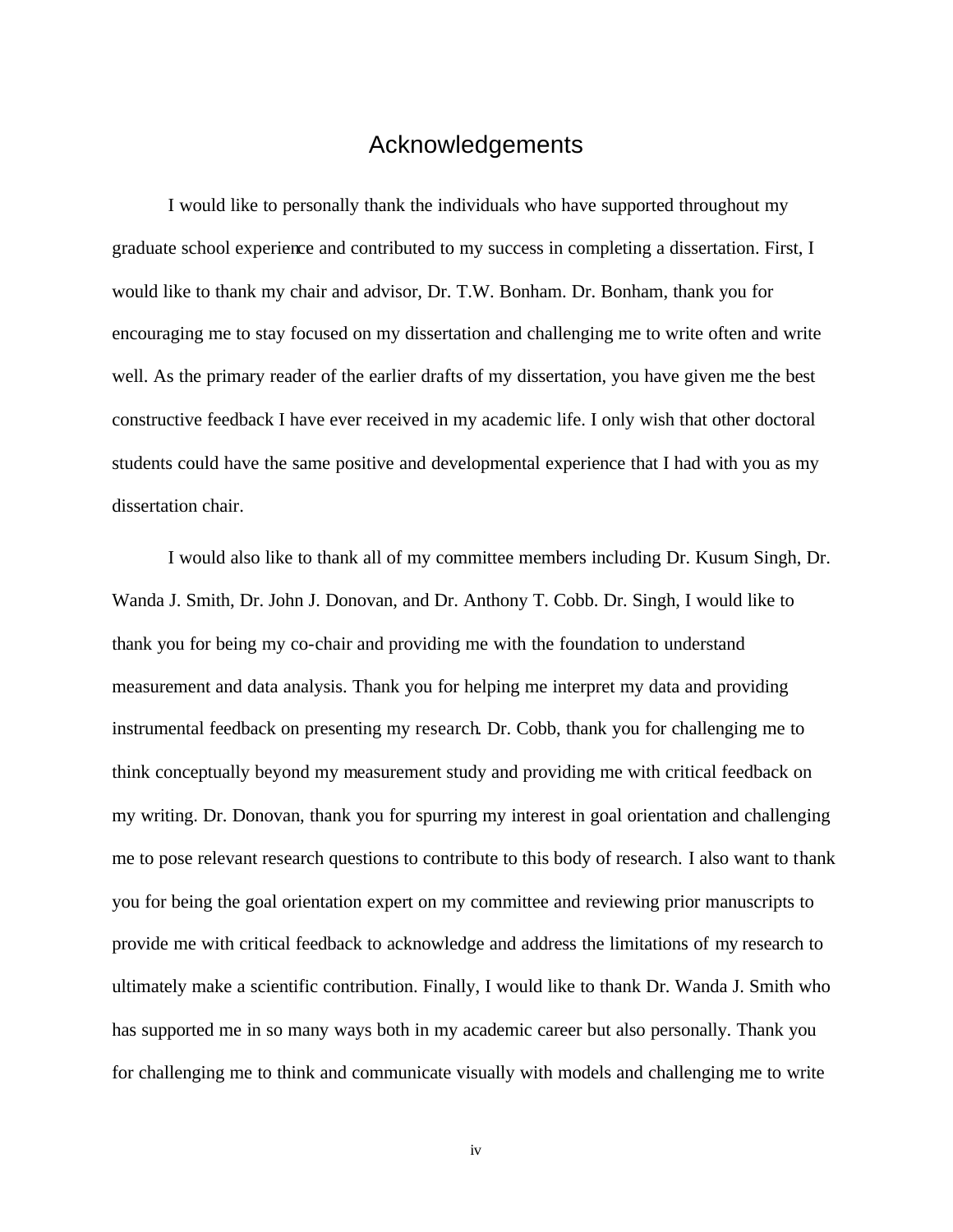from the reader's perspective. But most of all, I thank you for being my prayer partner. You are truly an inspiration to me and I don't think I would have made it through my doctoral program without your support.

I would also like to thank my cohort, Ross Mecham, III. First and foremost, thank you for reminding not to take myself too seriously and for being the most supportive cohort I could have ever imagined. Thank you for helping me collect my data, covering my classes, and allowing me to vent when I needed it. I hope I can help and support you as much as you have helped and supported me; I am forever indebted to you. I also want to thank the entire Management faculty at Virginia Tech for making my doctoral experience a positive one. I especially want to thank Dr. Kevin D. Carlson for providing me my first opportunity to author a manuscript which resulted in a top tier publication. Thank you for teaching me so much about writing and thinking about the relevant research questions, I have truly learned a lot from you. I also want to thank Dr. Chris Neck for assisting me the data collection of my dissertation by and encouraging his students to participate in my research project. I also want to thank Dr. Neck for the constant words of encouragement throughout my doctoral experience.

I also want to extend a special thanks to my support group of colleagues in the Management Doctoral Students Association with the Ph.D. Project, funded by the KPMG Foundation. I would especially like to thank my friend and mentor, Dr. Crissie Frye, who has been so instrumental in helping me balance the many challenges of a doctoral program. I also thank you for guiding me through the process of navigating the job market and evaluating my career opportunities. But I thank you most of all for making me and others to take the time out to laugh. You have given unselfishly and I consider you to be a true friend. I also wish to thank many other friends and colleagues who provided encouraging words along the way. In particular,

v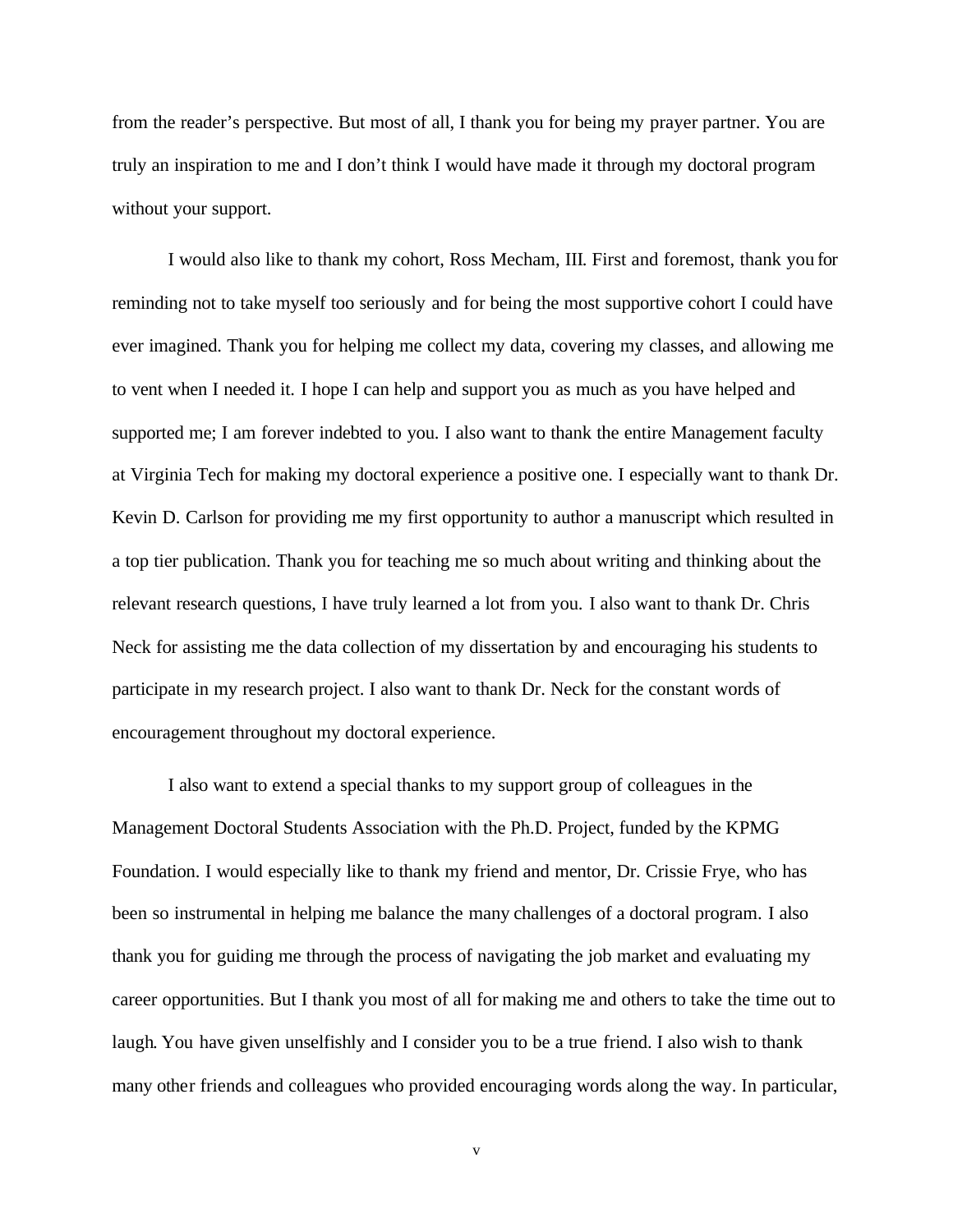I wish to thank Velvet Weems, Sammie Robinson, Millicent Nelson, Ian Williamson, Quinetta Roberson, Olenda Johnson, Joanna Newman, and Laquita Blockson and so many others in the Ph.D. Project for being supportive and encouraging throughout my doctoral experience.

Finally, I would like to thank my family and many friends who have supported me throughout my professional and academic careers. Mom, thank you for understanding when my family visits had to be short because I was always working on a research project. I want to thank my entire family for all they have done to help me achieve my goals, I hope you're proud.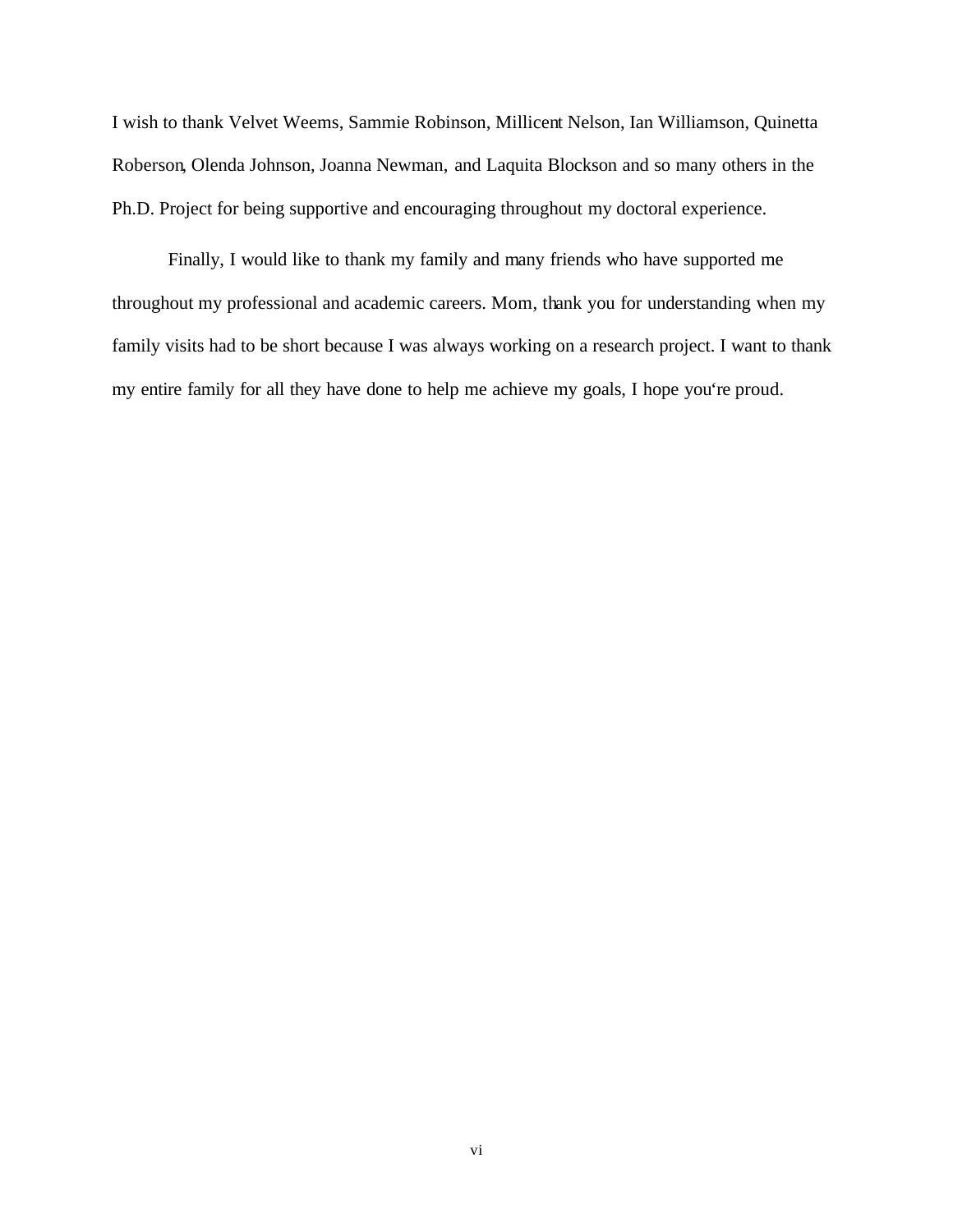## **Table of Contents**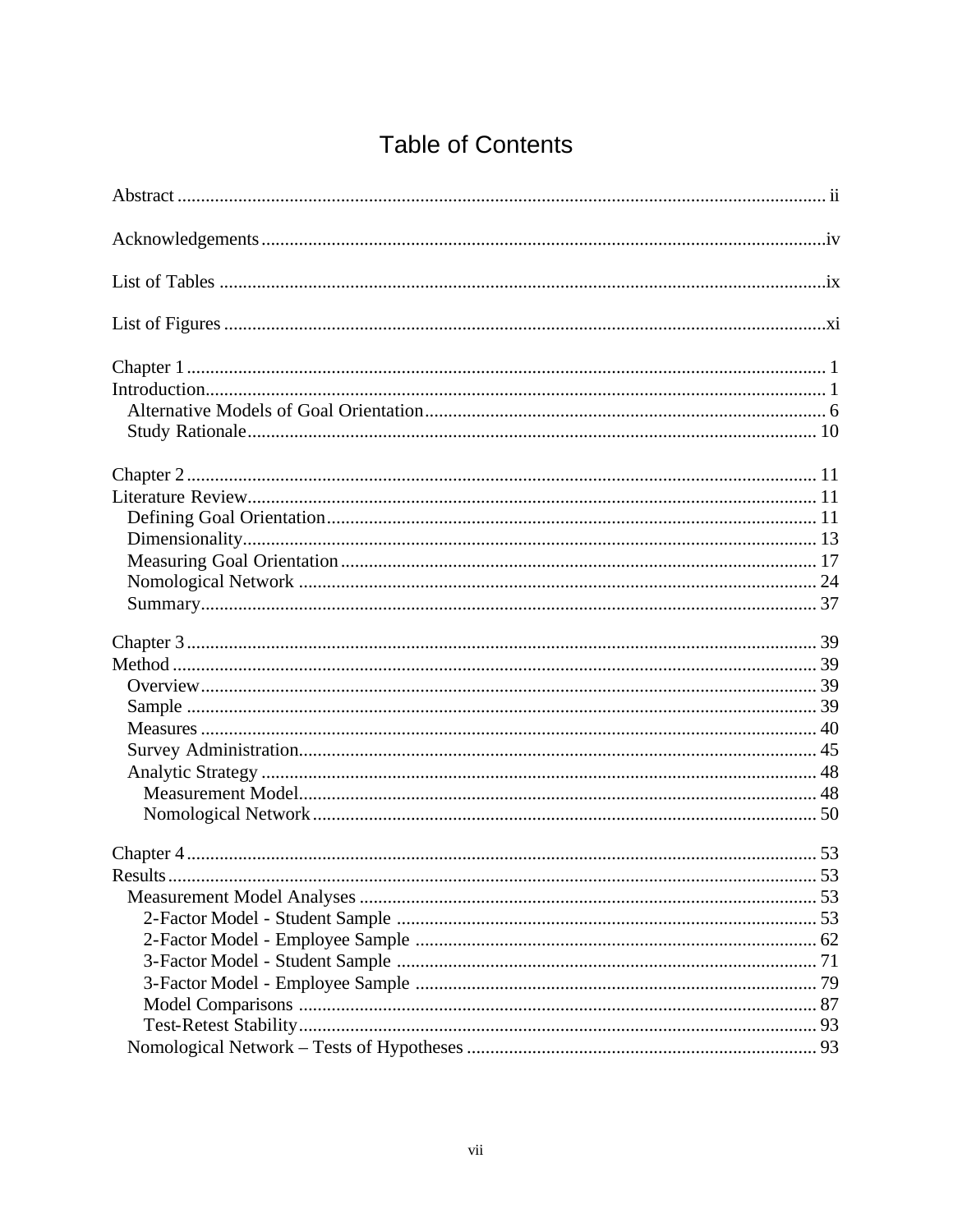| Appendix D - Generalized Self-Efficacy (Chen, Gully & Eden, 2001)  137          |  |
|---------------------------------------------------------------------------------|--|
|                                                                                 |  |
|                                                                                 |  |
|                                                                                 |  |
| Appendix H - Need for Achievement (Jackson Personality Research Form, 1974) 141 |  |
|                                                                                 |  |
|                                                                                 |  |
|                                                                                 |  |
|                                                                                 |  |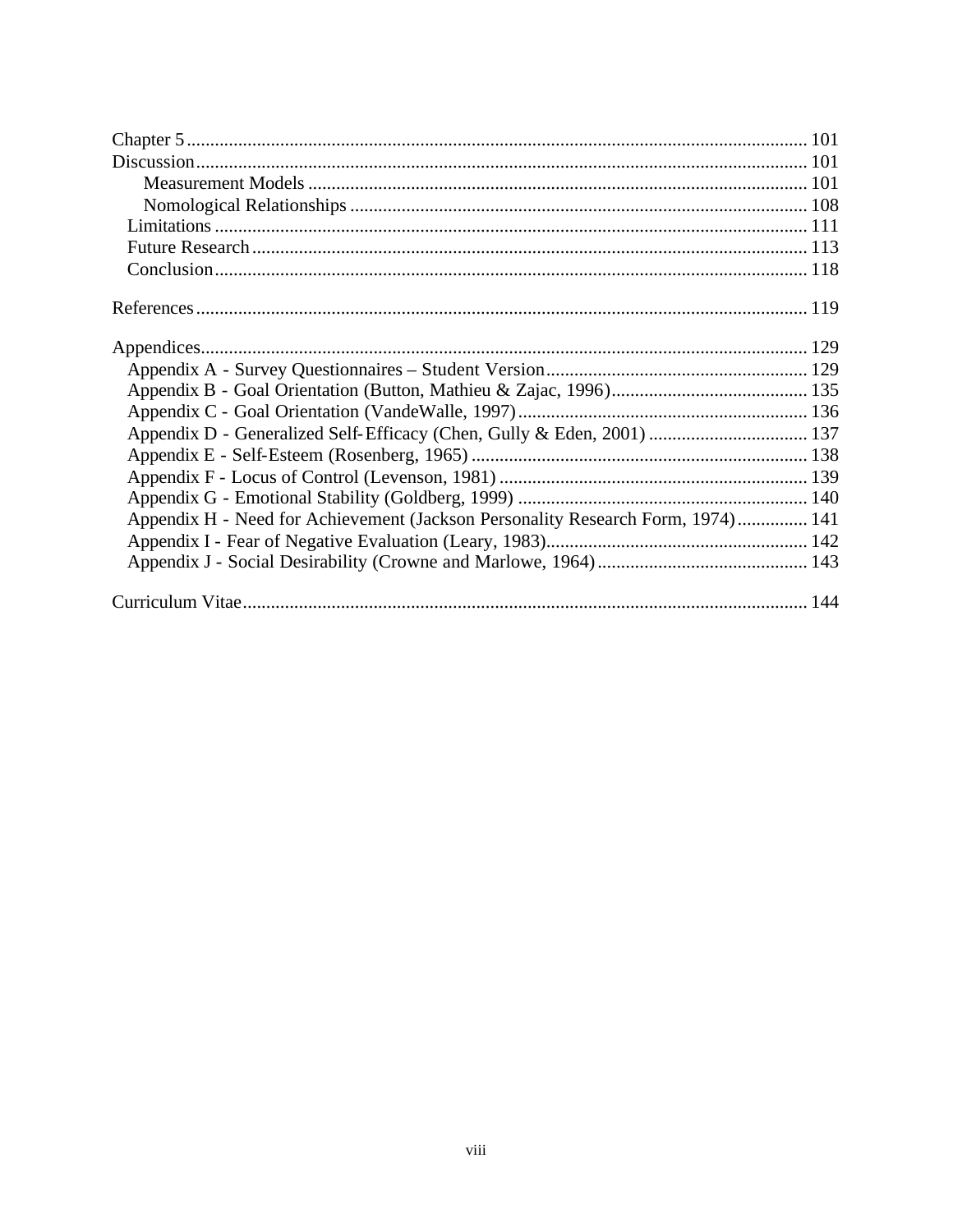## List of Tables

| Table 1: |                                                                                                  |
|----------|--------------------------------------------------------------------------------------------------|
| Table 2: |                                                                                                  |
| Table 3: | Operationalizations of Goal Orientation in Published Research 16                                 |
| Table 4: | Button, Mathieu, and Zajac's (1996) 2-Factor Model of Goal Orientation Scales  18                |
| Table 5: |                                                                                                  |
| Table 6: |                                                                                                  |
| Table 7: |                                                                                                  |
| Table 8: | Survey assessments timeline across student and employee samples  47                              |
| Table 9: | Descriptive statistics and correlations of goal orientation variables for the 2-Factor           |
|          |                                                                                                  |
|          | Table 11: Measurement Properties of the 2-Factor Measurement Model, Student Sample  60           |
|          | Table 12: Inter-item correlations of goal orientation indicators for the 2-Factor model, Student |
|          | Table 13: Descriptive statistics and correlations among goal orientation variables $-2$ -Factor  |
|          |                                                                                                  |
|          | Table 15: Factor Loadings and Standard Errors for the 2-Factor Model, Employee Sample  68        |
|          | Table 16: Inter-item correlations for 2 Factor model of Goal Orientation, Employee Sample  69    |
|          | Table 17: Descriptive statistics and correlations among the 3-factor Model, Student sample  72   |
|          | Table 18: CFA and Goodness of Fit Results for the 3-Factor Model, Student Sample 74              |
|          | Table 19: Factor Loadings, Reliabilities and Errors for the 3-Factor Model, Student Sample  77   |
|          | Table 20: Inter-item correlations among indicator variables in the 3-Factor model, Student       |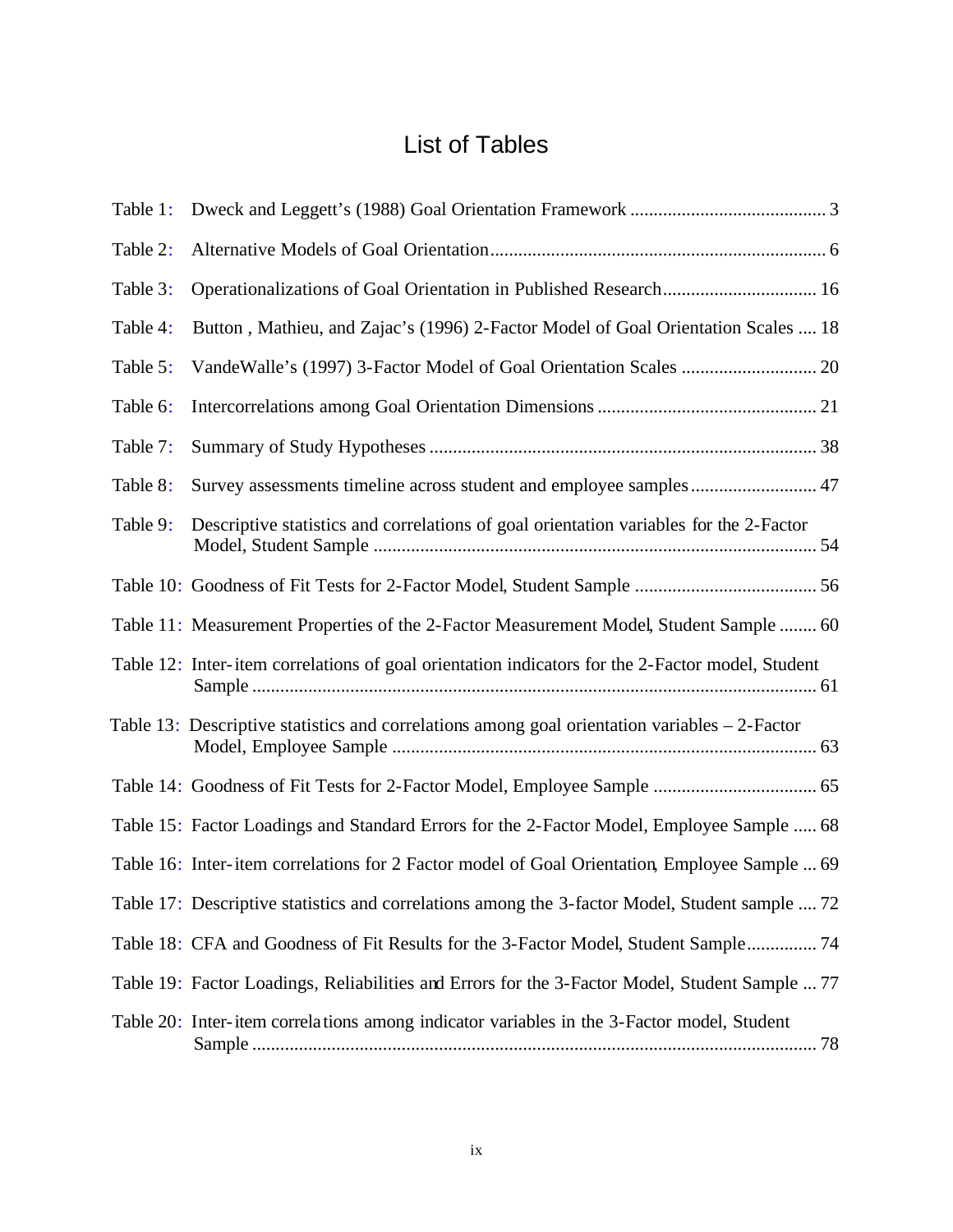| Table 21: Descriptive statistics and correlations among goal orientation variables in           |
|-------------------------------------------------------------------------------------------------|
| Table 22: CFA and Goodness of Fit Results for the 3-Factor Model, Employee Sample 82            |
|                                                                                                 |
| Table 24: Inter-item correlations among indicator variables for the 3-Factor Model,             |
| Table 25: Inter-factor correlations among 2-Factor and 3-Factor Models of Goal Orientation,     |
| Table 26: Inter-factor correlations among 2-Factor and 3-Factor Models of Goal Orientation,     |
| Table 27: Descriptive Statistics, Reliabilities, and Factor Variances of the 2-Factor Model and |
| Table 28: Model Comparisons - Goodness of Fit Results for Within Model and                      |
|                                                                                                 |
|                                                                                                 |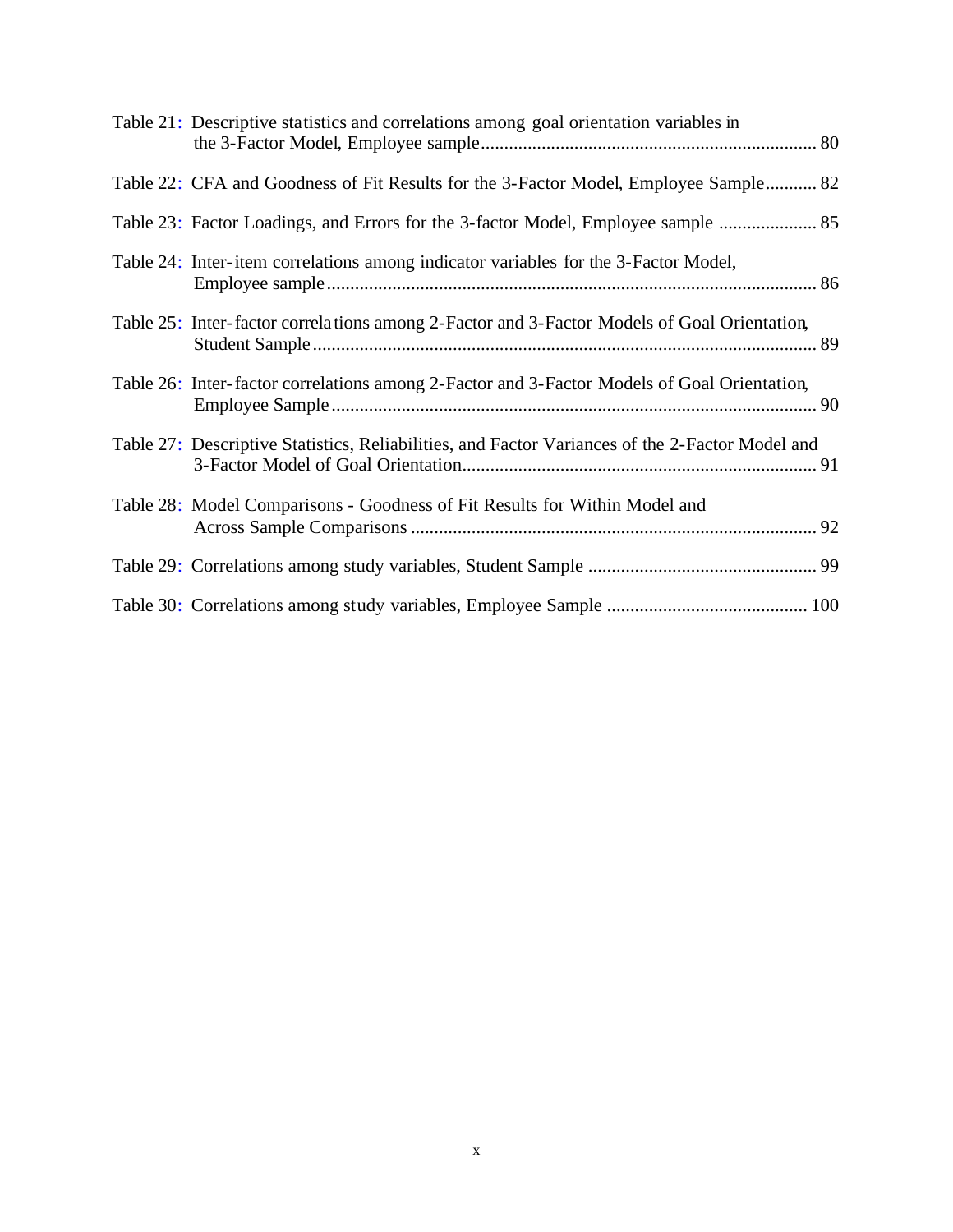# List of Figures

| Figure 1. Measurement Model - 2-Factor Model (Button, Mathieu & Zajac, 1996) 51 |  |
|---------------------------------------------------------------------------------|--|
|                                                                                 |  |
|                                                                                 |  |
|                                                                                 |  |
|                                                                                 |  |
| Figure 6. Measurement Model results for the 3-Factor Model, Employee Sample 83  |  |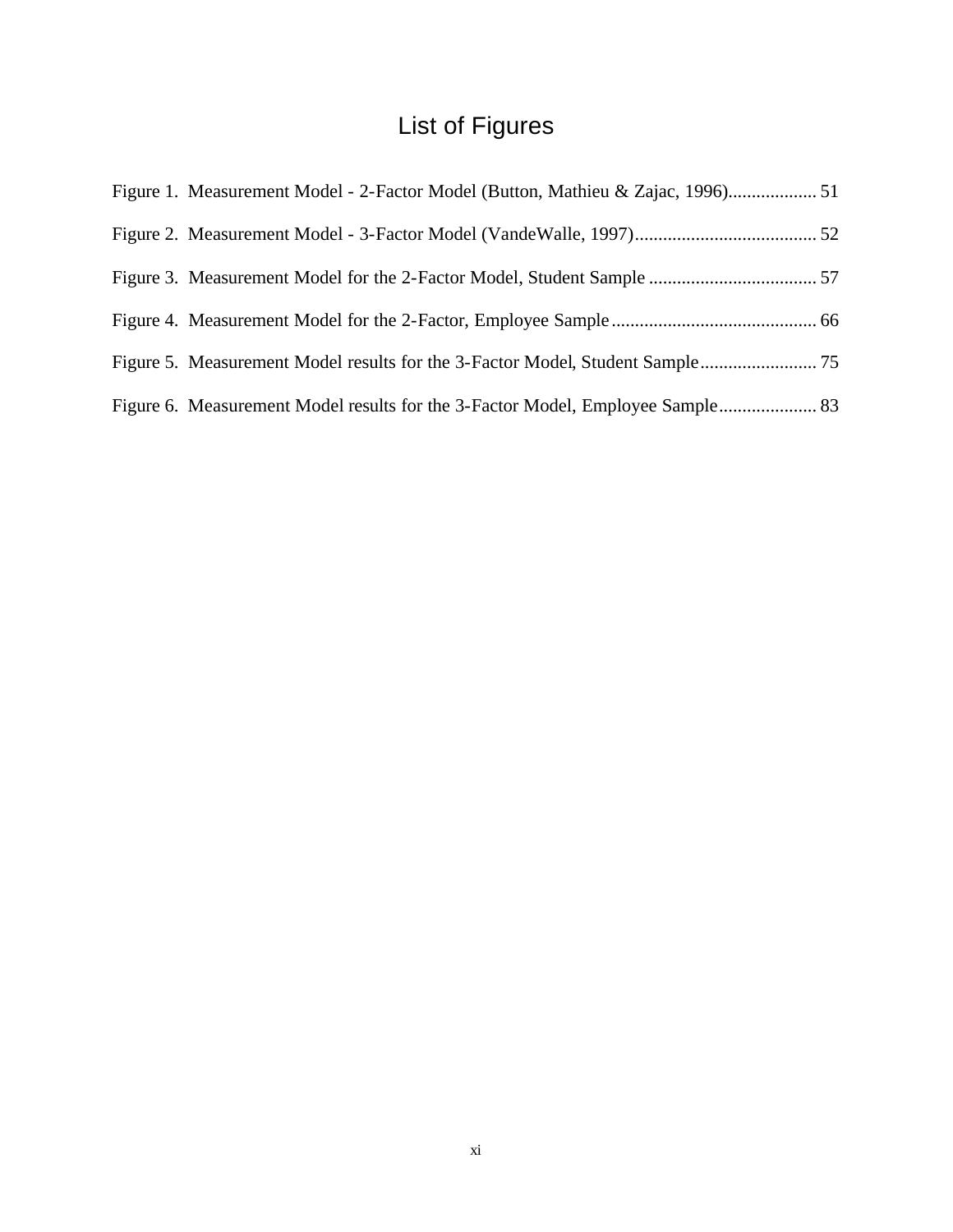## Chapter 1

#### **Introduction**

Goal orientation has emerged as an important motivational construct in organizational research reflecting individual differences in work-related behaviors and task performance outcomes. The goal orientation construct reflects internal motivational processes that affect an individual's task choice, self-set goals, and effort mechanisms in learning and performance contexts (e.g., Button, Mathieu & Zajac, 1996; Fisher & Ford, 1998; Phillips & Gully, 1997; VandeWalle, 1997). Recent studies have linked goal orientation to individual differences in selfregulatory behaviors (Ford, Smith, Weissbein, Gully & Salas, 1998; VandeWalle, Brown, Cron & Slocum, 1999), feedback-seeking behavior (VandeWalle & Cummings, 1997), and motivation to learn (Colquitt & Simmering, 1998; Ford et al., 1998). Goal orientation has also been linked to individual differences in academic performance (Beaubien & Payne, 1999; Chen, Gully, Whiteman, & Kilcullen, 2000; Phillips & Gully, 1997; VandeWalle, Cron, & Slocum, 2001), training performance (Brett & VandeWalle, 1999; Brown, 2001; Kozlowski, Gully, Brown, Salas, Smith, & Nason, 2001), task performance (Steele-Johnson, Beauregard, Hoover & Schmidt, 2000, Mangos & Steele-Johnson, 2001), and sales performance (VandeWalle et al., 1999). The individual differences associated with goal orientation are characterized as learning goal orientation and performance goal orientation. Individuals with a *learning goal orientation* are concerned with increasing their competency and thus seek out opportunities that foster learning, while individuals with a *performance goal orientation* are concerned with gaining favorable judgments of their competence and have a tendency to avoid challenging situations (e.g., Dweck, 1986; Dweck & Leggett, 1988; Elliott & Dweck, 1988; Nicholls, 1984). It is these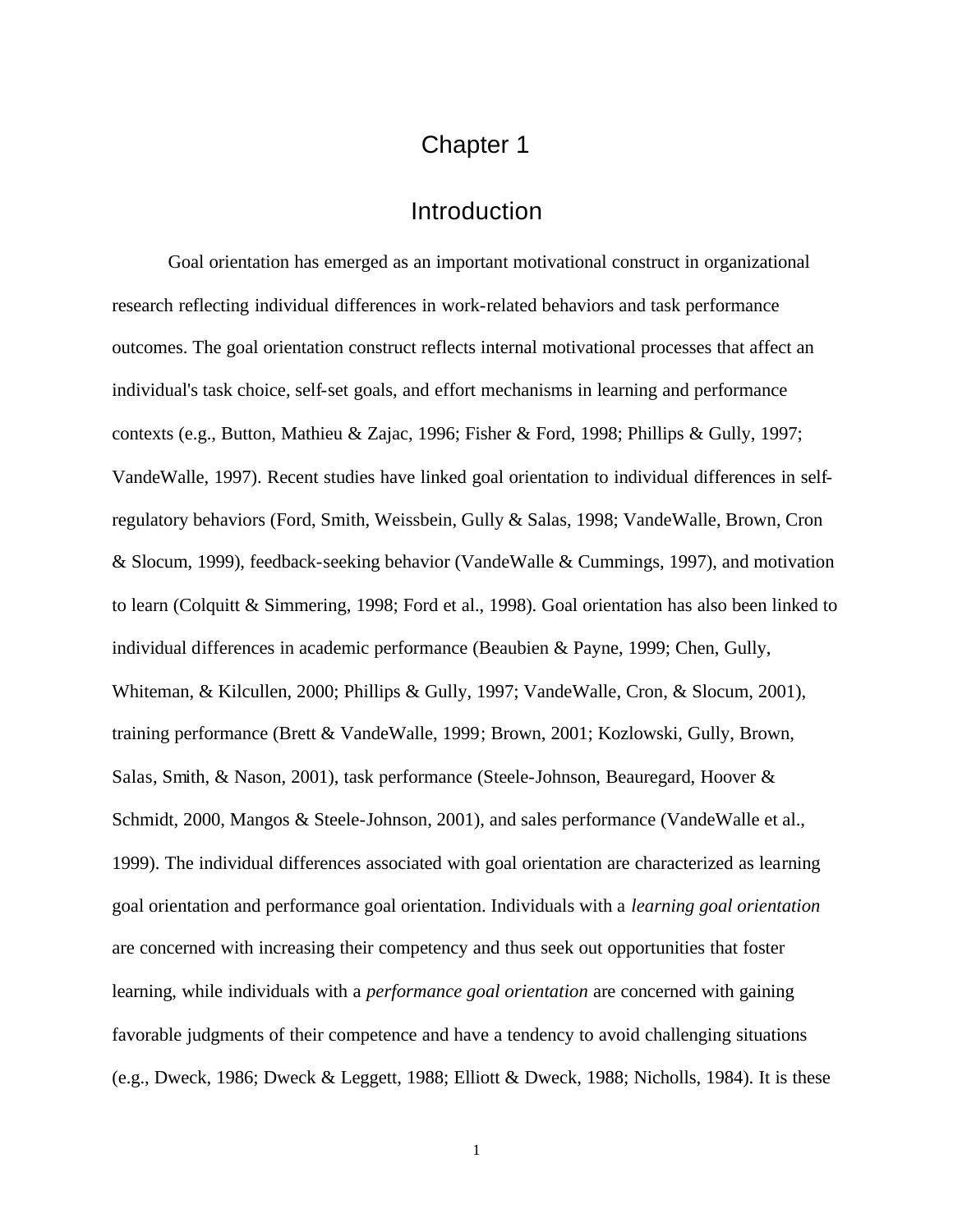individual differences that researchers have suggested account for variability in a variety of learning and performance contexts.

The goal orientation construct emerged from research in educational psychology examining individual differences in achievement-related behaviors. Diener & Dweck (1980) were particularly interested in why certain children engaged in adaptive behavior patterns, while other children reflected maladaptive (i.e., helplessness) behavior patterns when working on tasks. They defined adaptive behaviors as those that promote the establishment, maintenance, and attainment of personally challenging and personally valued achievement goals. The adaptive behavior patterns reflect challenge seeking, high and effective levels of persistence in the face of obstacles, and enjoyment in exerting effort in the pursuit of task mastery. In contrast, maladaptive behaviors were associated with a failure to establish reasonable, valued goals, or to maintain effective striving toward those goals that are potentially within one's reach. The maladaptive behavior pattern is characterized by challenge avoidance, low persistence in the face of difficulty, displaying negative affect (i.e. anxiety) and negative self-cognitions when confronting obstacles (e.g., Ames & Archer, 1988). Conceptually, the adaptive and maladaptive behaviors have evolved to reflect individual differences that are characterized as learning goal orientation and performance goal orientation. Furthermore, these behavior classifications are considered to be dispositional, thus reflecting stable patterns over time. Learning goal orientation is associated with adaptive behaviors that reflect a mastery-oriented approach to tasks, while performance goal orientation is associated with maladaptive behaviors and a vulnerability to a learned helplessness.

Dweck and Leggett (1988) presented one of the first conceptual frameworks for learning goal and performance goal orientation. This conceptual framework is presented in Table 1 below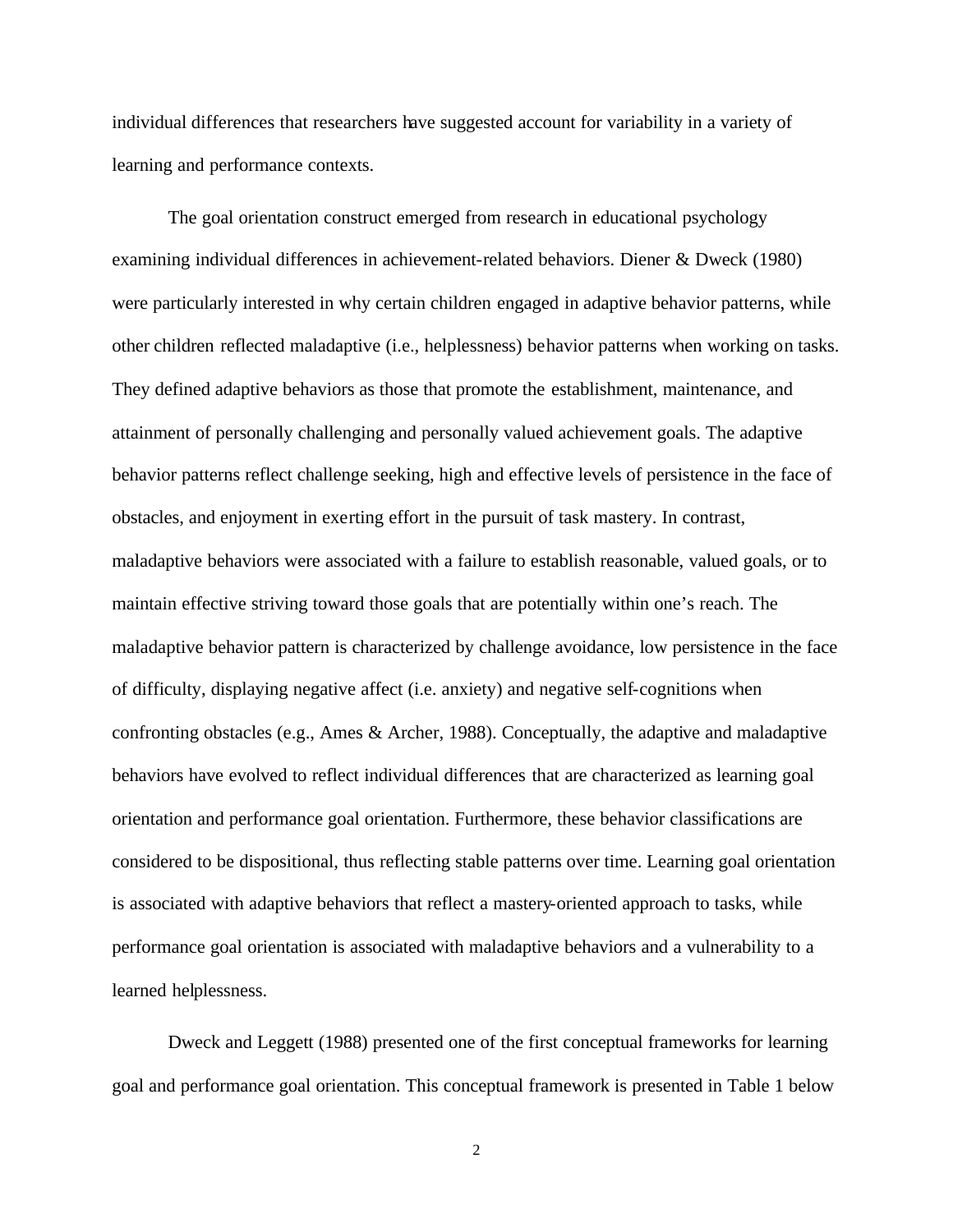and specifies the antecedents and consequences associated with learning goal and performance

goal orientation constructs.

#### Table 1

Dweck and Leggett's (1988) Goal Orientation Framework

| Theory of Ability                     | <b>Goal Orientation</b>               | Outcomes                                                                                                                                              |
|---------------------------------------|---------------------------------------|-------------------------------------------------------------------------------------------------------------------------------------------------------|
| Incremental<br>(Ability is malleable) | Learning Goal Orientation<br>(LGO)    | <b>Mastery-oriented Behaviors</b><br>(Effective task strategy use,<br>high initiation and persistence<br>of effort, challenge-seeking)                |
| Entity<br>(Ability is fixed)          | Performance Goal Orientation<br>(PGO) | <b>Helplessness Behaviors</b><br>(Less effective task strategy)<br>use, low initiation and<br>persistence of effort, challenge<br>and risk avoidance) |

Note. Adapted from Dweck, C. S. & Leggett, E. L. (1988). A social cognitive approach to motivation and personality. Psychological Review, 95, 256-273. Copyright © 1988 by the American Psychological Association. Adapted with permission of the author.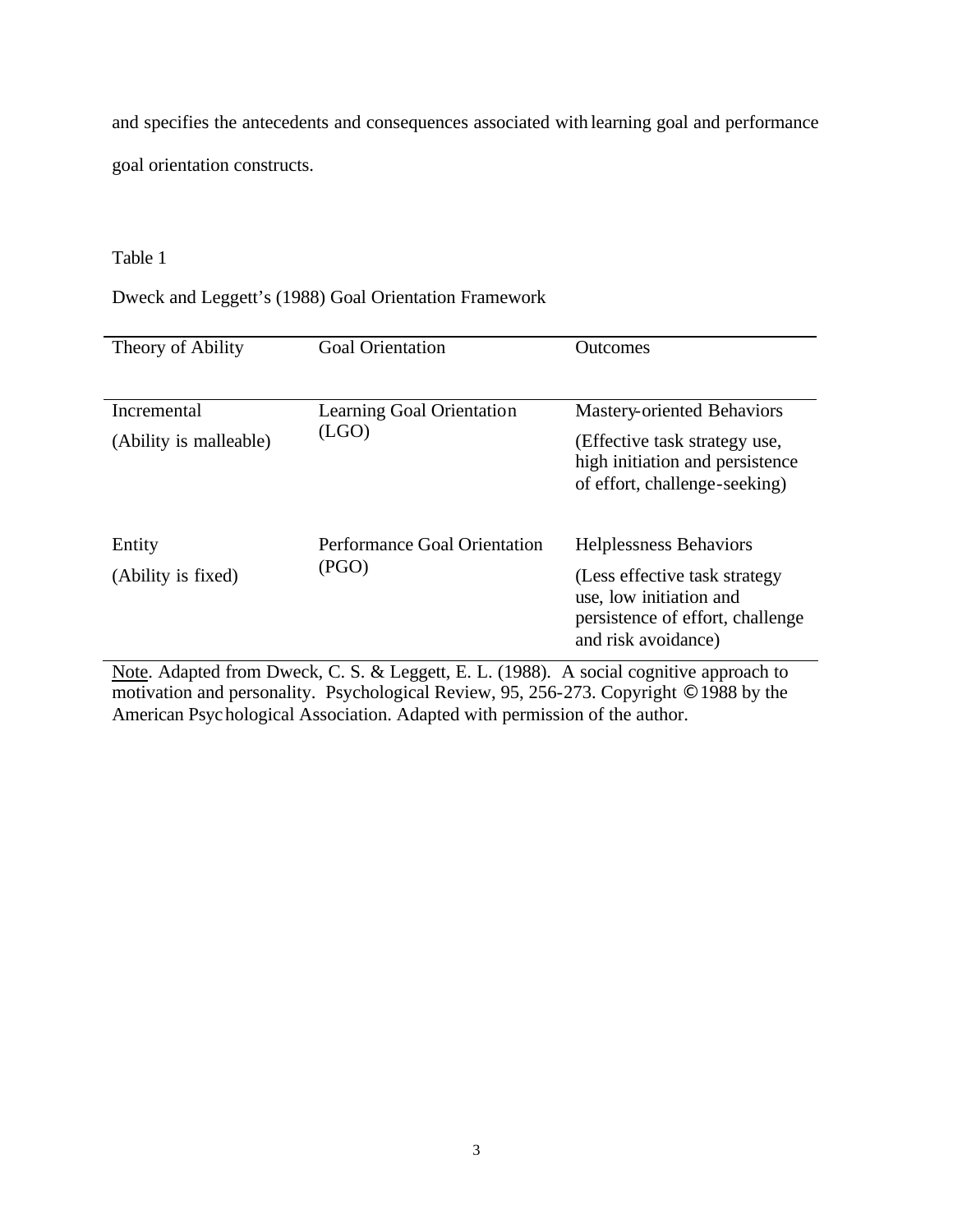Dweck and Leggett's (1988) framework of goal orientation primarily focused on the behavior patterns associated with a given orientation. They suggested that these orientations may be shaped by one's belief that ability is a fixed or malleable attribute. Dweck and Leggett's (1988) conceptualization of goal orientation suggests that implicit theories and goal orientation are dispositional characteristics that result in stable and predictable patterns of behavior. As shown in Table 1, learning goal and performance goal orientation are differentially characterized by mastery-oriented and helplessness behavior patterns.

While prior research has primarily focused on goal orientation effects on young children in educational contexts, goal orientation has generated a great deal of interest among organizational researchers. It has been suggested goal orientation may account for performance variability in adult samples and in work settings (Farr, Ringenbach, & Hofmann, 1993; Zajac, 1991). However, several issues with the early research have been raised concerning the conceptualization and operationalization of the goal orientation construct. First, the conceptual framework suggests that goal orientation is a dispositional characteristic (e.g., Dweck & Leggett, 1988). However, research studies examining goal orientation have either manipulated (e.g., Butler, 1987; Elliott & Dweck, 1988; Utman, 1997) or assessed the construct (e.g., Ames & Archer, 1988; Mueller & Dweck, 1998). In studies where goal orientation was manipulated, treatment group membership was assumed to represent ones' orientation. Whether assessed or manipulated, study findings were often interpreted to suggest that goal orientation reflects an enduring behavioral characteristic (e.g., Dweck & Leggett, 1988; Mueller & Dweck, 1998). These inconsistencies in operationalizing goal orientation have raised questions concerning the nature of the construct as stable disposition.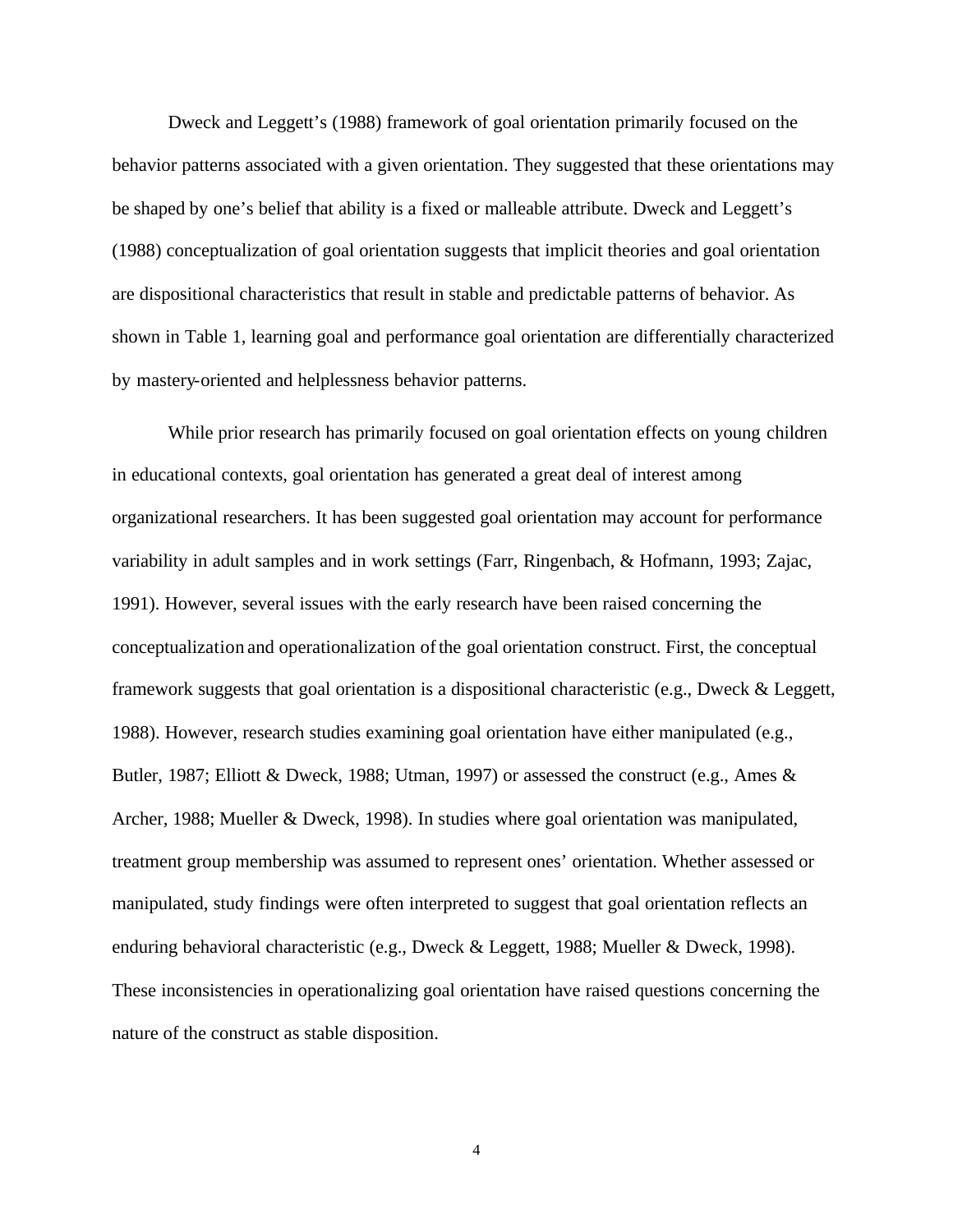A second issue concerns the dimensionality of the construct. While Dweck and Leggett (1988) did not explicitly address dimensionality, the operationalizations of goal orientation appear to reflect a unidimensional construct, with learning goal and performance goal representing opposite ends of a single continuum (e.g., Butler, 1987; Elliott & Dweck, 1988; Mueller & Dweck, 1998). In these studies, it was assumed that the learning goal and performance goal orientation constructs were mutually exclusive. Thus, individuals were focused on either the "learning goals" or "performance goals", but not both. Researchers have begun to question whether learning goal and performance goal orientations are truly mutually exclusive and have proposed alternative models of the construct (e.g., Button et al., 1996; VandeWalle, 1997).

An issue related to dimensionality concerns the measurement of goal orientation. Early research on goal orientation involved experimental manipulations where treatment group membership was assumed to reflect one's goal orientation. In other studies where goal orientation was assessed, measures reflecting causal attributions or locus of control were used to infer an individual's goal orientation but were not direct assessments of goal orientation. In addition, early measures of goal orientation were often forced-choice questionnaires that resulted in a single-item assessment of the construct (e.g., Elliott & Dweck, 1988; Mueller & Dweck, 1998). From these studies, the appropriateness of measures assessing goal orientation is questionable. As a result of these issues cited in prior research, alternative models of goal orientation have emerged that attempt to clarify some of the conceptual and operational ambiguities.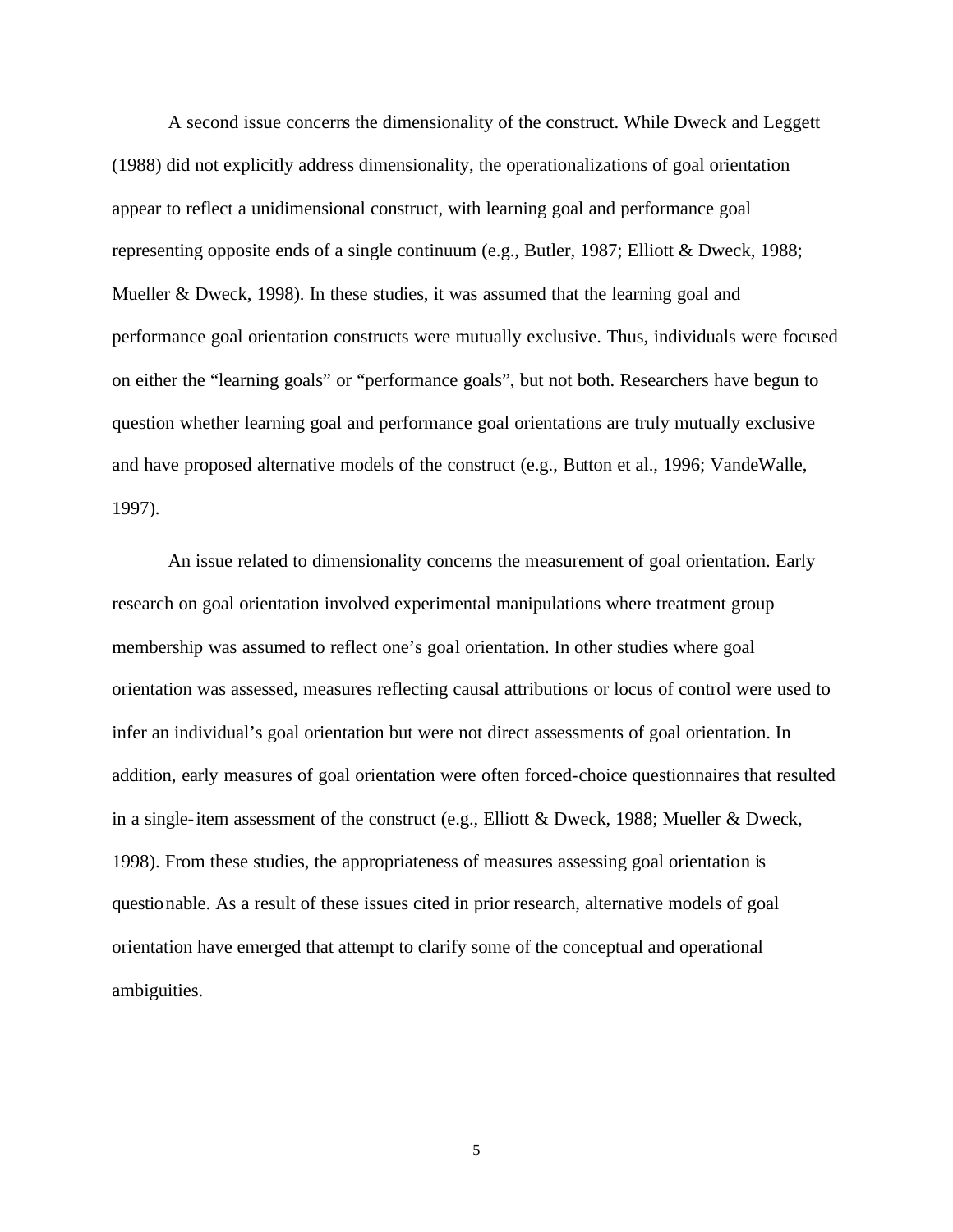### *Alternative Models of Goal Orientation*

Recent conceptualizations of the goal orientation construct have attempted to address some of the ambiguities concerning the nature, dimensionality, and measurement of the construct (e.g., Button et al., 1996; VandeWalle, 1997). Button et al. (1996) and VandeWalle (1997) have proposed two separate models of goal orientation. As shown in Table 2, these conceptualizations depart from Dweck and Leggett's (1988) framework in a number of ways. First, goal orientation is explicitly conceptualized as a stable disposition (i.e., trait characteristic). As a stable disposition, goal orientation is considered to be a motivational trait reflecting relatively stable patterns of behavior. As a trait, it is also suggested that goal orientation be assessed, not manipulated.

#### Table 2.

#### Alternative Models of Goal Orientation

| Conceptualization                                              | Dimensions                                                                                                              | Measurement                                                        |
|----------------------------------------------------------------|-------------------------------------------------------------------------------------------------------------------------|--------------------------------------------------------------------|
| <b>Two-Factor Model</b><br>(Button, Mathieu, & Zajac,<br>1996) | Learning Goal Orientation $(LGO_h)$<br>Performance Goal Orientation (PGO <sub>b</sub> )                                 | LGO: 8 item scale<br>PGO: 8-item scale                             |
| <b>Three-Factor Model</b><br>(VandeWalle, 1997)                | Learning Goal Orientation $(LGO_v)$<br>Performance Prove (PPGO <sub>v</sub> )<br>Performance Avoid (PAGO <sub>v</sub> ) | LGO: $5$ -item scale<br>PPGO: 4- item scale<br>PAGO: 4- item scale |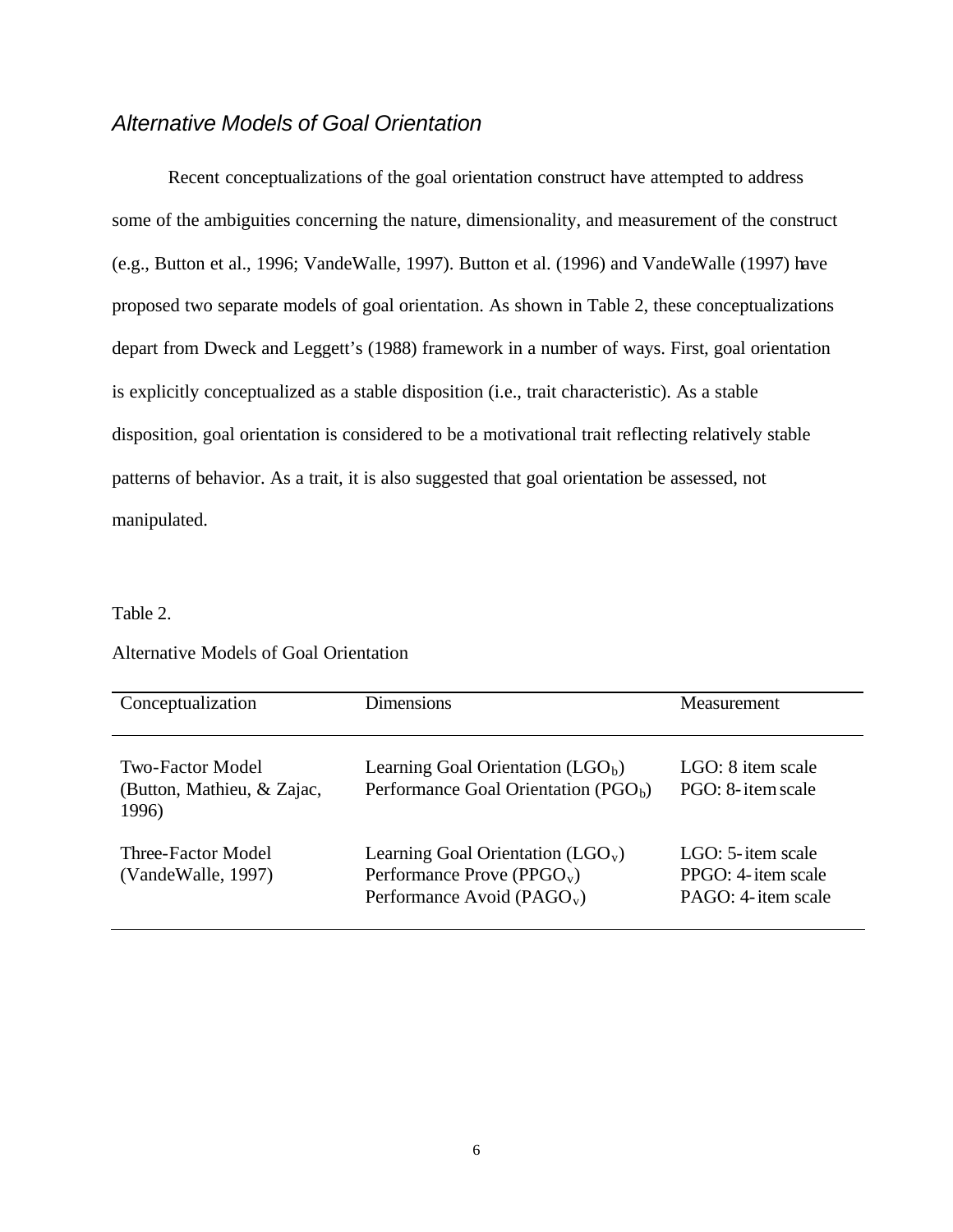Second, goal orientation is conceptualized as a multidimensiona l construct with two (Button et al., 1996) or three (VandeWalle, 1997) dimensions. Consistent with the earlier conceptual framework, Button et al. (1996) proposed a two-factor model of learning goal orientation and performance goal orientation. However, they assert that goal orientation dimensions are not mutually exclusive, but are distinct and unrelated constructs. Thus, individuals can have varying levels of both learning and performance goal orientations. VandeWalle (1997) proposed a three-factor model of goal orientation including learning goal orientation, performance prove goal orientation, and performance avoid goal orientation. Conceptually, he suggests that the performance goal orientation construct be dichotomized to better reflect Dweck's (1986) definition and to distinguish between the "desire to demonstrate competence" and "desire to avoid negative evaluations of competence." However, VandeWalle (1997) is less clear in specifying the expected relationships among the three goal orientation dimensions or how these dimensions reflect different patterns of behavior or outcomes. Recent research on both models has reported mixed findings in how the goal orientation dimensions are related (e.g., Dobbins, Bell, & Kozlowski, 2002). These findings reveal a positive relationship between Button et al.'s (1996) learning goal and performance goal orientations of r=.17. In addition, the relationship among VandeWalle's (1997) three dimensions are somewhat stronger, particularly for the two performance goal dimensions, with correlations ranging from r=.10 to  $r = .37$ .

A third distinction of the recent models of goal orientation involves the measurement of the construct. As a trait, goal orientation should be measured rather than manipulated. Button et al. (1996) deve loped and validated two separate eight-item measures for learning goal orientation and performance goal orientation. VandeWalle (1997) developed and validated a thirteen-item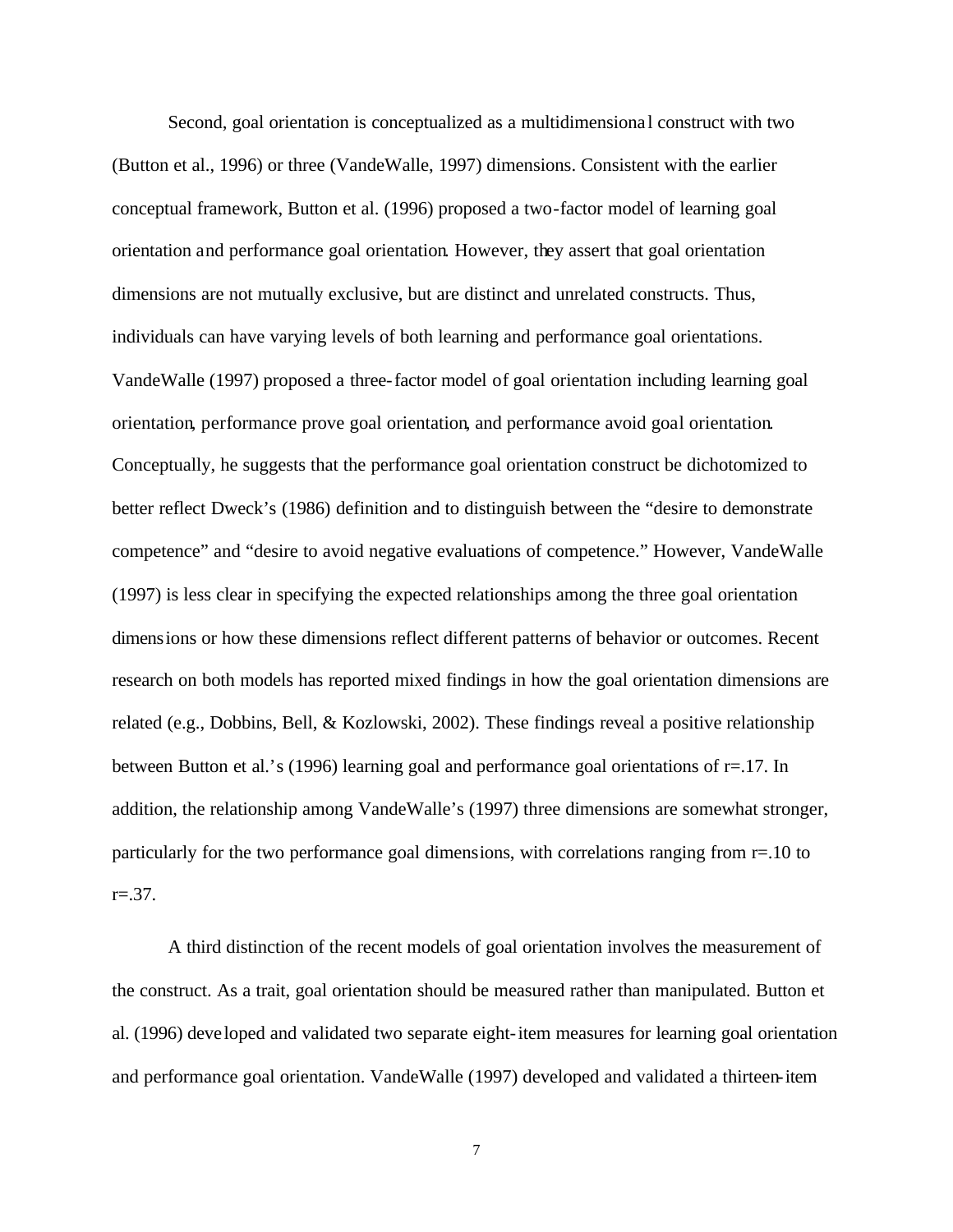measure assessing learning goal, performance prove, and performance avoid goal orientation. These measures have demonstrated acceptable internal consistency reliabilities and support for the hypothesized factor structures.

As an extension of their validation studies of goal orientation, Button et al. (1996) and VandeWalle (1997) proposed a nomological network of relationships surrounding the construct. They examined goal orientation relationships among a number of dispositional constructs. Button et al. (1996) examined the relationship between goal orientation with implicit theories of ability, self-esteem, and locus of control. VandeWalle (1997) examined goal orientation constructs with implicit theories of ability, work and family orientation, fear of negative evaluation, and feedback-seeking tendencies. While it is unclear whether these nomological relationships were theoretically derived, learning goal and performance goal constructs were hypothesized to reflect differential relationships with each of the dispositional correlates. The results of these validation studies reflect support for the hypothesized differential relationships across both conceptualizations of goal orientation. Specifically, learning goal was positively related to an incremental theory of ability, self-esteem, internal locus of control, work and family orientation dimensions of mastery and work, and feedback-seeking tendencies. In contrast, performance goal orientation was positively related to an entity theory of ability, external locus of control, work and family dimensions of competitiveness, and fear of negative evaluation. These findings suggest that individuals with a learning goal orientation reflect more positive orientations on several personal characteristics, which may also play a role in why they engage in more productive patterns of behavior compared to those with a performance goal orientation.

In summary, the recent models of goal orientation advanced by Button et al. (1996) and VandeWalle (1997) have attempted to address the conceptualization and operationalization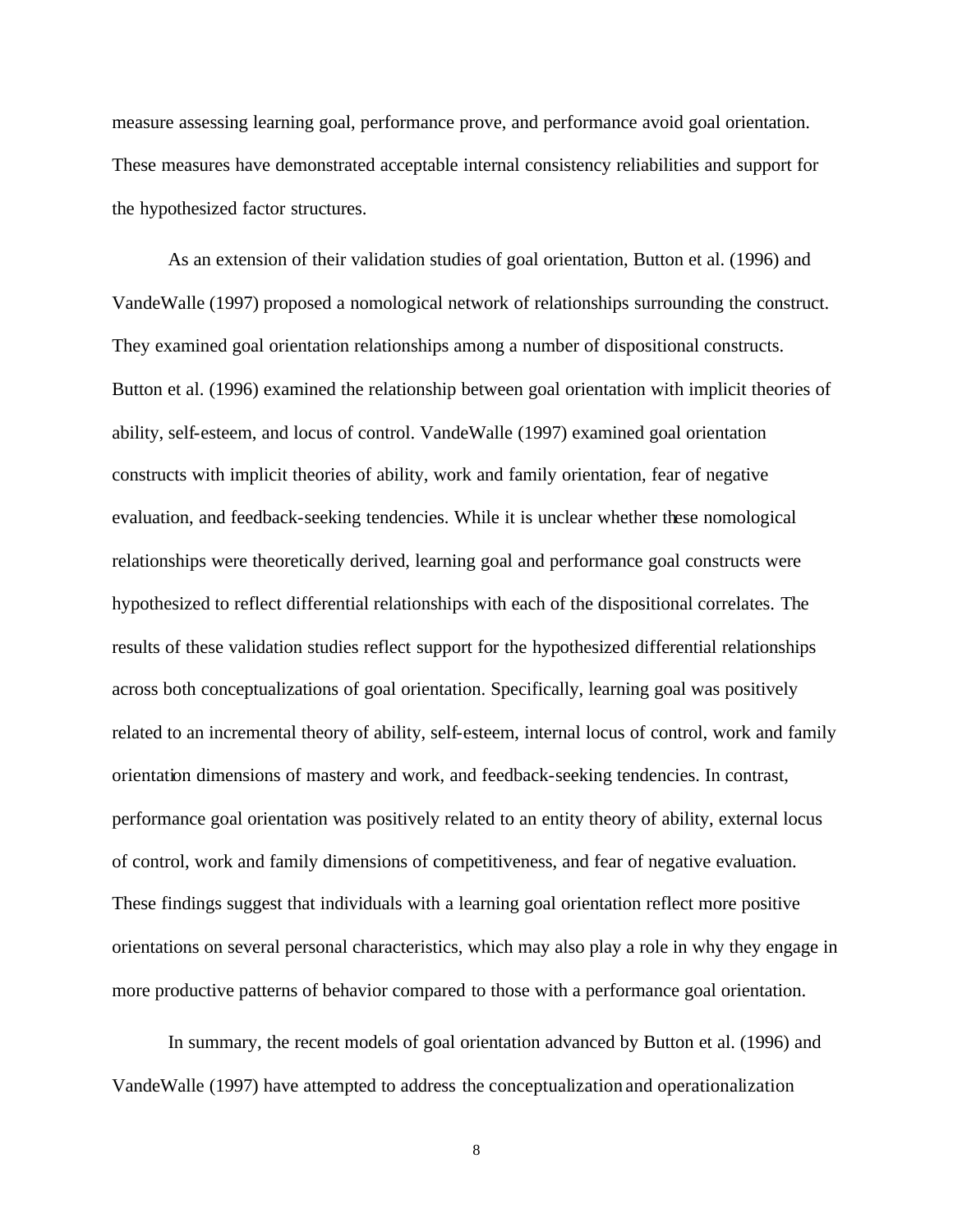issues concerning the construct. While there is a general consensus that goal orientation should be represented as a trait and a multidimensional construct, it is uncertain whether goal orientation is best conceptualized by two or three dimensions. In addition to the dimensionality, there are inconsistencies in specifying the expected relationship among the various dimensions of learning goal and performance goal constructs. Specifically, the findings are mixed on whether learning goal and performance constructs are mutually exclusive and unrelated. There are also outstanding issues concerning the theoretical support for the proposed nomological network of relationships surrounding goal orientation.

While these issues have been raised, goal orientation has continued to generate a great deal of research interest. Researchers have primarily examined goal orientation relationships with specific task-related behaviors and various performance outcomes. The behaviors associated with goal orientation are the self-regulatory actions involving how effort is expended on tasks, while the outcomes examined have varied across learning and task contexts. Researchers have found consistent support that individuals with a learning goal orientation outperform those with a performance goal orientation (e.g., Fisher & Ford, 1998; Ford et al., 1998; VandeWalle et al., 1999). While these findings are promising in identifying individual differences in performance variability, the research has been limited in examining the measurement properties of goal orientation to support these results. The lack of a consensus in conceptualizing goal orientation may potentially influence the validity of these models. The alternative models proposed by Button et al. (1996) and VandeWalle (1997) highlight the need to examine the goal orientation constructs to specifically address dimensionality and nomological validity issues.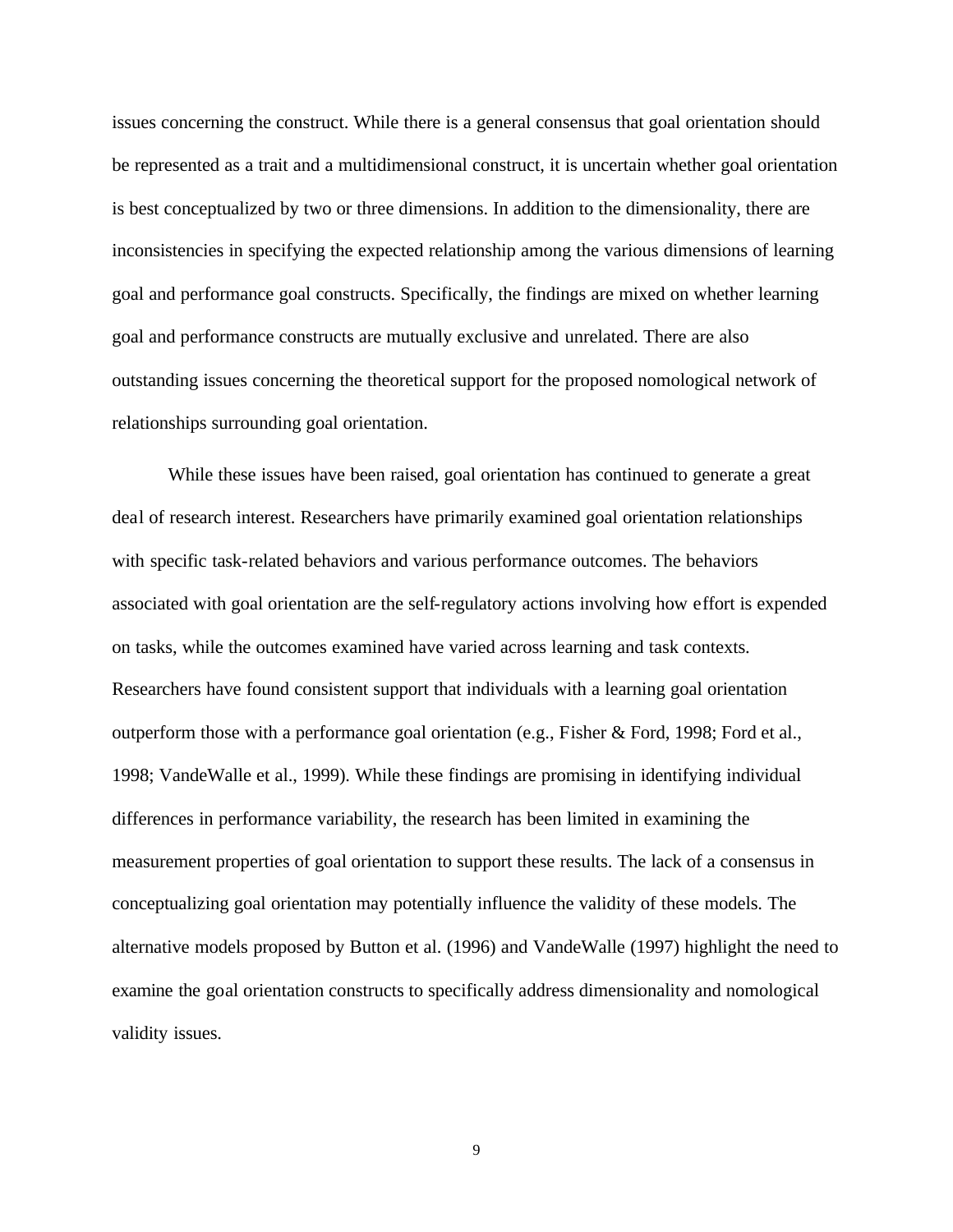#### *Study Rationale*

The primary purpose of the current study is to examine the validity of two competing models of goal orientation. Specifically, this study focuses on the recent trait conceptualizations advanced by Button et al. (1996) and VandeWalle (1997). This research intends to (1) examine the competing models of goal orientation to assess factorial validity and (2) examine goal orientation relationships with a theoretically derived nomological network of constructs. By examining the measurement model of goal orientation, the current study may provide evidence for the overall validity of the two competing models. The nomological network would also provide some additional insight into how goal orientation is related to other dispositional characteristics and how they interact to influence behavior.

Chapter 2 reviews the prior validation studies of the two competing models of goal orientation and subsequent research employing these frameworks. This review culminates in the development of testable hypotheses to assess the comparative validity of the two-factor and three-factor models of goal orientation. Chapter 3 describes the methodologies employed in testing these models and the hypothesized nomological relationships. A description of the procedures, study participants, measures, and analyses are also discussed. Chapter 4 presents the results of an empirical test of these two models. Chapter 5 discusses the study contributions, limitations, and future research for goal orientation.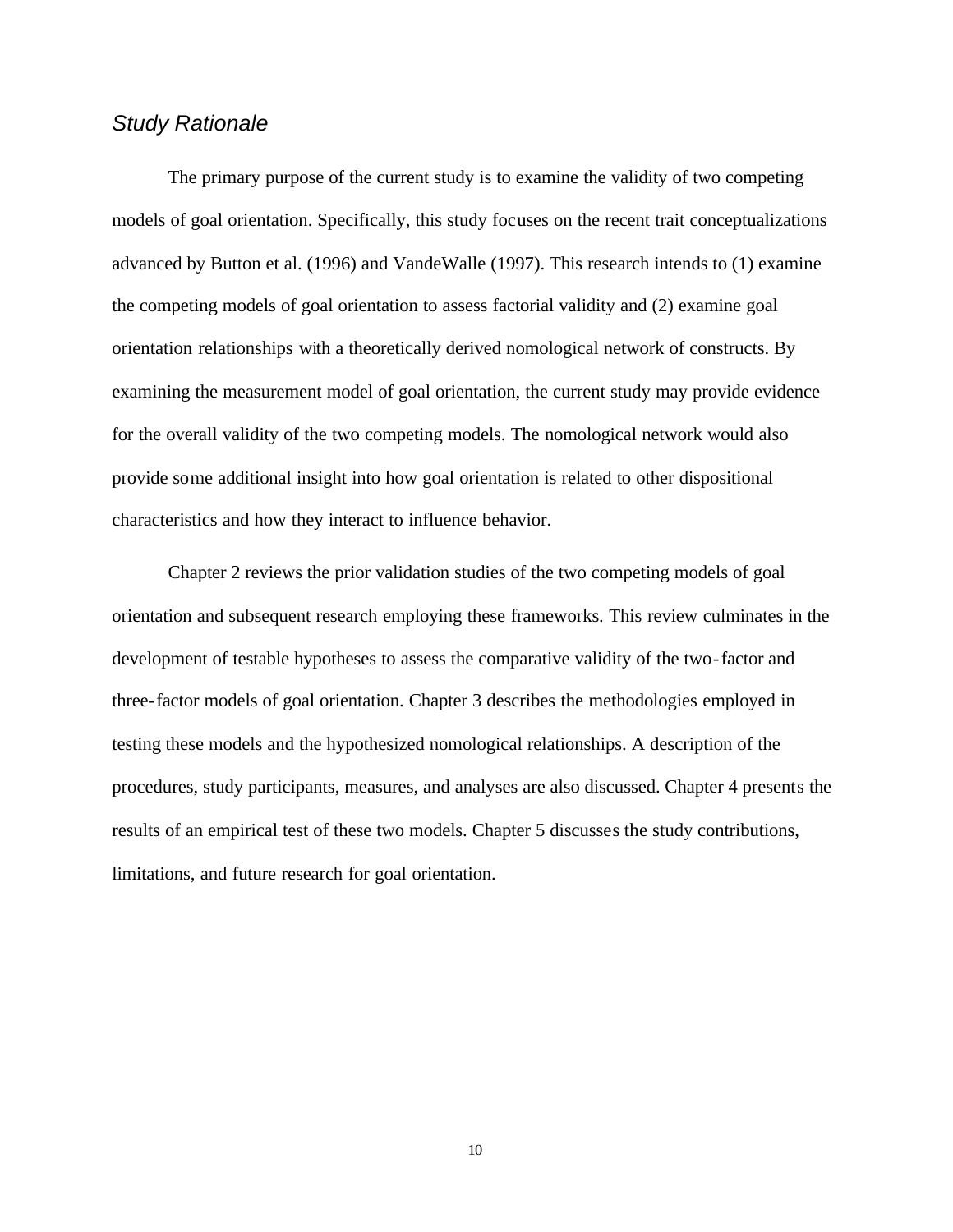### Chapter 2

### Literature Review

The trait conceptualizations of goal orientation advanced by Button et al. (1996) and VandeWalle (1997) represent the dominant approaches in organizational research. Goal orientation is considered to be an important motivational construct associated with behavioral and performance variability. This chapter reviews the goal orientation body of research across both educational and organizational disciplines. From educational research, Dweck and Leggett's (1988) model of goal orientation is reviewed, while the review of organizational research focuses on the two competing models of goal orientation that have emerged (e.g., Button et al., 1996; VandeWalle, 1997). This review specifically examines the essential elements of construct validity including the construct definition, dimensionality, measurement, and nomological network of goal orientation. A review of these issues may further highlight the need to examine the specific validity issues related to each of the two models under investigation.

#### *Defining Goal Orientation*

Construct definitions should identify the nature of a construct by specifying its meaning and how the construct should differ across situations (e.g., Schwab, 1999). The definition of goal orientation is drawn from Dweck and Leggett's (1988) classification of two types of goals that individuals pursue in task/learning contexts. According to Dweck and Leggett (1988), learning goals characterize individuals who seek to increase their competence, to understand or master something new, while performance goals characterize individuals who seek to gain favorable judgments of their competence or avoid negative evaluations of their competence (p.1040). Thus,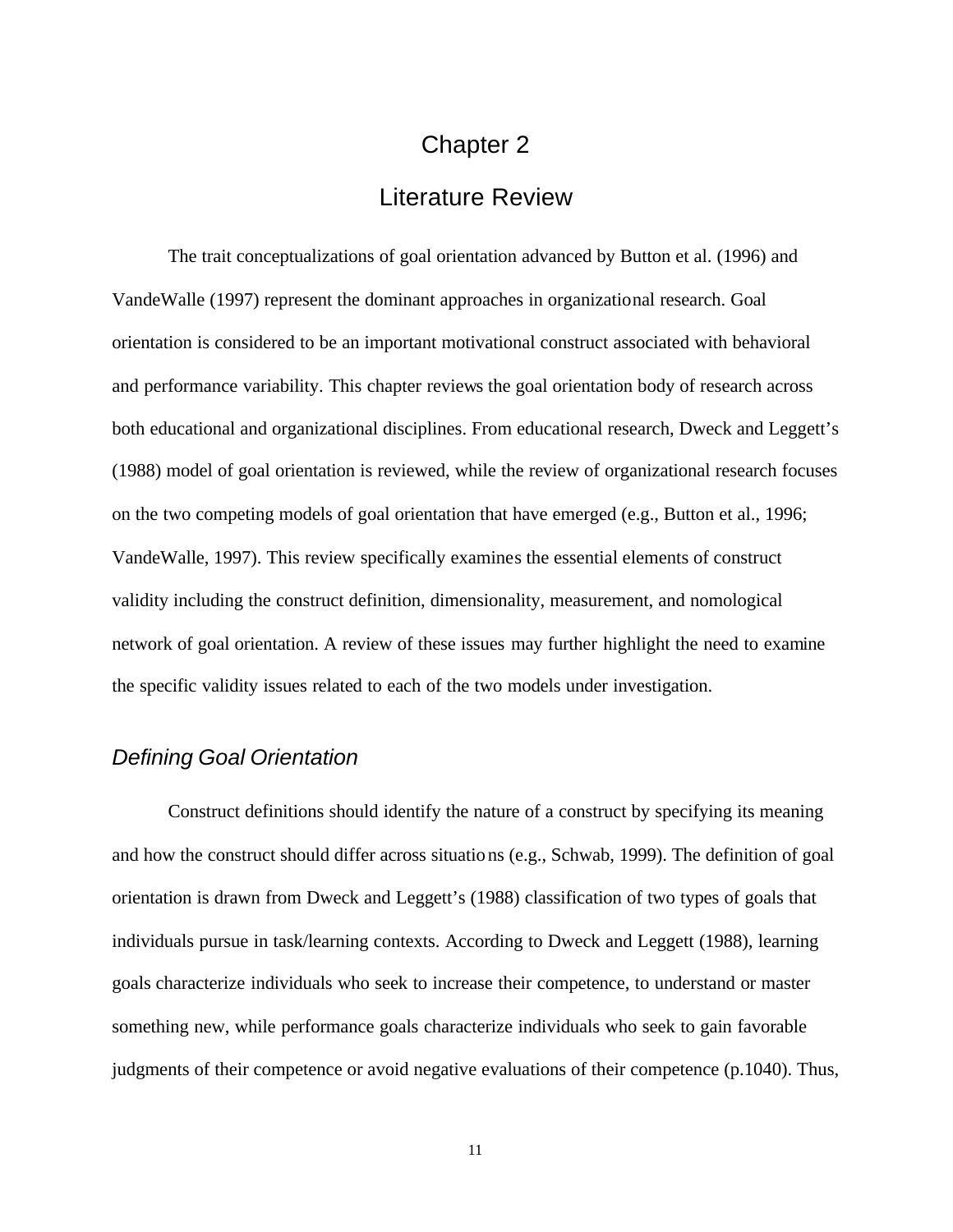individuals with a learning goal orientation focus on the "development" of competence, while individuals with a performance goal orientation focus on the "judgment/evaluation" of their competence.

The recent models of goal orientation advanced by Button et al. (1996) and VandeWalle (1997) are drawn from Dweck and Leggett's (1988) framework, but explicitly conceptualize the construct as a dispositional (i.e., trait) characteristic. Button et al. (1996) defined learning goal orientation ( $LGO<sub>b</sub>$ ) and performance goal orientation ( $PGO<sub>b</sub>$ ) as relatively stable individual difference variables.<sup>1</sup> A learning goal orientation promotes "mastery-oriented" responses, while a performance goal orientation creates a vulnerability to maladaptive or helpless responses (p. 26). VandeWalle (1997) conceptualized goal orientation as a stable disposition toward developing or demonstrating ability in achievement situations (p. 996). He defined learning goal orientation  $(LGO<sub>v</sub>)$  as the desire to develop the self by acquiring new skills, mastering new situations, and improving one's competence. However, he argues for clarity in the performance goal orientation construct to distinguish between "a desire to demonstrate competence" and "a desire to avoid negative evaluations of competence." Thus, he dichotomized performance goal orientation into performance prove and a performance avoid dimensions. Performance prove goal orientation  $(PPGO<sub>v</sub>)$  is defined as "the desire to prove one's competence and to avoid negative judgments about it, while performance avoid goal orientation  $(PAGO<sub>v</sub>)$  is defined as the desire to avoid the disproving of one's competence and to avoid negative judgments about it" (p. 1000).<sup>2</sup> These definitions address the temporal nature of the construct by explicitly conceptualizing goal

l

 $1 LGO_{(b)}$  and PGO $_{(b)}$  represent Button et al.'s (1996) 2-factor model of learning goal orientation (LGO) and performance goal orientation (PGO).<br><sup>2</sup> LGO(v), PPGO(v), PAGO(v) represent VandeWalle's (1997) 3-factor model of learning goal orientation (LGO),

performance prove goal orientation (PPGO), and performance avoid goal orientation (PAGO).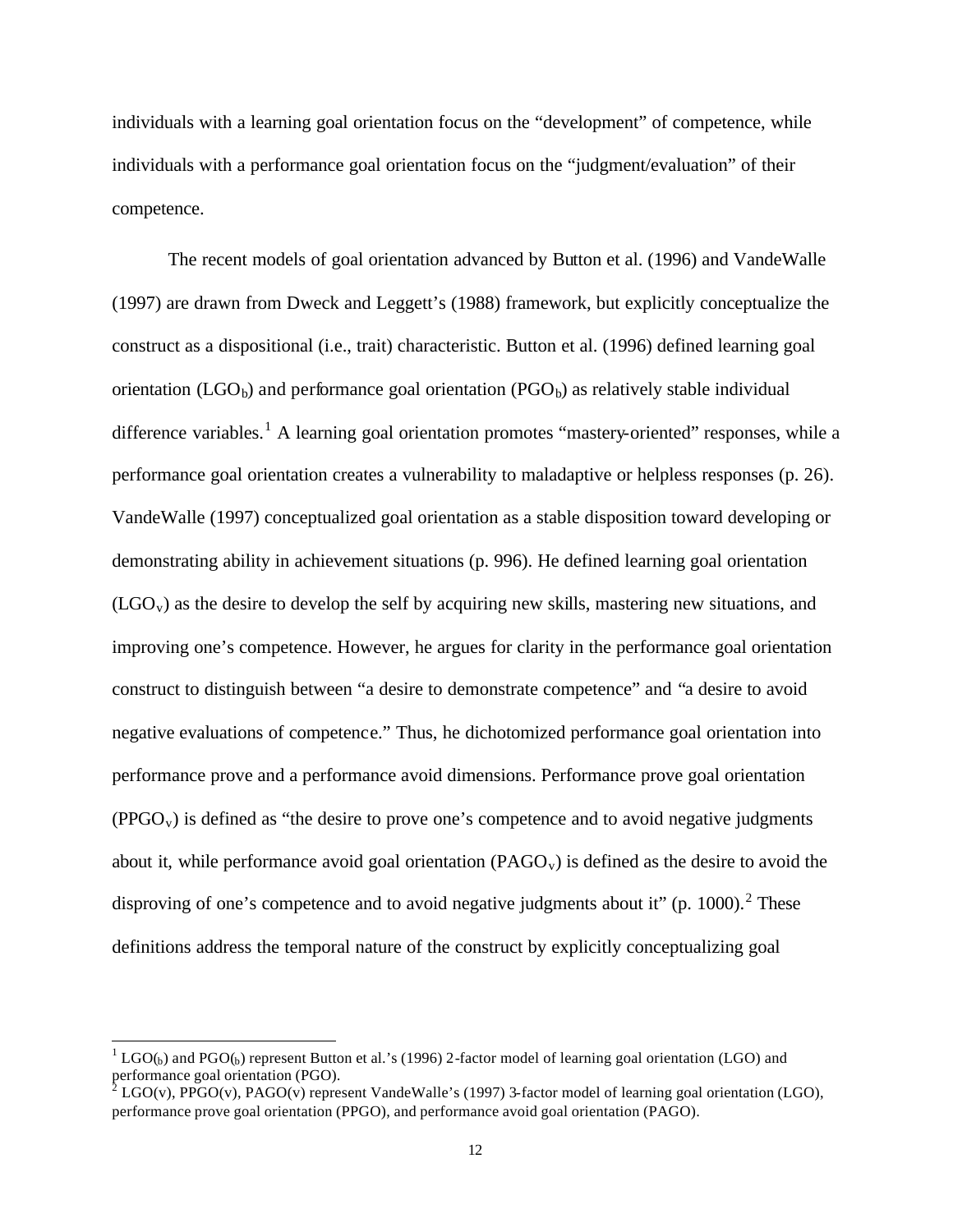orientation as a dispositional characteristic. As a general disposition, goal orientation reflects global behavioral tendencies that are relatively stable over time and across situations.

#### *Dimensionality*

The dimensionality of goal orientation has been the source of considerable debate. Button et al. (1996) proposed that goal orientation is a multidimensional construct with learning goal  $(LGO_b)$  and performance goal orientation  $(PGO_b)$  representing separate and distinct constructs. In addition, they proposed that  $LGO_b$  and  $PGO_b$  are unrelated. As separate and unrelated constructs, Button et al. (1996) argue that individuals can possess both orientations simultaneously. As an example, they describe the competitive athlete who seeks mastery of their task/content domain, but also seeks favorable evaluations of their performance/competence. Given the potential interactions between  $LGO_b$  and  $PGO_b$ , Button et al. (1996) suggested a twofactor model as opposed to the single continuum model suggested by Dweck and Leggett (1988). Similarly, VandeWalle (1997) proposed a multidimensional conceptualization of goal orientation but with three dimensions of learning goal orientation  $(LGO_v)$ , performance prove goal orientation (PPGO<sub>v</sub>), and performance avoid goal orientation (PAGO<sub>v</sub>). Consistent with the proposed construct definition, he argues that the three dimensions are distinct. However, he does not address the expected relationships between the three goal orientation dimensions.

The two-dimension and three-dimension models proposed by Button et al. (1996) and VandeWalle (1997) reflect inconsistencies in conceptualizing the dimensionality of the goal orientation construct. While they both propose goal orientation as a multidimensional construct, there is little consensus on the number of dimensions. A review of published goal orientation research reported in Table 3 reveals very little consistency across studies in operationalizing the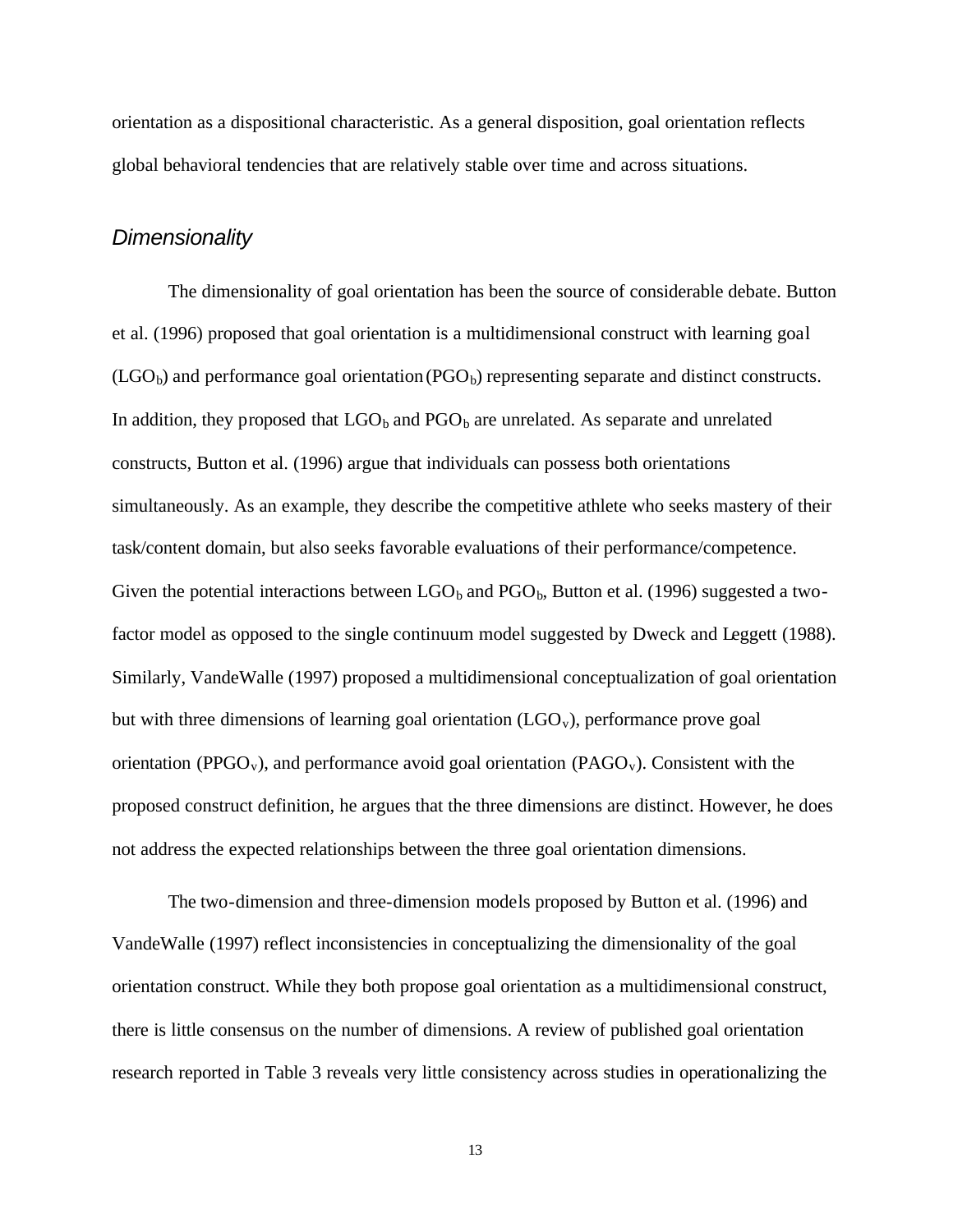construct. Researchers have employed both the two-factor and three-factor models of goal orientation, often with no supporting rationale for either model. From the review of these studies, it is unclear whether goal orientation is best represented by two or three dimensions. Only one study was found that examined these models of goal orientation simultaneously (e.g., Day, Radosevich, & Chasteen, 2003a). Day et al. (2003a) examined the Button et al. (1996) and VandeWalle (1997) models with two other models of goal orientation that have been conceptualized primarily in educational research. While their findings suggest that the 3-factor model is the best fitting model of goal orientation, several issues with this study warrant discussion. First, the analysis employed in this research combined non-equivalent conceptualizations and measurement of goal orientation. The two models examined in addition to Button et al. (1996) and VandeWalle's (1997) models are more state-like conceptualizations of the construct. Specifically, the measures employed are context-specific and assess specific behaviors in contrast to the global measures employed by Button et al. (1996) and VandeWalle (1997). Second, the models were non-equivalent in conceptualizing the dimensionality yet were fit to a common model. Thus, one purpose of the current study is to examine the validity of the trait conceptualizations of the goal orientation construct to empirically assess the factorial validity evidence for these models independently.

Both Button et al. (1996) and VandeWalle (1997) provide evidence supporting their respective models of goal orientation, yet the relationship between the various dimensions remains somewhat ambiguous. While Button et al. (1996) found that the two constructs were unrelated  $(r=-.08)$ , subsequent studies have reported mixed results with correlations ranging from r=.24 (e.g., Jagacinski & Duda, 2001) to r=.52 (e.g., Kozlowski et al., 2001). Thus, it is unclear how these constructs are related and how they interact to reflect different behavior patterns.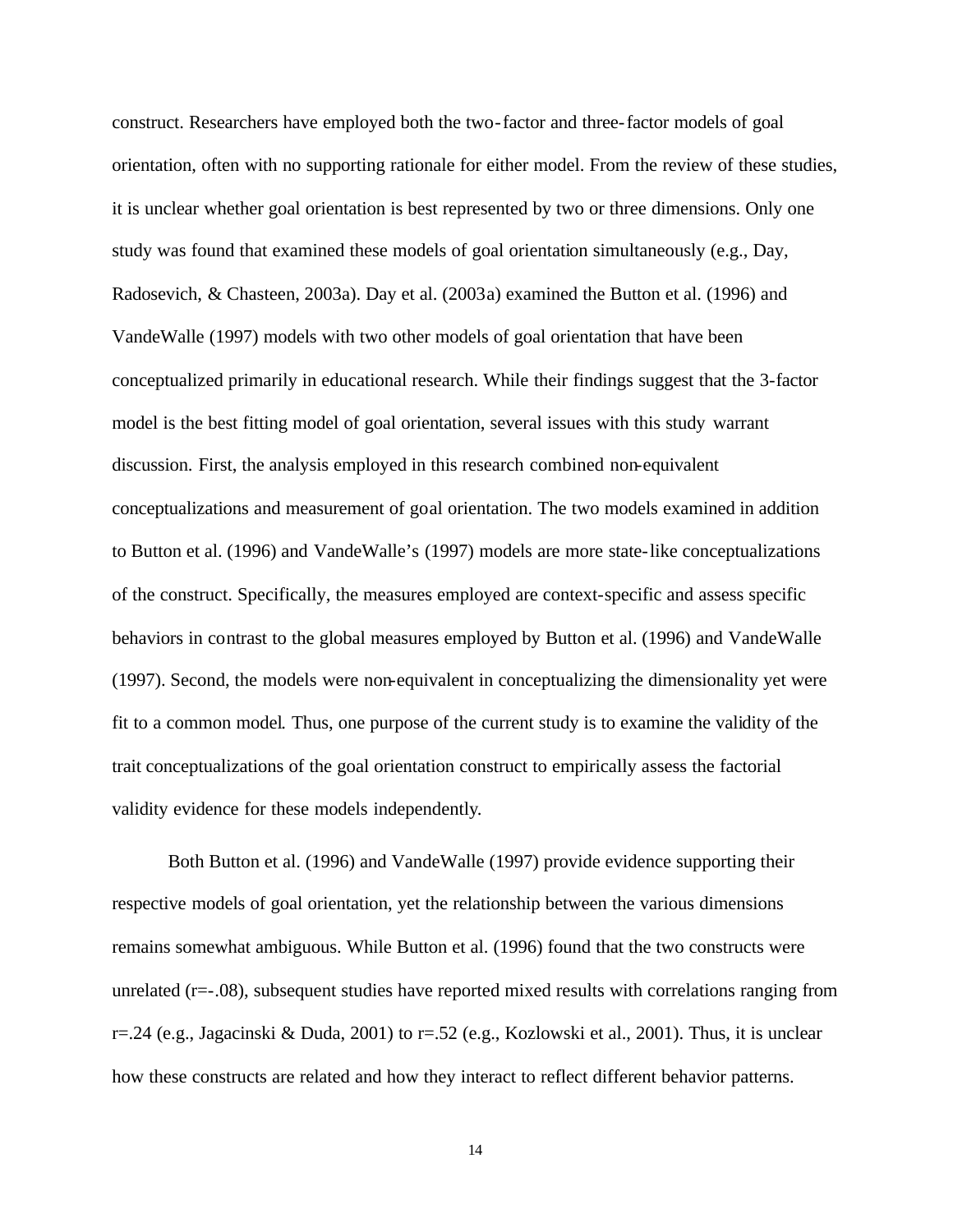While VandeWalle did not address the expected relationships between the three dimensions, his findings reveal that  $LOGO_v$  was unrelated to PPGO<sub>v</sub> (r=.07) and negatively related to PAGO<sub>v</sub> (r=-.39). The PPGO<sub>v</sub> and PAGO<sub>v</sub> dimensions were positively related (r=.39). It is less clear whether these dimensions reflect separate and distinct constructs. Furthermore, it is unclear how the two performance goal constructs are distinct in reflecting behavior patterns or differential outcomes.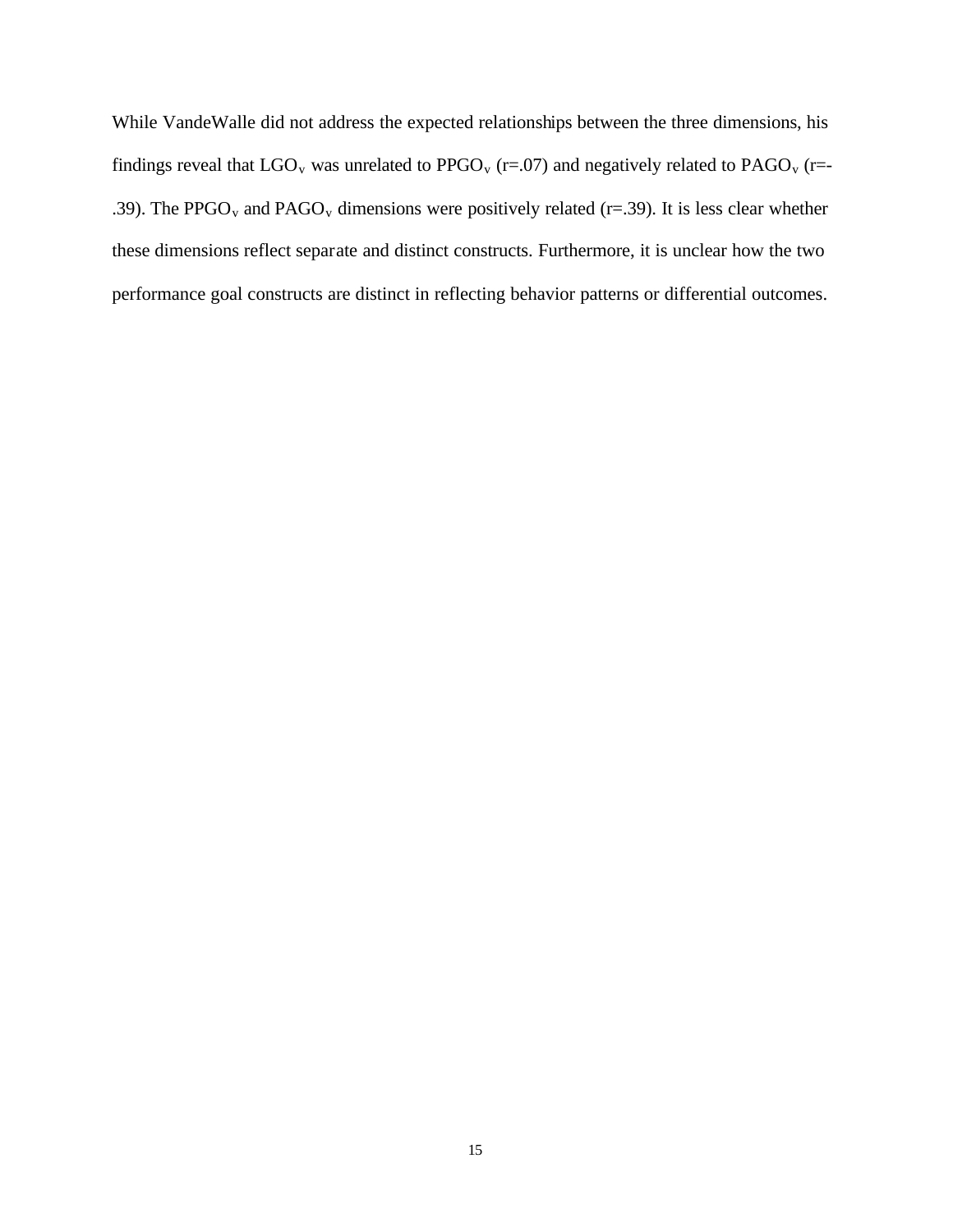### Table 3

#### Operationalizations of Goal Orientation in Published Research

| Study                                 | Dimensions              | Measure                                   |
|---------------------------------------|-------------------------|-------------------------------------------|
| Sujan et al. $(1994)^{a}$             | LGO & PGO               | Ames & Archer (1988)                      |
| Button et al. (1996)                  | LGO & PGO               | Button et al. (1996)                      |
| Phillips & Gully (1997)               | LGO & PGO               | Button et al. (1996)                      |
| VandeWalle (1997)                     | LGO, PPGO, PAGO         | VandeWalle (1997)                         |
| VandeWalle & Cummings (1997)          | LGO, PPGO, PAGO         | VandeWalle (1997)                         |
| Fisher & Ford $(1998)$                | LGO & PGO               | Button et al. (1996)                      |
| Colquitt & Simmering (1998)           | LGO & PGO               | Button et al. (1996)                      |
| Ford et al. (1998)                    | LGO & PGO               | Button et al. (1996)                      |
| VandeWalle et al. (1999) <sup>a</sup> | LGO & PGO               | Sujan et al. (1994)                       |
| Brett & VandeWalle (1999)             | LGO, PPGO, PAGO         | VandeWalle (1997)                         |
| Steele-Johnson et al. $(2000)^b$      | LGO & PGO               | Revised Button et al. (1996)              |
| Chen et al. (2000)                    | LGO & PGO<br>LGO & PPGO | Button et al. (1996)<br>VandeWalle (1997) |
| Mangos & Steele-Johnson $(2001)^b$    | LGO & PGO               | Button et al. (1996)                      |
| Brown $(2001)^a$                      | LGO & PGO               | Button et al. (1996)                      |
| VandeWalle et al. (2001)              | LGO, PPGO, PAGO         | VandeWalle (1997)                         |
| Kozlowski et al. (2001)               | LGO & PGO               | Button et al. (1996)                      |
| Bell & Kozlowski (2002)               | LGO & PGO               | Button et al. (1996)                      |

Note. <sup>a</sup>Items worded to reflect work-context/situation specific goal orientation. <sup>b</sup>Studies also included manipulations of goal orientation.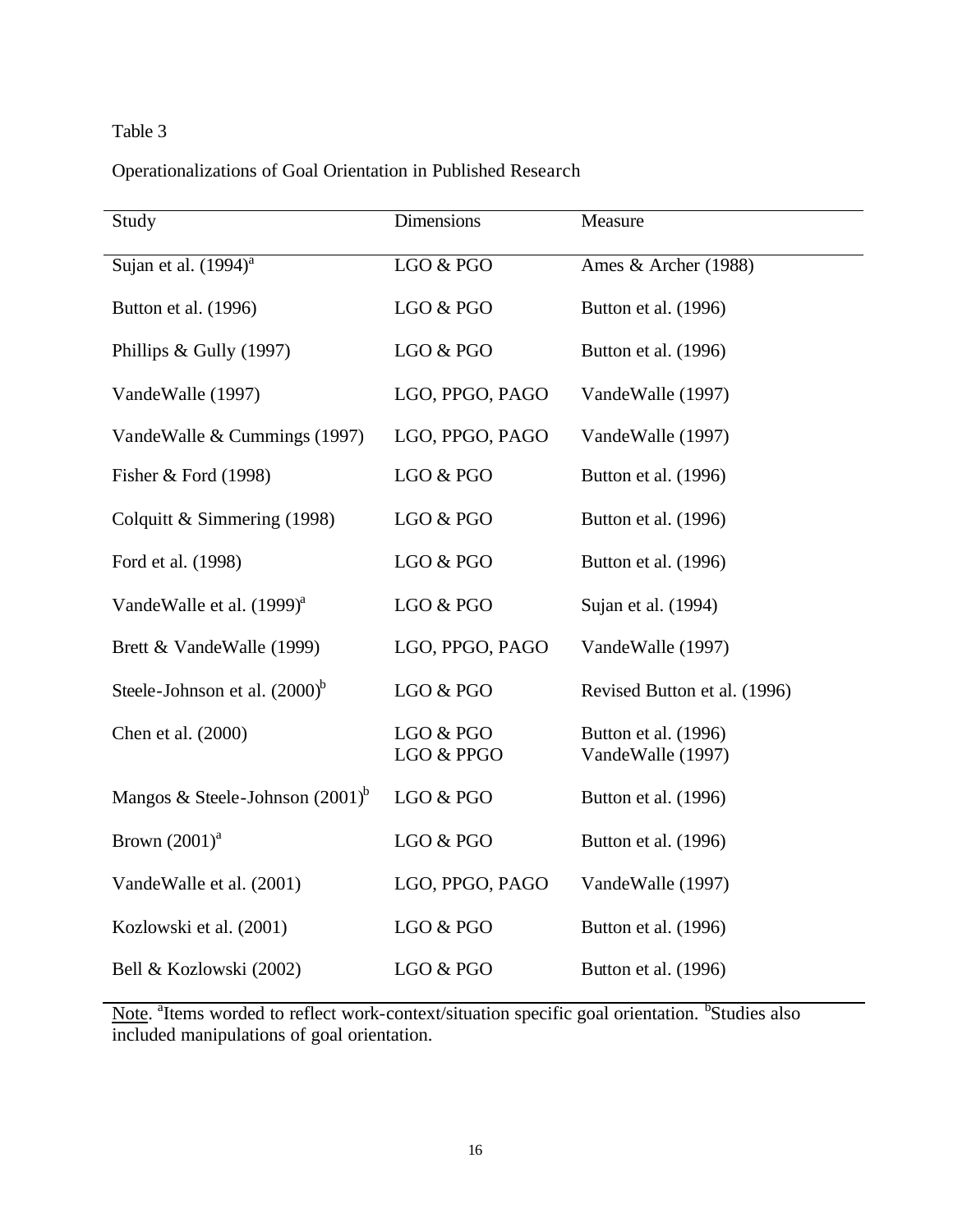#### *Measuring Goal Orientation*

Measures of goal orientation have been developed to reflect Button et al.'s (1996) twofactor model and VandeWalle's (1997) three-factor model. Button et al. (1996) developed a measure to reflect a global orientation (i.e., not specific to any context or achievement activity). According to Button et al. (1996), performance goal orientation items were written to reflect a preference for nonchallenging activities, a desire to avoid mistakes, and a tendency to evaluate performance by normative standards (i.e., the performance of others). In contrast, learning goal items were written to reflect a desire to engage in challenging activities, an eagerness to improve oneself, and a tendency to use one's past performance as a standard to evaluate current performance. The items were administered on a 7-point Likert scale, with responses ranging from 1 (strongly agree) to 7 (strongly disagree). A series of confirmatory factor analyses examining the scale properties resulted in the validation of a 16-item measure of goal orientation, with eight items representing each orientation. The final measure developed by Button et al. (1996) is reported in Table 4. In addition, their findings supported the hypothesized two-factor model of goal orientation as better fit than the single model implied by Dweck and Leggett (1988). It is interesting to note that while Button et al. (1996) argue that learning goal and performance goal orientation are separate and distinct constructs, their measures reflect opposite behavioral tendencies making the assertion that individuals possess both orientations simultaneously somewhat tenuous.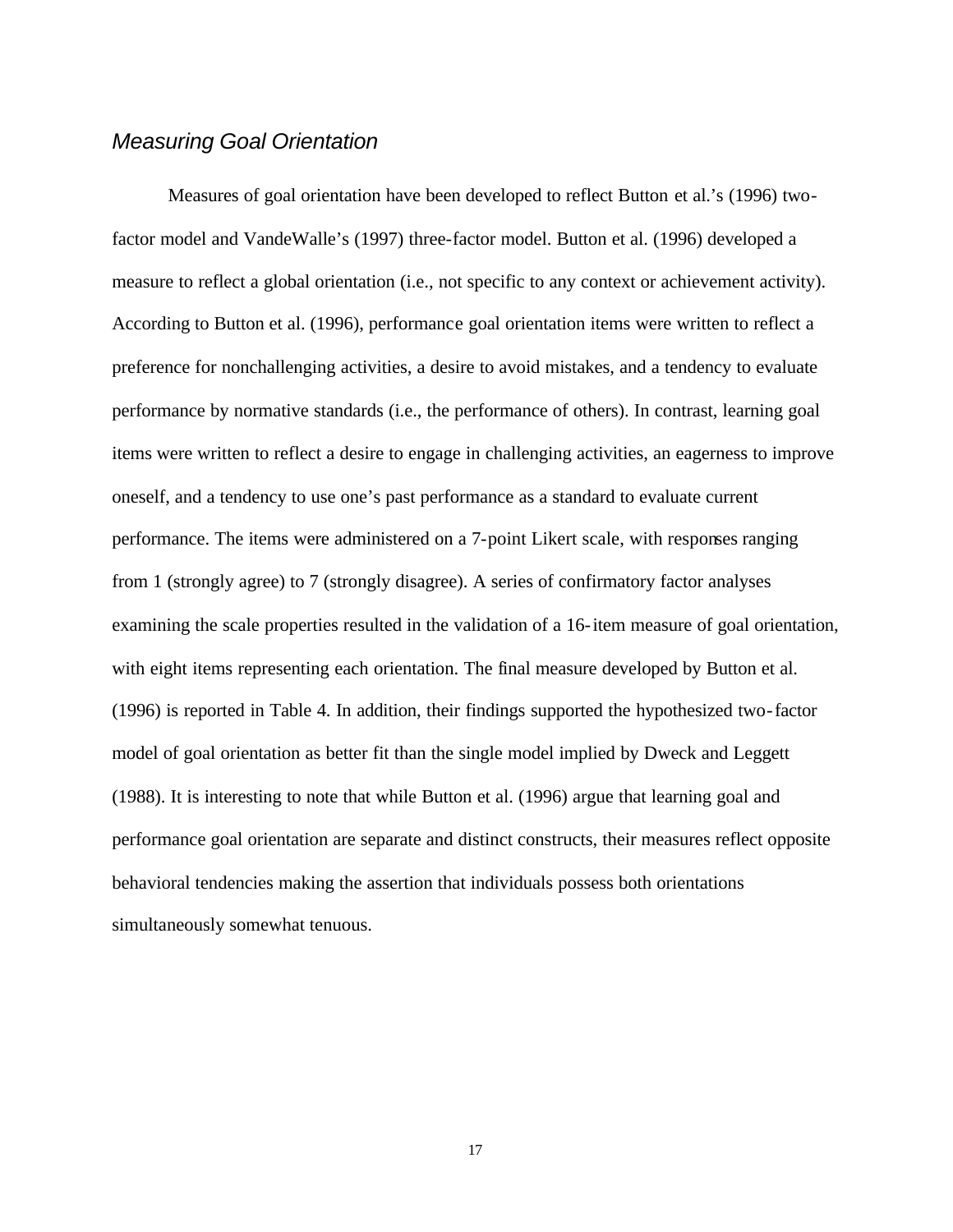#### Table 4

#### Button, Mathieu, and Zajac's (1996) 2-Factor Model of Goal Orientation Scales

| Construct                                 | Scale Items                                                                                                 |  |
|-------------------------------------------|-------------------------------------------------------------------------------------------------------------|--|
| Learning Goal Orientation $(LGO_b)$       | The opportunity to do challenging work is important to me.                                                  |  |
|                                           | When I fail to complete a difficult task, I plan to try harder<br>the next time I work on it.               |  |
|                                           | I prefer to work on tasks that force me to learn new things.                                                |  |
|                                           | The opportunity to learn new things is important to me.                                                     |  |
|                                           | I do my best when I'm working on a fairly difficult task.                                                   |  |
|                                           | I try hard to improve on my past performance.                                                               |  |
|                                           | The opportunity to extend the range of my abilities is<br>important to me.                                  |  |
|                                           | When I have difficulty solving a problem, I enjoy trying<br>different approaches to see which one will work |  |
| Performance Goal Orientation<br>$(PGO_b)$ | I prefer to do things that I can do well rather than things<br>that I do poorly                             |  |
|                                           | I'm happiest at work when I perform tasks on which I know<br>that I won't make any errors                   |  |
|                                           | The things I enjoy the most are the things I do the best                                                    |  |
|                                           | The opinions others have about how well I do certain things<br>are important to me                          |  |
|                                           | I feel smart when I do something without making any<br>mistakes.                                            |  |
|                                           | I like to be fairly confident that I can successfully perform a<br>task before I attempt it                 |  |
|                                           | I like to work on tasks that I have done well on in the past.                                               |  |
|                                           | I feel smart when I can do something better than most other<br>people.                                      |  |

Note. Reprinted from Button, S. B., Mathieu, J. E., & Zajac, D. M. (1996). Goal orientation in organizational research: A conceptual and empirical foundation. *Organizational Behavior and Human Decision Processes, 67*, 26-48. Copyright ©1996 with permission from Elsevier. Reprinted with permission of the author.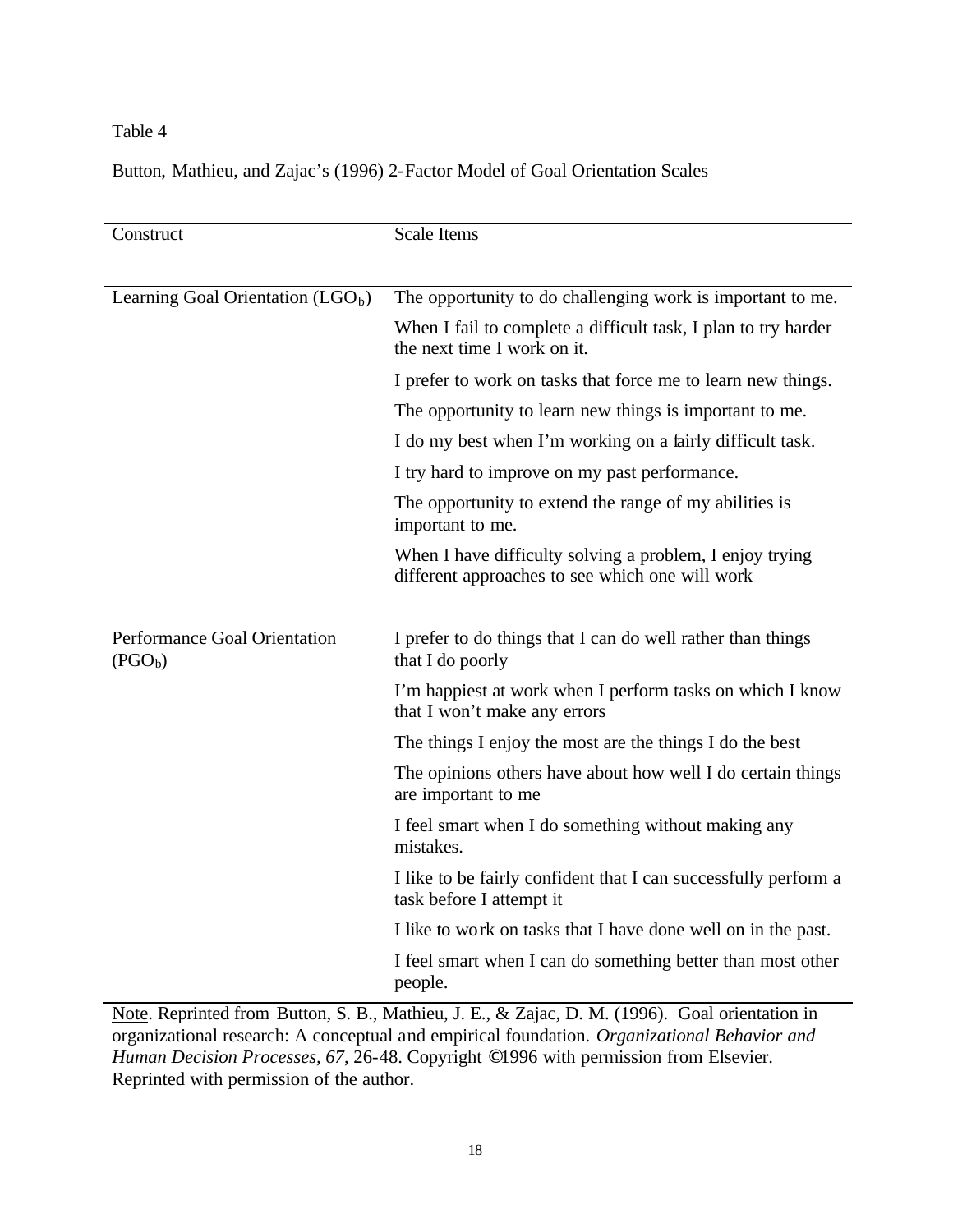VandeWalle (1997) developed a measure to assess the three dimensions of learning goal orientation, performance prove goal orientation, and performance avoid goal orientation. He specifically operationalized the measure of goal orientation for applications in work settings. An initial pool of 50 items was written to reflect the definitions of the three goal orientation dimensions. The items were administered on a 6-point Likert scale, with responses ranging from 1 (strongly agree) to 6 (strongly disagree). The results of exploratory and confirmatory factor analyses across four diverse samples yielded a final 13-item measure. The final measure developed by VandeWalle (1997) is reported in Table 5. In addition, his findings supported the hypothesized three-factor model of goal orientation as a better fit than the single or two-factor model.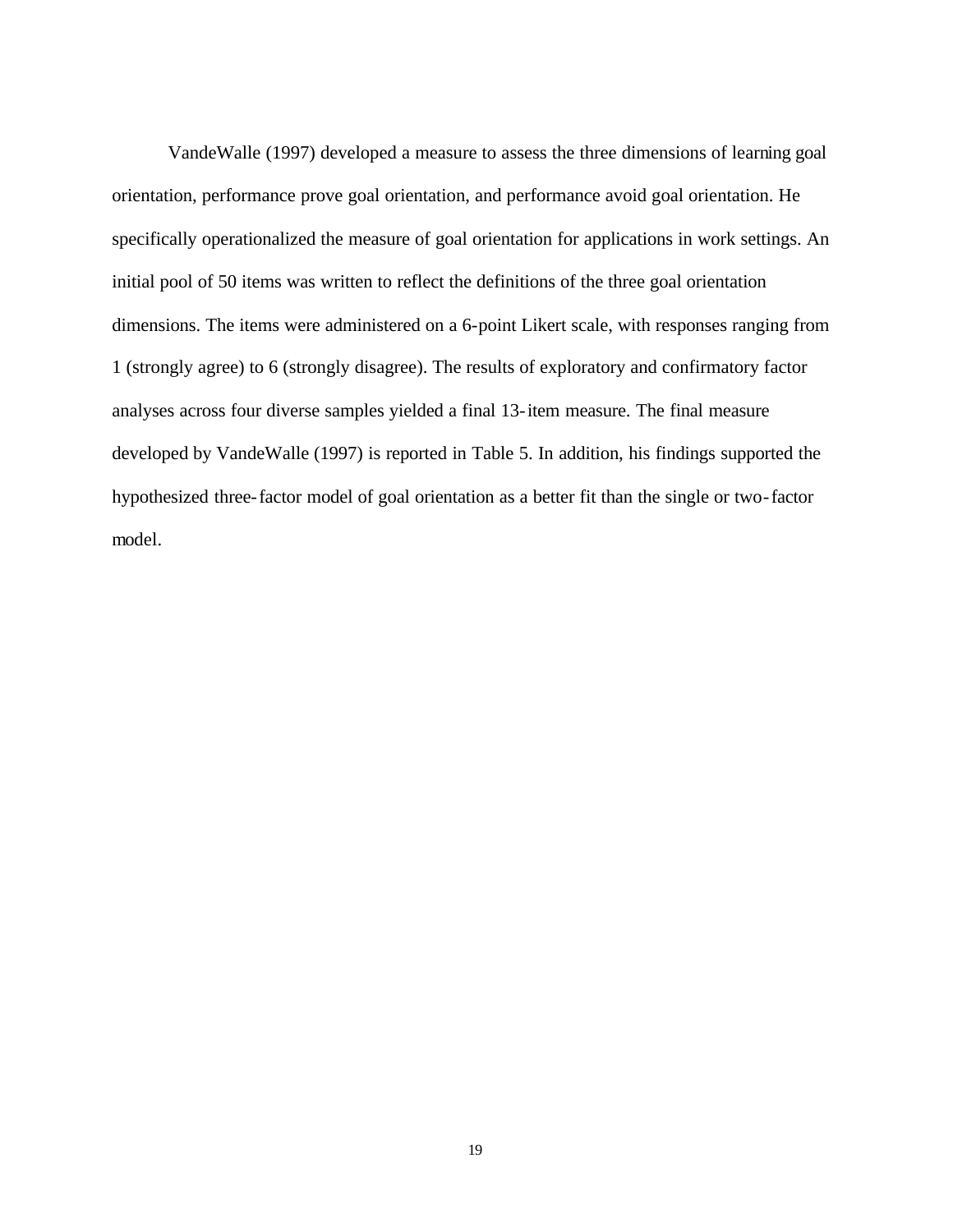#### Table 5

#### VandeWalle's (1997) 3-Factor Model of Goal Orientation Scales

| Construct                                                  | <b>Scale Items</b>                                                                                            |  |  |
|------------------------------------------------------------|---------------------------------------------------------------------------------------------------------------|--|--|
|                                                            |                                                                                                               |  |  |
| Learning Goal Orientation $(LGO_v)$                        | I am willing to select to a challenging work assignment<br>that I can learn a lot from.                       |  |  |
|                                                            | I often look for opportunities to develop new skills and<br>knowledge.                                        |  |  |
|                                                            | I enjoy challenging and difficult tasks at work where I'll<br>learn new skills                                |  |  |
|                                                            | For me, development of my work ability is important<br>enough to take risks.                                  |  |  |
|                                                            | I prefer to work in situations that require a high level of<br>ability and talent.                            |  |  |
| Performance Prove Goal<br>Orientation (PPGO <sub>v</sub> ) | I'm concerned with showing that I can perform better than<br>my coworkers.                                    |  |  |
|                                                            | I try to figure out what it takes to prove my ability to others<br>at work.                                   |  |  |
|                                                            | I enjoy it when others at work are aware of how well I am<br>doing                                            |  |  |
|                                                            | I prefer to work on projects where I can prove my ability to<br>others.                                       |  |  |
| Performance Avoid Goal<br>Orientation (PAGO <sub>v</sub> ) | I would avoid taking on a new task if there was a chance<br>that I would appear rather incompetent to others. |  |  |
|                                                            | Avoiding a show of low ability is more important to me<br>than learning a new skill.                          |  |  |
|                                                            | I'm concerned about taking on a task at work if my<br>performance would reveal that I had low ability.        |  |  |
|                                                            | I prefer to avoid situations at work where I might perform<br>poorly.                                         |  |  |

Note. VandeWalle, D. (1997). Development and validation of a work domain goal orientation instrument. *Educational and Psychological Measurement, 57(6)*, 995-1015. Copyright ©1997 Sage Publications, Inc., with permission. Reprinted with permission of the author.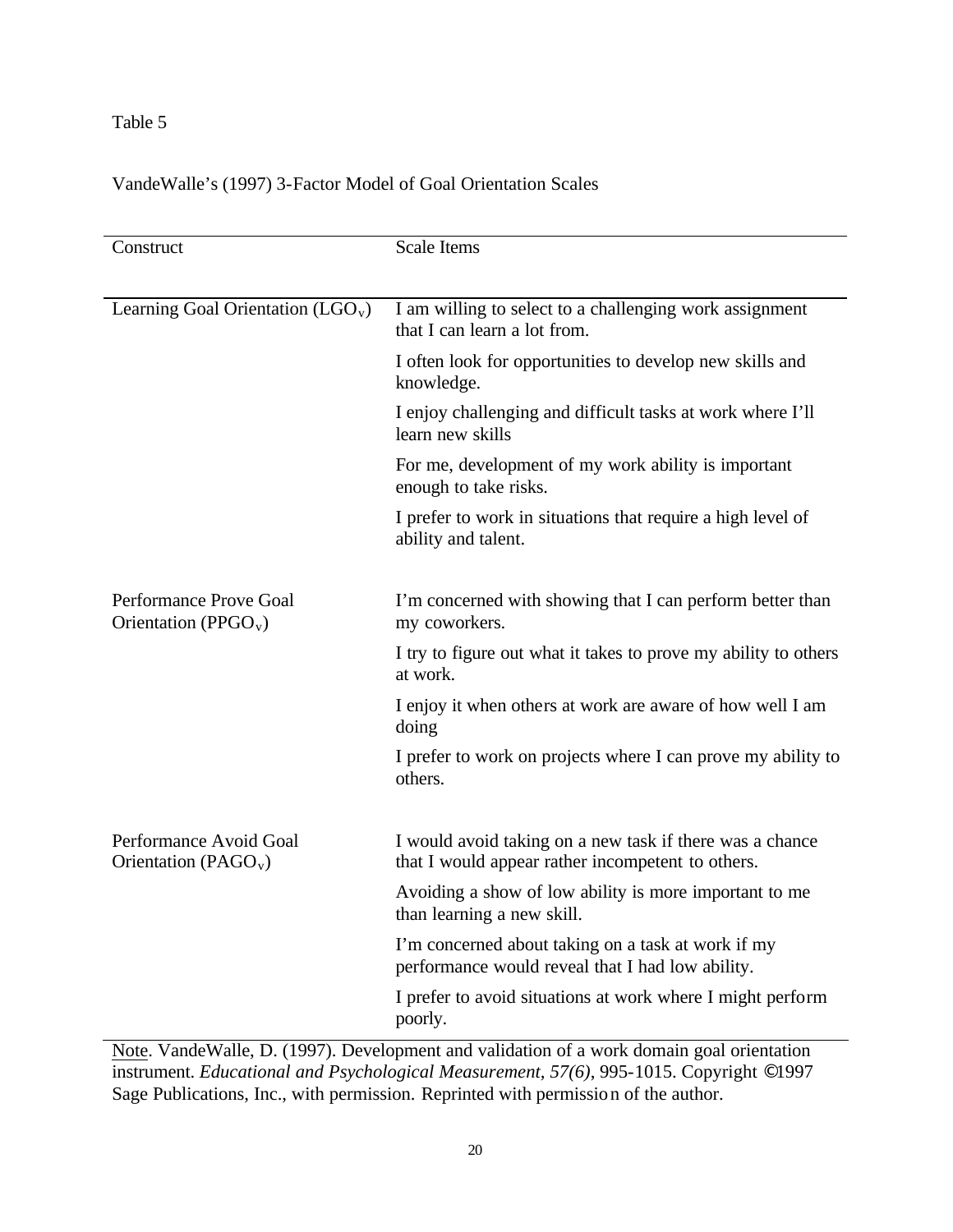Only one study was found that has examined both measures simultaneously. Dobbins, Bell and Kozlowski (2002) examined the Button et al. (1996) and VandeWalle (1997) measures to determine their relative equivalence in assessing goal orientation. These findings are reported in Table 6. As shown in Table 6, their findings reveal that both learning goal orientation scales were highly correlated ( $r = .77$ ). In addition, Button et al.'s (1996) LGO<sub>b</sub> scale was positively correlated with  $PGO<sub>b</sub>$  (r=.17) and PPGO<sub>v</sub> (r=.10) and negatively related with PAGO<sub>v</sub> (r=-.16). VandeWalle's (1997) LGO<sub>v</sub> was unrelated to  $PGO<sub>b</sub>$  (r=.01), positively related to  $PPGO<sub>v</sub>$  (r=.10), and negatively related to  $PAGO<sub>v</sub>$  (r=-.27). The  $PPGO<sub>v</sub>$  and  $PAGO<sub>v</sub>$  scales were positively correlated (r=.37). Button et al.'s (1996) PGO<sub>b</sub> scale was positively related to PPGO<sub>v</sub> (.56) and PAGO<sub>v</sub> $(.37)$ .

#### Table 6

|                   | LGO <sub>b</sub> | PGO <sub>b</sub>         | $LOGO_v$                 | PPGO <sub>v</sub>        | PAGO <sub>v</sub>        |  |
|-------------------|------------------|--------------------------|--------------------------|--------------------------|--------------------------|--|
| $LGO_b$           | -                |                          |                          |                          |                          |  |
| PGO <sub>b</sub>  | .17              | $\overline{\phantom{a}}$ |                          |                          |                          |  |
| $LGO_v$           | .77              | .01                      | $\overline{\phantom{a}}$ |                          |                          |  |
| PPGO <sub>v</sub> | .10              | .56                      | .10                      | $\overline{\phantom{a}}$ |                          |  |
| PAGO <sub>v</sub> | $-.16$           | .37                      | $-.27$                   | .37                      | $\overline{\phantom{a}}$ |  |

Intercorrelations among Goal Orientation Dimensions

Note. From "A comparison of the Button and VandeWalle goal orientation measures." Dobbins, H.W., Bell, & Kozlowski, S. W. J. 2002. Paper presented at the 17<sup>th</sup> Annual Meeting of the Society of Industrial and Organizational Psychology, April 2002. Reprinted with permission of the author.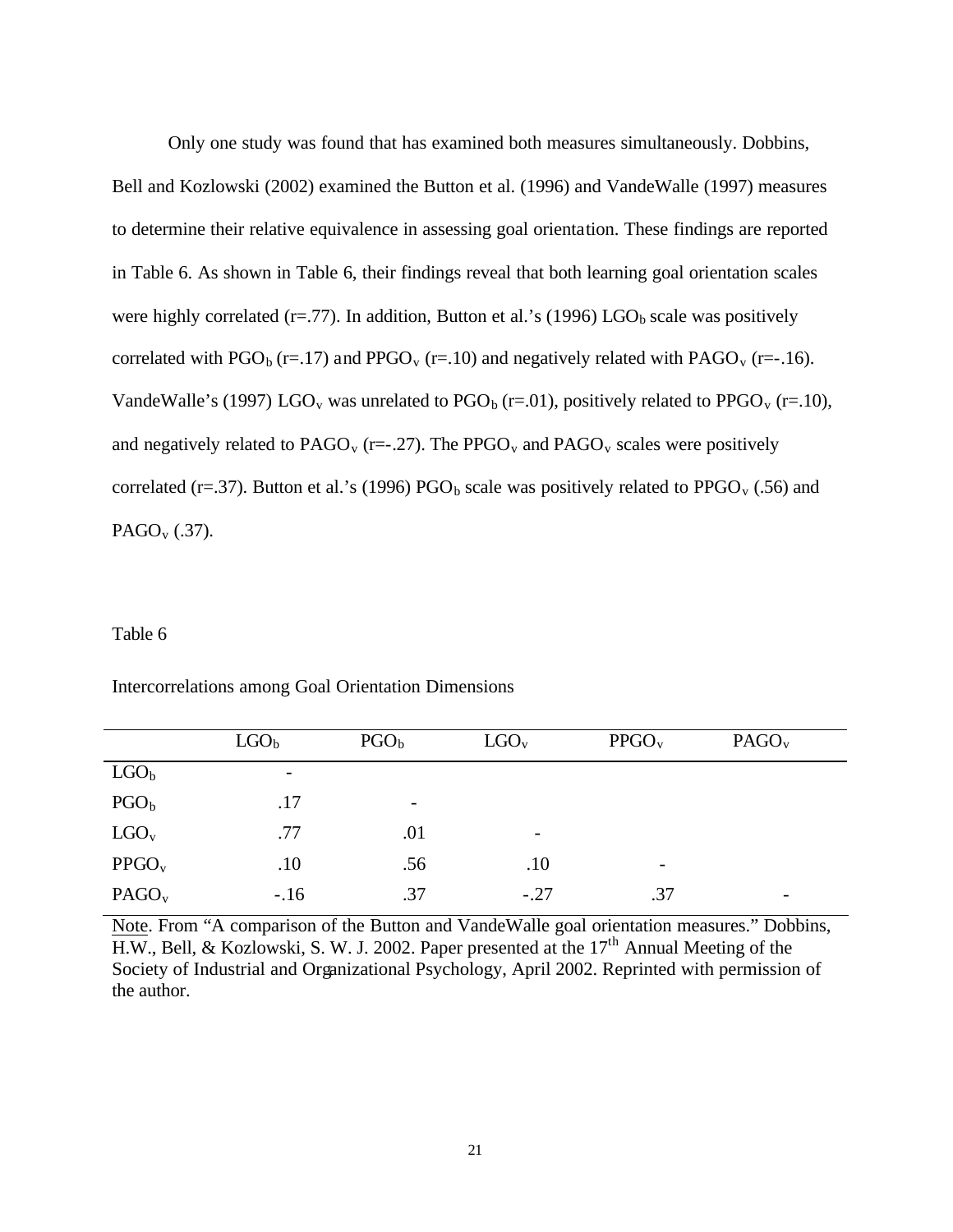These findings reveal that the learning goal orientation measures are highly correlated  $(r=.77)$  and thus appear to measure the same construct. However, the relationships between the three performance goal orientation dimensions are much weaker. While the performance goal orientation measures have some degree of overlap, the measures appear to be more distinct. Button et al.'s (1996) PGO scale and VandeWalle's (1997) PPGO scale share a stronger relationship (r=.56), compared to VandeWalle's (1997) PAGO scale (r=.37). From these findings, it is unclear how learning goal and performance goal constructs are related and how performance goal constructs should be conceptualized. Thus, a second purpose of the current study is to address two issues: (1) how the learning goal orientation and performance goal orientation constructs are related to each other and (2) how the performance goal orientation constructs are distinct. This examination may provide some clarity concerning how the goal orientation dimensions are expected to reflect differential patterns of behaviors, yet potentially interact.

In examining the measurement of goal orientation, it is also important to examine specific measurement properties in terms of reliability. Reliability is a necessary, although insufficient, precondition for demonstrating validity (Nunnally, 1978). In general, the reliability of measures is indicated by the level of internal consistency among the items on a given scale. Internal consistency estimates of reliability (e.g., coefficient alpha) are based on the average correlation among items within a test (Nunnally  $&$  Bernstein, 1994). At a minimum measures should reflect a fairly high level of internal consistency, with .70 regarded as one of the most widely accepted criterion (e.g., Nunnally, 1978). Additionally, Cronbach and Meehl (1955) suggest that test-retest reliabilities are critical to construct validity, particularly for traits. Test-retest reliabilities assess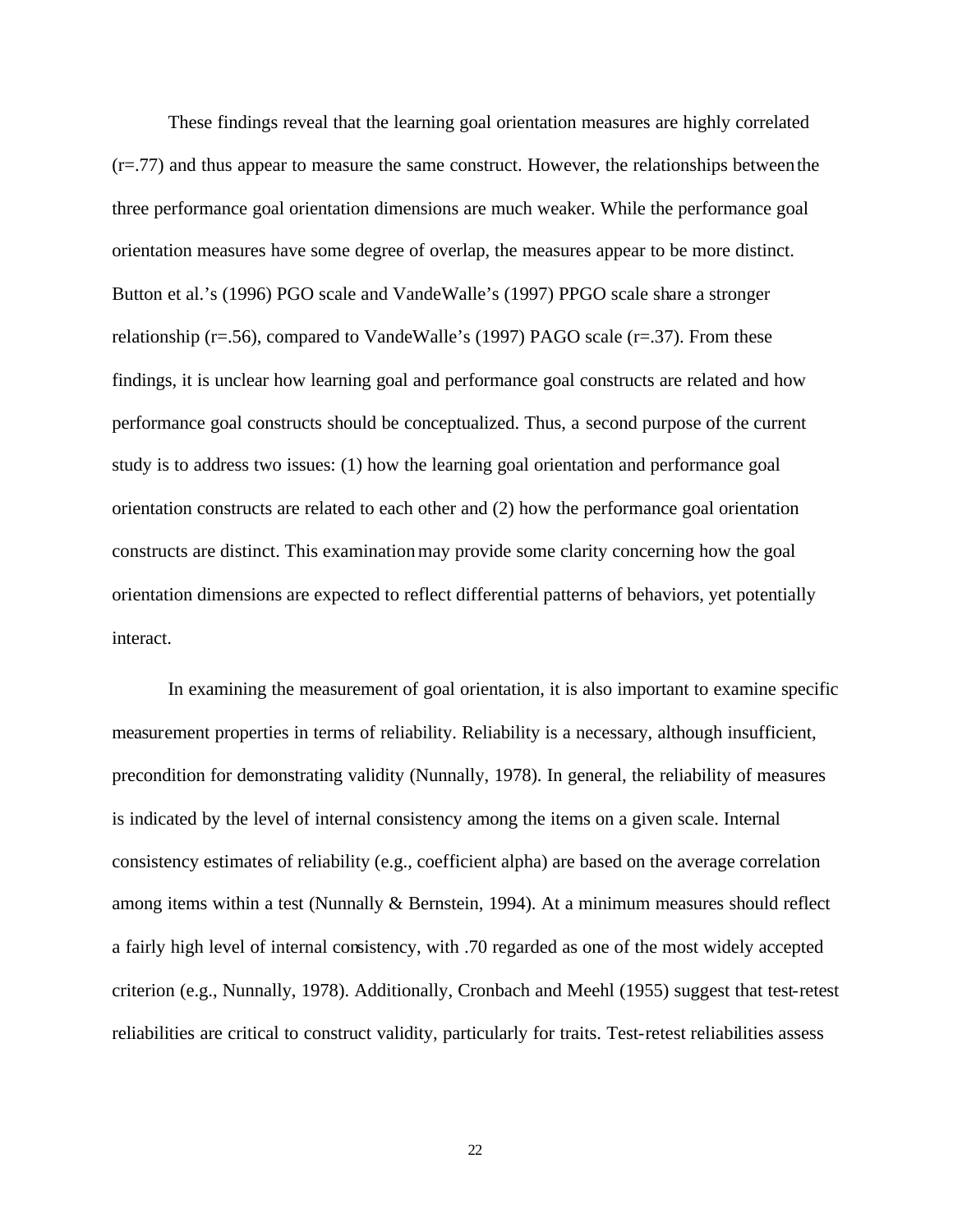the degree to which scores on the measures are stable over time and across situations. A brief review of the reliability evidence for each of the goal orientation measures is discussed.

Internal Consistency Reliability. The internal consistency estimates for each of the goal orientation measures have generally been higher than .70. Button et al.'s (1996) scale reliabilities ranged from .68 to .81 for performance goal orientation and .81 to .85 for learning goal orientation. VandeWalle's (1997) thirteen-item measure exhibited scale reliabilities of .89, .85, and .88 for learning goal, performance prove, and performance avoid goal orientations, respectively. Dobbins et al. (2002) reported similar findings with alpha reliabilities across both scales of  $LGO_b$  (.82),  $PGO_b$  (.84),  $LGO_v$  (.79),  $PPGO_v$  (.84), and  $PAGO_v$  (.83). These findings demonstrate that goal orientation measures generally exceed the recommended criteria of .70 for internal consistency.

Test-retest Reliability. The stability of scores on each of these measures has received less attention. While Button et al. (1996) conceptualized  $LGO_b$  and  $PGO_b$  as dispositional constructs, they did not assess the stability of scores over time to support this assertion. Only one study was found that examined the stability of Button et al.'s (1996) goal orientation measures (e.g., Fisher, Delbridge, & DeShon, 1997). Fisher et al. (1997) reported test-retest reliabilities ranging from .60 to .65 for learning goal orientation and .70 to .74 for performance goal orientation over a period of 30 to 60 days. VandeWalle (1997) reported test-retest reliabilities of .66, .60, and .57 over a period of 90 days for measures of learning goal, performance prove, and performance avoid goal orientations, respectively. Overall, these findings suggest moderate levels of stability compared to the Big Five personality traits, which range from .69 to .76 over 78 to 158 days (e.g., Viswesvaran & Ones, 2000). While prior research suggests that goal orientation scores are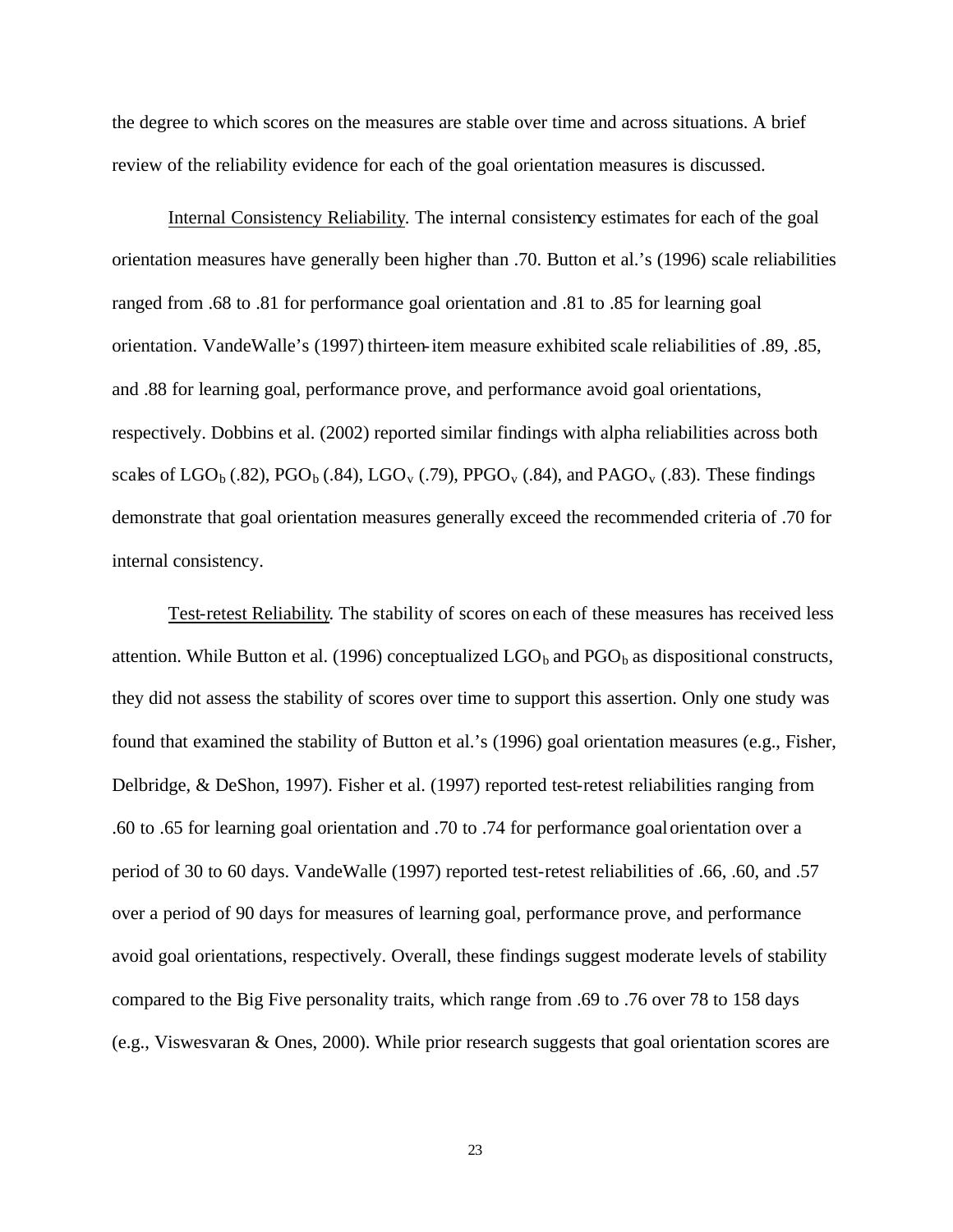relatively stable over time, this research has been limited. The current study extends prior research by examining test-retest reliabilities of both goal orientation measures simultaneously.

In summary, the recent conceptualizations of goal orientation highlight seve ral areas for additional research. First, while goal orientation has been conceptualized as a stable disposition, research supporting the stability of scale scores has been limited. No study was found that examined both the internal consistency and test-retest properties of these scales simultaneously. Second, while there is a general consensus that goal orientation is multidimensional construct, it is uncertain whether two or three dimensions are appropriate. In addition, it is unclear how the goal orientation dimensions are related as well as the possible interaction effects. These ambiguities concerning the construct may potentially limit the utility of goal orientation in explaining work-related behaviors and performance outcomes. Thus, the primary purpose of the current study is to examine the validity of the two competing models of goal orientation. Specifically, this study intends to examine empirically the *a priori* models presented by Button et al. (1996) and VandeWalle (1997) to evaluate overall model fit. A factor analytic assessment of these measures is expected to provide some clarity in the dimensionality of the construct as well as the observed relationship between the dimensions (i.e., factors).

#### *Nomological Network*

A nomological network examines the relationship between a construct under measurement consideration and other constructs (Schwab, 1999). The nomological network of relationships is also essential in demonstrating construct validity. Pedhazur and Schmelkin (1991) suggest that construct validation processes should examine theoretical propositions concerning the relationship between the construct under investigation and other constructs. These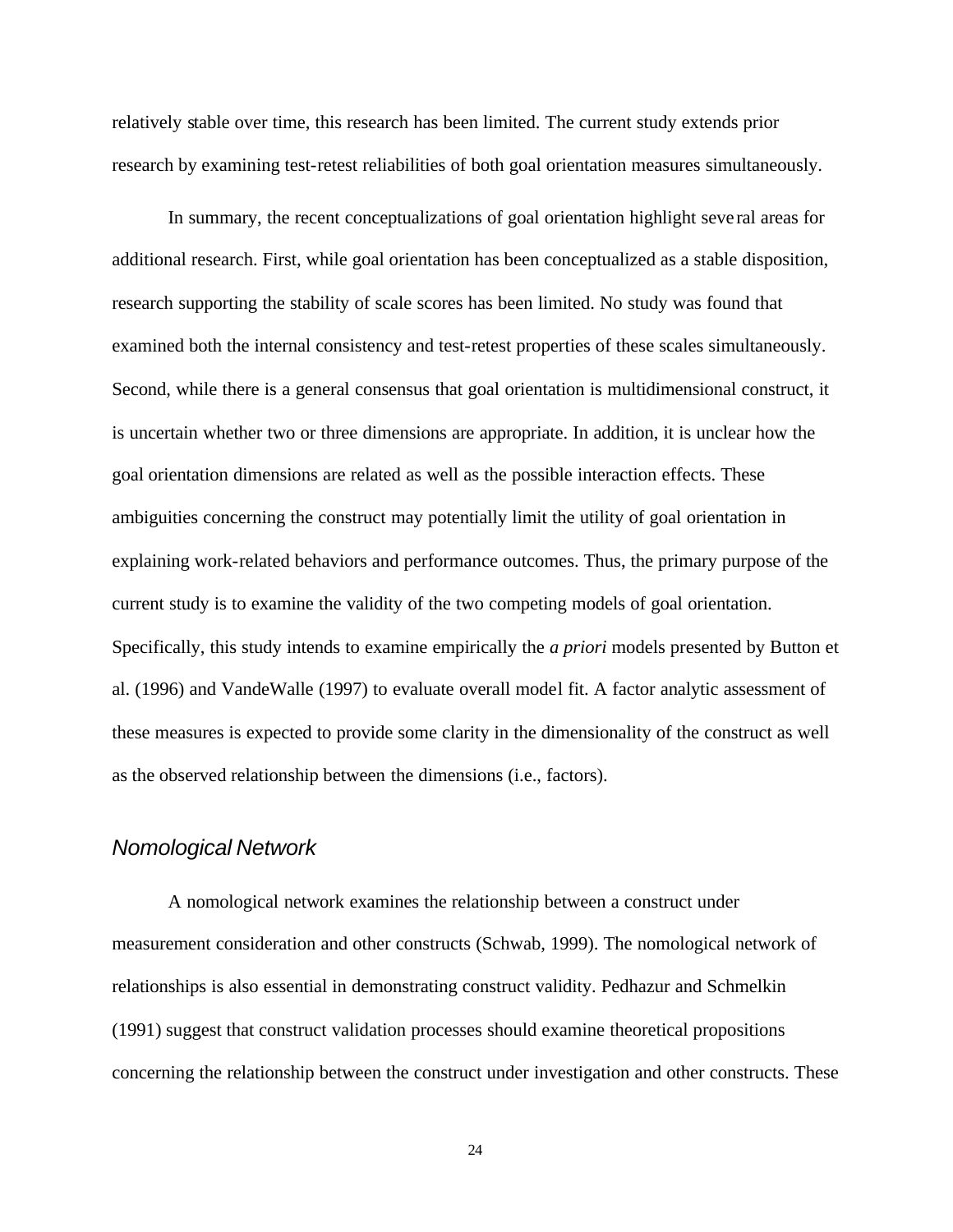relationships should specify the antecedents, correlates, and consequences associated with a construct and assess the extent that the relationships operate as suggested by theory. The nomological network for goal orientation is reviewed based on Dweck and Leggett's (1988) framework and the recent models advanced by Button et al. (1996) and VandeWalle (1997).

Antecedents. From Table 1, Dweck and Leggett (1988) assert that goal orientation is shaped by one's implicit beliefs about the nature of ability as a fixed or malleable attribute. An entity theorist holds that belief that ability is fixed attribute that cannot be enhanced through learning or effort. Entity theorists are more likely to adopt a performance goal orientation and focus their efforts on demonstrating competence rather than developing competence. In contrast, incremental theorists hold the belief that ability is malleable characteristic that can be enhanced through learning or effort. Incremental theorists adopt a learning goal orientation and their behavior is directed toward developing competence through learning.

Prior research has reported consistent findings for the hypothesized relationships between learning goal and performance goal orientation and implicit theories of ability. Button et al. (1996) found that learning goal orientation was moderately related to an incremental theory of ability (r=.46), while performance goal orientation was related to an entity theory of ability (r=.17). VandeWalle (1997) found that learning goal orientation was negatively related to an entity theory of ability (r=-.14), while performance prove and performance avoid goal orientations were positively related to entity theories with correlations of .18 and .28, respectively. These findings provide support for the hypothesized goal orientation relationships with implicit theories of ability. However, measures of implicit theories of ability are embedded within goal orientation measures, thus these relationships are not surprising. For example, Button et al.'s (1996) learning goal orientation measure include items such as "The opportunity to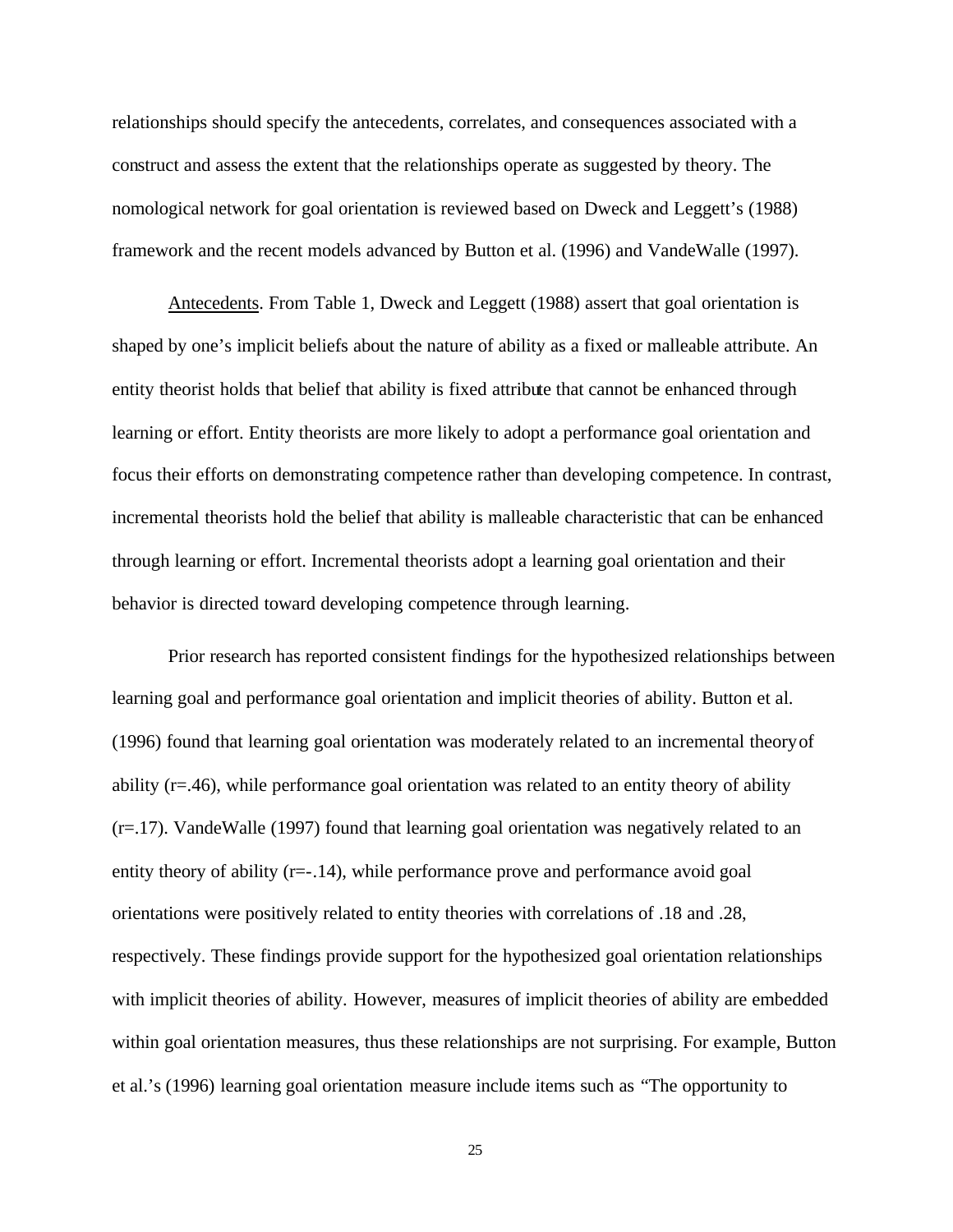extend my range of abilities is important to me", which implies ability is malleable. Similarly, VandeWalle's (1997) measure includes items such as "For me, development of my ability is important enough to take risks", which suggest ability can be developed. Thus, while the relationships with implicit theories of ability were supported in both of these validity studies, it is clear that there are some measurement confounds.

Correlates. Conceptually, Dweck and Leggett (1988) argue that goal orientation is embedded in the self-concept. Specifically, they suggest that a learning goal orientation reflects a positive self-concept, while a performance goal orientation reflects a negative self-concept. The "self-concept" reflects the diverse attributes and capacities that are manifested by ones' internal beliefs and feelings (Coopersmith, 1967). It is characterized by one's self-awareness, self-image, and self-evaluation (Gecas, 1982). These characteristics have also been associated with general behavioral tendencies. Thus, individuals with a positive self-concept are more likely to engage in adaptive behavior patterns that are characterized by a learning goal orientation. In contrast, individuals with a negative self-concept are more susceptible to engaging in maladaptive or learned helplessness behaviors that are characterized by a performance goal orientation.

Dweck and Leggett (1988) suggest that goal orientation may interact with other dispositional characteristics in shaping a positive or negative self-concept. The self-concept is shaped, in part, by a number of psychological traits including self-esteem, locus of control, and personality. Learning goal and performance goal orientations constructs are expected to be differentially related to self-esteem, locus of control, and personality in that they are consistent with one's self-concept (i.e., positive or negative). Dweck and Leggett (1988) assert that individuals with a learning goal orientation generally reflect higher levels of self-esteem and an internal locus of control. As a result, these individuals generally report higher overall evaluations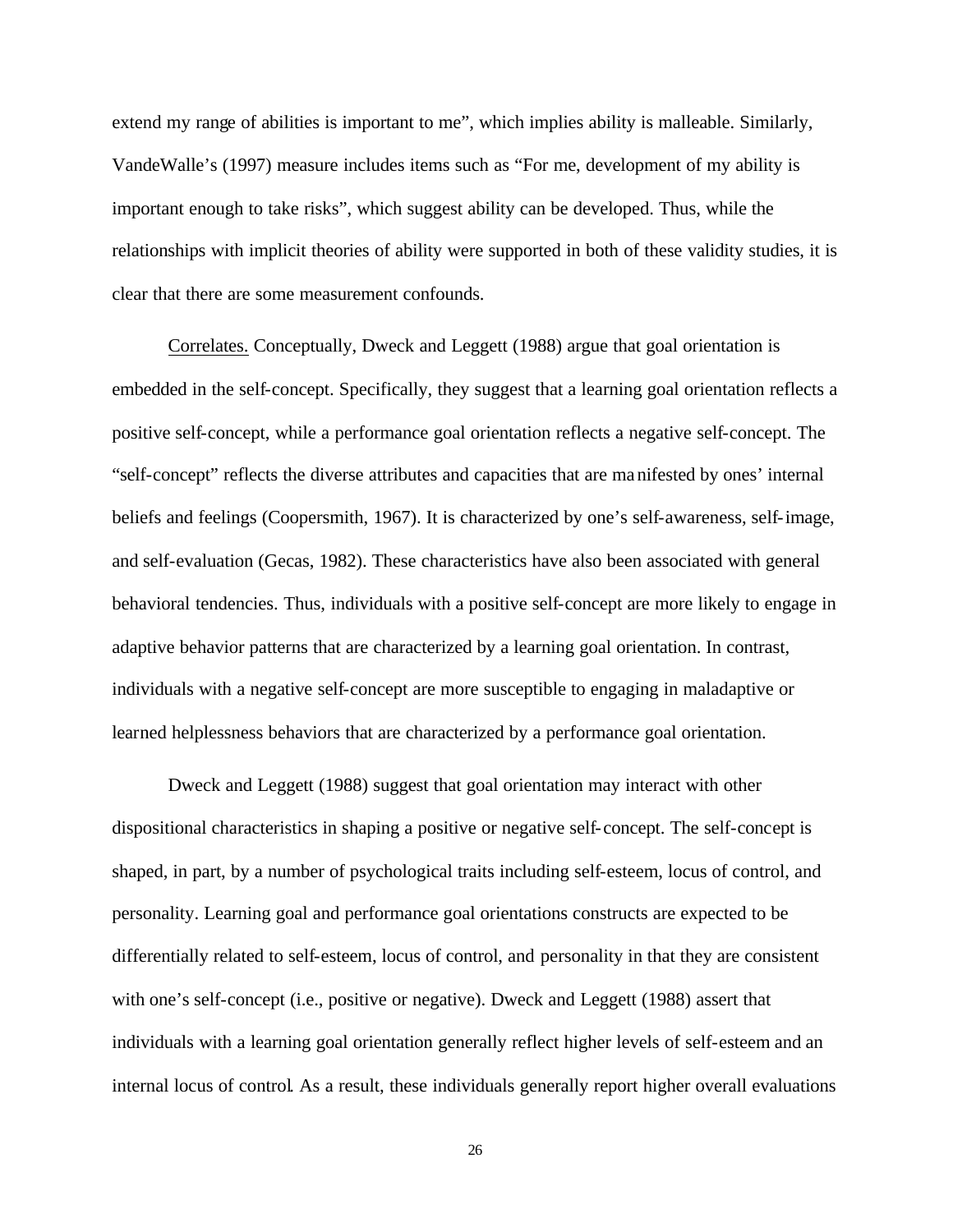of self and a belief in the control over their own outcomes. In contrast, individuals with a performance goal orientation reflect lower levels of self-esteem and an external locus of control. As a result, they also report lower overall evaluations of self and a belief in the control over their own outcomes. Although Dweck and Leggett (1988) acknowledge that learning goal and performance goal orientation are related to self-esteem, locus of control and personality, they also argue that they are distinct constructs and suggest that goal orientation may provide incremental value in understanding human behavior.

The self-concept is receiving renewed interest in organizational behavior and organizational psychology research. Recent research examining the self-concept in organizational research has suggested that in addition to self-esteem and locus of control, several personality attributes - emotional stability and generalized self-efficacy – are important in shaping a positive or negative self-concept (Judge, Locke, & Durham, 1997). Judge et al. (1997) assert that four key traits – self-esteem, locus of control, generalized self-efficacy, and emotional stability (i.e., neuroticism) – represent a higher order construct reflecting the evaluative component of self-concept. They suggest that high and low agreement on these personality attributesreflects positive and negative self-concepts. A positive self-concept is characterized by an internal locus of control and high levels of self-esteem, generalized self-efficacy, and emotional stability. In contrast, a negative self-concept is characterized by an external locus of control and low levels of self-esteem, generalized self-efficacy and emotional stability. These trait characteristics associated with the self-concept are also considered to be important determinants of task-related behaviors and outcomes including job performance and job satisfaction (e.g., Judge et al., 1997).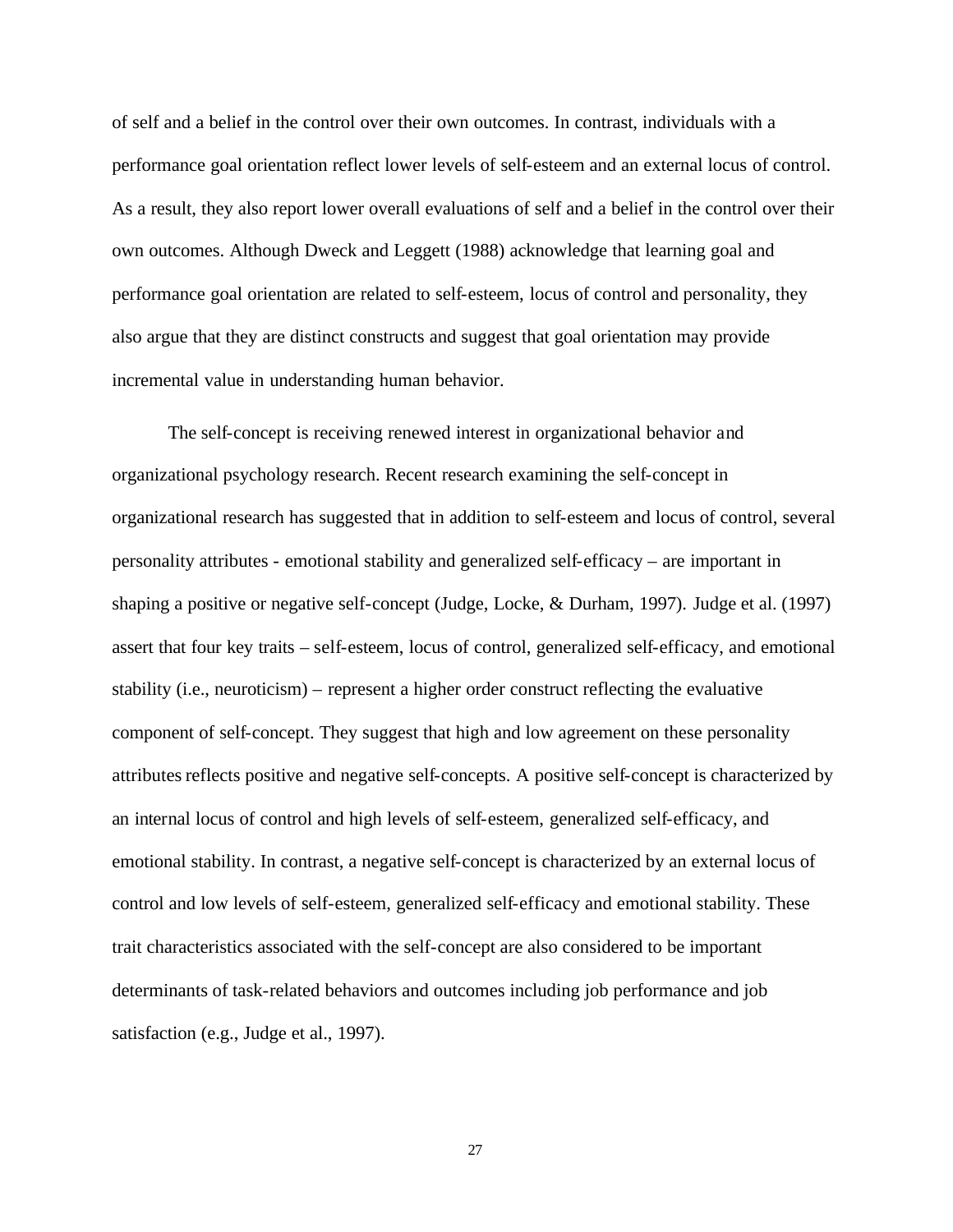While Dweck and Leggett's (1988) conceptual framework links goal orientation to the self-concept, no research has systematically examined learning goal and performance goal orientations with the traits associated with self-concept as identified by Judge et al. (1997). However, Button et al. (1996) examined goal orientation relationships with several of these correlates. They examined learning goal and performance goal orientation with self-esteem and locus of control. They found support for hypothesized relationships with learning goal orientation positively related to self-esteem  $(r=.48)$  and an internal locus of control  $(r=.90)$ . The findings for performance goal orientation were mixed. While performance goal orientation was unrelated to self-esteem ( $r=-.06$ ), it was positively related to an internal locus of control ( $r=-.28$ ). Thus, while learning goal orientation relationships were consistent with theoretic conceptualizations, the performance goal orientation relationships were mixed and inconsistent with theory. In addition, the moderate to strong correlations of learning goal orientation with self-esteem and locus of control have raised questions concerning the distinctiveness of these constructs. No studies were found examining VandeWalle's three factors with self-esteem or locus of control. A review of the research examining goal orientation with the four traits comprising self-concept is presented in the following section.

Self-Esteem. Self-esteem (SE) is a trait that reflects an individual's overall evaluation of their self-worth (Rosenberg, 1965). In essence, it reflects the extent to which individuals have pride in themselves and their capabilities. According to Rosenberg (1965), a high self-esteem characterizes individuals who respect themselves and reflect a high degree worthiness, while a low self-esteem reflects self-rejection and self-dissatisfaction. Dweck and Leggett (1988) suggest that individuals with a learning goal orientation would reflect a high level of self-esteem, while those with a performance goal orientation would reflect a low self-esteem. Button et al. (1996)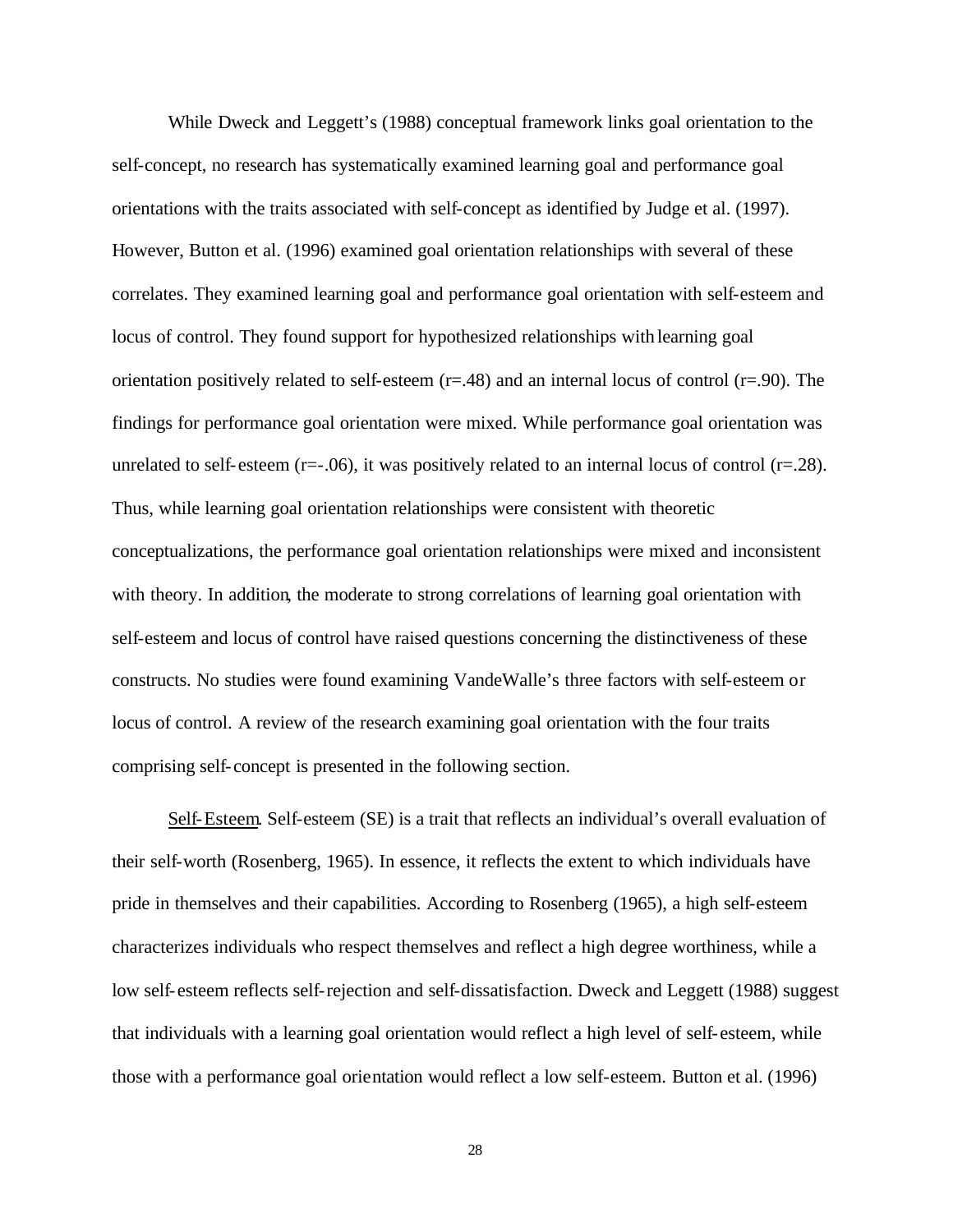report a positive correlation between self-esteem and learning goal orientation (LGO<sub>v</sub>) of r=.48, but self-esteem was unrelated to performance goal orientation ( $PGO<sub>b</sub>$ ) r=-.06. No studies were found examining self-esteem with VandeWalle's (1997) three dimensions of goal orientation. Based on the conceptual framework and the limited empirical research, it is expected that selfesteem will be positively related to both learning goal constructs  $(LGO_b$  and  $LGO_v)$  and negatively related to the performance goal constructs ( $PGO<sub>b</sub>$ ,  $PPGO<sub>v</sub>$ ,  $PAGO<sub>v</sub>$ ).

Hypothesis 1: Self-esteem is positively related to learning goal orientation  $(LGO_b$  and  $LGO_v$ ), and negatively related to performance goal orientation (PGO<sub>b</sub>, PPGO<sub>v</sub>, PAGO<sub>v</sub>).

Locus of Control. Locus of control (LOC) reflects the degree to which individuals believe they have control over events in their lives (e.g., internal) or whether they believe outside forces control the events in their lives (external; Rotter, 1966). In general, locus of control reflects an individual's belief in their ability to control their own performance outcomes. Dweck and Leggett's (1988) goal orientation framework suggests that individuals with a learning goal orientation would reflect a high level of internal locus of control, while those with a performance goal orientation would reflect a low level of internal or even an external locus of control. Button et al. (1996) found that locus of control was positively related to both learning goal orientation  $(r=.90)$  and performance goal orientation  $(r=.28)$ . These findings suggest that both learning goal orientation and performance goal orientation are related to an internal locus of control. No studies were found examining locus of control and VandeWalle's (1997) three dimensions of goal orientation. While the findings of Button et al. (1996) are contrary to the theoretical propositions suggested by Dweck and Leggett (1988) for performance goal orientation, the measure of locus of control used in their study was modified for use in work settings. It is unknown whether these scale modifications may have accounted for the unexpected finding with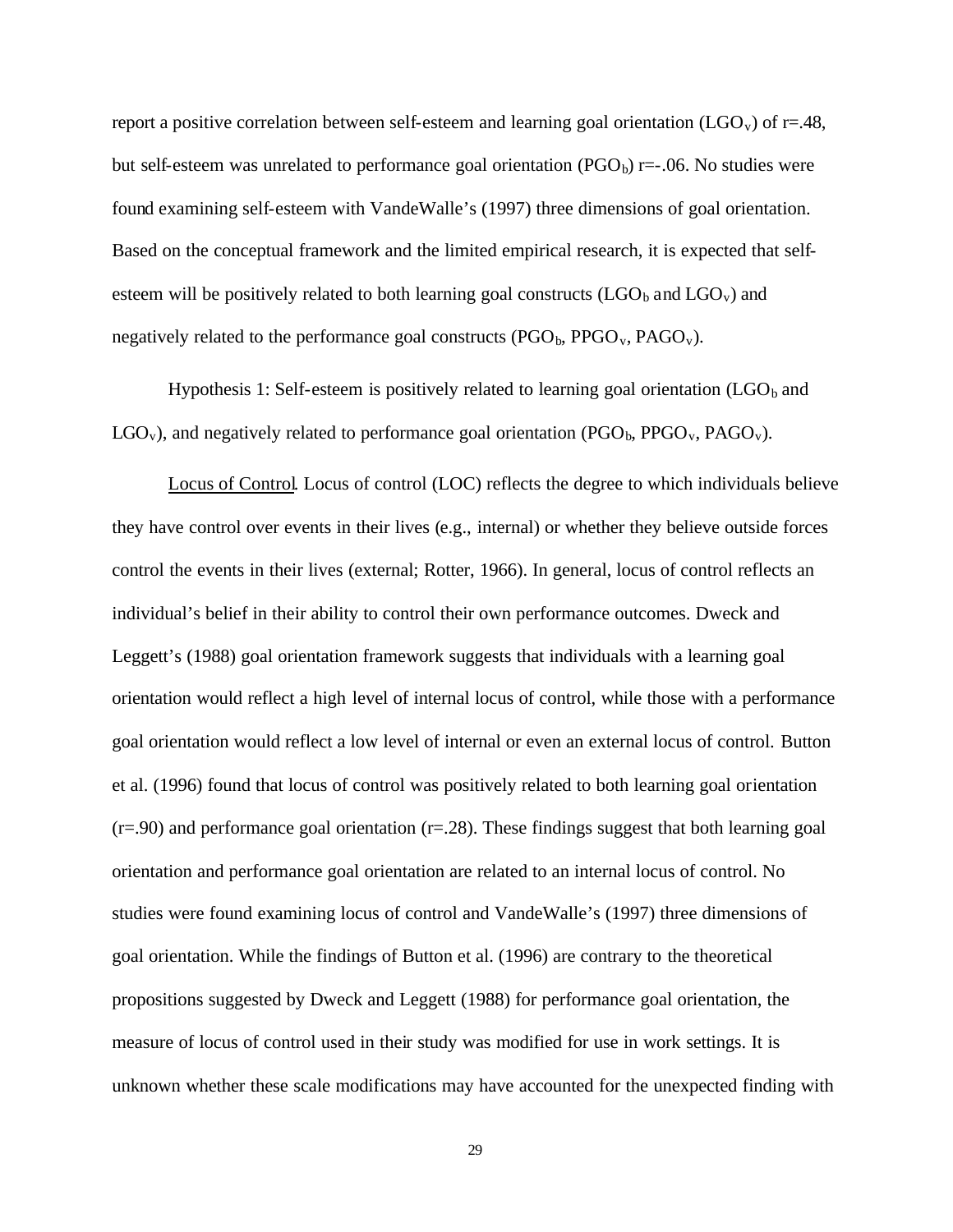performance goal orientation. In the current study, it is expected that learning goal orientation will be positively related to internal locus of control, while performance goal orientation will be negatively related to internal locus of control.

Hypothesis 2: Learning goal orientation  $(LGO_b)$  and  $LGO_v$ ) is positively related to internal locus of control while performance goal orientation ( $PGO<sub>b</sub>$ ,  $PGO<sub>v</sub>$ ,  $PAGO<sub>v</sub>$ ) is negatively related to an internal locus of control.

Generalized Self-Efficacy. Generalized self-efficacy (GSE) is considered to be a trait-like generality of task self-efficacy (Eden, 1988; 1996). According to Eden (1996), generalized selfefficacy is defined as "one's belief in their overall competence to effect requisite performances across a wide variety of achievement situations." Judge, Locke, Durham, & Kluger (1998) also defined GSE as "an individual's perception of their ability to perform across a variety of different situations." Generalized self-efficacy has shown positive associations with learning goal orientation LGO<sub>b</sub> (r=.58) and LGO<sub>v</sub> (r=.57; Chen, Gully & Eden, 2001). The findings were mixed findings for performance goal orientation with correlations of  $PGO<sub>b</sub>$  (r=.12) and PPGO<sub>v</sub> (r=-.08). Thus, it is unclear how generalized self-efficacy is related to performance goal constructs. Prior research has suggested that self-efficacy constructs would be differentially related to positive and negative self-concepts (Gecas, 1982). While Dweck and Leggett (1988), nor Button et al. (1996) and VandeWalle (1997) specifically addressed self-efficacy constructs, it is expected that generalized self-efficacy will be positively related to learning goal orientation and negatively related to performance goal orientation.

Hypothesis 3: Generalized self-efficacy is positively related to learning goal orientation  $(LGO_b \text{ and } LGO_v)$  and negatively related to performance goal orientation (PGO<sub>b</sub>, PPGO<sub>v</sub>, and  $PAGO_v$ ).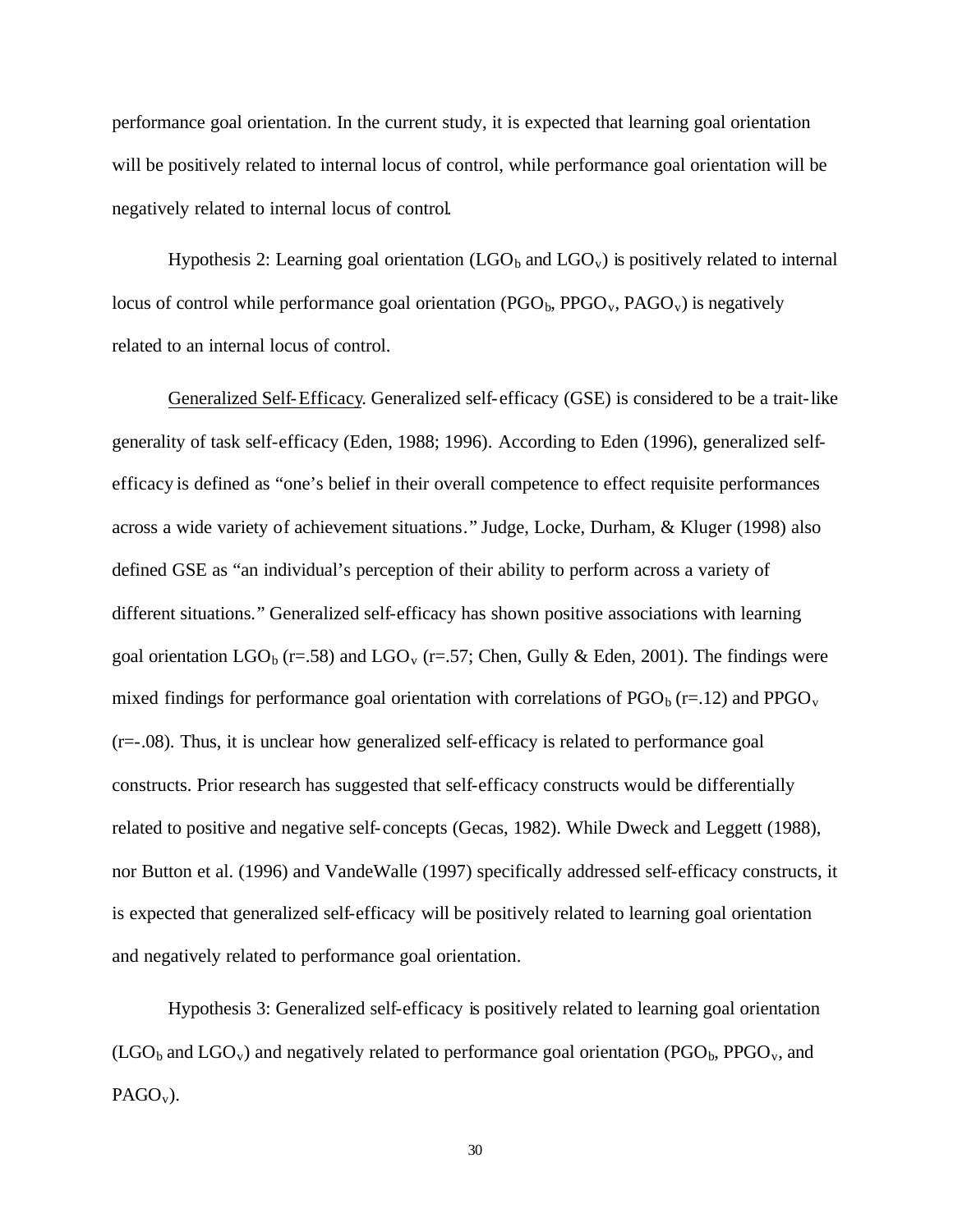Emotional Stability/Neuroticism. Emotional stability (ES) is a personality trait drawn from the Big 5 personality taxonomy (McCrae & Costa, 1992). It is a personality trait that reflects an individual's tendency to experience negative emotional states or emotional stress tolerance. In general, individuals with high levels of emotional stability or emotional stress tolerance view themselves more positively and are characterized as calm, less likely to be stressed, or experience anxiety. In contrast, individuals with low levels of emotional stability or emotional stress tolerance view themselves and the world around them negatively and are characterized as nervous, easily stressed, and anxious. Dweck and Leggett (1988) did not specifically address the role of emotional stability with goal orientation constructs, however, recent research examined the relationship of personality constructs in the goal orientation nomological network (e.g., Chan & Tesluk, 2000; Day et al., 2003a). Prior research has shown that individuals with a learning goal orientation report higher levels of emotional stress tolerance with correlations of  $LGO_v$  (r=-.39; Chan & Tesluk, 2000) and  $LGO_b$  (r=-.24; McKinney, 2001). In contrast, individuals with a performance goal orientation reflect lower levels of emotional stress tolerance with correlations of  $PGO<sub>b</sub>$  (r=.45; McKinney, 2001), PPGO (r=.09), and PAGO (r=.39; Chan & Tesluk, 2000). From these findings, it is expected that emotional stability will be positively related to learning goal orientation and negatively related to performance goal orientation.

Hypothesis 4: Emotional stability is positively related to learning goal orientation  $(LGO_b)$ and  $LGO_v$ ) and negatively related to performance goal orientation (PGO<sub>b</sub>, PPGO<sub>v</sub>, and PAGO<sub>v</sub>).

In addition to the four self-concept traits, recent research has demonstrated that other traits have emerged as correlates of goal orientation. Several researchers have expanded the nomological network to include need for achievement (e.g., Jagacinski & Duda, 2001), fear of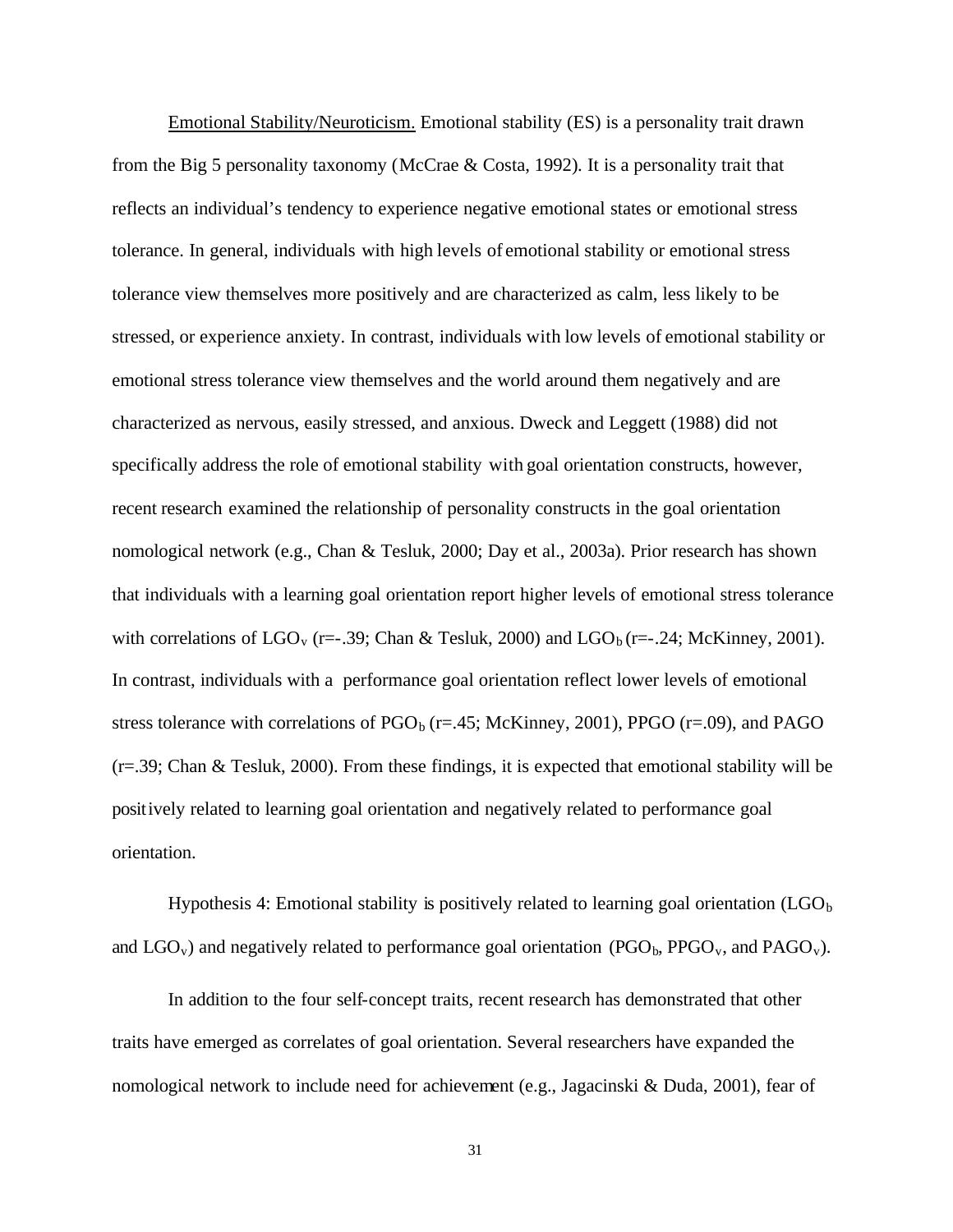negative evaluation (VandeWalle, 1997), and social desirability (Button et al., 1996). Specifically, given the definition of goal orientation reflecting either achievement-striving or evaluative behavior patterns, need for achievement and fear of negative evaluation have been suggested as important correlates of goal orientation. Thus, in addition to the self-concept traits, need for achievement, fear of negative evaluation, and social desirability are examined in the goal orientation nomological network.

Need for Achievement (nAch). Need for achievement is considered to be an important internal motive that drives behavior (McClelland, 1961). It is generally defined as a need to seek out challenges with some standard of excellence (McClelland, Atkinson, Clark & Lowell, 1976). This achievement motive has been suggested as an important determinant of behavior by distinguishing between individuals who operate with the "hope of success" versus the "fear of failure." The achievement-related behaviors and outcomes associated with need for achievement have been suggested as important linkages with goal orientation (Phillips & Gully, 1997). Recent research has shown that need for achievement was positively related to learning goal orientation, while negatively related to performance goal orientation (e.g., Jagacinski & Duda, 2001; Phillips & Gully; 1997). Phillips & Gully (1997) found that need for achievement was positively related to learning goal orientation with a correlation of  $r = 0.35$ , while unrelated to performance goal orientation (r=.03). Jagacinski and Duda (2001) reported similar relationships with correlations of  $r=.52$  and  $r=.13$  for learning goal and performance goal orientations, respectively. No research was found examining VandeWalle's model of goal orientation with need for achievement.

Drawing on the assertions of McClelland et al. (1976) and Dweck and Leggett's (1988) framework for goal orientation, it would expected that individuals with a learning goal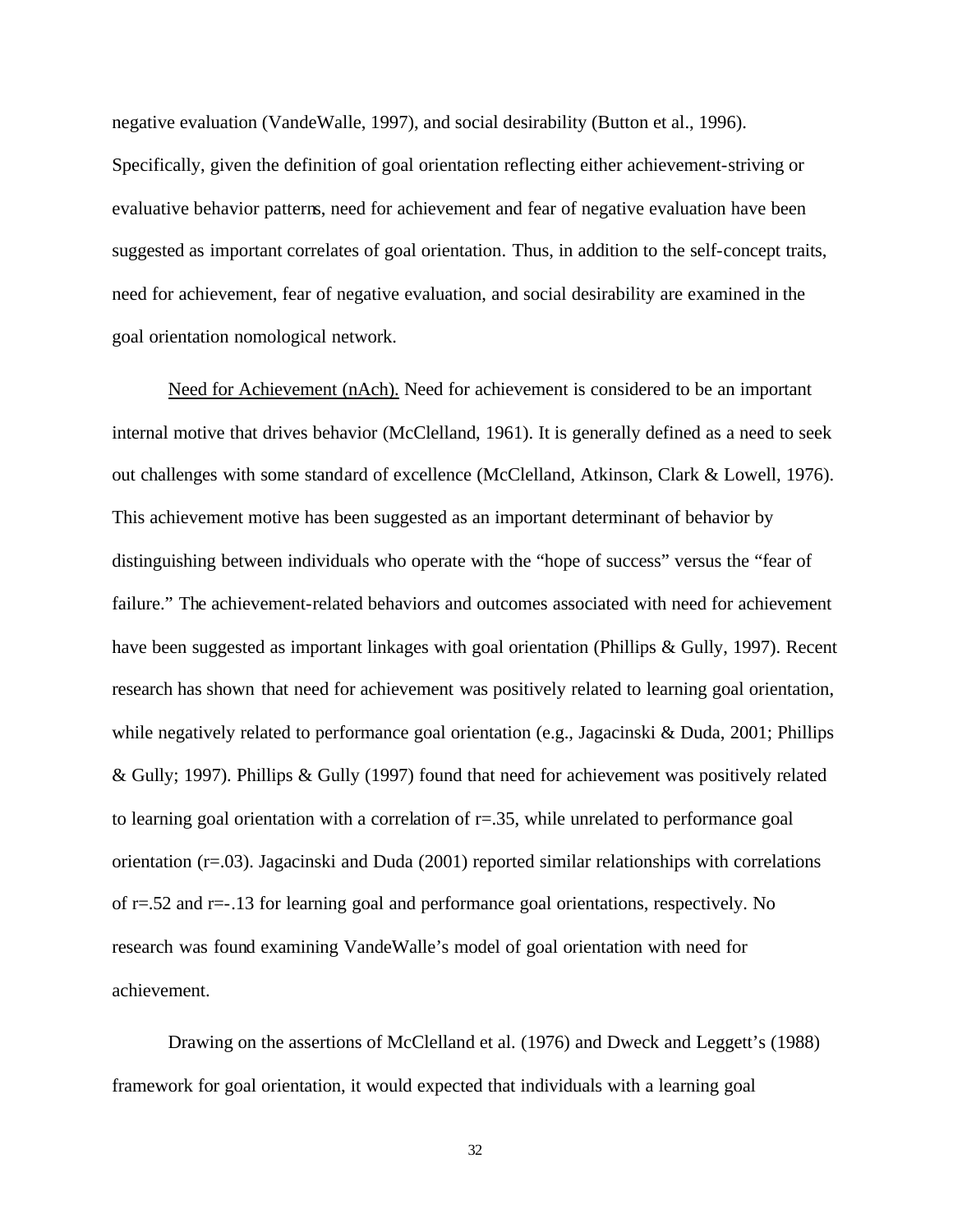orientation exhibit behaviors with the "hope of success", while those with a performance goal orientation may operate more from the "fear of failure." Thus, it is expected that need for achievement will be differentially related to learning goal and performance goal orientation constructs.

Hypothesis 5: Need for achievement is positively related to learning goal orientation  $(LBO<sub>b</sub>$  and  $LGO<sub>v</sub>$ ) and negatively related to performance goal orientation (PGO<sub>b</sub>, PPGO<sub>v</sub>, and  $PAGO_v$ ).

Fear of Negative Evaluation (FNE). Fear of negative evaluation is considered to an important determinant of behavior characterized by the tendency of individuals to focus on others' evaluations of them (Leary, 1983). VandeWalle (1997) suggested that fear of negative evaluation is an important correlate in the nomological network for goal orientation. Conceptually, he argued that fear of negative evaluation may be more salient for individuals with performance goal orientations and thus reflect strong, positive correlations. In contrast, individuals with a learning goal orientation would reflect weak or negative relationships with fear of negative evaluation. His findings were as expected which reveal that fear of negative of evaluation was negatively related to learning goal orientation (r=-.13) and positively related to performance prove and performance avoid goal orientations with correlations of r=.30 and r=.37, respectively.

Hypothesis 6: Fear of negative evaluation is negatively related to learning goal orientation (LGO<sub>b</sub> and LGO<sub>v</sub>) and positively related to performance goal orientation (PGO<sub>b</sub>,  $PROO<sub>v</sub>$ , and  $PAGO<sub>v</sub>$ ).

Social Desirability (Soc. D). Socially desirable responding has long been cited as a potential source of variance in personality measures where individuals may engage in impression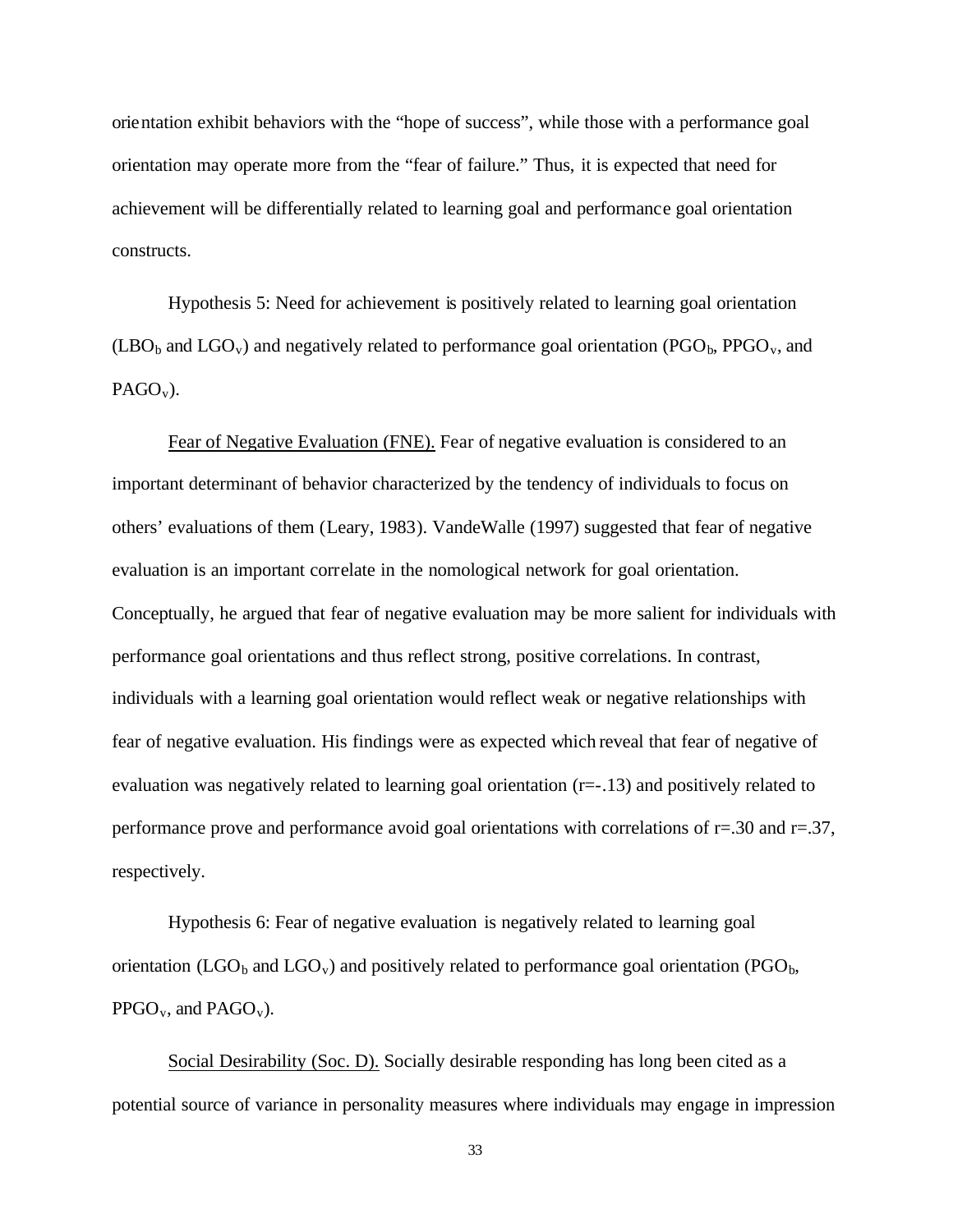management tactics that inflate scores (Paulhus, 1984 ). One issue that has been addressed within psychological research is the need to address and control for socially desirable responses to the various personality assessments (Zerbe &Paulhus, 1987). Although limited, prior research has shown moderate levels of association between goal orientation constructs and social desirability. Button et al. (1996) examined the relationship of social desirability with goal orientation and found that social desirability was positively related to learning goal orientation  $(r=.27)$  and negatively related to performance goal orientation (r=-.32). Furthermore, Button et al. (1996) suggest that future research needs to examine the relationship between social desirability and goal orientation.

Hypothesis 7: Social desirability is positively related to learning goal orientation  $(LBO<sub>b</sub>)$ and  $LGO_v$ ) and negatively related to performance goal orientation (PGO<sub>b</sub>, PPGO<sub>v</sub>, and PAGO<sub>v</sub>).

Consequences of Goal Orientation. Conceptually, Dweck and Leggett (1988) suggest that goal orientation reflects an "approach" to tasks with an emphasis on task mastery or demonstrating competence. The consequences associated with goal orientation are reflected in three outcomes including cognition, affect, and behavior. Cognitive outcomes are characterized by an individual's causal attributions for success or failure on a task. These causal attributions are drawn from attribution theory and refer to the extent to which performance success or failure is due to ability or effort (Dweck & Leggett, 1988). The affective consequences of goal orientation refer to the tendency to experience anxiety or depressed affect when performing tasks. Lastly, the behavioral consequences refer to the initiation and persistence of effort on the task. Thus, individuals with a learning goal orientation are considered to attribute performance successes or failures to effort, experience low levels of anxiety, and exhibit high levels of persistence/effort on tasks. In contrast, individuals with a performance goal orientation attribute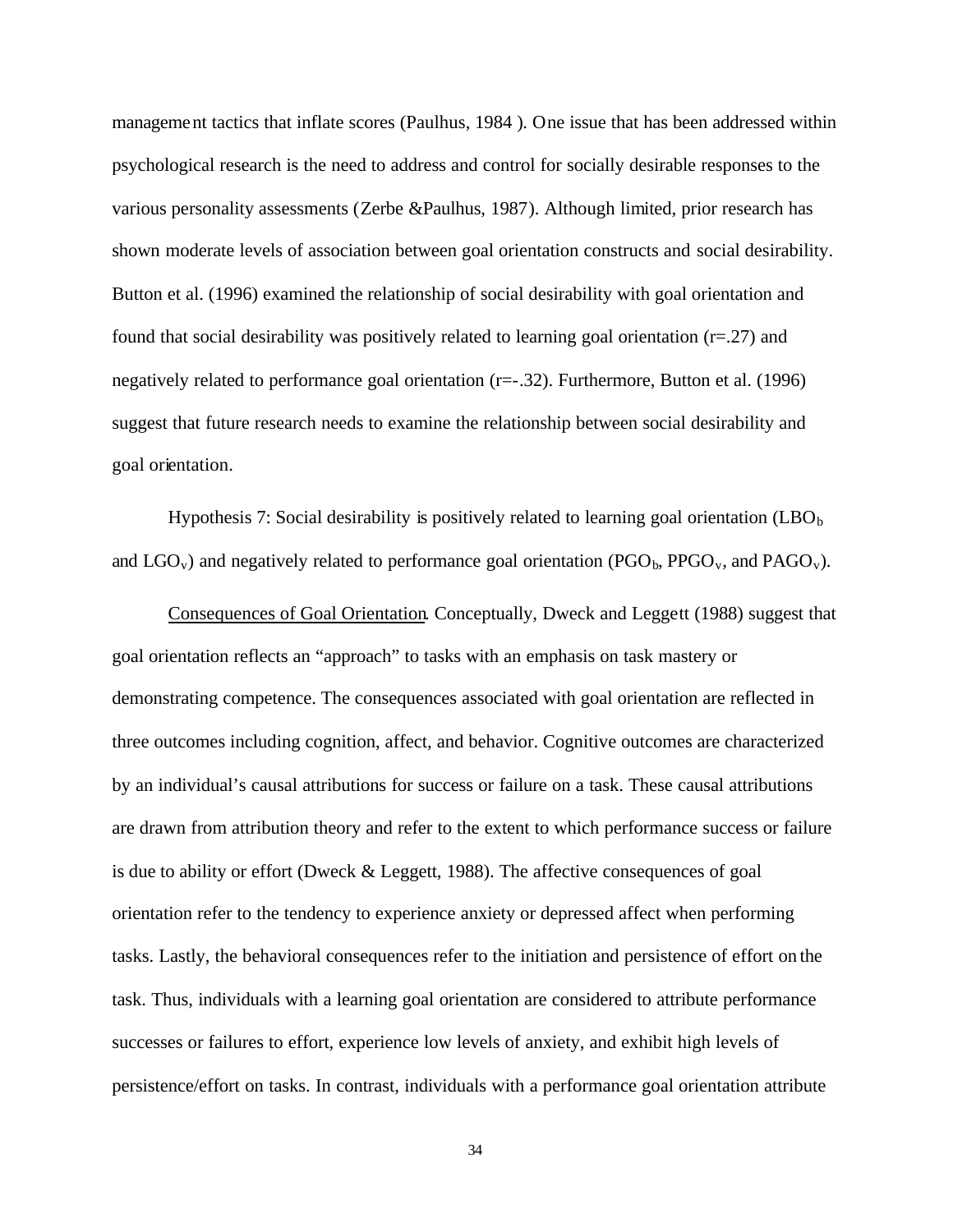performance successes or failures to ability, experience higher levels of anxiety, and exhibit lower levels of persistence/effort on tasks. It is these differences that Dweck and Leggett (1988) assert to account for the performance variability between individuals.

Few studies have examined goal orientation with affective and cognitive outcomes. Only two studies were found that examined goal orientation with affect (e.g., Chan & Tesluk, 2000; Dobbins et al., 2002). Dobbins et al. (2002) examined both models of goal orientation to assess comparative validities with negative affectivity. Their findings reveal that both learning goal constructs were negatively related and performance goal constructs positively related to negative affect. No study was found that examined these models of goal orientation with the cognitive outcomes reflecting causal attributions.

The majority of goal orientation research in organizational contexts has primarily focused on the consequences inc luding a variety of task-related behaviors and task/academic performance outcomes. Goal orientation is considered to have direct effect on task-related behaviors and a more indirect effect on performance outcomes. The task-related behaviors include self-regulation (VandeWalle et al., 1999), learning strategies (Ford et al., 1998), effort (Fisher & Ford, 1998), and goal-setting (Phillips & Gully, 1997). These studies have shown consistent positive associations with learning goal orientation, while results for performance goal orientation have been mixed with findings of small positive, negative, or no relationships with these behaviors. Other studies have examined goal orientation relationships with a variety of performance outcomes including learning (Colquitt & Simmering, 1998; Fisher & Ford, 1998), training performance (Brown, 2001; Ford et al., 1998; Kozlowski et al., 2001), task performance (Bell & Kozlowski, 2002; Mangos & Steele-Johnson, 2001; Steele—Johnson et al., 2000), and academic performance (Chen et al., 2000; Phillips & Gully, 1997; VandeWalle et al., 2001).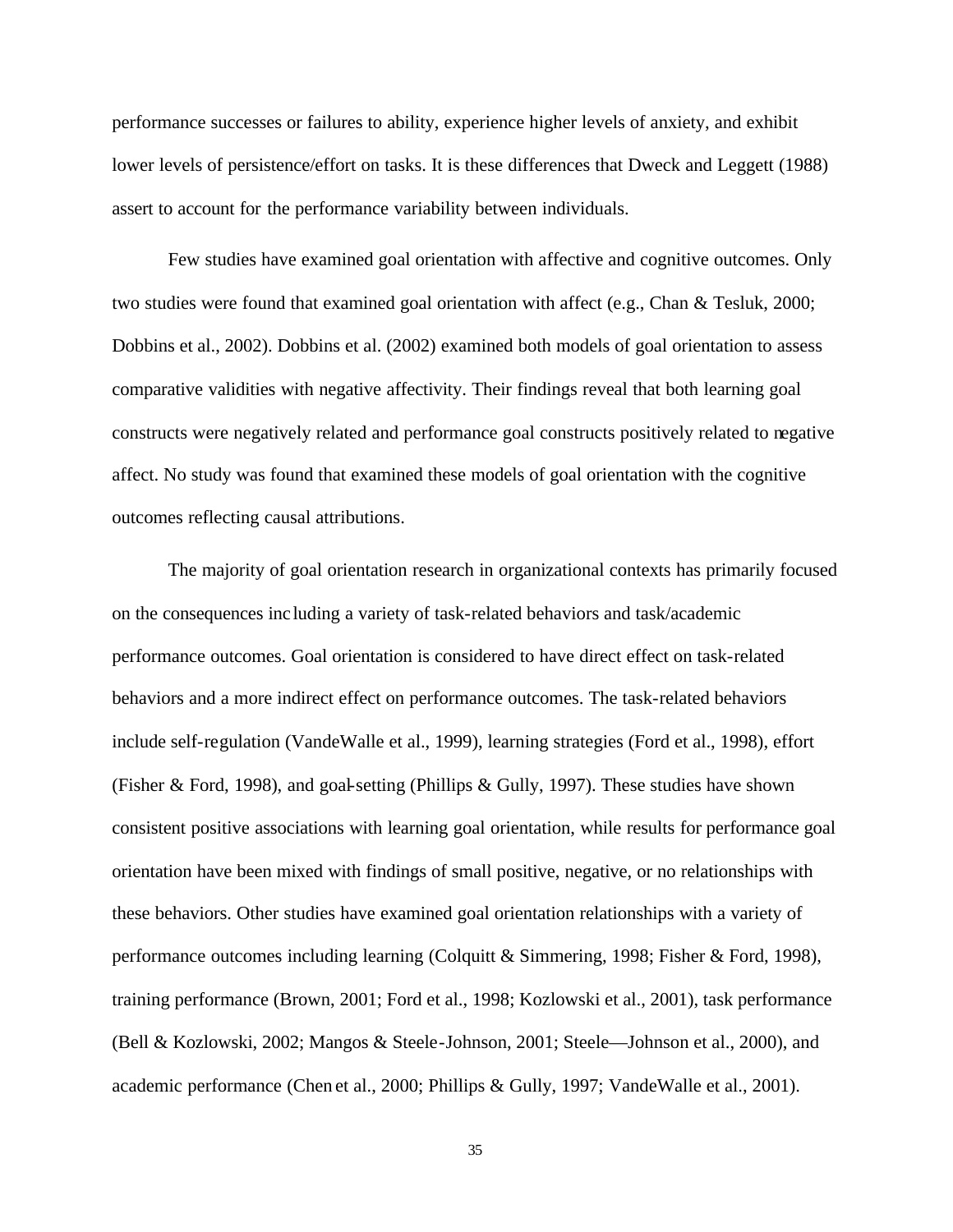Overall, these findings reflect positive associations with learning goal orientation, while resulting in negative or unrelated associations to performance goal orientation.

A recent meta-analysis of goal orientation relationships with performance outcomes supports these individual study findings. Beaubien and Payne (1999) examined studies employing the two-factor model of goal orientation with overall task performance. Their findings reveal that while learning goal orientation was positively related to overall task performance  $(r=0.20)$ , performance goal orientation was virtually unrelated to task performance  $(r=-0.04)$ . A review of VandeWalle's three-factor model revealed that learning goal orientation was positively related to task performance (r=.113), performance prove goal orientation was unrelated (r=.005), and performance avoid goal orientation was negatively related (r=-.139; McKinney & Carlson, 2002). While learning goal orientation appears to have predictive validity with certain task behaviors and performance outcomes, performance goal orientation relationships have been inconsistent with theory and of lower validity. Thus, learning goal orientation appears to reflect more consistent and positive relationships with important task-related outcomes. The relationships for performance goal orientation with task-related behaviors and performance are inconsistent and of a weaker magnitude.

While these findings of the nomological relationships are promising in identifying important individual differences associated with goal orientation, it is less clear how well these differences have been captured. Based on the recent models advanced by Button et al. (1996) and VandeWalle (1997), the individual differences associated with goal orientation may vary on two or three dimensions. The validity evidence for goal orientation may be confounded by this lack of consensus in conceptualizing and operationalizing the construct. Thus, the current study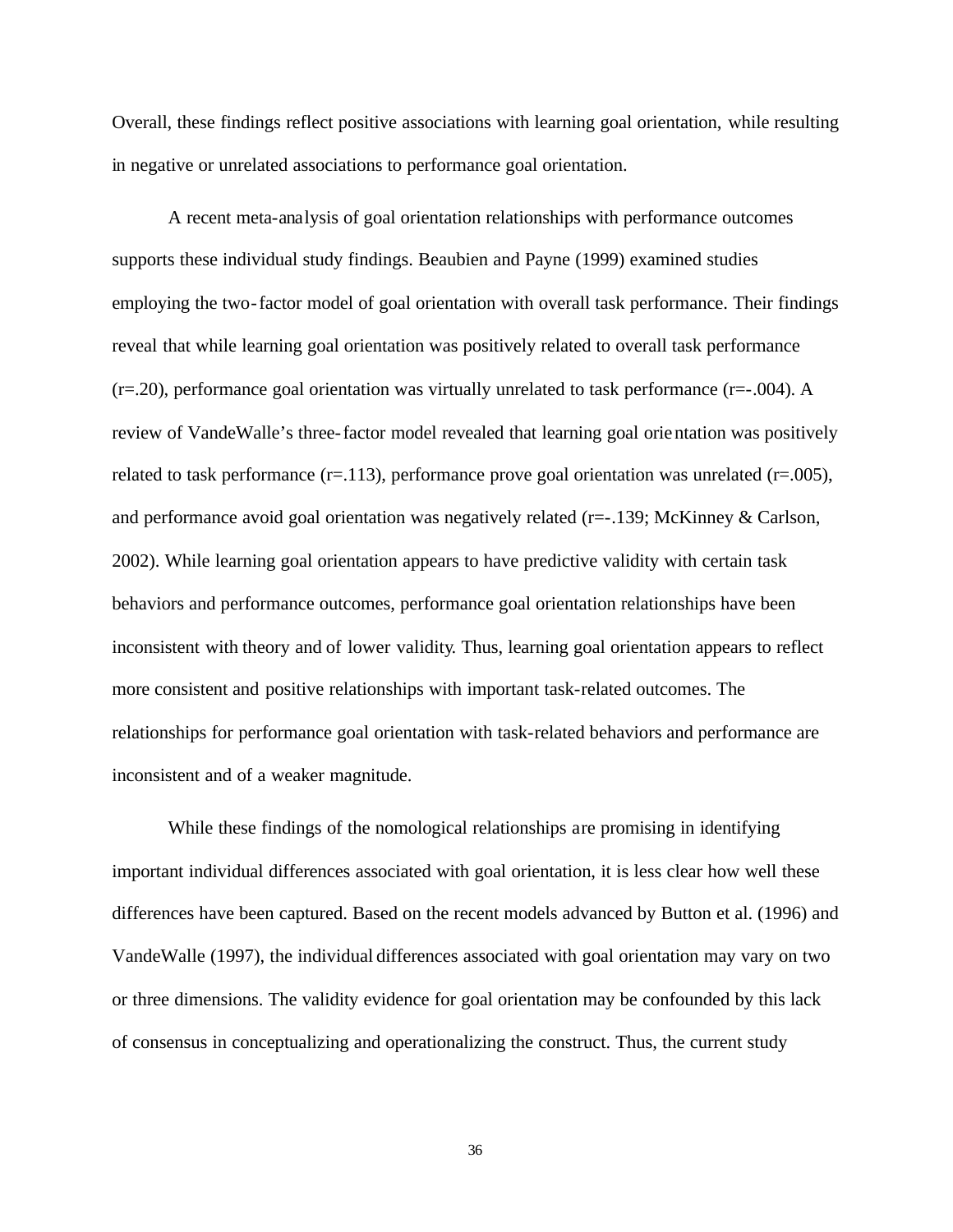examines specific validity evidence of the two competing models of goal orientation by empirically evaluating the factorial and nomological validity of these constructs.

### *Summary*

This chapter reviewed goal orientation research including the initial conceptualization advanced by Dweck and Leggett (1988) and the more recent conceptualizations advanced by Button et al. (1996) and VandeWalle (1997). This review primarily focused on the competing models of goal orientation that are dominant in organizational research (Button et al., 1996; VandeWalle, 1997). From this review, several conceptual and operational issues associated with recent models of goal orientation have emerged. First, there is little consensus on the dimensionality of the construct. Second, it is uncertain how the goal orientation dimensions are related and distinct in reflecting behavior patterns. Third, research has been limited in examining a nomological network associated with both models. Thus, the purpose of the current study is to address these issues with an empirical examination of the measurement properties of the goal orientation measures and relationships with a theoretically derived nomological network. A summary of the hypotheses tested in the current study are shown in Table 5.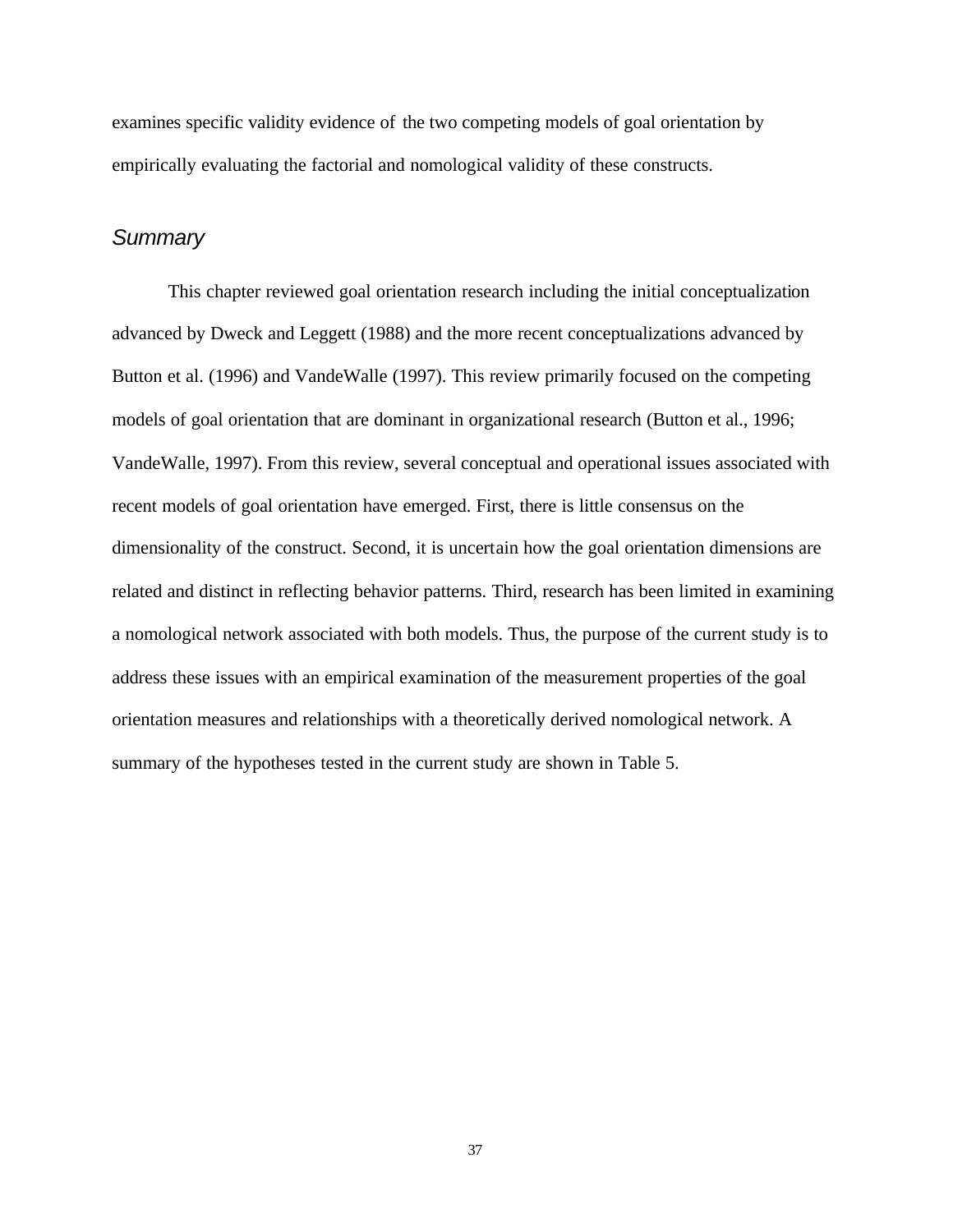## Table 7

# Summary of Study Hypotheses

| Variables                            | $LGO_b$ | PGO <sub>b</sub> | $LGO_v$ | PPGO <sub>v</sub> | PAGO <sub>v</sub> |
|--------------------------------------|---------|------------------|---------|-------------------|-------------------|
|                                      |         |                  |         |                   |                   |
| Self-Esteem (SE)                     | $+$     |                  | $+$     |                   |                   |
| Locus of Control (LOC)               | $+$     |                  | $+$     |                   |                   |
| Generalized Self-Efficacy<br>(GSE)   | $+$     |                  | $+$     |                   |                   |
| <b>Emotional Stability (ES)</b>      | $+$     |                  | $+$     |                   |                   |
| Need for Achievement<br>(nAch)       | $+$     |                  | $+$     |                   |                   |
| Fear of Negative<br>Evaluation (FNE) |         | $+$              |         | $\boldsymbol{+}$  | $+$               |
| Social Desirability (Soc. D)         | $+$     |                  | $+$     |                   |                   |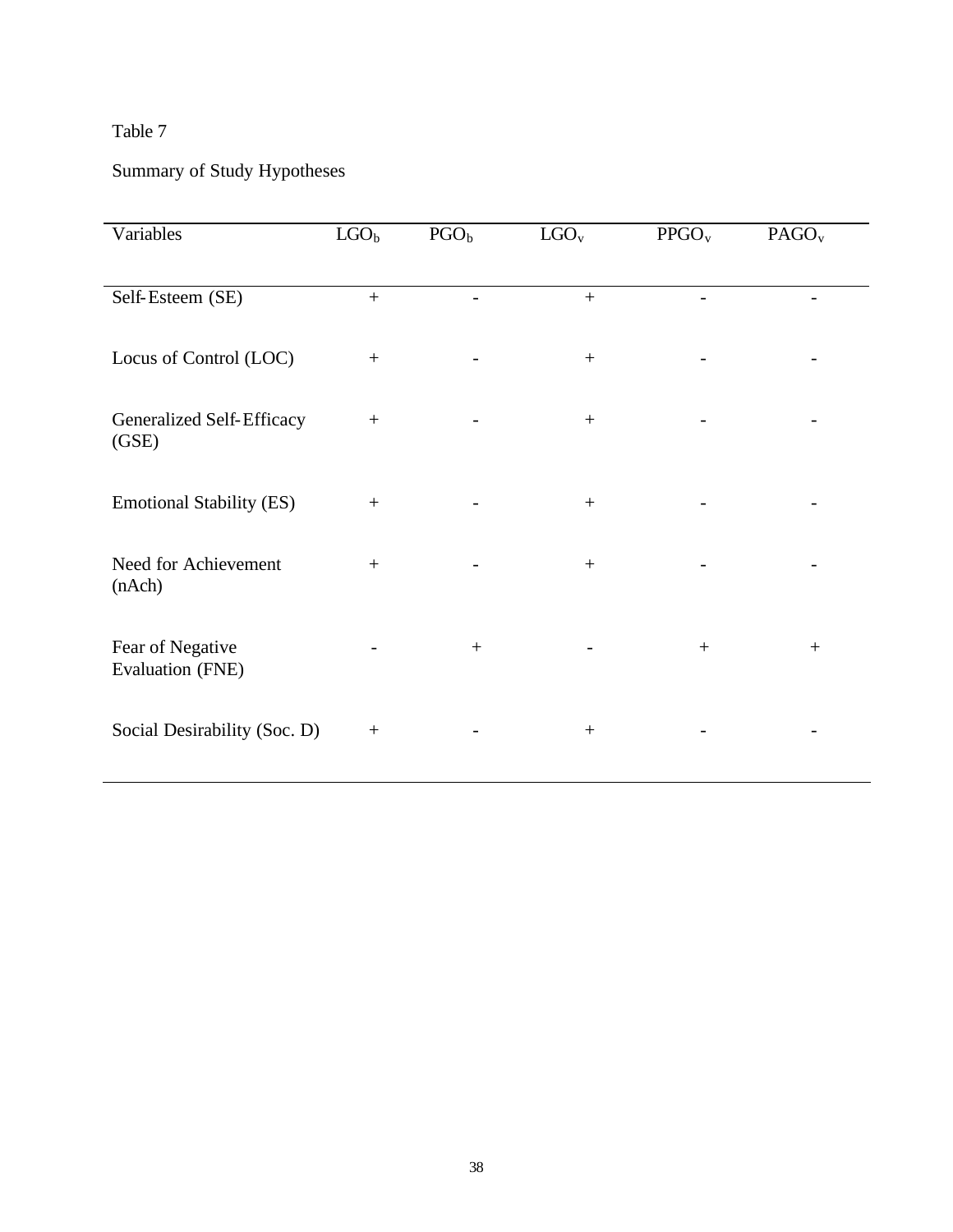# Chapter 3 Method

# *Overview*

The purpose of the current study was to assess the comparative validity of two competing models of goal orientation. This study assessed specific validity issues associated with the twofactor and three-factor models of goal orientation advanced by Button et al. (1996) and VandeWalle (1997). This validation process examined the internal consistency and test-retest reliabilities of the goal orientation measures. In addition, a factor analytic assessment of the two goal orientation measures was conducted to assess the best overall model fit to support the dimensionality of the construct. Finally, a nomological network of goal orientation relationships was examined with measures of self-esteem, generalized self-efficacy, locus of control, emotional stability, need for achievement, fear of negative evaluation, and social desirability.

#### *Sample*

Two samples (e.g., student and employee) were drawn to assess the goal orientation measurement models and nomological network. Participation in the study was voluntary and participants received either extra course credit or were entered in a random drawing for cash prizes. Sample 1 was a student sample comprised of 314 students in various undergraduate management courses at Virginia Tech. The sample demographics were 51% female, 77% white, and ranged in age from 18 to 25. Sample 2 was an employee sample comprised of 116 university employees in Student Services at Virginia Tech. The sample demographics were 56% female and 82% white. Thirty-six percent of the participants ranged in age from 26 to 39, while 55% were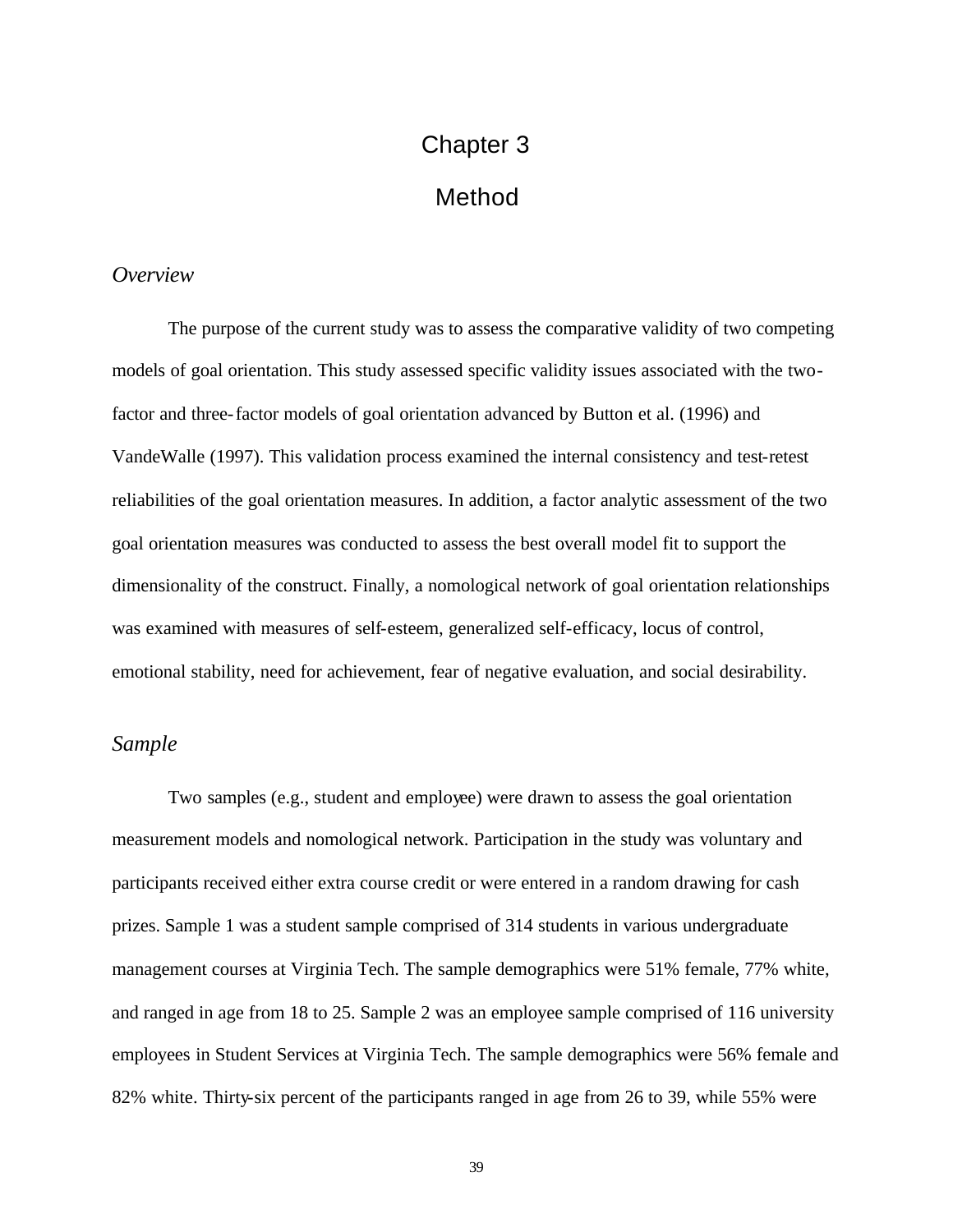age 40 or older. Fifty percent of the participants were employed with the university from 1 to 9 years, while 22% were employed 10 or more years. In addition, 52% held the same position for 1 to 10 years and 18% held the same position for 10 or more years.

An adequate sample size is an important component of model analysis. The minimum recommended sample size for confirmatory factor analysis is at least 200 (Hatcher, 1994; Hoelter, 1983; Hu & Bentler, 1999). In addition, recommendations for sample size for adequate scale evaluation range from 1:4 (e.g., Rummel, 1970) to at least 1:10 respondents per item (e.g., Schwab, 1980). Based on these recommendations and a total of 13 and 16 items on each respective scale, a minimum sample size of 64 to 160 is necessary for factor analysis of these models. While the employee sample  $(N=116)$  was somewhat lower than desired 200, it does meet the minimum recommendation of 4 respondents per item. In addition, the sample size suggested for power of .80 and expected effect size of  $r=20$  is N=250 (e.g., Cohen, 1988). The student sample of N=314 exceeds this recommendation.

#### *Measures*

This study required the measurement of seven trait variables including goal orientation, self-esteem, locus of control, generalized self-efficacy, emotional stability, need for achievement, and fear of negative evaluation. Each of these measures were assessed on a 6-point Likert scale, with responses of 1 (strongly disagree), 2 (disagree), 3 (slightly disagree), 4 (slightly agree), 5 (agree), and 6 (strongly agree). A consistent scale format was selected for ease of administration. A 6-point Likert scale was selected based on prior research suggesting coefficient alpha reliabilities level off between 5 and 6 point scaling (Hinkin, 1995). In addition to these traits, social desirability was also measured. Social desirability was assessed using the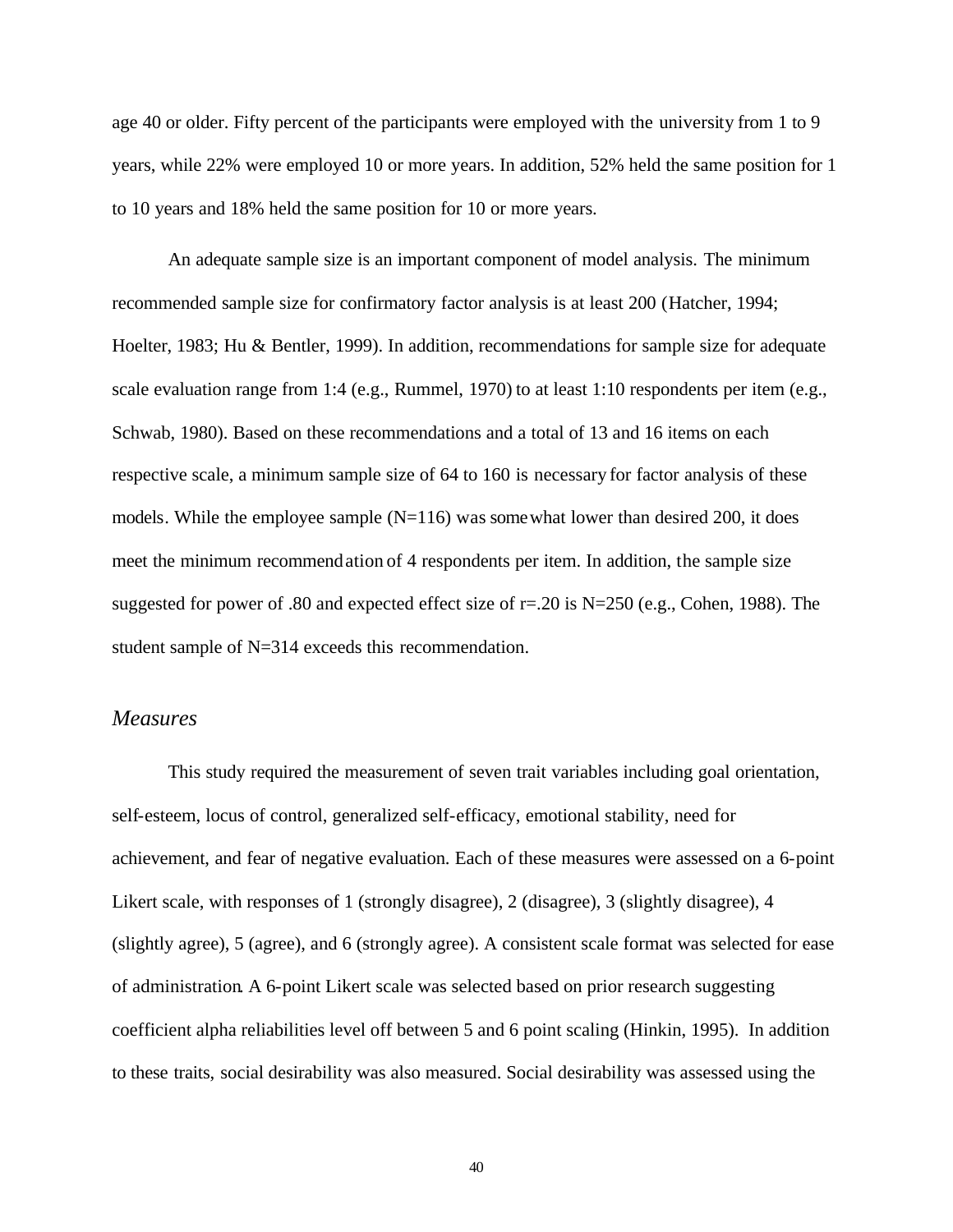true/false format as suggested by Marlowe & Crowne (1960). Response to the social desirability statements were summed to generate a score based on true and/or false responses to specific items.

Internal consistency reliabilities were assessed for each of the measures. In addition, testretest reliabilities were assessed for the goal orientation measures to examine the stability in the scores over time. All measures used in this study are reported in Appendices.

Goal Orientation. Goal orientation was assessed with the two measures developed and validated by Button et al. (1996) and VandeWalle (1997). The first scale is a 16-item measure developed by Button et al. (1996), which includes 8 items assessing learning goal orientation and 8 items assessing performance goal orientation. Sample learning goal orientation items include: "The opportunity to do challenging work is important to me" and "I prefer to work on tasks that force me to learn new things." Sample performance goal orientation items include: "I prefer to do things that I can do well rather than things that I do poorly" and "The opinions others have about how well I do certain things are important to me." Prior reliabilities have been reported of .84 and .82 for the learning goal orientation and performance goal orientation, respectively (Button et al., 1996).

The second scale is a 13-item measure developed by VandeWalle (1997), with 5 items assessing learning goal orientation, 4 items assessing performance prove goal orientation, and 4 items assessing performance avoid goal orientation. Sample learning goal orientation items include: "I often look for opportunities to develop my new skills and knowledge" and "I prefer to work on situations that require a high level of ability and talent." Sample performance prove goal orientation items include: "I'm concerned with showing that I can perform better than my coworkers" and "I prefer to work on projects where I can prove my ability to others" and sample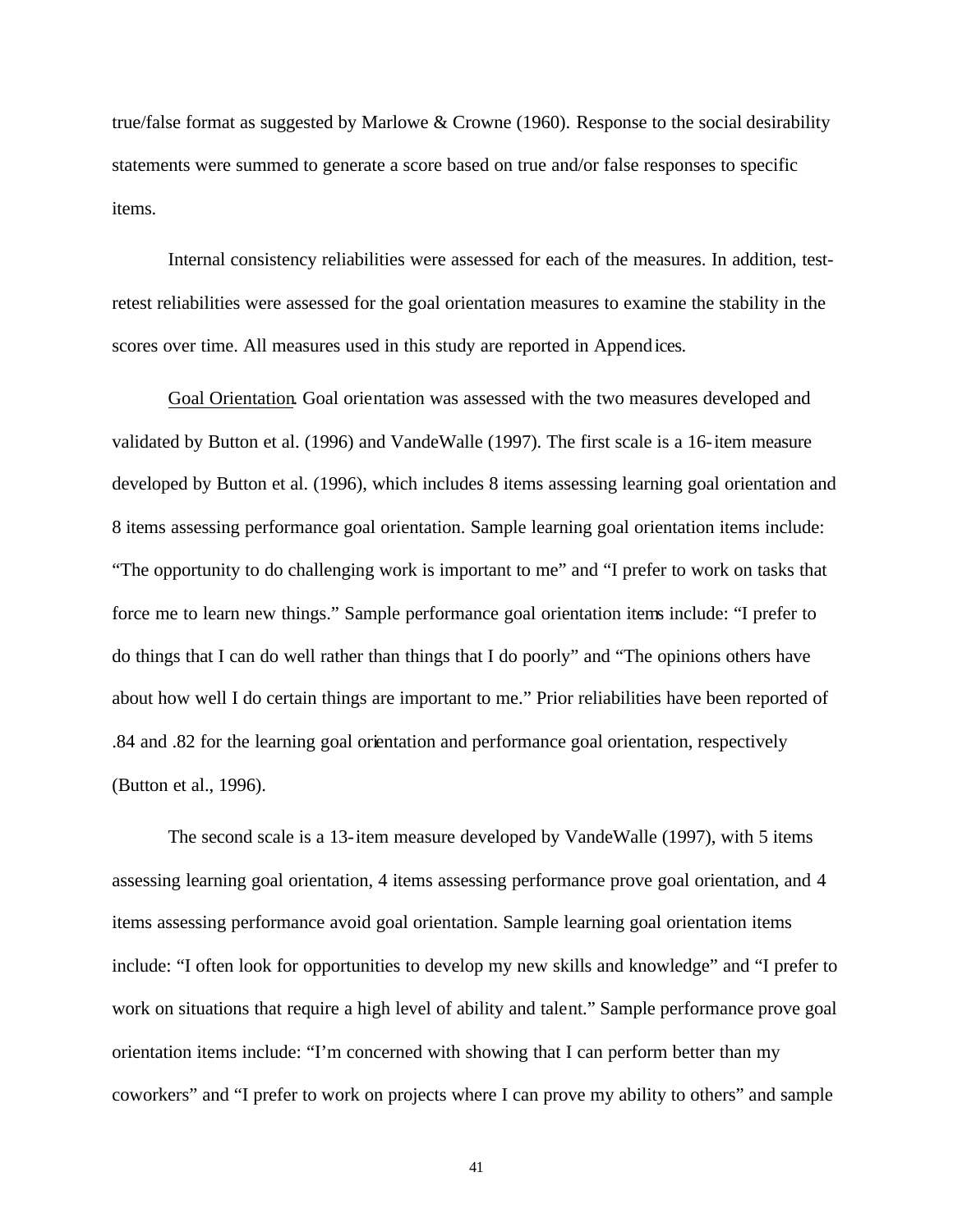performance avoid goal orientation items include: "I'm concerned about taking on a task if my performance would reveal that I had low ability" and "I prefer to avoid situations where I might perform poorly." Prior reliabilities of .89, .95, and .88 have been reported for learning goal orientation, performance prove goal orientation, and performance avoid goal orientation, respectively (VandeWalle, 1997).

Self-Esteem. Self-esteem was assessed with the 10-item scale developed by Rosenberg (1965). Stronger agreement reflects a high self-esteem, while disagreement reflects a low selfesteem. Sample items from the scale include: "On the whole, I am satisfied with myself" and "I feel I do not have much to be proud of." Prior scale reliabilities have reported ranging from .72 to .90 (Judge, et al., 1998).

Locus of Control. Locus of control was assessed with 10-items from the internality, powerful others, and chance scale developed and validated by Levenson (1981). The internality scale reflects more global locus of control beliefs and assesses the "strength" of an internal locus of control. This measure is an indicator of internal locus of control strength rather than internal/external belief tendencies. Strong agreement indicates a high internal locus of control while disagreement reflects low internal locus of control. Sample items from this scale include: "My life is determined by own actions" and "When I get what I want, it's usually because I have worked hard for it."Prior reliabilities have been reported of .87 (Judge, et al., 1998).

The internality scale developed by Levenson (1981) was selected over the more widely used scale developed by Rotter (1966) for several reasons. First, Rotter's scale is a forced choice format that examines whether an individual reflects more internal versus external beliefs about personal control over life events. The current study examines locus of control in the context of the self-concept, which emphasizes more the strength of one's beliefs over their personal control.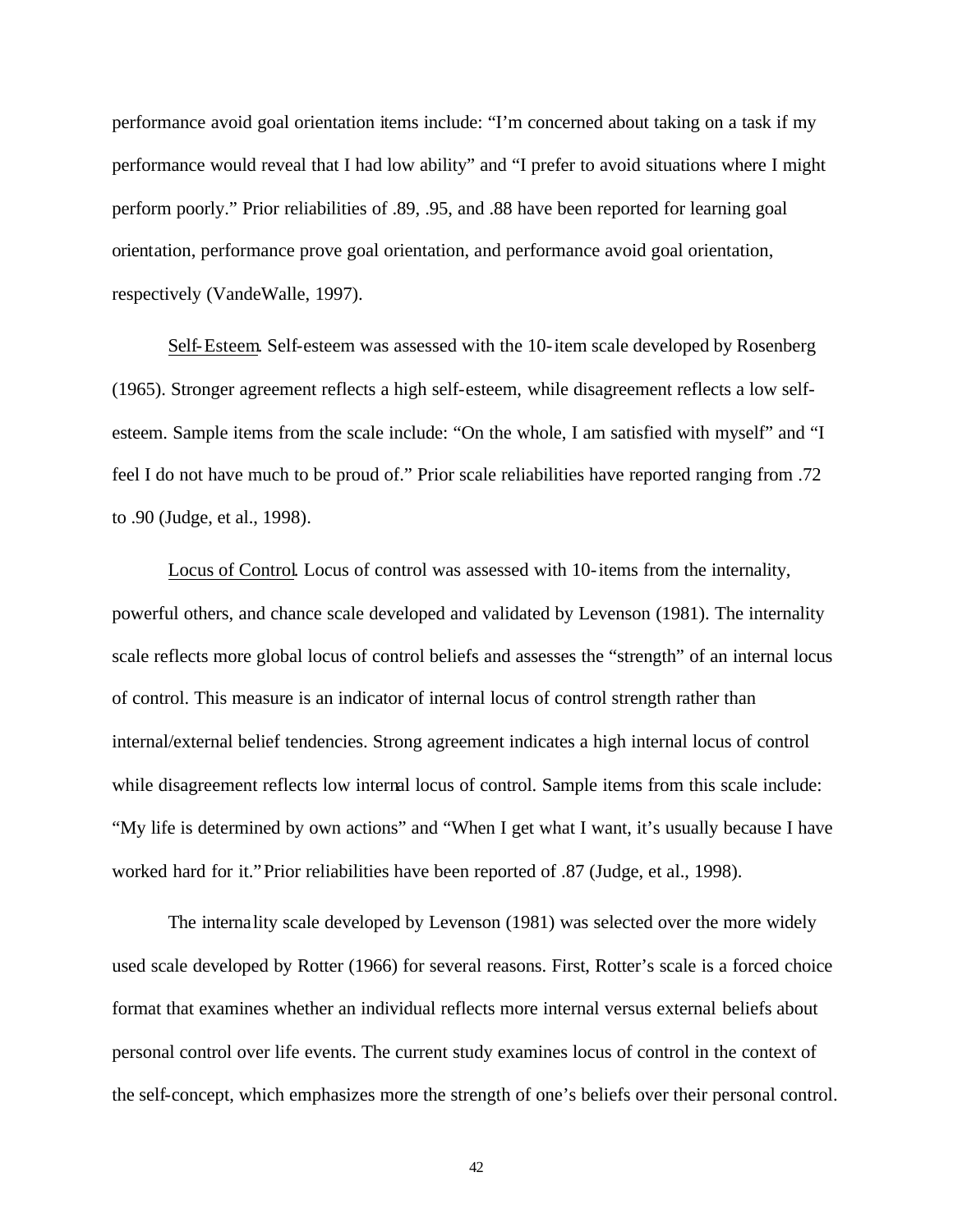For this reason, the internality scale was deemed more appropriate in this study. Second, Rotter's (1965) scale assesses beliefs about personal control in the larger society and contains items that reflect the influences of others and the environment in making loci of control evaluations. For example, sample items of the Rotter (1966) scale include: "In the case of the unprepared student, there is rarely if ever such a thing as an unfair test" versus "Many times exam questions tend to be so unrelated to course work that studying is really useless", and "The average citizen can have an influence in government decisions" versus "This world is run by the few people in power, and there is not much the little guy can do about it." These items appear to reflect aspects beyond personal control and may be somewhat confounded by the external sources of influence in specific situations. For these reasons, the Internality scale was selected as a measure of locus of control beliefs as they directly relate to shaping a positive or negative self-concept.

Generalized Self-efficacy. Generalized self-efficacy was assessed with the 8-item scale developed by Chen et al. (2001). High agreement reflects a strong belief in one's capabilities to successfully perform across a variety of tasks, while low agreement reflects a weak belief in one's capabilities to perform. Sample items from the scale include: "I will be able to achieve most of the goals I have set for myself" and "I am confident that I can perform effectively on many different tasks." Previous reliabilities for the scale were reported of .86 (Chen et al., 2001).

Emotional Stability/Neuroticism. Emotional stability was assessed with Goldberg's (1999) International Personality Item Pool (IPIP). The IPIP is a scale assessing the Big 5 personality dimensions of openness, conscientiousness, extraversion, agreeableness, and emotional stability. The emotional stability factor is measured with 6 subscales of 10 items assessing each of the following: anxiety, anger, depression, vulnerability, self-consciousness and immoderation. For the current study, emotional stability was assessed with 10 items from the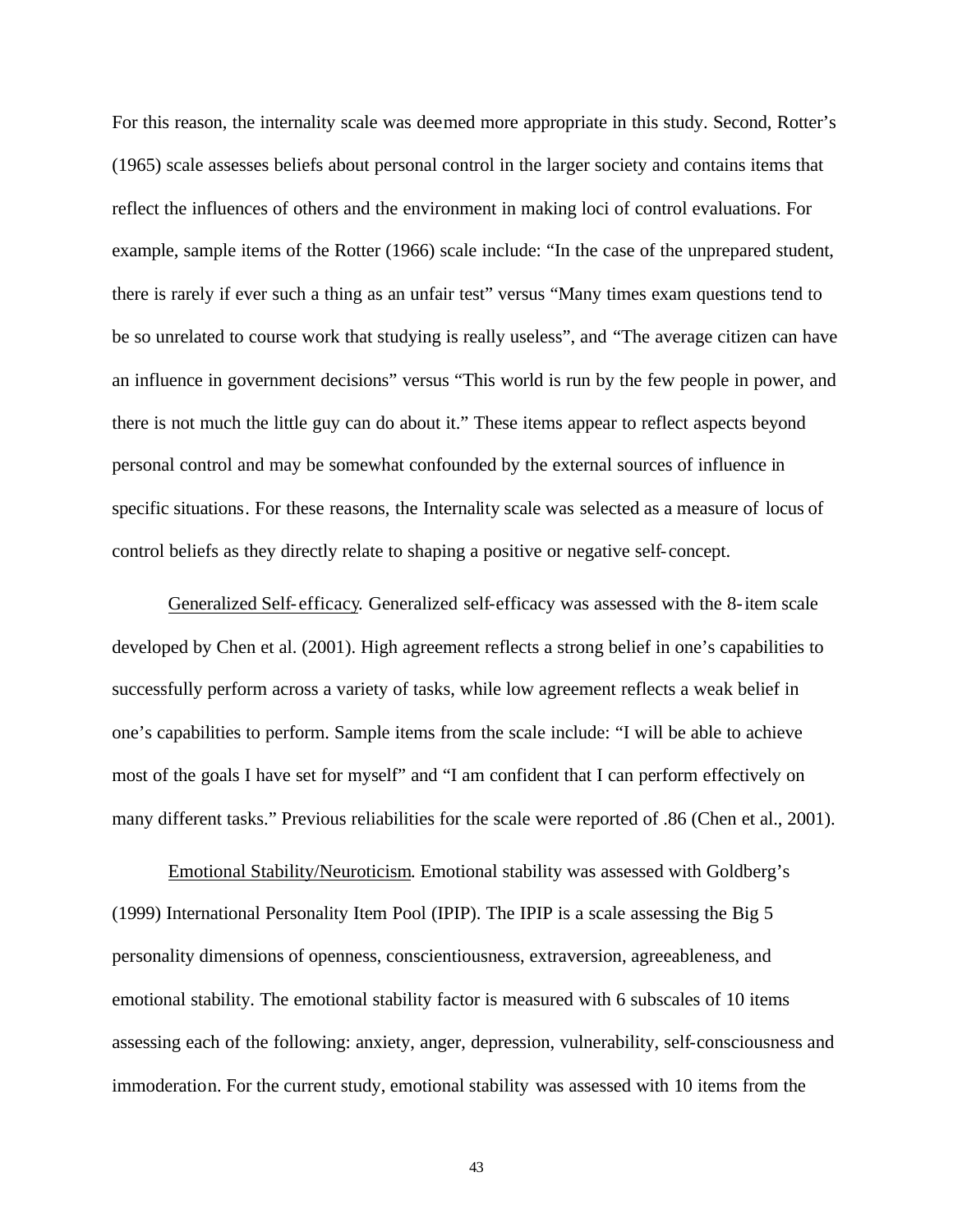anxiety subscale and 5 items from the vulnerability subscale. These scales were selected because they reflect the aspects of emotional stress tolerance and the ability to make adjustments to situational pressures more likely to be encountered in task contexts. High agreement reflects a greater degree of emotional stress tolerance, while low agreement reflects a lesser degree of emotional stress tolerance*.* Each of these items required participants to indicate their level of agreement with statements that reflect their general behavioral tendencies. Sample items from anxiety subscale include: "stress out easily" and "worry about things." Sample items from the vulnerability subscale include: "remain calm under pressure" and "can handle complex problems." Prior reliabilities have been reported of .83 and .82 for the anxiety and vulnerability subscales, respectively (Goldberg, 1999).

Need for Achievement. Need for achievement was assessed with 16-item scale from the Personality Research Form (Jackson, 1974). Stronger agreement reflects high achievement motivation, while low agreement reflects lower levels of achievement motivation. Sample items from this scale include: "I often set goals that are very difficult to reach", and "I try to work just hard enough to get by." Prior reliabilities have been reported of .72 (Phillips & Gully, 1997).

Fear of Negative Evaluation. Fear of negative evaluation was assessed with the 12-item scale developed by Leary (1983). The instrument assesses the degree to which individuals are concerned with how they are perceived or evaluated by others. Sample items include: "I am afraid people with find fault with me" and "other people's opinions of me do not bother me." Prior reliabilities have been reported ranging from .91 (VandeWalle, 1997) to. 94 (Leary, 1991).

Social Desirability. Social desirability was assessed with 22 items from the Crowne and Marlowe (1964) scale. This scale attempts to identify individuals who describe themselves in favorable terms. Participants responded either "True" or "False" to 22 statements assessing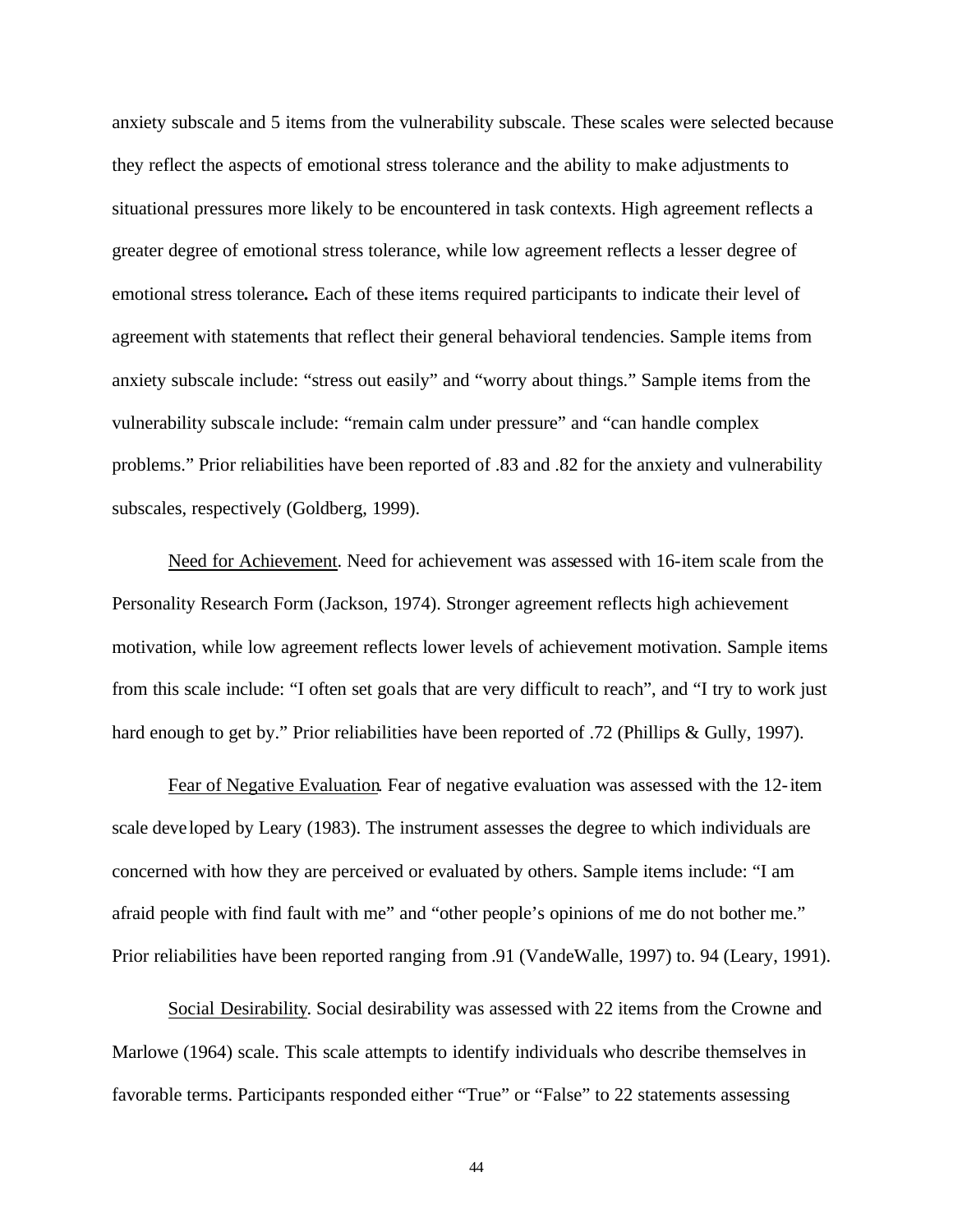social desirability. The scale was scored by adding True and False responses to specific items. Sample items include: "Before I vote, I thoroughly investigate the qualifications of all of the candidates" and "If I could get into a movie without paying and be sure I was not seen, I would probably do it." Prior reliabilities have been reported of .78 (Button et al., 1996).

#### *Survey Administration*

Study questionnaires were administered at three different points in time. The first administration assessed the study variables in the student sample. The second administration assessed the test-retest stability of goal orientation to a small subset of participants in the student sample. The final survey administration was assessed to participants in the employee sample. All participants were assured that the responses will remain confidential. Study questionnaires were administered employing both an online and paper-and-pencil format. For all assessments, participants completed the informed consent prior to survey administrations. The survey administration timeline is outlined in Table 8.

The survey for the student sample included 110 items assessing goal orientation, selfesteem, locus of control, generalized self-efficacy, emotional stability, need for achievement, fear of negative evaluation, and social desirability. Of the 314 participants in the student sample, 206 participants completed the online format, while 108 participants completed the paper-andpencil format. The online format took approximately 20 to 35 minutes to complete. The paperand-pencil format was administered during the normal class time for student participants and took approximately 25 to 35 minutes to complete. For the test-retest assessment, 65 participants of the student sample were administered the goal orientation measures in paper-and-pencil format 60 days after the initial assessment. The 60 day retest timeframe exceeds the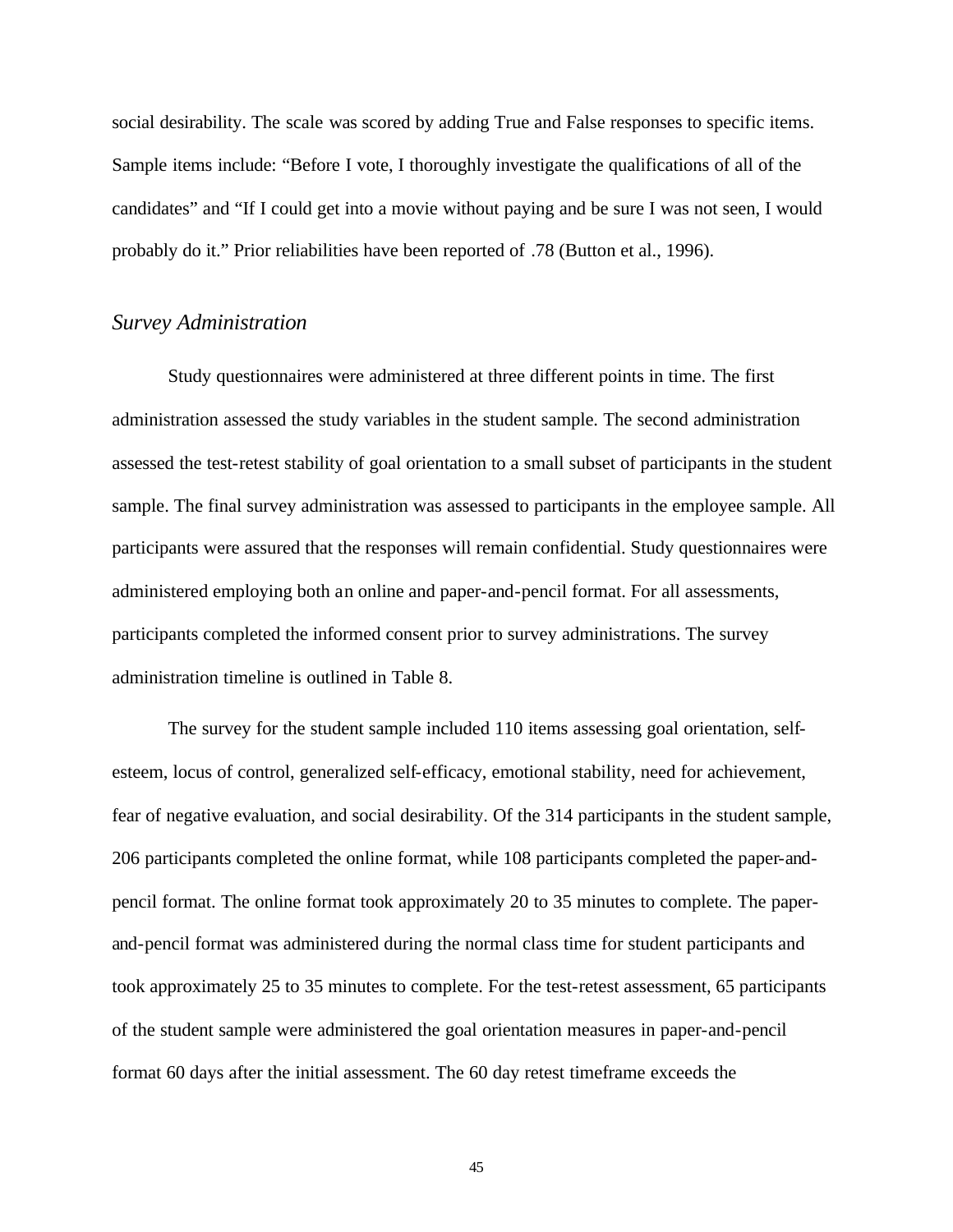recommended 30 day retest timeframe when assessing "true change", test-retest should be administered no sooner than 2 weeks to 30 days (Nunnally & Bernstein, 1994).

The employee sample was administered an 84-item survey in paper-and-pencil format including assessments of goal orientation, self-esteem, locus of control, generalized self-efficacy, emotional stability, and fear of negative evaluation. Two measures were excluded from the employee survey – need for achievement and social desirability. There were several reasons for excluding these measures from the survey administration. First, the researcher was limited to a survey of approximately 80 items. This request by management was to minimize the time away from work yet allow participation in the research project. Second, the decision to exclude need for achievement and social desirability measures was based on the limited theoretical support and empirical research in work settings for these variables compared other study variables. The survey administration was completed in approximately 30 to 40 minutes.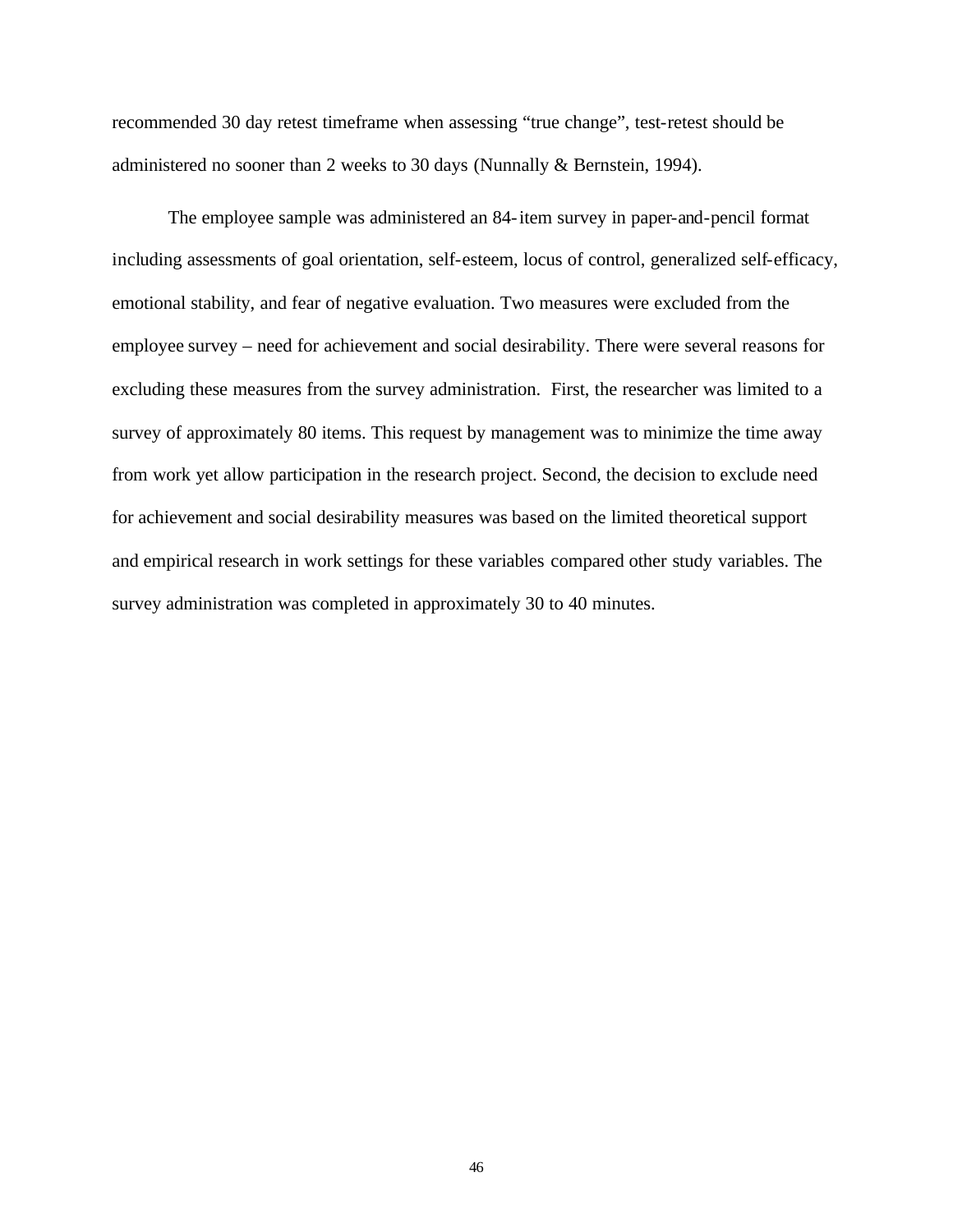## Table 8

# Survey assessments timeline across student and employee samples

| Administration | Sample   | $\mathbf N$ | Format         | Assessments                        |
|----------------|----------|-------------|----------------|------------------------------------|
|                |          |             |                |                                    |
| Time 1         | Student  | 206         | Online         | Goal orientation                   |
|                |          | 108         | Paper & Pencil | Self-esteem                        |
|                |          |             |                | Locus of control                   |
|                |          |             |                | Generalized self-efficacy          |
|                |          |             |                | <b>Emotional stability</b>         |
|                |          |             |                | need for achievement               |
|                |          |             |                | Fear of negative evaluation        |
|                |          |             |                | Social desirability                |
|                |          |             |                |                                    |
| Time 2         | Student  | 65          | Paper & Pencil | Test-retest of goal<br>orientation |
|                |          |             |                |                                    |
| Time 3         | Employee | 116         | Paper & Pencil | Goal orientation                   |
|                |          |             |                | Self-esteem                        |
|                |          |             |                | Locus of control                   |
|                |          |             |                | Generalized self-efficacy          |
|                |          |             |                | Emotional stability                |
|                |          |             |                | Fear of negative evaluation        |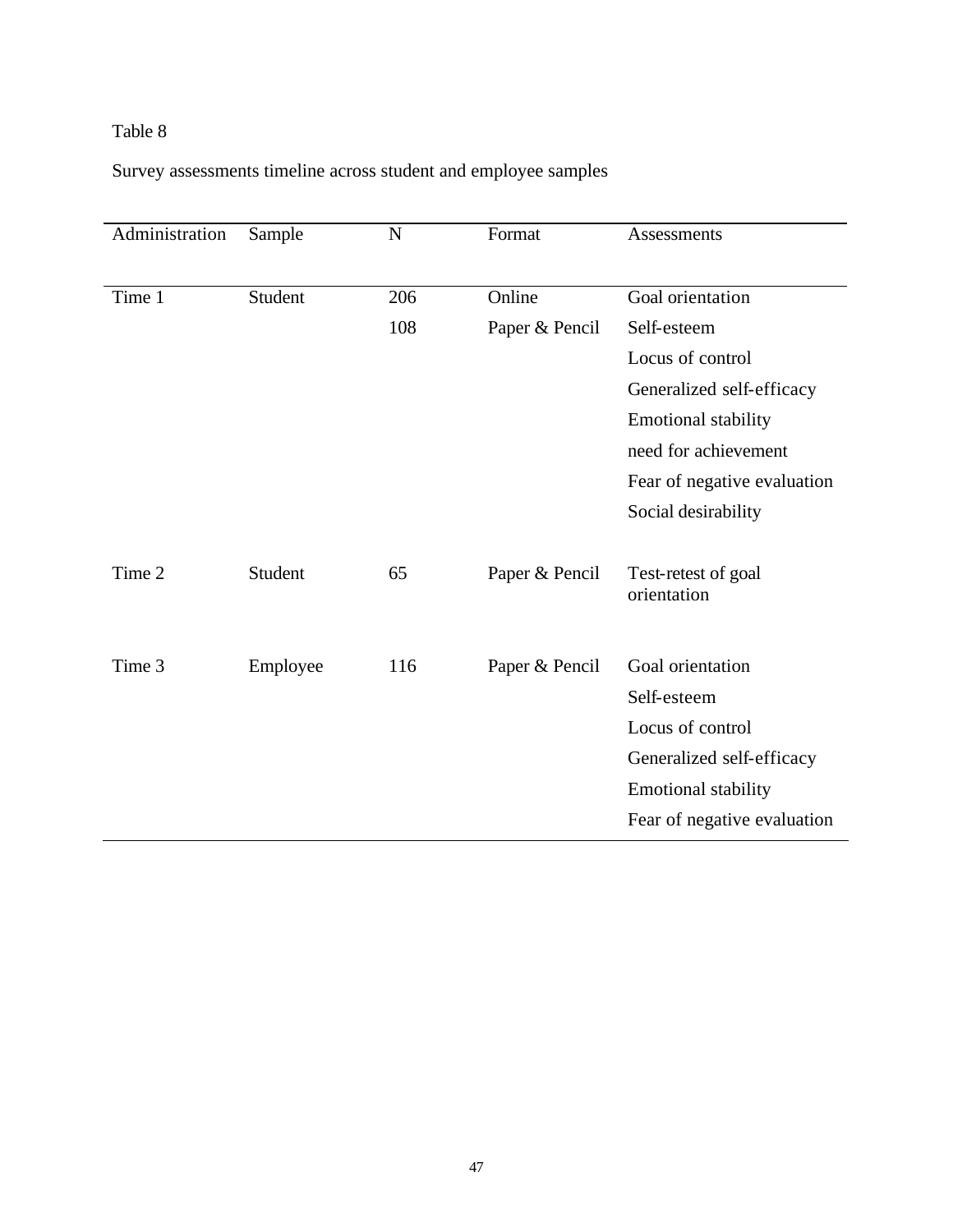## *Analytic Strategy*

To examine the two alternative models goal orientation, a series of analyses were conducted to assess the factor structure of the goal orientation scales and to examine the nomological relationships with the hypothesized correlates. The first set of analyses examined the respective measurement models of the two-factor and three-factor models of goal orientation. These relationships were examined using LISREL 8.0 (Joreskog & Sorbom, 1993). The second set of analyses examined the nomological validity of goal orientation relationships with the hypothesized correlates. These relationships were examined using SPSS 11.0. A brief review of these analytic procedures are discussed below.

#### Measurement Model

The measurement model defines the relationship between observed and unobserved variables (Byrne, 1998). The measurement models representing the two-factor and three-factor models of goal orientation are shown in Figures 1 and 2. As shown in these figures, the twofactor model of goal orientation is represented by 16 items reflecting learning goal and performance goal orientations, while the three-factor model is represented by 13 items reflecting learning goal, performance prove and performance avoid goal orientations. The measurement properties for each model of goal orientation were examined using confirmatory factor analysis (CFA). Factor analysis allows us to examine the relationship between a set of observed variables (indicators/items) and the underlying constructs (Byrne, 1998). A confirmatory factor analysis examines the amount the variance and covariance among a set of observed variables and assesses how well the *a priori* model fits the sample data. In the confirmatory factor analysis, several parameters were estimated including the factor loadings, factor variances, error variances, and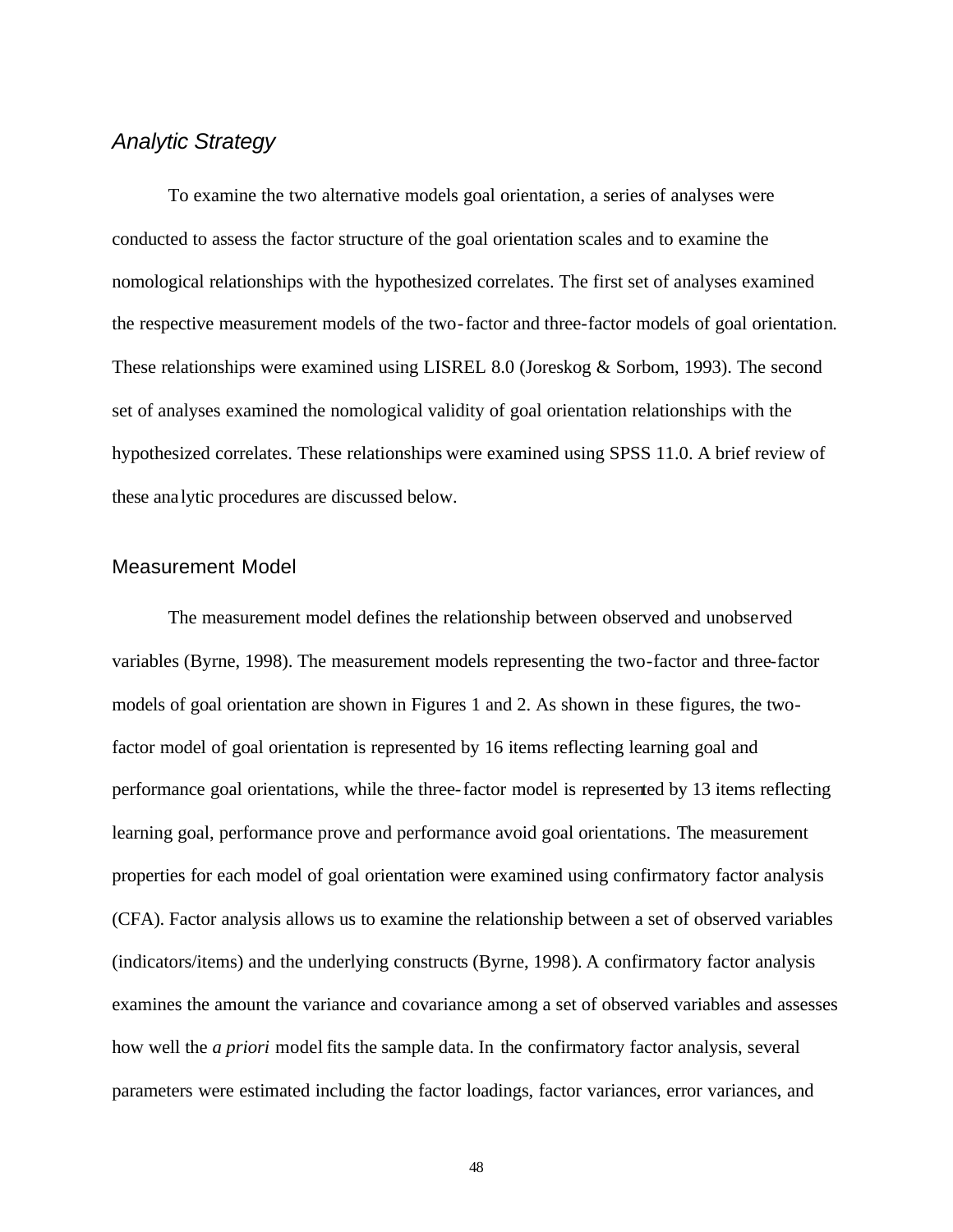covariances. These parameter estimates were based on the number of indicators (i.e., items) for each underlying construct (i.e., factor). In general, a confirmatory factor analysis is used to examine the factor structure against a null model with zero covariances between items (Bentler & Bonnett, 1980) and a baseline model of a single factor. Given the relative distinctiveness (i.e., non-equivalence) among the indicators across the two measurement models of goal orientation, a series of nested models were tested to examine model fit. A *within*-*model* analysis was conducted for 2-factor and 3-factor models, respectively. Across both models, the *a priori* models were examined against several competing models including a null model and a baseline model reflecting a single factor. Additionally, the *a priori* three-factor model was assessed as a two-factor model with  $LGO_v$  and the two performance goal dimensions - PPGO<sub>v</sub> and PAGO<sub>v</sub> loading on a single factor. These models were evaluated with several fit indices to assess overall model fit.

Multiple fit indices were used to assess the best fitting model for the two-factor and three-factor models of goal orientation, respectively. Model fit was assessed with the following indices: (1) chi-square ( $\chi^2$ ) statistic, which was evaluated with a  $\chi^2$  difference test across each of the models for significance and overall fit. In addition, a chi-square  $(\chi^2)$  divided by degrees of freedom, a more informal test of model fit, was evaluated against a recommended level of 2.0 for adequate fit (Hatcher, 1994); (2) the root mean square error of approximation (RMSEA) which is a measure of average standardized residuals per degree of freedom; a value of .08 indicates a relatively good fit, while values close to .10 are considered fair (Browne & Cudeck, 1993); (3) standardized root mean square residual (SRMR) provides information about the total average deviation in the variance/covariance matrix; a value of .05 is considered a good fit, while values up to .08 are considered fair (Hu & Bentler, 1999); (4) the goodness of fit index (GFI) is an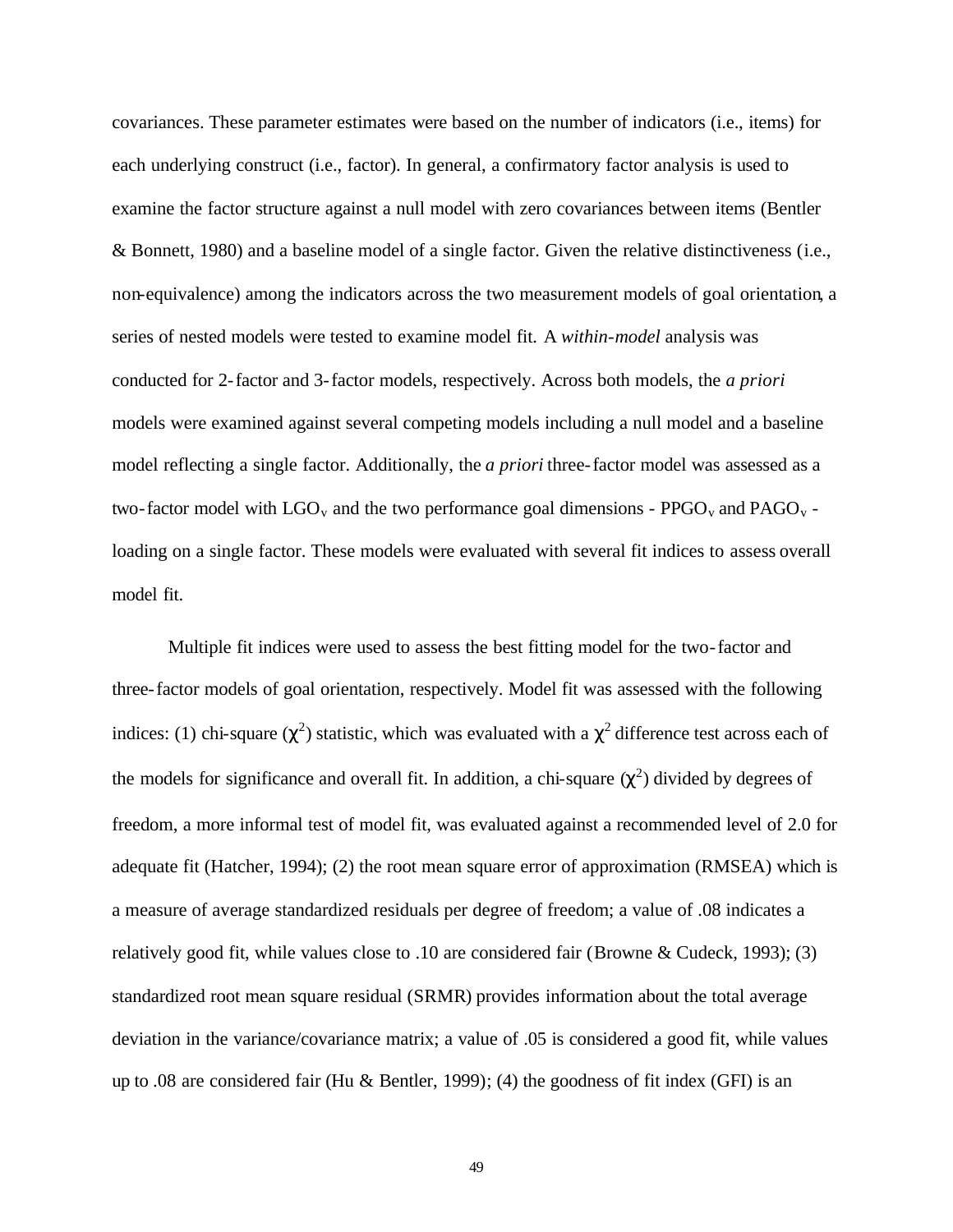index of the relative amount of observed variances and covariances among the variables accounted for by the measurement model; (5) the non-normed fit index (NNFI) and the comparative fit index (CFI) are comparative indices that contrast a hypothesized model against an absolute null model that proposes that all indicators are uncorrelated. Values for the GFI, NNFI, and CFI were evaluated based on recommendations that these values exceed .90 to indicate relatively good fit (Hatcher, 1994). These fit indices were examined to assess the comparative best overall model fit supporting the dimensionality of goal orientation.

#### Nomological Network

The specific hypotheses for goal orientation nomological relationships with several correlates including generalized self-efficacy, locus of control, emotional stability, and selfesteem, need for achievement, fear of negative evaluation, and social desirability were examined with a bivariate correlation analysis using SPSS 11.0.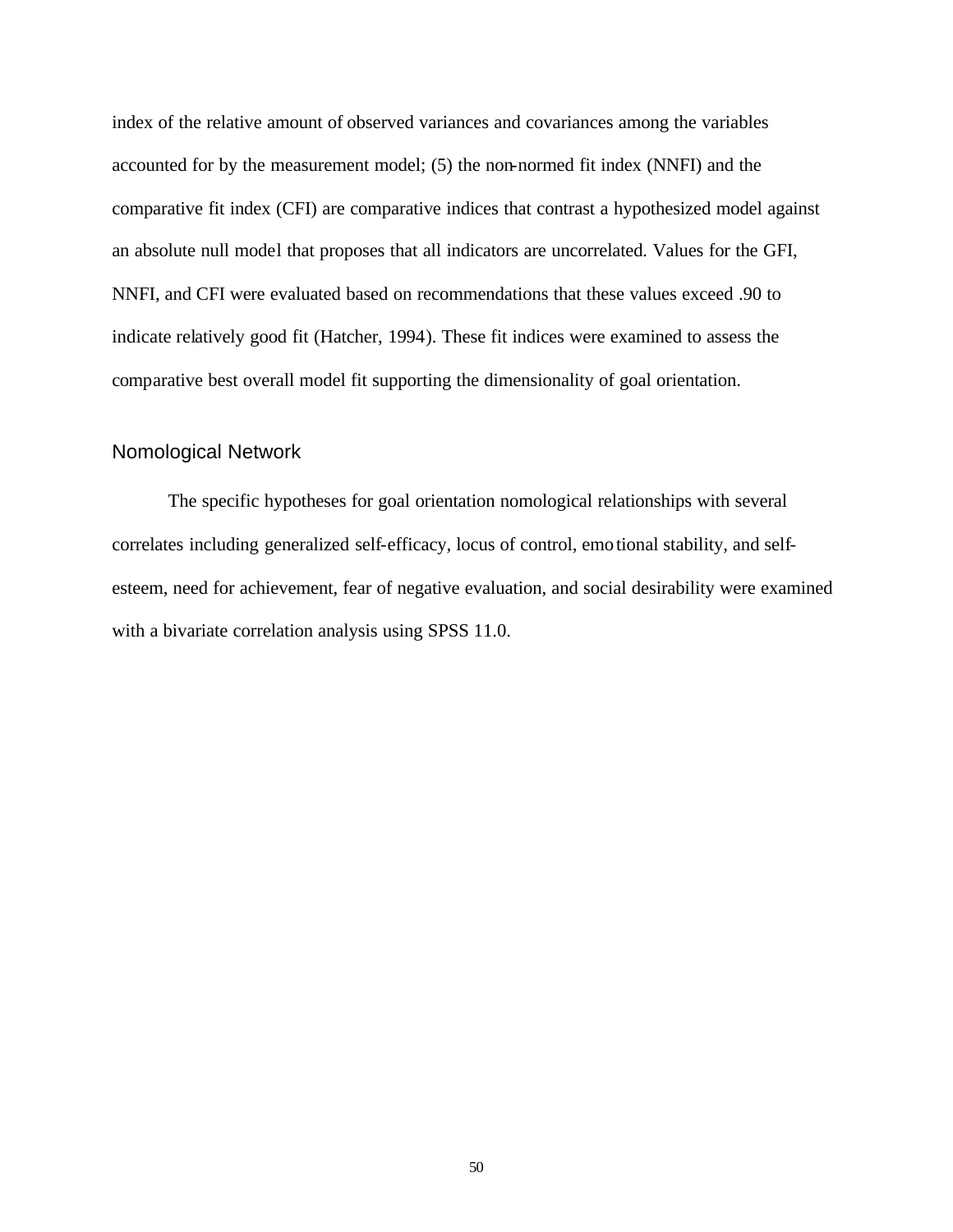

Figure 1. Measurement Model - 2-Factor Model (Button, Mathieu & Zajac, 1996)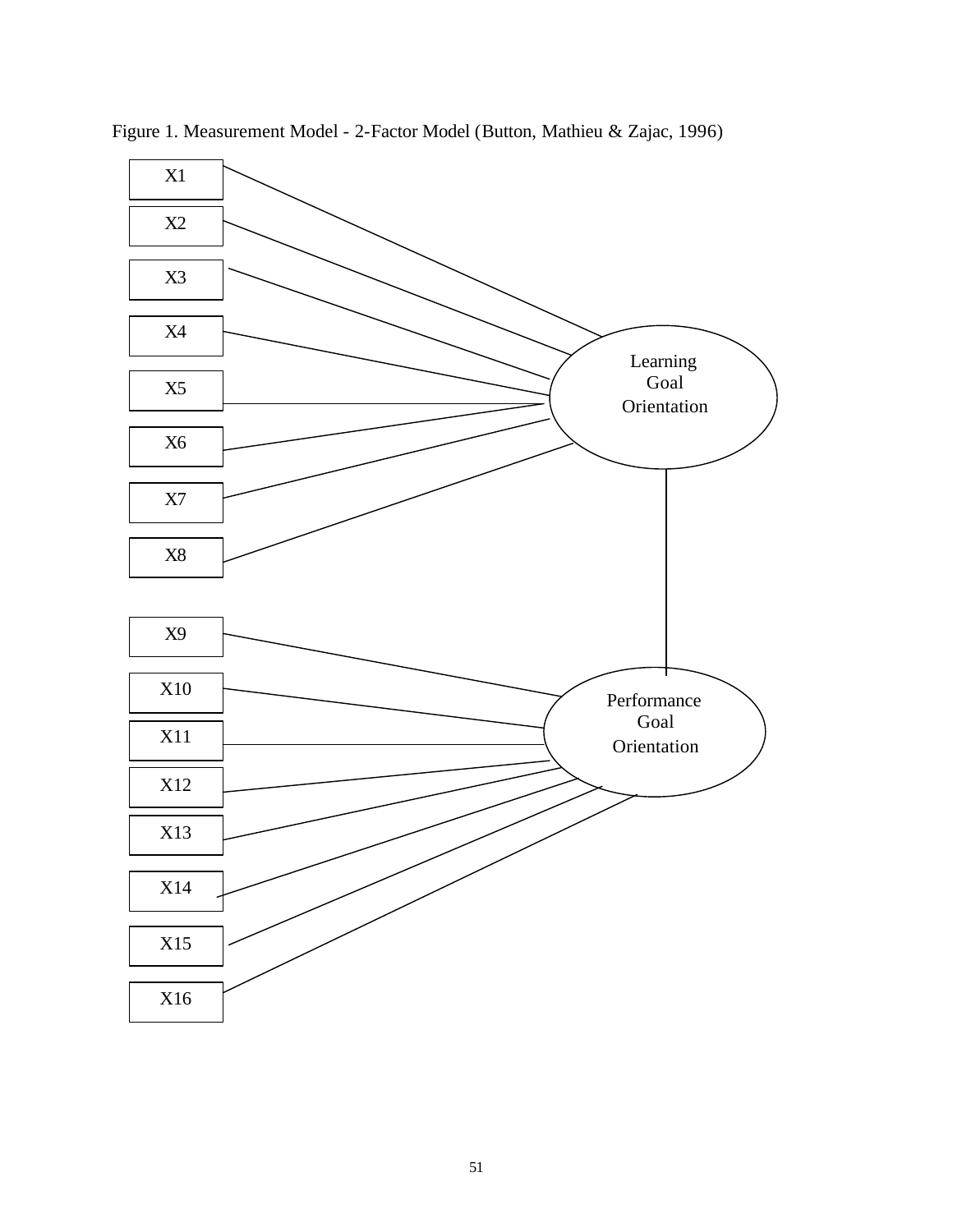

Figure 2. Measurement Model – 3-Factor Model (VandeWalle, 1997)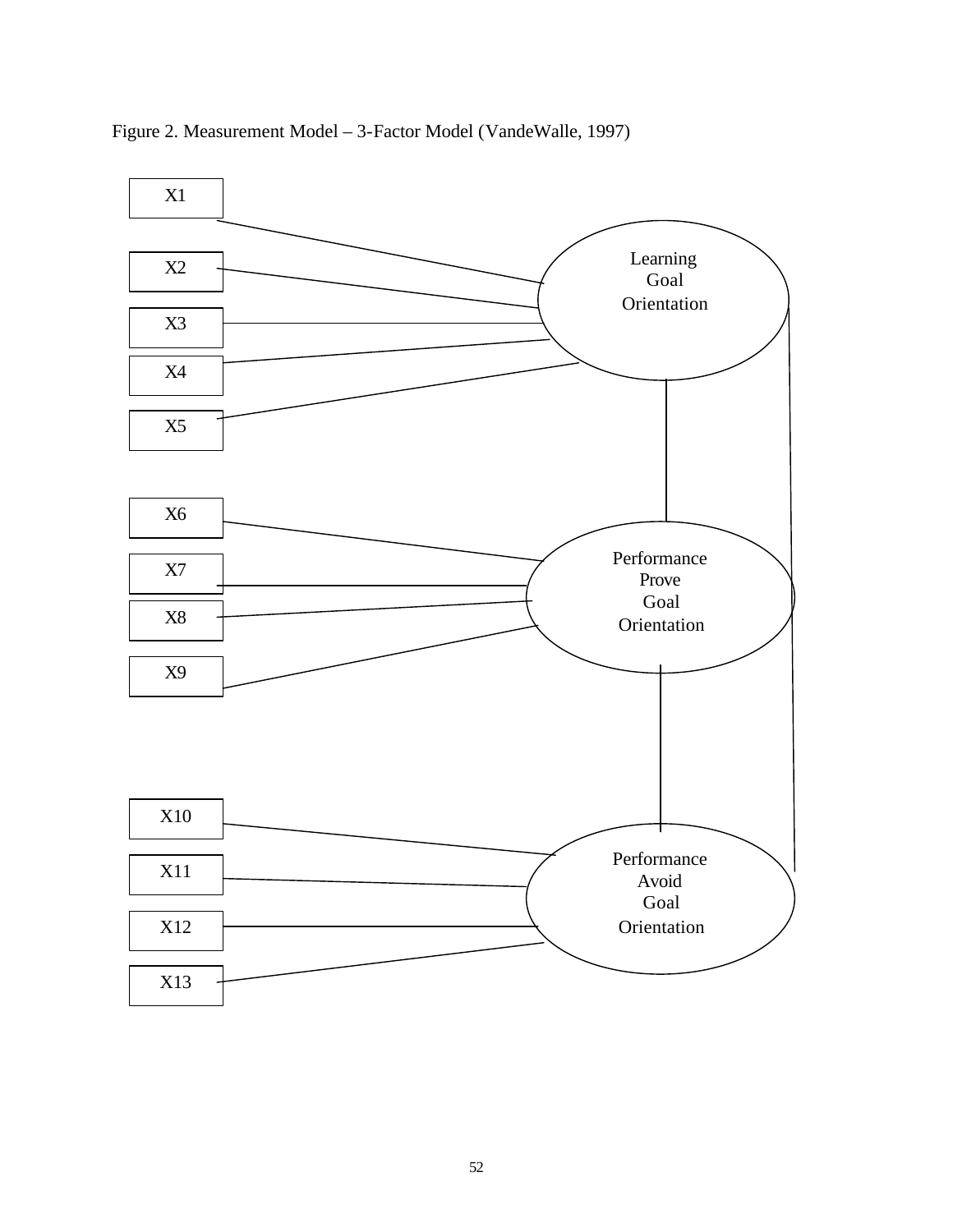# Chapter 4

# **Results**

The primary purpose of this study was to examine two alternative models of goal orientation. Each of the models was examined across student and employee samples. Given that two samples were drawn to conduct the measurement model analyses, the results are presented as follows: 2-factor model student sample, 2-factor model employee sample, 3-factor model student sample, and 3-factor model employee sample. In addition, test-retest stabilities of the goal orientation scales are discussed. Finally, the results of hypothesis testing of the nomological relationships across both models are discussed.

### *Measurement Model Analyses*

#### 2-Factor Model - Student Sample

The descriptive statistics and correlations among goal orientation indicators and composite variables are reported in Table 9. As shown in the table, both  $\text{LGO}_b$  and  $\text{PGO}_b$  scales reflect above average scores with means of 38.77 and 38.62 out of 48, respectively. These findings suggest that range restriction exists with scores restricted to the high end of  $\text{LGO}_b$  and PGO<sub>b</sub> scales. In addition, both scales reflect a negative skewness among the individual items and composite scales. The correlation between  $LGO_b$  and  $PGO<sub>b</sub>$  is r=.08, reflecting a relatively weak correlation among the dimensions of goal orientation. When examining individual scale items, none of the items exceed a .20 correlation with the opposing scale (e.g.,  $\text{LGO}_b$  items with PGO<sub>b</sub> items).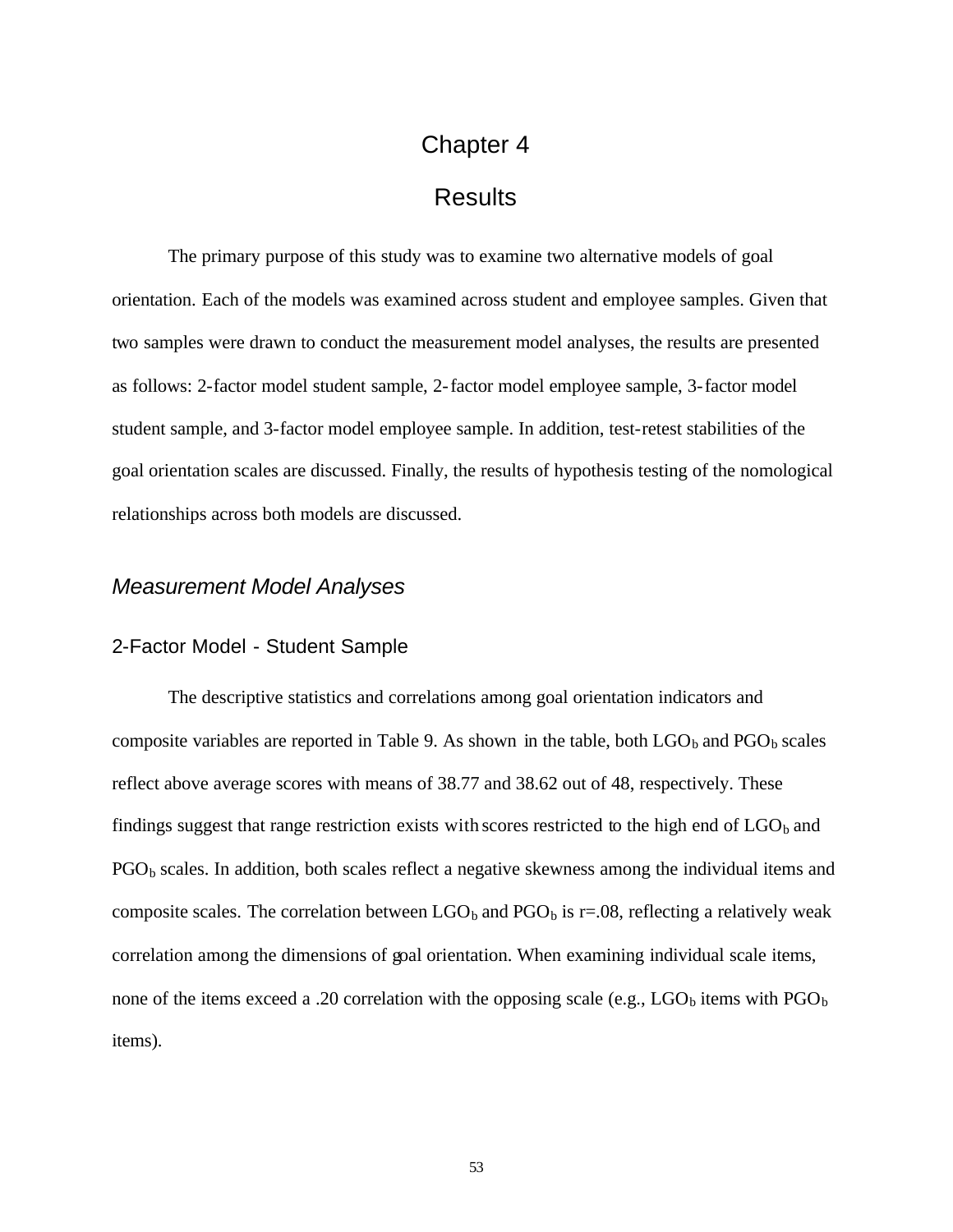### Table 9

| Variable         | $\mathbf N$ | $\mathbf{M}^{\text{a}}$ | <b>SD</b> | <b>Skewness</b> | Kurtosis | Correlation<br>with $LOGOb$ | Correlation<br>with $PGOb$ |
|------------------|-------------|-------------------------|-----------|-----------------|----------|-----------------------------|----------------------------|
| LGO1             | 314         | 4.78                    | .87       | $-1.194$        | 2.836    | .76                         | .01                        |
| LGO <sub>2</sub> | 314         | 5.09                    | .83       | $-1.08$         | 1.92     | .69                         | .16                        |
| LGO <sub>3</sub> | 314         | 4.55                    | .82       | $-.38$          | .245     | .64                         | $-.05$                     |
| LGO <sub>4</sub> | 314         | 5.14                    | .72       | $-.470$         | $-.099$  | .67                         | .03                        |
| LGO <sub>5</sub> | 314         | 4.55                    | .90       | $-.382$         | .026     | .64                         | $-.01$                     |
| LGO <sub>6</sub> | 314         | 5.12                    | .80       | $-.895$         | 1.264    | .71                         | .18                        |
| LGO7             | 314         | 5.18                    | .77       | $-.876$         | 1.199    | .70                         | .11                        |
| LGO <sub>8</sub> | 314         | 4.36                    | 1.02      | $-.493$         | .297     | .64                         | .02                        |
| PGO1             | 314         | 5.11                    | .95       | $-.991$         | .596     | $-.01$                      | .64                        |
| PGO <sub>2</sub> | 314         | 4.64                    | 1.06      | $-.535$         | .000     | $-.15$                      | .71                        |
| PGO <sub>3</sub> | 313         | 4.79                    | .99       | $-.673$         | .214     | $-.02$                      | .61                        |
| PGO <sub>4</sub> | 314         | 4.59                    | 1.08      | $-.850$         | .759     | .17                         | .56                        |
| PGO <sub>5</sub> | 314         | 5.12                    | .91       | $-1.716$        | 6.018    | .16                         | .61                        |
| PGO <sub>6</sub> | 314         | 4.51                    | .93       | $-.610$         | .505     | .02                         | .60                        |
| PGO7             | 314         | 4.76                    | .79       | $-.258$         | $-.091$  | .07                         | .72                        |
| PGO <sub>8</sub> | 314         | 5.09                    | .83       | $-.739$         | .463     | .17                         | .53                        |
| <b>LGO</b>       | 314         | 38.77                   | 4.56      | $-.819$         | 1.421    |                             | .08                        |
| PGO              | 313         | 38.62                   | 4.69      | $-.280$         | $-.124$  | .08                         |                            |

Descriptive statistics and correlations of goal orientation variables – 2-Factor Model, Student Sample

Note. LGO=learning goal orientation; PGO=performance goal orientation; N=sample size;  $\overline{M}$ =mean; SD=standard deviation <sup>a</sup>Min/Max scores for indicator variables range from 1 to 6, while scores for the composite scales range from 8 to 48.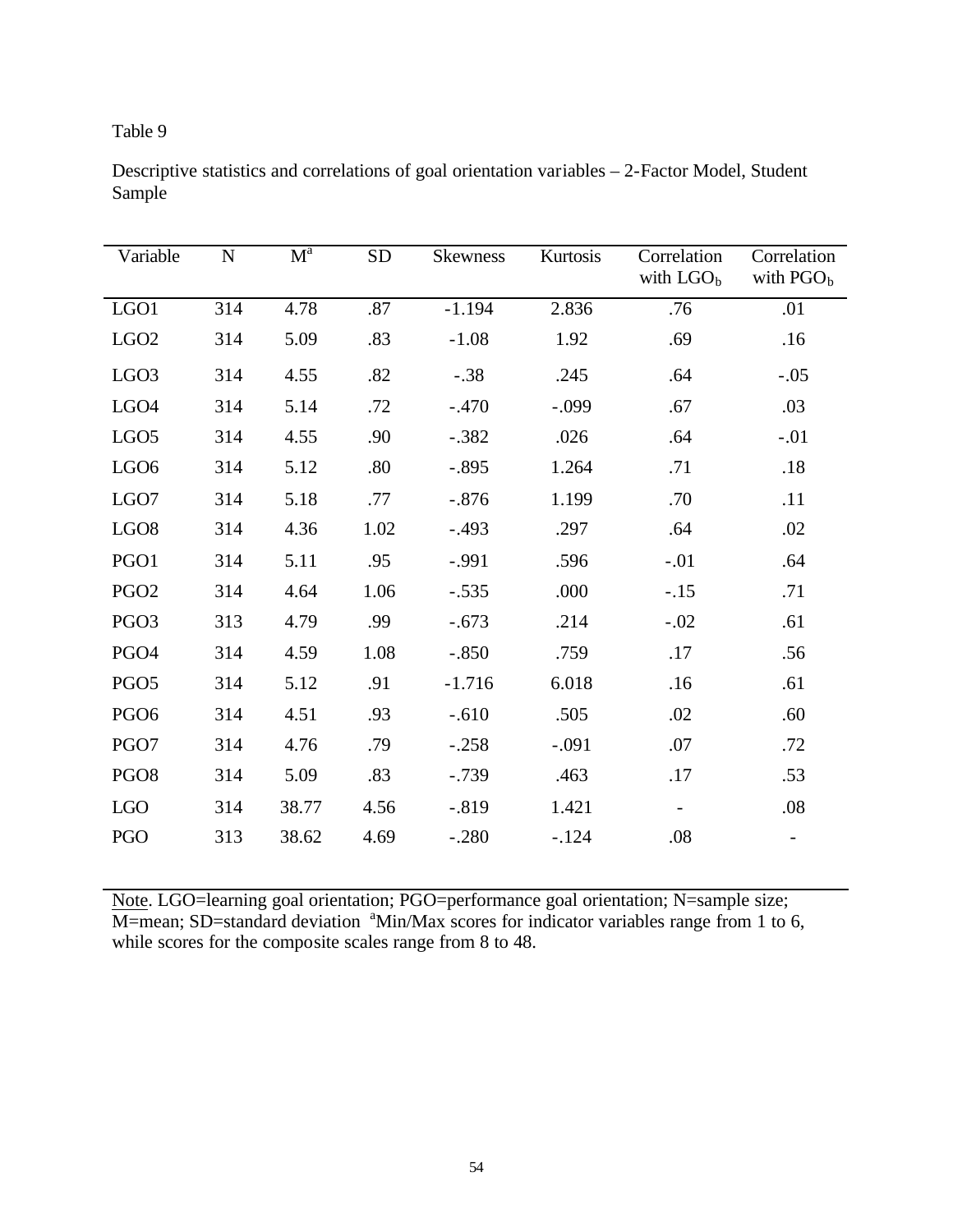The results of the measurement model analysis are reported in Table 10. The goodnessof-fit indices support the 2-uncorrelated factors model as the best fitting model ( $\chi^2$ =319.78; *df*=104) compared to the null ( $\chi^2$ =2466.62; *df*=120) and the single factor model ( $\chi^2$ =750.12;  $df=104$ ). The  $\chi^2$  difference test exceeds the critical value of 1.96 to reject both the null and single factor models and accept the 2-factor model as the best fitting model. Support for the uncorrelated factors model is further evidenced by the relatively weak correlation  $(r=.08)$ between and  $LGO_b$  and  $PGO_b$  factors. The CFI, GFI, and NNFI fit indices reveal a better fit for the 2-uncorrelated factors model with values of .91, .89, and .88, respectively. With the exception of the NNFI, each of these values exceeds the recommended .90 level. The RMSEA and SRMR values of .09 further supports the 2-factor model as the best fit to the data. The final measurement model is presented in Figure 3.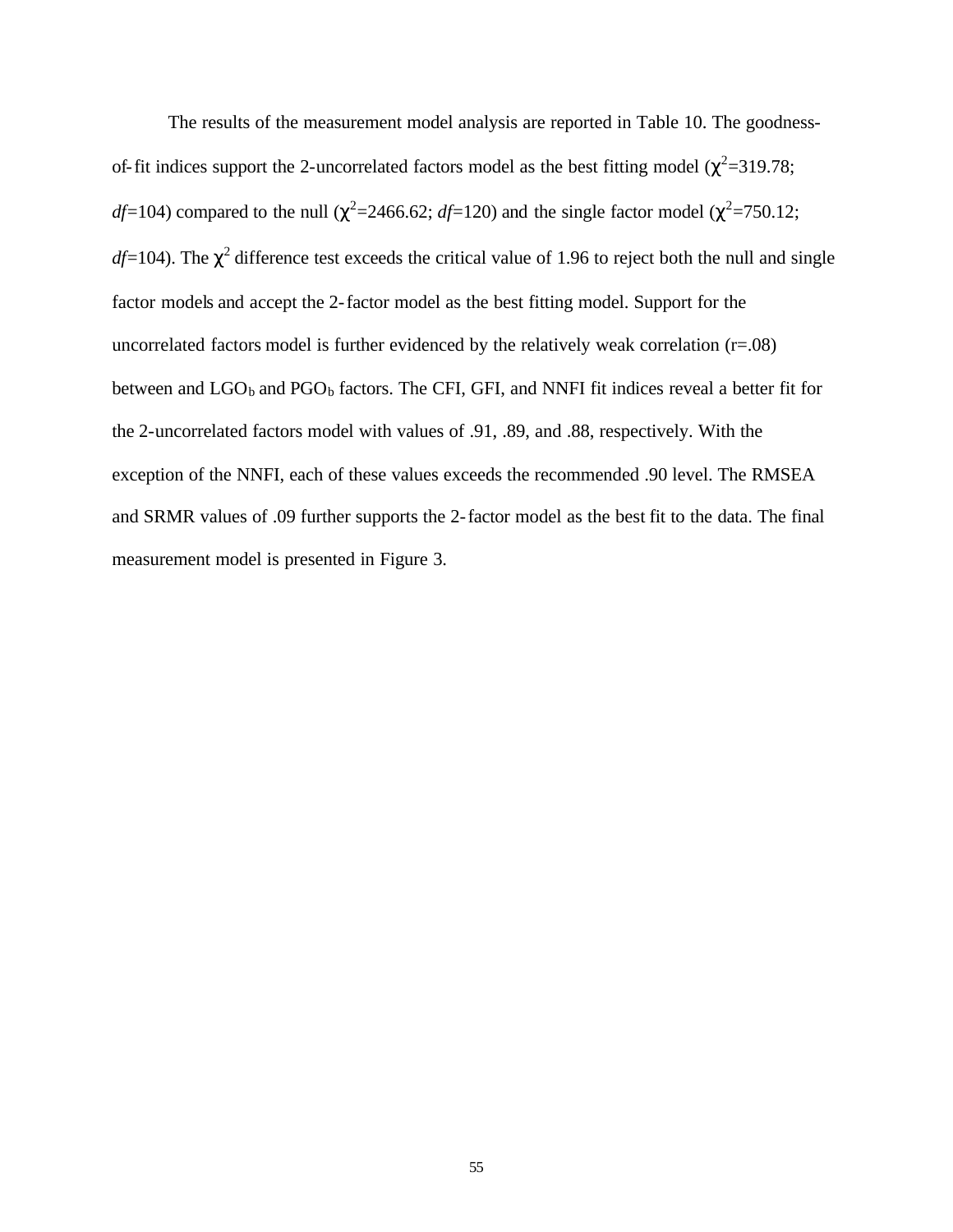#### Table 10

| Goodness of Fit Tests for 2-Factor Model – Student Sample |
|-----------------------------------------------------------|
|-----------------------------------------------------------|

| Model                      | $\chi^2$ | df  | $\chi^2$ df | <b>RMSEA</b> | <b>SRMR</b> | <b>CFI</b> | <b>NNFI</b> | <b>GFI</b> |
|----------------------------|----------|-----|-------------|--------------|-------------|------------|-------------|------------|
| Null Model                 | 2466.62  | 120 | 20.55       |              |             |            |             |            |
|                            |          |     |             |              |             |            |             |            |
| Model 1:                   |          |     |             |              |             |            |             |            |
| <b>Single Factor Model</b> | 750.12   | 104 | 7.2         | .18          | .15         | .72        | .68         | .69        |
| Model 2:                   |          |     |             |              |             |            |             |            |
| 2-Factor Model             | 319.78   | 104 | 3.07        | .09          | .09         | .91        | .89         | .88        |
|                            |          |     |             |              |             |            |             |            |
| Null vs. Model 1           | 1716.50  |     |             |              |             |            |             |            |
| Null vs. Model 2           | 2146.84  |     |             |              |             |            |             |            |
|                            |          |     |             |              |             |            |             |            |
| Model 1 vs. Model 2        | 430.34   |     |             |              |             |            |             |            |

Note.  $\chi^2$ =chi-square; *df*=degrees of freedom; RMSEA=root mean square error of approximation; SRMR=standardized root mean square residual; CFI=comparative fit index; NNFI=non-normed fit index; GFI=goodness of fit index.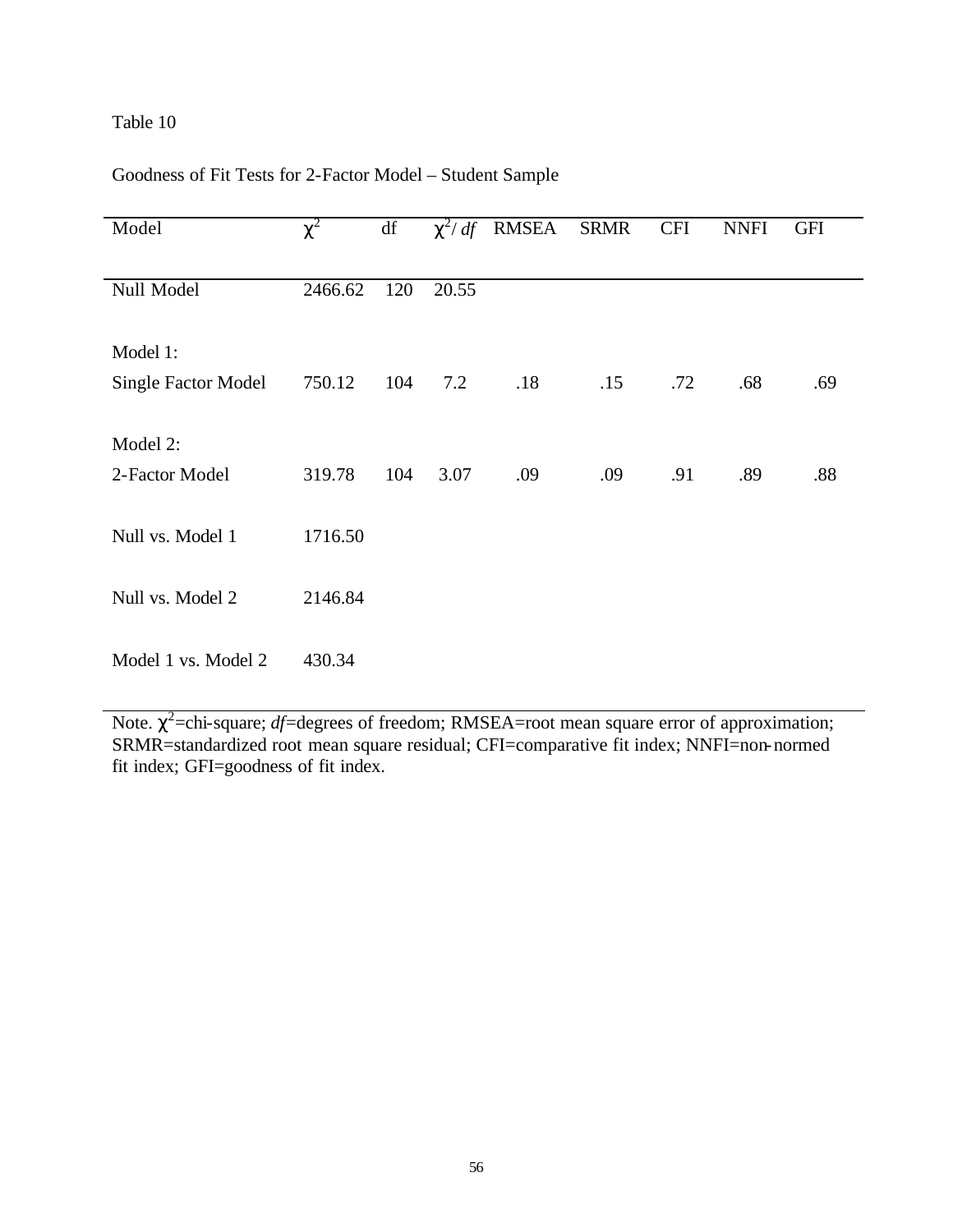

Figure 3. Measurement Model for the 2-Factor Model, Student Sample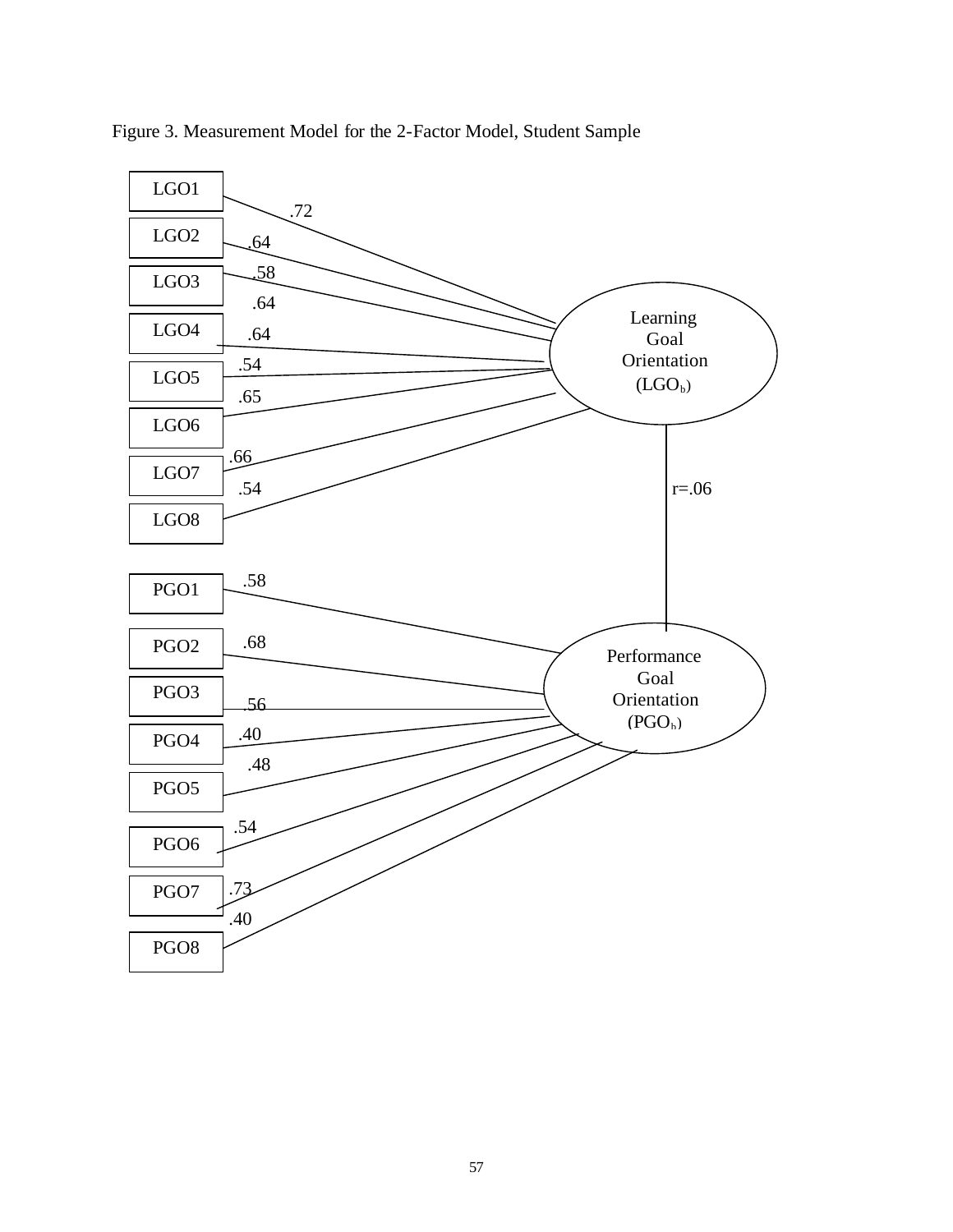A more detailed analysis of the measurement model including standardized factor loadings, indicator and composite reliabilities, error variances and factor variances are reported in Table 11. The standardized factor loadings for the  $LGO<sub>b</sub>$  factor exceed the recommended .60 level (Hatcher, 1994), with the exception of items 3, 5, and 8, which fall slightly below .60. The standardized loadings for the  $PGO<sub>b</sub>$  reveal that six of the eight loadings falling below the .60 level. The factor loadings for items 4, 5, and 8 are markedly lower with values less than .50, indicating weaker representations of the underlying latent factor. The variance extracted for each factor is .39 and .31 for  $LOGO<sub>b</sub>$  and  $PGO<sub>b</sub>$ , respectively. These values fall below the recommended .50 level (e.g., Fornell & Larcker, 1981; Streiner, 1994), which suggests that a larger amount of variance is attributed to measurement error rather than the latent constructs. Thus, while the 2-factor model results in adequate fit to the data, a closer examination of the measurement properties reveal some weaknesses in several of the items assessing  $PGO<sub>b</sub>$ .

The measurement issues associated with the goal orientation scales are further highlighted in the inter-item correlations among  $LGO_b$  and  $PGO_b$  indicator variables that are reported in Table 12. The inter-item correlations for  $LGO_b$  indicators range from .25 to .58, with the weakest relationships reflected in LGO8. The inter-item correlations among the  $PGO<sub>b</sub>$  items range from .12 to .50, with the weakest relationships found for items PGO4, PGO5, and PGO8. Specifically, these items include "The opinions others have about how well I do certain things are important to me", "I feel smart when I do something without making any mistakes", and "I feel smart when I can do something better than most other people" for PGO4, PGO5, and PGO8, respectively. These items appear to tap more affective feelings and referent others compared to the other items on the scale. Among these items, several correlations are below .20 revealing a relatively weak inter-correlation among items assessing the same construct. In summary, while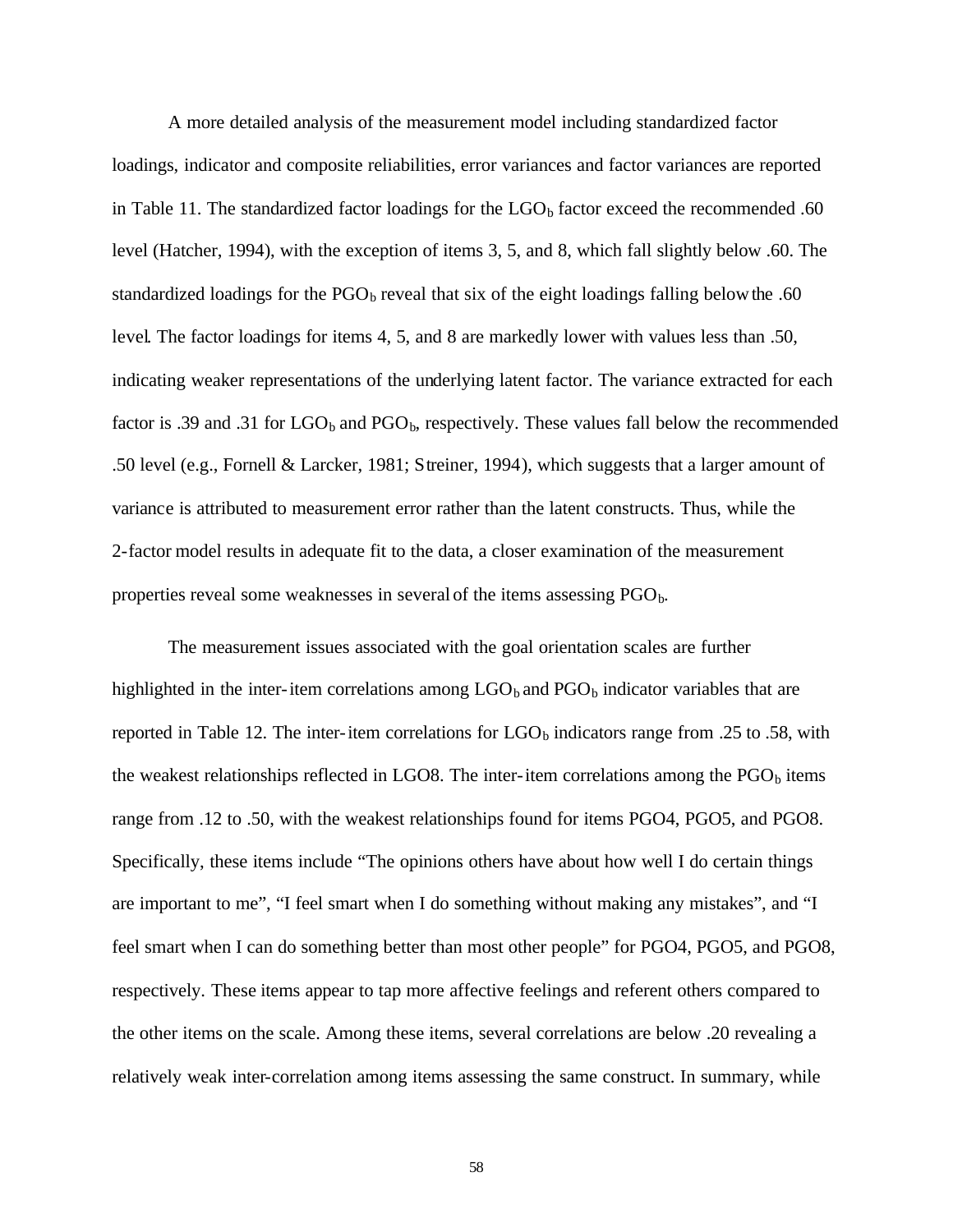support was found for the *a priori* 2-factor model, these findings highlight several measurement issues including items with low inter-correlations and factor loadings.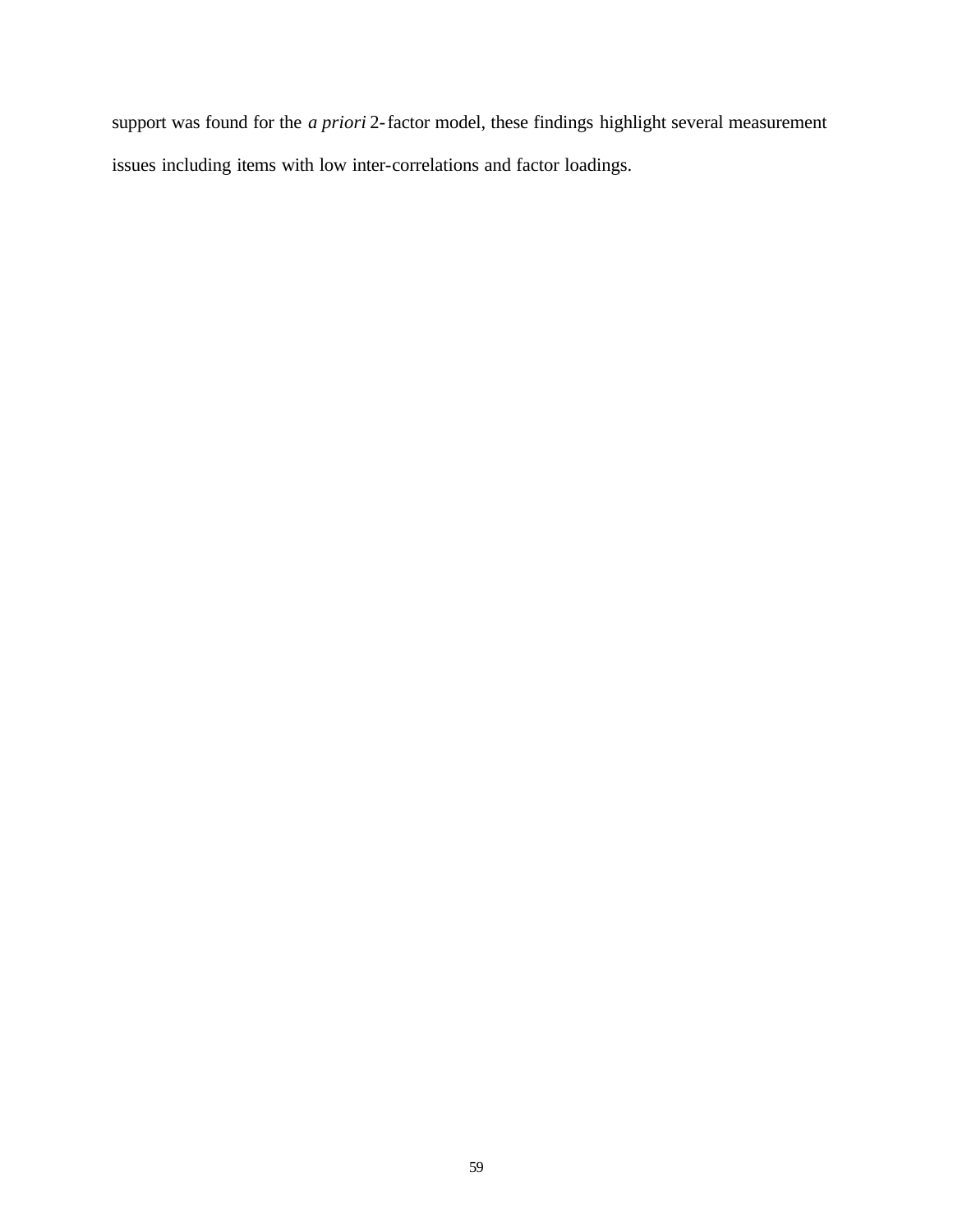#### Table 11

| Construct/Indicator | Standardized<br>t-value |                          | Composite <sup>a</sup> /Indicator | Error                 | Variance               |
|---------------------|-------------------------|--------------------------|-----------------------------------|-----------------------|------------------------|
|                     | Loading                 | Reliability <sup>b</sup> |                                   | Variance <sup>c</sup> | Extracted <sup>d</sup> |
| $LGO_b$             |                         |                          | .83 <sup>a</sup>                  |                       | .39                    |
| V <sub>1</sub>      | .72                     | 13.57                    | .52                               | .48                   |                        |
| V <sub>2</sub>      | .64                     | 11.80                    | .41                               | .59                   |                        |
| V <sub>3</sub>      | .58                     | 10.33                    | .34                               | .66                   |                        |
| V <sub>4</sub>      | .64                     | 11.68                    | .41                               | .59                   |                        |
| V <sub>5</sub>      | .54                     | 9.53                     | .29                               | .71                   |                        |
| V <sub>6</sub>      | .65                     | 12.02                    | .42                               | .58                   |                        |
| V7                  | .66                     | 12.27                    | .44                               | .56                   |                        |
| ${\rm V8}$          | .54                     | 9.45                     | .29                               | .71                   |                        |
| PGO <sub>b</sub>    |                         |                          | .77 <sup>a</sup>                  |                       | .31                    |
| V <sub>1</sub>      | .58                     | 10.17                    | .34                               | .66                   |                        |
| V2                  | .68                     | 12.36                    | .46                               | .54                   |                        |
| V <sub>3</sub>      | .56                     | 9.69                     | .31                               | .79                   |                        |
| V <sub>4</sub>      | .40                     | 6.61                     | .16                               | $.84\,$               |                        |
| V <sub>5</sub>      | .48                     | 8.11                     | .23                               | .77                   |                        |
| V <sub>6</sub>      | .54                     | 9.28                     | .29                               | .71                   |                        |
| V7                  | .73                     | 13.45                    | .53                               | .47                   |                        |
| V <sub>8</sub>      | .40                     | 6.57                     | .16                               | .84                   |                        |
|                     |                         |                          |                                   |                       |                        |

Measurement Properties of the 2-Factor Measurement Model – Student Sample

Note. <sup>a</sup>Composite reliability is the alpha reliability for the scale. <sup>b</sup>Indicator reliability equals the square the standardized factor loading. <sup>c</sup>Error variance is 1 minus the indicator reliability.  $\overrightarrow{v}$  d $\overrightarrow{v}$  ariance extracted is the amount of variance captured by the underlying factor in relation to the amount of variance due to measurement error (Fornell & Larcker, 1981; Streiner, 1994).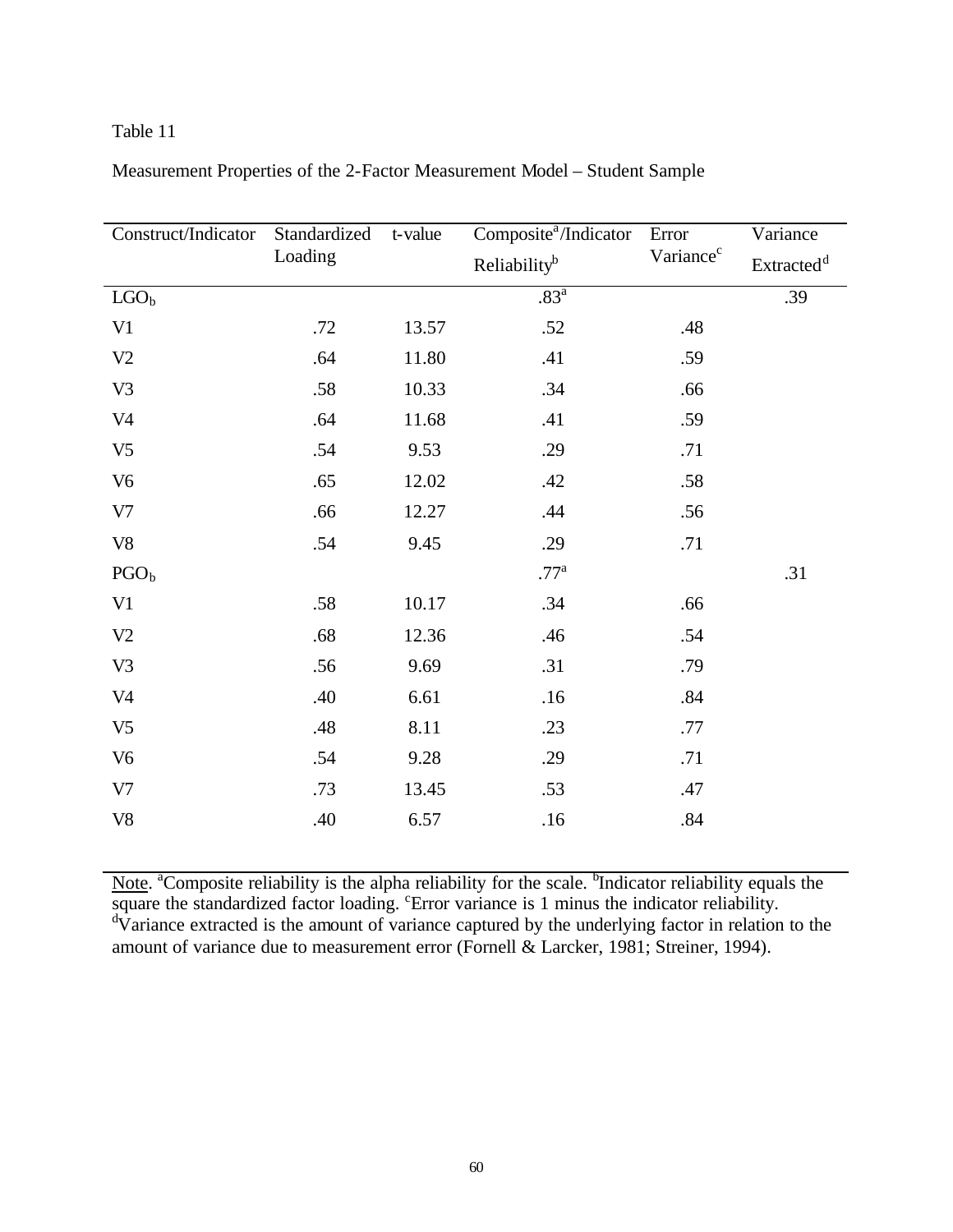# Table 12

## Inter-item correlations of goal orientation indicators – 2-Factor model, Student Sample

| Variable        | $\mathbf{M}$ | ${\rm SD}$ | LG1                      | LG2                      | LG3     | LG4            | LG5                      | LG6 | LG7    | LG8     | PG1 | PG <sub>2</sub> | PG3                      | PG4                      | PG5                      | PG <sub>6</sub> | PG7 | PG8 |
|-----------------|--------------|------------|--------------------------|--------------------------|---------|----------------|--------------------------|-----|--------|---------|-----|-----------------|--------------------------|--------------------------|--------------------------|-----------------|-----|-----|
|                 |              |            |                          |                          |         |                |                          |     |        |         |     |                 |                          |                          |                          |                 |     |     |
| LG1             | 4.78         | .87        | $\overline{\phantom{a}}$ |                          |         |                |                          |     |        |         |     |                 |                          |                          |                          |                 |     |     |
| LG <sub>2</sub> | 5.09         | .83        | .50                      | $\overline{\phantom{0}}$ |         |                |                          |     |        |         |     |                 |                          |                          |                          |                 |     |     |
| LG3             | 4.55         | .82        | .45                      | .30                      | -       |                |                          |     |        |         |     |                 |                          |                          |                          |                 |     |     |
| LG4             | 5.14         | .72        | .40                      | .32                      | .49     | $\overline{a}$ |                          |     |        |         |     |                 |                          |                          |                          |                 |     |     |
| LG5             | 4.55         | .90        | .47                      | .36                      | .37     | .31            | $\overline{\phantom{a}}$ |     |        |         |     |                 |                          |                          |                          |                 |     |     |
| LG <sub>6</sub> | 5.12         | .80        | .45                      | .57                      | .30     | .37            | .31                      |     |        |         |     |                 |                          |                          |                          |                 |     |     |
| LG7             | 5.18         | .77        | .41                      | .38                      | .36     | .58            | .30                      | .44 |        |         |     |                 |                          |                          |                          |                 |     |     |
| LG8             | 4.35         | 1.02       | .42                      | .32                      | .27     | .31            | .25                      | .36 | .41    |         |     |                 |                          |                          |                          |                 |     |     |
| PG1             | 5.12         | .96        | $-.04$                   | .04                      | $-.10$  | .01            | $-.04$                   | .09 | .04    | $-.05$  |     |                 |                          |                          |                          |                 |     |     |
| PG <sub>2</sub> | 4.64         | 1.06       | $-.17$                   | .02                      | $-.22$  | $-.14$         | $-.14$                   | .02 | $-.10$ | $-.08$  | .44 |                 |                          |                          |                          |                 |     |     |
| PG3             | 4.79         | .99        | $-.06$                   | .02                      | $-.04$  | $-.11$         | .001                     | .10 | $-.04$ | $-.008$ | .39 | .44             | $\overline{\phantom{a}}$ |                          |                          |                 |     |     |
| PG4             | 4.59         | 1.08       | .13                      | .19                      | .14     | .11            | .06                      | .13 | .12    | .07     | .22 | .24             | .12                      | $\overline{\phantom{a}}$ |                          |                 |     |     |
| PG5             | 5.12         | .91        | .10                      | .21                      | $-.001$ | .16            | .04                      | .17 | .18    | .03     | .22 | .28             | .22                      | .34                      | $\overline{\phantom{a}}$ |                 |     |     |
| PG <sub>6</sub> | 4.51         | .93        | $-.02$                   | .05                      | $-.002$ | .014           | $-.08$                   | .03 | .08    | .05     | .30 | .42             | .22                      | .28                      | .20                      |                 |     |     |
| PG7             | 4.76         | .78        | .03                      | .14                      | $-.05$  | .05            | .02                      | .16 | .11    | $-.04$  | .40 | .50             | .42                      | .26                      | .36                      | .42             |     |     |
| PG8             | 5.09         | .83        | .11                      | .15                      | .02     | .07            | .10                      | .20 | .20    | .12     | .22 | .13             | .22                      | .26                      | .44                      | .18             | .31 |     |

Note. LG=learning goal orientation; PG=performance goal orientation; M=mean; SD=standard deviation.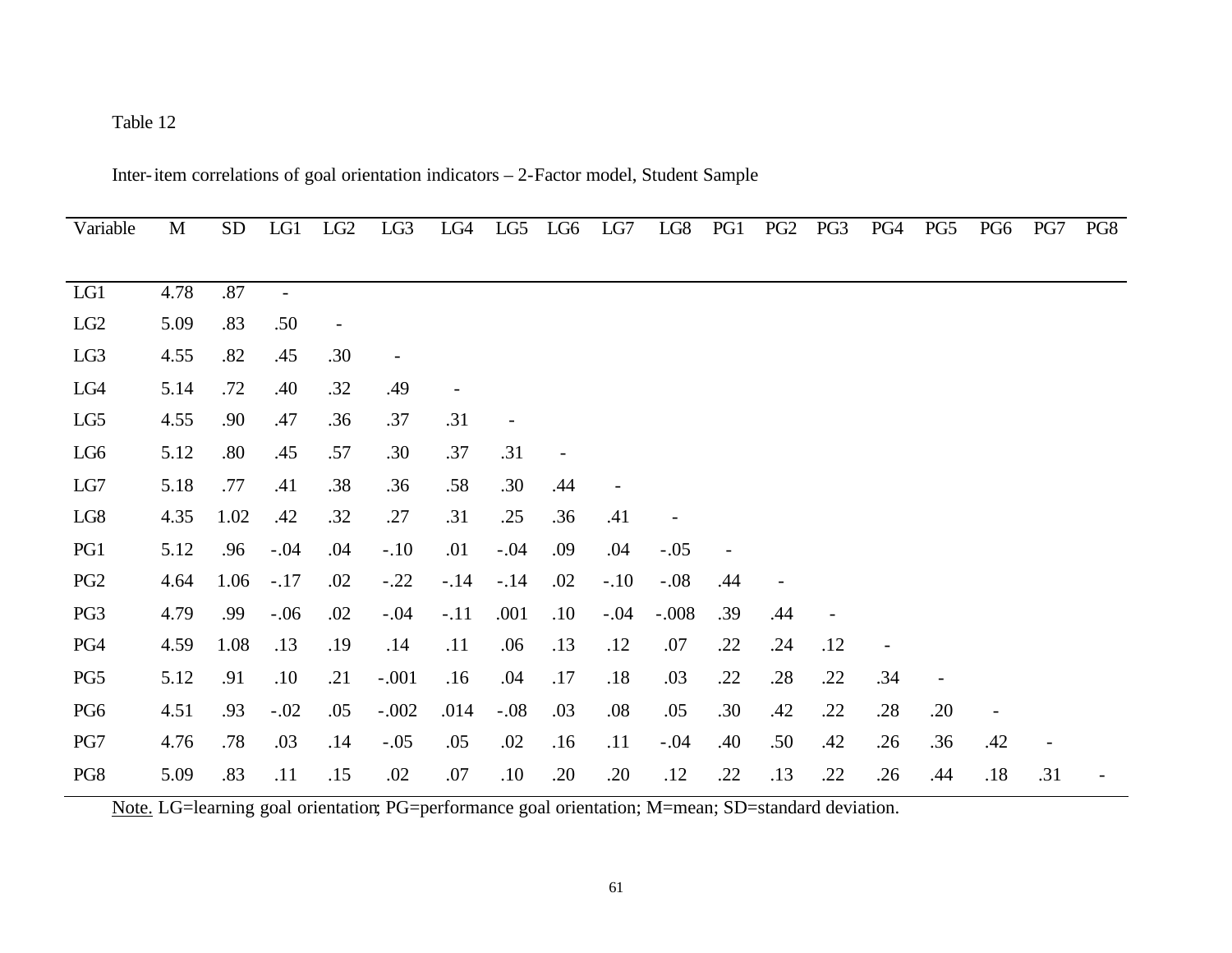#### 2-Factor Model - Employee Sample

The descriptive statistics and correlations among goal orientation indicator and composite variables for the employee sample are reported in Table 13. As shown in the table, both  $LGO<sub>b</sub>$ and  $PGO<sub>b</sub>$  items and composite scales reflect scores that are restricted to the high end of the scales with mean values of 42.00 and 37.81 out of 48 for  $LGO_b$  and  $PGO_b$ , respectively. The distributional properties reflecting a negative skewness suggest that participants reflect higher agreement with both  $LGO_b$  and  $PGO_b$  dimensions. An examination of the correlations between indicators and the  $LGO_b$  and  $PGO_b$  scales reveal that several items have moderate correlations  $(i.e., > 20)$  with the opposing scale. In addition, the  $LGO_b$  and  $PGO<sub>b</sub>$  factors reflect a moderate relationship ( $r=0.24$ ). This finding is in contrast to the findings of the student sample where  $LGO_b$ and  $PGO<sub>b</sub>$  were unrelated. However, this finding must be interpreted with caution given the relatively low sample size in the employee sample  $(N=116)$ . While most researchers suggest a minimum sample size of at least 200 for analysis of measurement models (e.g. Hatcher, 1994; Hoelter, 1983), this sample falls below the recommended level.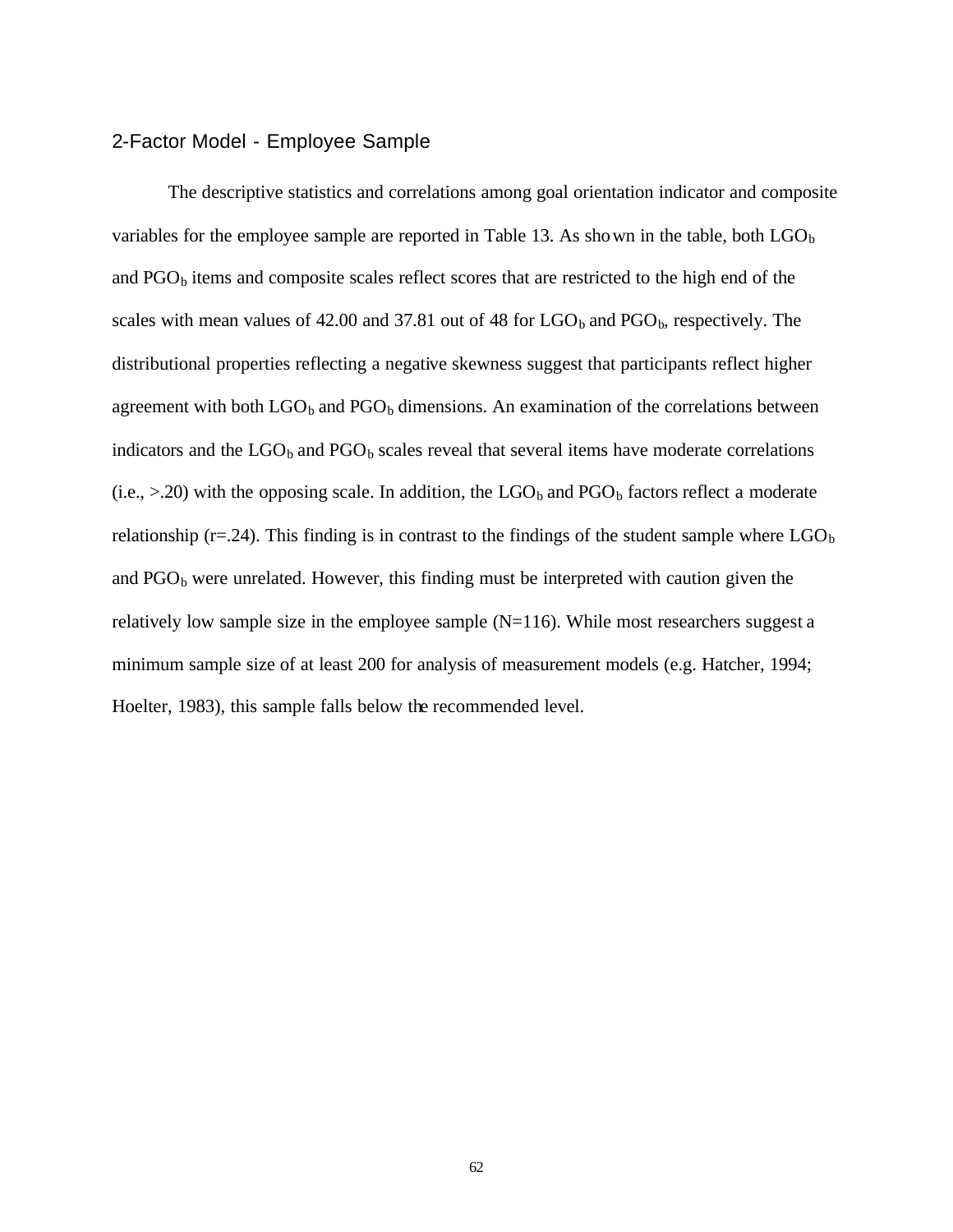| Variable         | ${\bf N}$ | $M^a$ | <b>SD</b> | <b>Skewness</b> | Kurtosis | Correlation<br>with LGO | Correlation<br>with PGO  |
|------------------|-----------|-------|-----------|-----------------|----------|-------------------------|--------------------------|
| LGO1             | 116       | 5.16  | .96       | $-2.38$         | 9.255    | .71                     | .07                      |
| LGO <sub>2</sub> | 116       | 5.29  | .86       | $-2.136$        | 7.397    | .77                     | .19                      |
| LGO <sub>3</sub> | 116       | 5.11  | .85       | $-1.504$        | 4.730    | .79                     | .16                      |
| LGO <sub>4</sub> | 116       | 5.47  | .84       | $-2.975$        | 12.839   | .84                     | .31                      |
| LGO <sub>5</sub> | 116       | 4.98  | .98       | $-2.066$        | 7.368    | .74                     | .14                      |
| LGO <sub>6</sub> | 116       | 5.33  | .98       | $-3.043$        | 12.680   | .78                     | .21                      |
| LGO7             | 116       | 5.43  | .88       | $-1.990$        | 6.474    | .81                     | .28                      |
| LGO <sub>8</sub> | 116       | 5.22  | .89       | $-1.987$        | 6.104    | .65                     | .14                      |
| PGO1             | 116       | 4.69  | 1.44      | $-1.216$        | .917     | $-.01$                  | .66                      |
| PGO <sub>2</sub> | 116       | 4.47  | 1.54      | $-.967$         | .119     | .00                     | .67                      |
| PGO <sub>3</sub> | 116       | 4.97  | 1.24      | $-1.425$        | 1.706    | .22                     | .69                      |
| PGO <sub>4</sub> | 116       | 4.86  | 1.27      | $-1.210$        | 1.131    | .37                     | .55                      |
| PGO <sub>5</sub> | 116       | 4.84  | 1.21      | $-1.240$        | 1.519    | .23                     | .65                      |
| PGO <sub>6</sub> | 116       | 4.78  | 1.17      | $-1.061$        | .877     | .28                     | .69                      |
| PGO7             | 116       | 4.88  | 1.05      | $-1.092$        | 1.388    | .17                     | .75                      |
| PGO <sub>8</sub> | 116       | 4.31  | 1.47      | $-.670$         | $-.555$  | .12                     | .67                      |
| <b>LGO</b>       | 116       | 42.00 | 5.49      | $-2.994$        | 14.151   |                         | .24                      |
| PGO              | 116       | 37.81 | 6.89      | $-1.272$        | 2.886    | .24                     | $\overline{\phantom{a}}$ |

Descriptive statistics and correlations among goal orientation variables – 2-Factor Model, Employee Sample

Note. LGO=learning goal orientation; PGO=performance goal orientation; N=sample size;  $\overline{M}$ =mean; SD=standard deviation. <sup>a</sup>Min/Max scores for indicator variables range from 1 to 6, while scores for the composite scales range from 8 to 48.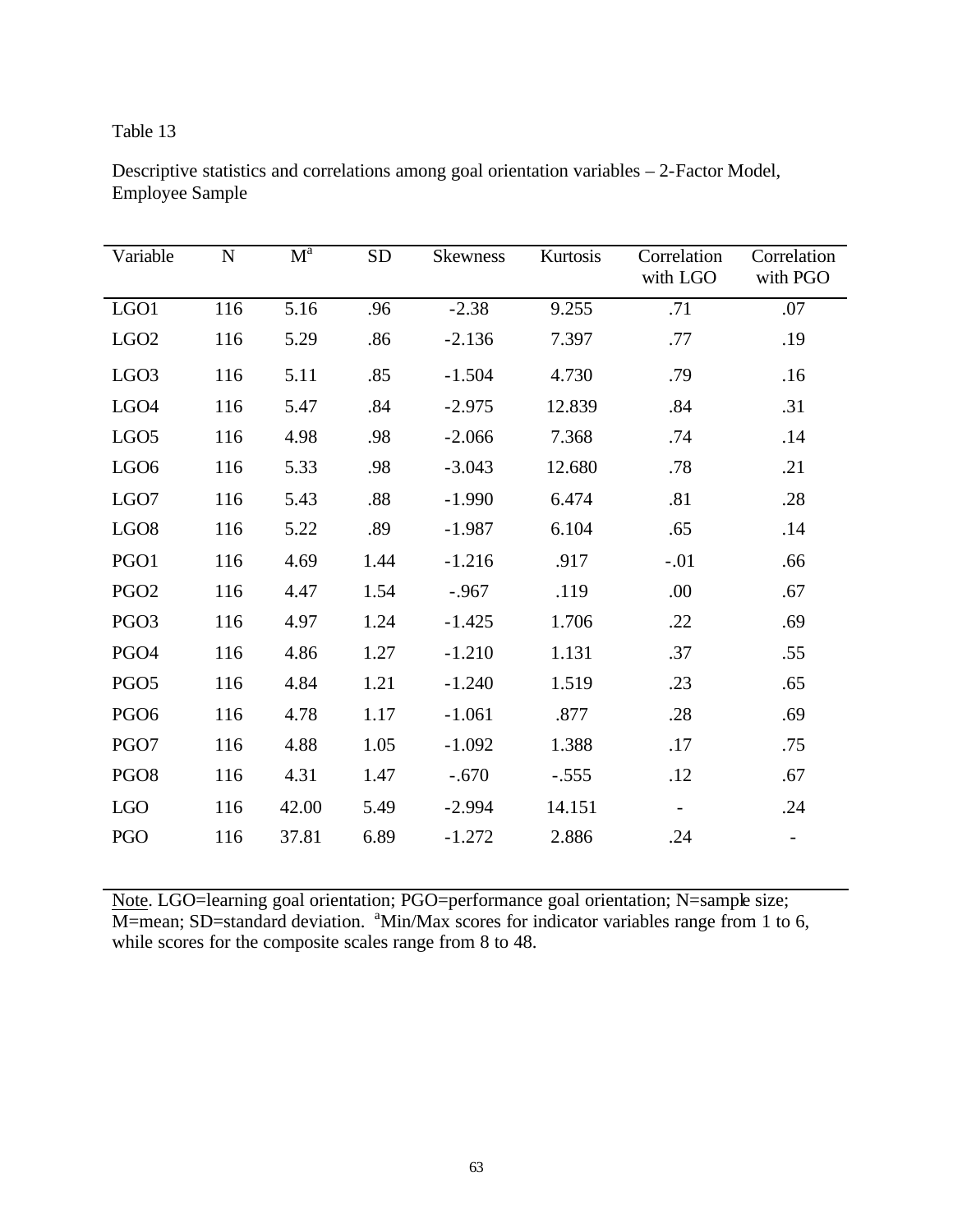The results of the measurement model analysis for the employee sample are reported in Table 14. The goodness-of-fit indices support the 2-factor model as the best fitting model  $(\chi^2=212.13, df=103)$  compared to the null model  $(\chi^2=1557.94, df=120)$  and the single factor model  $(\chi^2 = 392.90, df = 104)$ . The 2-factor model is a correlated factors model reflecting a moderate relationship ( $r=0.24$ ) between the LGO<sub>b</sub> and PGO<sub>b</sub>. The CFI, GFI, and NNFI values of .91, .91, and .83 respectively provide support for the 2-factor model as the most adequate fit to the data. Additionally, the RMSEA of .08 and SRMR of .09 further support the 2-factor model as an adequate fit to the data. While the goodness-of-fit indices support the 2-factor model as the best fitting model, it is contrary to the *a priori* model and the results of the student sample analysis supporting  $LGO_b$  and  $PGO_b$  as unrelated constructs. However, these contradictory findings have been found in prior research where varying levels of  $LGO_b$  and  $PGO_b$  have been reported ranging from .24 to .52 (e.g., Jagacinski & Duda, 1992; Kozlowski et al., 2001). The final measurement model for the employee sample is reported in Figure 4.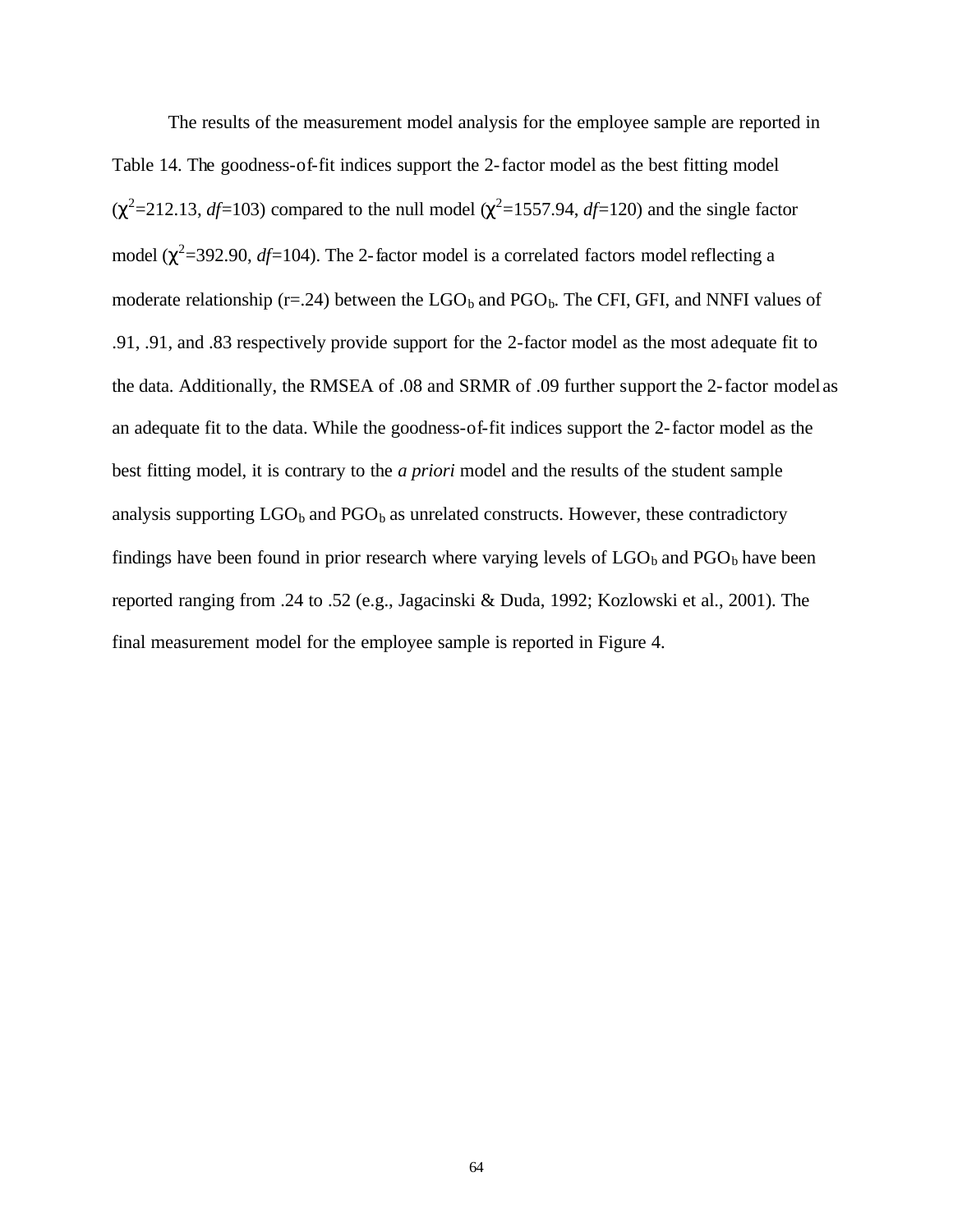## Goodness of Fit Tests for 2-Factor Model, Employee Sample

| Model               | $\chi^2$ | $\mathrm{d}\mathrm{f}$ | $\chi^2$ df | <b>RMSEA</b> | <b>SRMR</b> | <b>CFI</b> | <b>NNFI</b> | <b>GFI</b> |
|---------------------|----------|------------------------|-------------|--------------|-------------|------------|-------------|------------|
|                     |          |                        |             |              |             |            |             |            |
| Null model          | 1557.94  | 120                    | 12.98       |              |             |            |             |            |
|                     |          |                        |             |              |             |            |             |            |
| Model 1             |          |                        |             |              |             |            |             |            |
| Single factor model | 392.90   | 104                    | 3.78        | .19          | .16         | .80        | .77         | .64        |
|                     |          |                        |             |              |             |            |             |            |
| Model 2b:           |          |                        |             |              |             |            |             |            |
| 2-Factor Model      | 212.13   | 103                    | 2.06        | .08          | .09         | .92        | .91         | .83        |
|                     |          |                        |             |              |             |            |             |            |
| Null vs. Model 1    | 1165.04  |                        |             |              |             |            |             |            |
|                     |          |                        |             |              |             |            |             |            |
| Null vs. Model 2    | 1345.81  |                        |             |              |             |            |             |            |
|                     |          |                        |             |              |             |            |             |            |
| Model 1 vs. Model 2 | 180.77   |                        |             |              |             |            |             |            |

Note.  $\chi^2$ =chi-square; *df*=degrees of freedom; RMSEA=root mean square error of approximation; SRMR=standardized root mean square residual; CFI=comparative fit index; NNFI=non-normed fit index; GFI=goodness of fit index.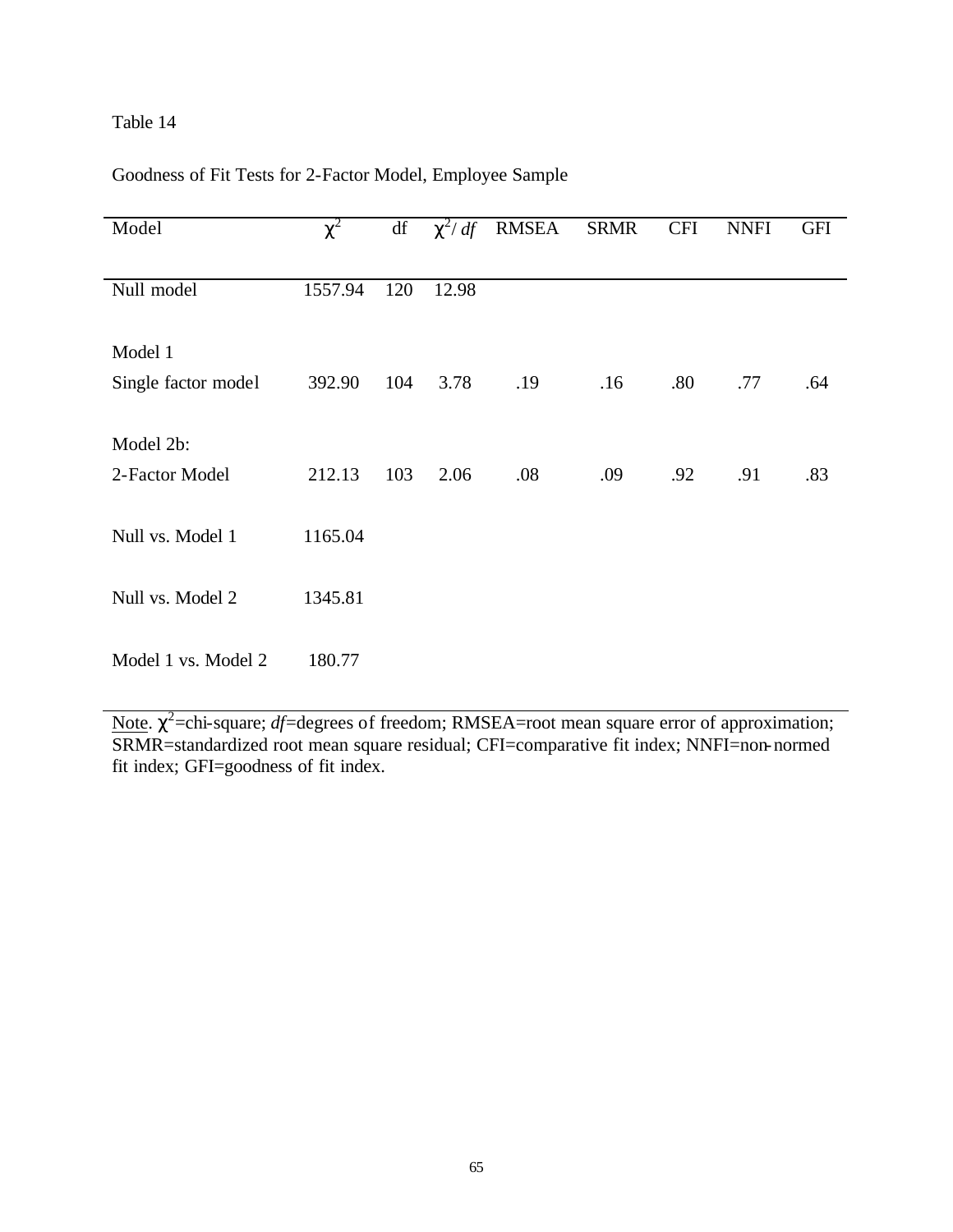

Figure 4. Measurement Model for the 2-Factor, Employee Sample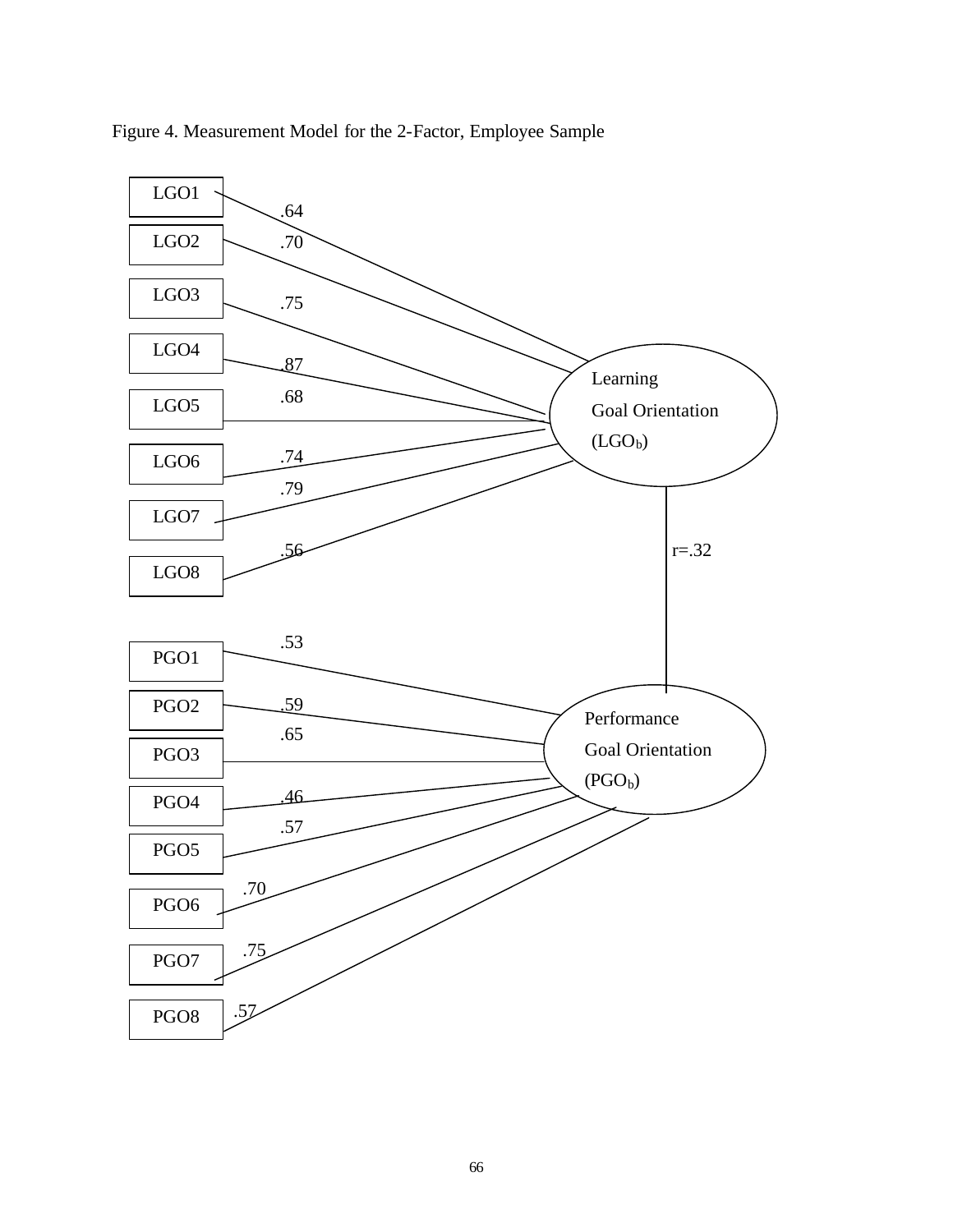A closer examination of the measurement properties of the 2-factor model including standardized factor loadings, indicator and composite reliabilities, error variances, and factor variances are reported in Table 15. The standardized factor loadings for the  $\text{LGO}_b$  scale reveal that all but one of the factor loadings (LGO8) exceeds the .60 recommended level. The findings for  $PGO<sub>b</sub>$  reveal that five of the loadings are below the recommended .60 level (e.g.,  $PGO1$ , PGO2, PGO4, PGO5, and PGO8), although some of the indicators fall only slightly below this level. The factor variances are .52 and .37 for  $LGO_b$  and  $PGO_b$ , respectively. While  $LGO_b$ exceeds the recommended .50, the  $PGO<sub>b</sub>$  factor variance of .37 indicates that the variance attributed to measurement error is greater than the variance attributed to the underlying latent construct. These findings further highlight the potential measurement weaknesses for the  $PGO<sub>b</sub>$ scale.

The inter-item correlations among goal orientation indicator variables are reported in Table 16. The inter-item correlations for  $LGO_b$  indicators range from .35 to .61, while the interitem correlations between  $PGO<sub>b</sub>$  indicators range from .18 to .56. Several of the inter-correlations for PGO4, PGO5, and PGO8 are below .25. These findings are consistent with same level of relationships found in the student sample. While the employee sample yields different results than the student sample, these findings must be interpreted with caution given the low sample size in the employee sample  $(N=116)$ . Generally a sample size of  $N=200$  is recommended for confirmatory factor analysis (Hatcher, 1994; Hu & Bentler, 1999**)**. It may be that the smaller than desired sample was insufficient to adequately assess the model.

67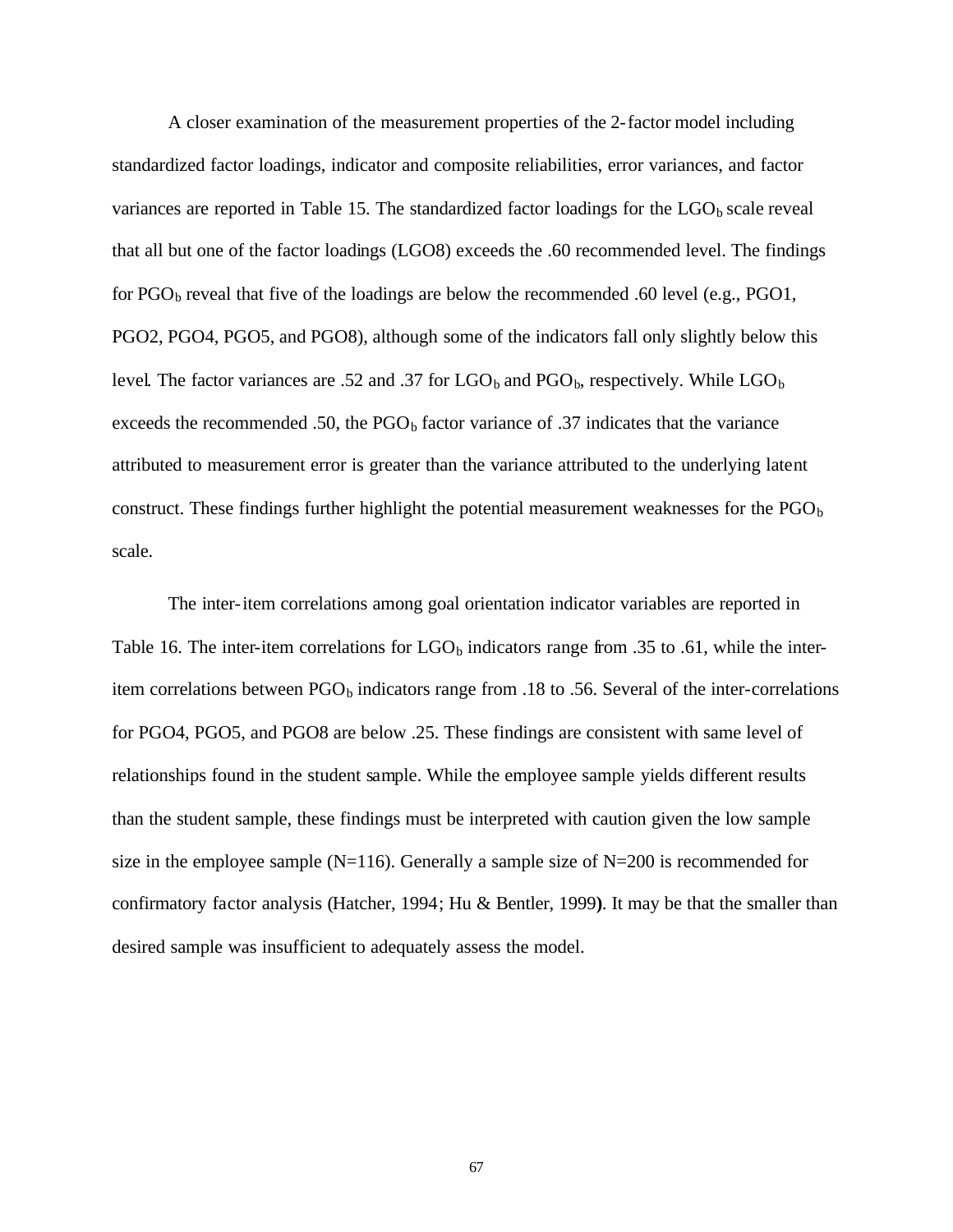| Construct/Indicator | Standardized | t-value | Composite <sup>a</sup> /Indicator | Error                 | Variance               |
|---------------------|--------------|---------|-----------------------------------|-----------------------|------------------------|
|                     | Loading      |         | Reliability <sup>b</sup>          | Variance <sup>c</sup> | Extracted <sup>d</sup> |
| $LGO_b$             |              |         | .89 <sup>a</sup>                  |                       | .52                    |
| V <sub>1</sub>      | .64          | 7.36    | .41                               | .59                   |                        |
| V2                  | .70          | 8.23    | .49                               | .51                   |                        |
| V <sub>3</sub>      | .75          | 9.13    | .56                               | .44                   |                        |
| V <sub>4</sub>      | .87          | 11.31   | .76                               | .24                   |                        |
| V <sub>5</sub>      | .68          | 7.92    | .46                               | .54                   |                        |
| V <sub>6</sub>      | .74          | 8.91    | .55                               | .45                   |                        |
| V7                  | .79          | 9.81    | .62                               | .38                   |                        |
| ${\rm V8}$          | .56          | 6.20    | .31                               | .69                   |                        |
| PGO <sub>b</sub>    |              |         | .81 <sup>a</sup>                  |                       | .37                    |
| V <sub>1</sub>      | .53          | 5.60    | .28                               | .72                   |                        |
| V2                  | .59          | 6.38    | .35                               | .65                   |                        |
| V <sub>3</sub>      | .65          | 7.23    | .42                               | .58                   |                        |
| V <sub>4</sub>      | .46          | 4.82    | .21                               | .79                   |                        |
| V <sub>5</sub>      | .57          | 6.14    | .32                               | .68                   |                        |
| V <sub>6</sub>      | .70          | 7.95    | .49                               | .51                   |                        |
| V7                  | .75          | 8.70    | .56                               | .44                   |                        |
| ${\rm V}8$          | .57          | 6.08    | .32                               | .68                   |                        |

Factor Loadings and Standard Errors for the 2-Factor Model, Employee Sample

Note. <sup>a</sup>Composite reliability is the alpha reliability for the scale. <sup>b</sup>Indicator reliability equals the square the standardized factor loading. <sup>c</sup>Error variance is 1 minus the indicator reliability. <sup>d</sup>Variance extracted is the amount of variance captured by the underlying factor in relation to the amount of variance due to measurement error (Fornell & Larcker, 1981; Streiner, 1994).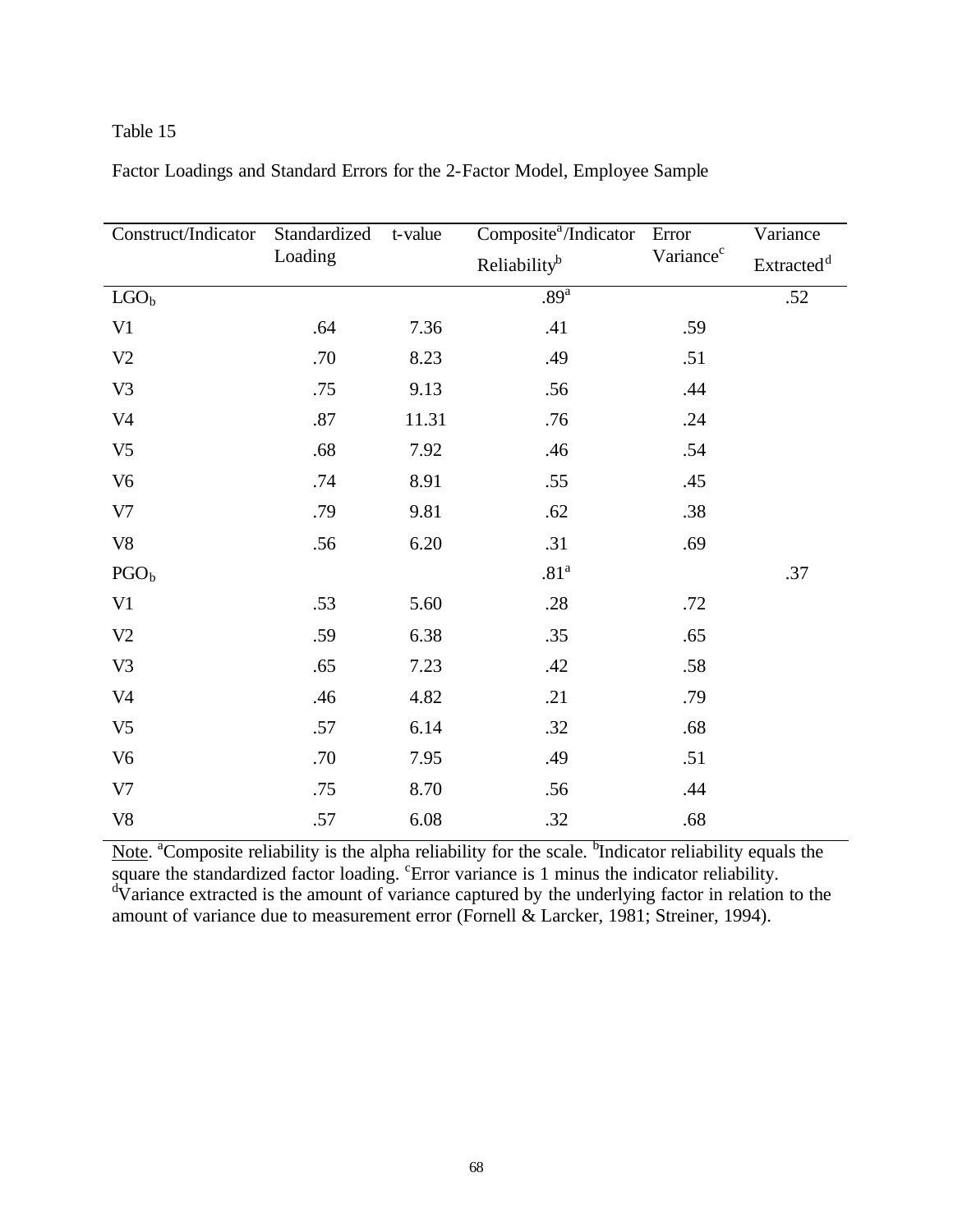Inter-item correlations for 2 Factor model of Goal Orientation – Employee Sample

| Variable        | M    | <b>SD</b> | LG1                      | LG <sub>2</sub> | LG3    | LG4 | LG <sub>5</sub>          | LG6    | LG7    | LG8    | PG1 | PG <sub>2</sub>          | PG <sub>3</sub> | PG4 | PG5 | PG <sub>6</sub> | PG7 | PG8 |
|-----------------|------|-----------|--------------------------|-----------------|--------|-----|--------------------------|--------|--------|--------|-----|--------------------------|-----------------|-----|-----|-----------------|-----|-----|
|                 |      |           |                          |                 |        |     |                          |        |        |        |     |                          |                 |     |     |                 |     |     |
| LG1             | 5.16 | .96       | $\overline{\phantom{a}}$ |                 |        |     |                          |        |        |        |     |                          |                 |     |     |                 |     |     |
| LG <sub>2</sub> | 5.29 | .86       | .45                      |                 |        |     |                          |        |        |        |     |                          |                 |     |     |                 |     |     |
| LG3             | 5.11 | .85       | .54                      | .53             |        |     |                          |        |        |        |     |                          |                 |     |     |                 |     |     |
| LG4             | 5.47 | .84       | .53                      | .56             | .70    |     |                          |        |        |        |     |                          |                 |     |     |                 |     |     |
| LG5             | 4.98 | .98       | .38                      | .58             | .48    | .58 | $\overline{\phantom{0}}$ |        |        |        |     |                          |                 |     |     |                 |     |     |
| LG <sub>6</sub> | 5.33 | .98       | .50                      | .54             | .58    | .61 | .53                      |        |        |        |     |                          |                 |     |     |                 |     |     |
| LG7             | 5.43 | .88       | .54                      | .50             | .60    | .74 | .51                      | .59    |        |        |     |                          |                 |     |     |                 |     |     |
| LG8             | 5.22 | .89       | .35                      | .52             | .42    | .42 | .41                      | .38    | .48    |        |     |                          |                 |     |     |                 |     |     |
| PG1             | 4.69 | 1.44      | .04                      | $-.02$          | $-.08$ | .07 | $-.13$                   | $-.04$ | .03    | .08    |     |                          |                 |     |     |                 |     |     |
| PG <sub>2</sub> |      | 4.47 1.54 | $-.05$                   | .04             | $-.03$ | .04 | .005                     | $-.03$ | $-.03$ | .06    | .45 | $\overline{\phantom{a}}$ |                 |     |     |                 |     |     |
| PG3             |      | 4.97 1.24 | .08                      | .16             | .18    | .31 | .14                      | .17    | .24    | .05    | .46 | .41                      |                 |     |     |                 |     |     |
| PG4             | 4.86 | 1.27      | .13                      | .33             | .32    | .29 | .29                      | .32    | .35    | .21    | .19 | .23                      | .18             |     |     |                 |     |     |
| PG5             | 4.84 | 1.21      | .07                      | .17             | .24    | .29 | .13                      | .16    | .25    | .12    | .21 | .20                      | .26             | .48 |     |                 |     |     |
| PG <sub>6</sub> |      | 4.78 1.17 | .08                      | .17             | .15    | .31 | .20                      | .29    | .31    | .19    | .24 | .45                      | .53             | .36 | .43 |                 |     |     |
| PG7             | 4.88 | 1.05      | .03                      | .12             | .07    | .20 | .14                      | .19    | .19    | .10    | .39 | .52                      | .45             | .31 | .40 | .56             |     |     |
| PG8             |      | 4.31 1.47 | .03                      | .07             | .06    | .18 | .07                      | .12    | .21    | $-.03$ | .44 | .22                      | .40             | .25 | .55 | .24             | .44 |     |

Note. LG=learning goal orientation; PG=performance goal orientation; M=mean; SD=standard deviation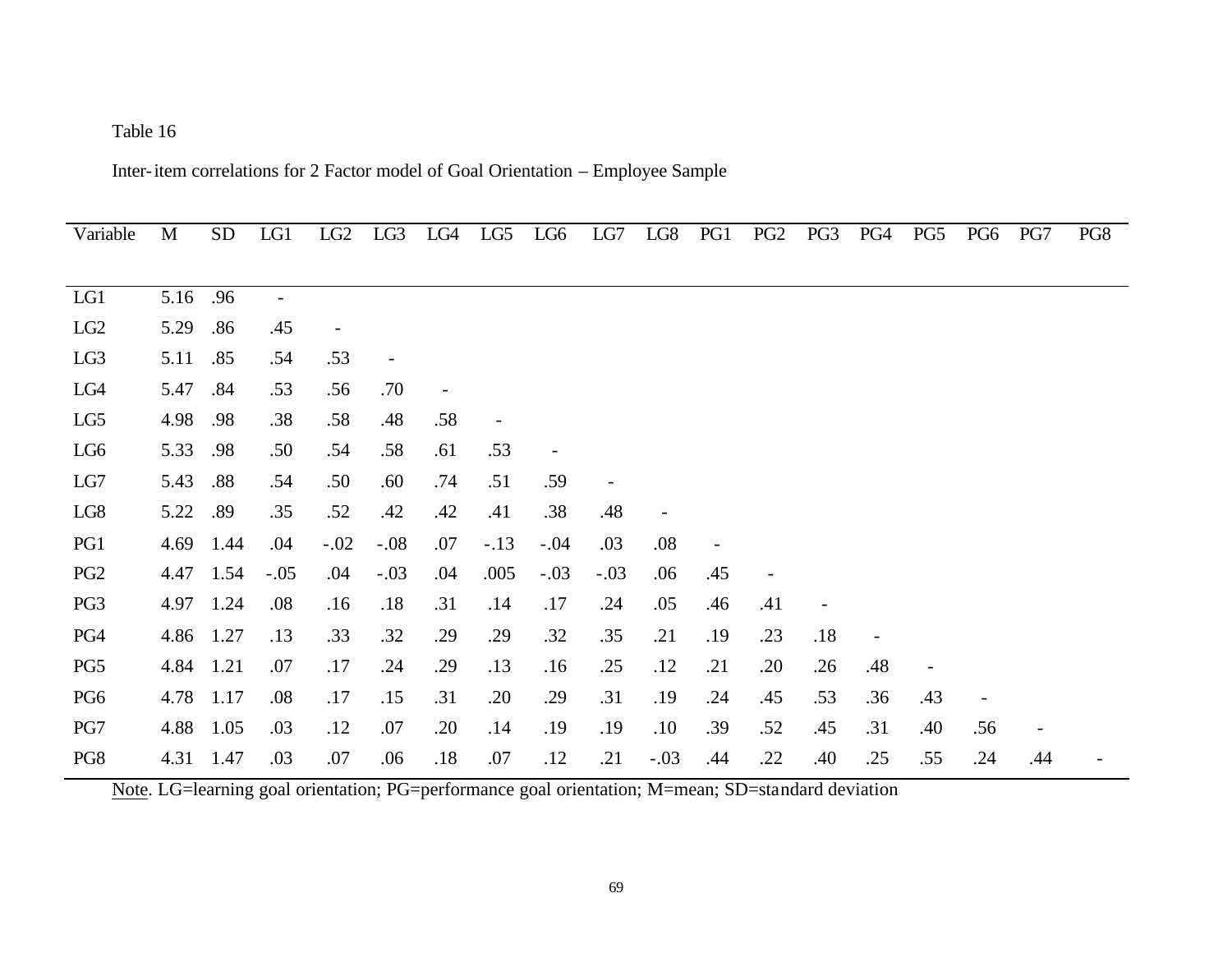The 2-factor model of goal orientation across student and employee samples resulted in mixed findings. Across both samples,  $LGO_b$  and  $PGO_b$  scales reflect higher mean scores, are negatively skewed, and represent an adequate model fit to the data. The factor loadings for  $LGO_b$ factors are generally within an acceptable level, while  $PGO<sub>b</sub>$  reflects lower than recommended factor loadings. However, inconsistencies exist concerning the relationship between learning goal and performance goal factors, ranging from  $r=0.08$  to  $r=.24$ . The findings were also mixed concerning the amount of variance explained by the factors but are consistently low for  $PGO<sub>b</sub>$ . The low level of inter-correlations among  $PGO<sub>b</sub>$  scale items and low factor loadings suggest that some items in the  $PGO<sub>b</sub>$  scale may not be appropriately capturing the latent construct.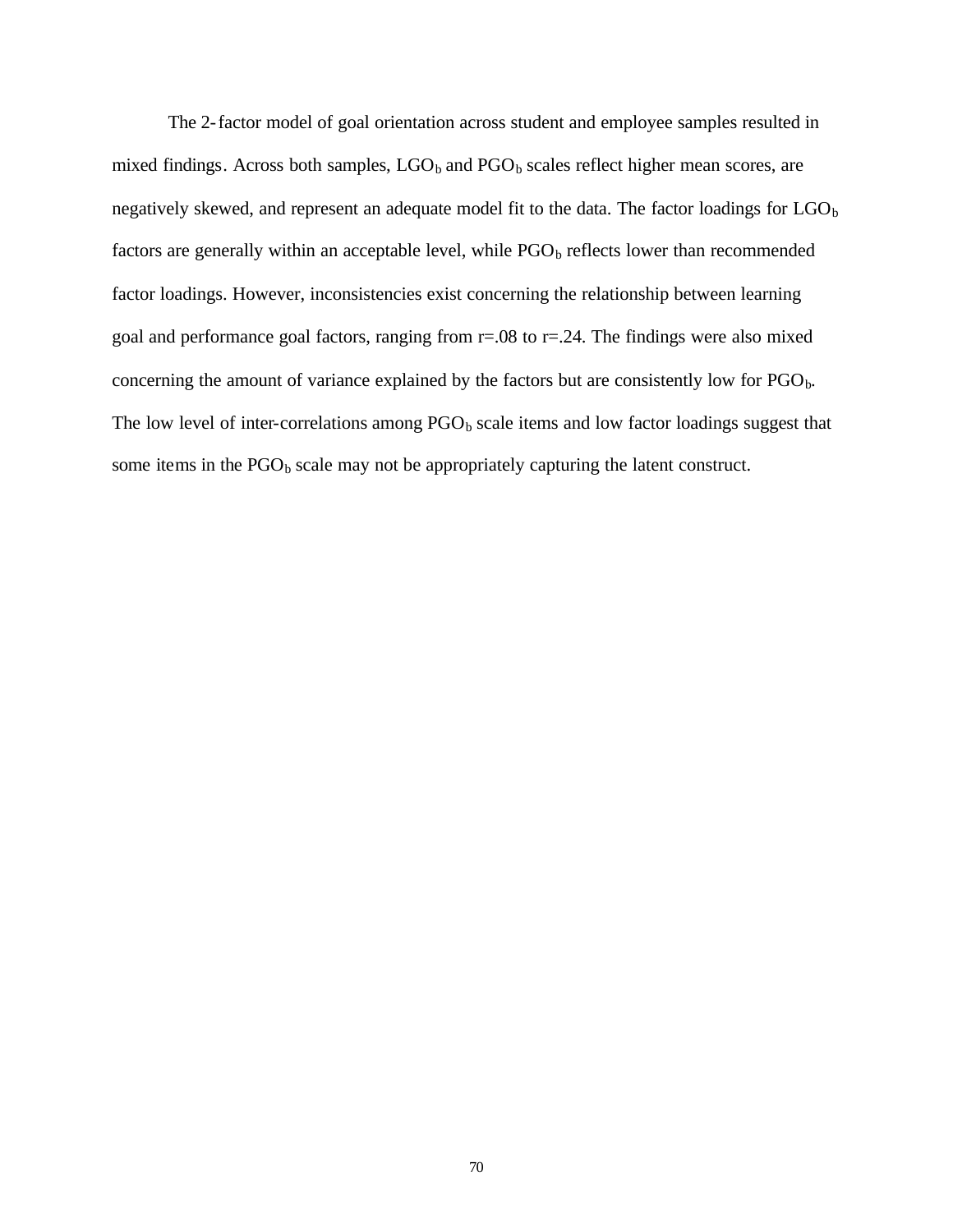#### 3-Factor Model - Student Sample

The descriptive statistics and correlations among goal orientation indicator and composite variables are reported in Table 17. As shown in the table, both  $LGO_v$  and  $PPGO_v$  scales reflect above average scores, means of 23.06 out of 30 and 16.71 out of 24, respectively. Participants report weaker associations for performance avoid goal orientation  $(PAGO<sub>v</sub>)$ , with a mean score of 13.68 out of 24. These findings are also reflected in the negative skewness of  $\text{LGO}_v$  and  $PPGO<sub>v</sub>$  scales, and to a lesser extent  $PAGO<sub>v</sub>$ . An examination of the individual scale items reveals that  $LOGO<sub>v</sub>$  items are unrelated to  $PROO<sub>v</sub>$  and negatively related to  $PAGO<sub>v</sub>$  items. The  $PPGO<sub>v</sub>$  and  $PAGO<sub>v</sub>$  items reflect moderate correlations ranging from .24 to .34. The overall scales reflect similar relationships with  $LGO_v$  positively related to PPGO<sub>v</sub> (r=.11) and negatively related to PAGO<sub>v</sub> (r=-.33), while PPGO<sub>v</sub> and PAGO<sub>v</sub> are positively related (r=.37). These relationships are similar to prior research reflecting correlated dimensions within the 3-factor model (Dobbins et al., 2002; VandeWalle, 1997).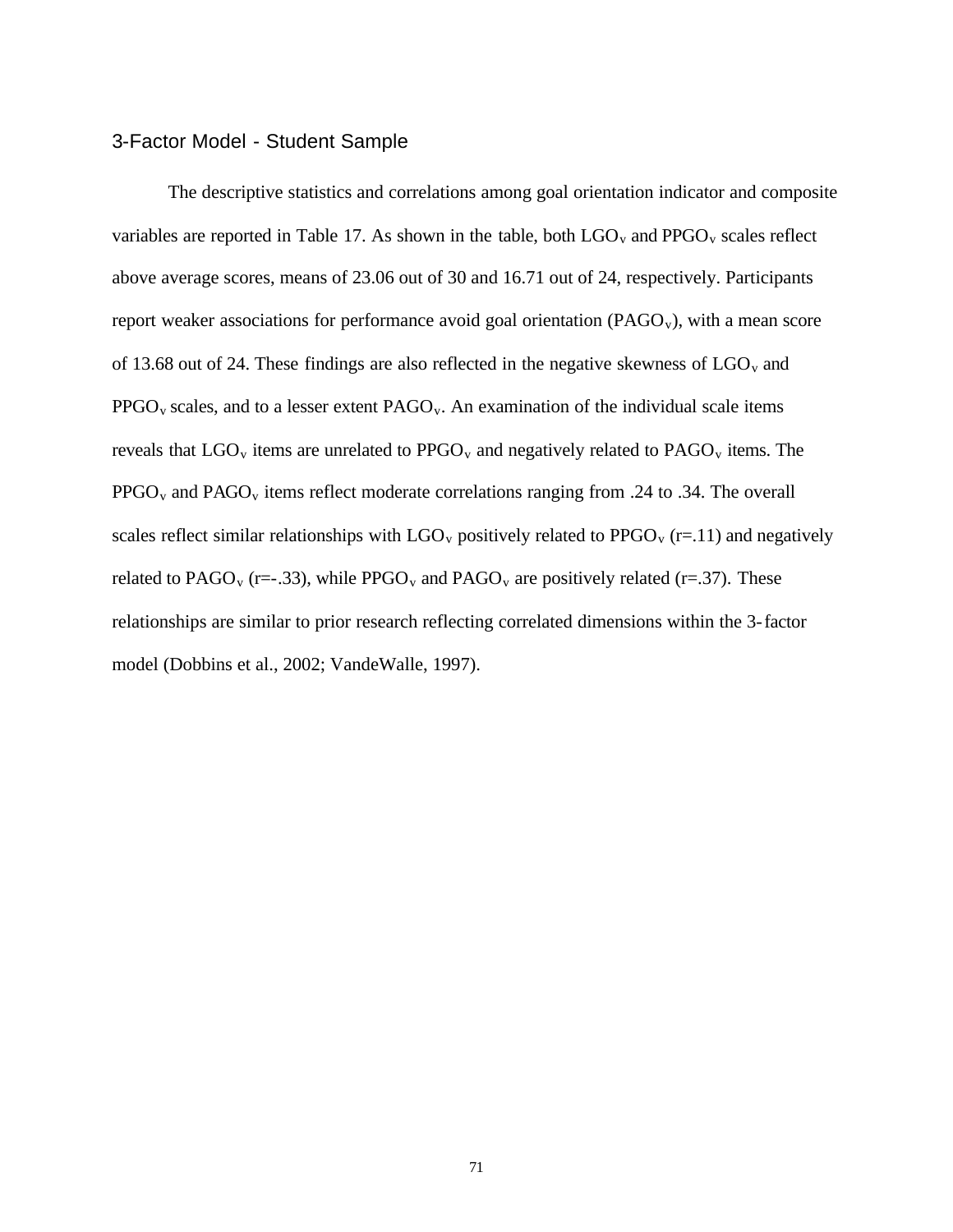| Variable          | $\mathbf N$ | $\mathbf M$ | <b>SD</b> | <b>Skewness</b> | Kurtosis | Correlation<br>with $LGO_v$ | Correlation<br>with $PPGO_{v}$ | Correlation<br>with $PAGO_v$ |
|-------------------|-------------|-------------|-----------|-----------------|----------|-----------------------------|--------------------------------|------------------------------|
| LGO1              | 314         | 4.68        | .77       | $-.195$         | .346     | .76                         | .01                            | $-.27$                       |
| LGO <sub>2</sub>  | 314         | 4.69        | .83       | $-.360$         | $-.026$  | .78                         | .10                            | $-.24$                       |
| LGO <sub>3</sub>  | 314         | 4.65        | .74       | $-.240$         | .103     | .80                         | .06                            | $-.27$                       |
| LGO <sub>4</sub>  | 314         | 4.53        | .79       | $-.056$         | $-.005$  | .75                         | .04                            | $-.30$                       |
| LGO <sub>5</sub>  | 314         | 4.62        | .84       | $-.436$         | .428     | .73                         | .19                            | $-.19$                       |
| PPGO1             | 314         | 4.04        | 1.23      | $-.407$         | $-.274$  | .13                         | .78                            | .25                          |
| PPGO <sub>2</sub> | 314         | 3.86        | 1.19      | $-.287$         | $-.305$  | .07                         | .83                            | .34                          |
| PPGO3             | 314         | 4.51        | 1.09      | $-.814$         | 1.086    | .03                         | .76                            | .26                          |
| PPGO4             | 314         | 4.31        | 1.09      | $-.541$         | .118     | .11                         | .83                            | .34                          |
| PAGO1             | 314         | 3.53        | 1.09      | $-.03$          | .463     | $-.21$                      | .34                            | .78                          |
| PAGO <sub>2</sub> | 314         | 2.95        | 1.06      | .492            | $-.360$  | $-.34$                      | .30                            | .79                          |
| PAGO <sub>3</sub> | 314         | 3.49        | 1.13      | $-.043$         | $-.468$  | $-.23$                      | .29                            | .85                          |
| PAGO <sub>4</sub> | 314         | 3.71        | 1.09      | $-.249$         | $-.407$  | $-.28$                      | .23                            | .79                          |
| LGO               | 314         | 23.06       | 3.03      | $-.146$         | .137     | $\overline{\phantom{a}}$    |                                |                              |
| <b>PPGO</b>       | 314         | 16.71       | 3.68      | $-.392$         | .000     | .11                         |                                |                              |
| PAGO              | 314         | 13.68       | 3.50      | .220            | $-.392$  | $-.33$                      | .37                            |                              |

Descriptive statistics and correlations among the 3-factor Model, Student sample

Note. LGO=learning goal orientation; PPGO=performance prove goal orientation;

PAGO=performance avoid goal orientation; N=sample size; M=mean; SD=standard deviation. <sup>a</sup>Min/Max scores for indicator variables range from 1 to 6, while scores for the composite scales range from LGO, 5-30; PPGO, 4-24, and PAGO, 4-24.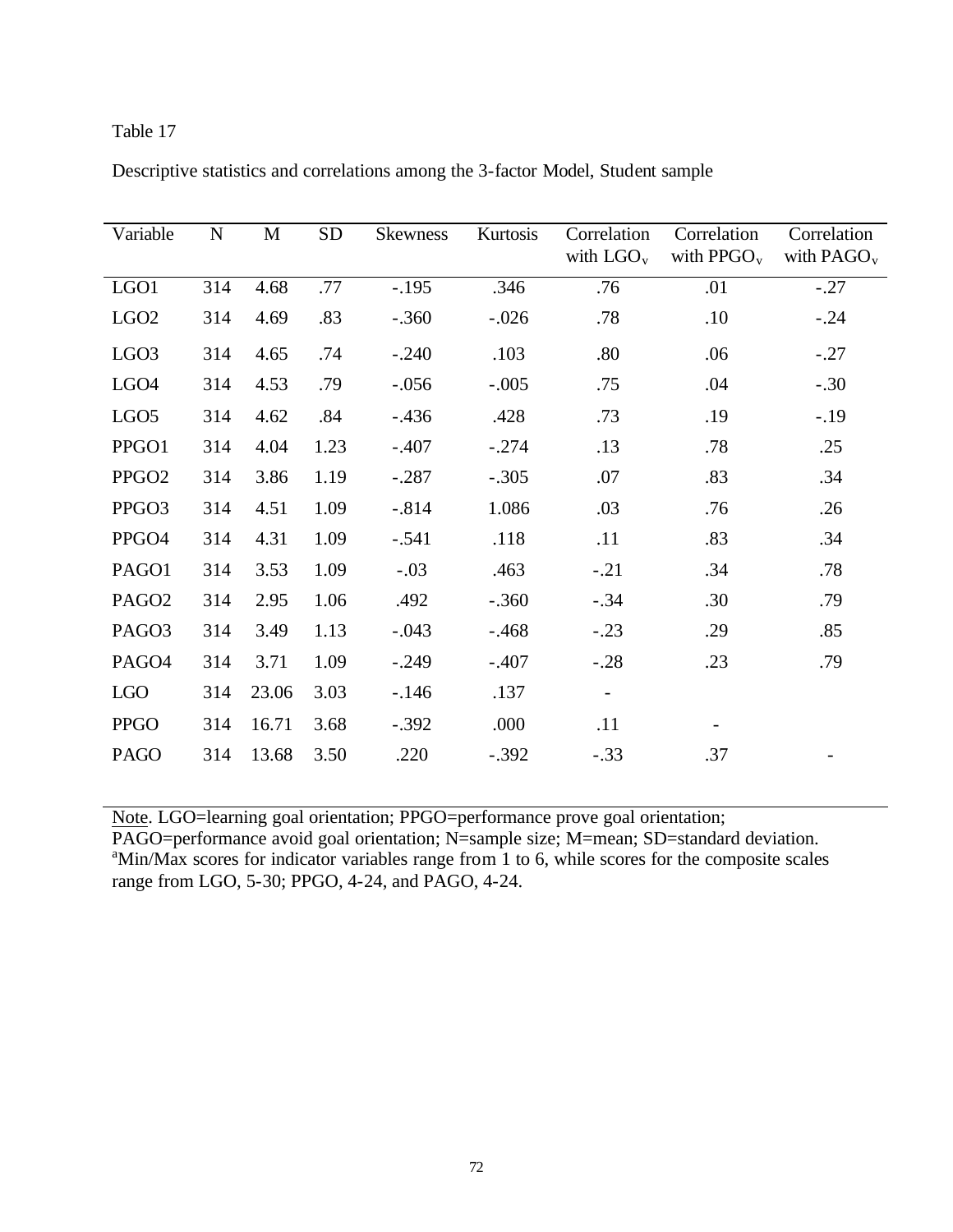The results of the measurement model analyses are reported in Table 18. The goodnessof-fit indices support the 3-correlated factors model as the best fitting model  $(\chi^2=177.48; df=62)$ compared the null model ( $\chi^2$ =2394.0; *df*=78) and the single factor model ( $\chi^2$ =901.78; *df*=65). The  $\chi^2$  difference test exceeds the critical value of 1.96 to reject the null model and accept the 3factor model as the best fitting model. The 3-factor model also reveals a better fit than a 2-factor model ( $\chi^2$ =483.05; *df*=64). Support for the 3-factor model as correlated factors is further evidenced by the level of inter-correlations of  $LGO_v$  with  $PPGO_v$  and  $PAGO_v$  of .11 and -.33, respectively. The PPGO<sub>v</sub> and PAGO<sub>v</sub> scales correlate .37. The goodness-of-fit indices further support the 3-factor model with CFI, GFI, and NNFI values of .95, .94, and .92, respectively. Each of these values exceed the .90 level indicative of adequate model fit to the data. The RMSEA and SRMR values of .08 and .05, respectively, also reveal an adequate fit of the model with the data. The final measurement model for the 3-factor model is presented in Figure 5.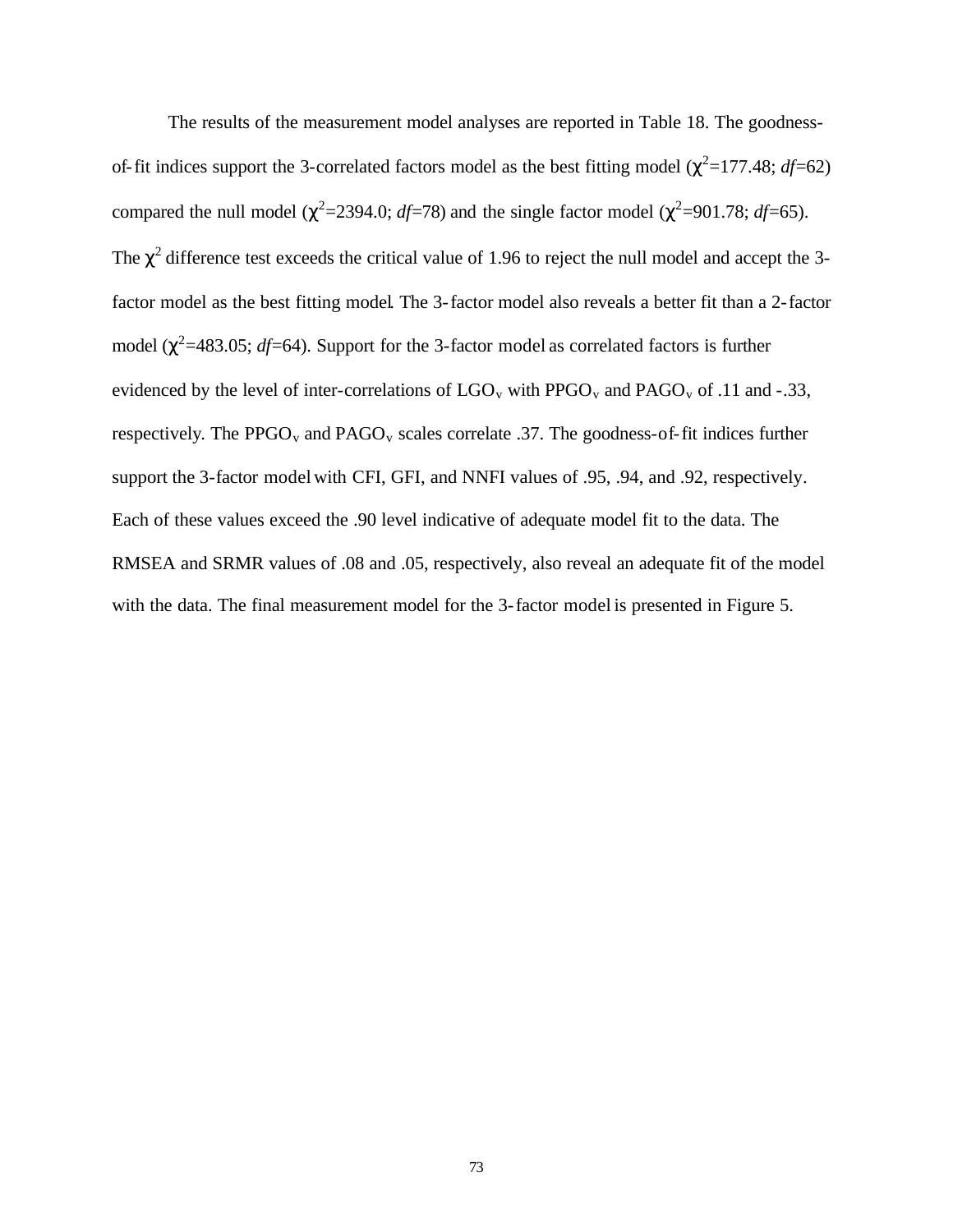### CFA and Goodness of Fit Results for the 3-Factor Model – Student Sample

| Models/Comparisons     | $\chi^2$ |    |       | df $\chi^2$ df RMSEA | <b>SRMR</b> | <b>CFI</b> | <b>NNFI</b> | <b>GFI</b> |
|------------------------|----------|----|-------|----------------------|-------------|------------|-------------|------------|
|                        |          |    |       |                      |             |            |             |            |
| Null model             | 2394.0   | 78 | 30.69 |                      |             |            |             |            |
|                        |          |    |       |                      |             |            |             |            |
| Model 1: single factor | 901.78   | 65 | 13.87 | .25                  | .19         | .64        | .57         | .60        |
|                        |          |    |       |                      |             |            |             |            |
| Model 2:               |          |    |       |                      |             |            |             |            |
| 2-Factor Model         | 483.05   | 64 | 7.55  | .17                  | .13         | .82        | .78         | .77        |
|                        |          |    |       |                      |             |            |             |            |
|                        |          |    |       |                      |             |            |             |            |
| Model 3:               |          |    |       |                      |             |            |             |            |
| 3-Factor Model         | 177.48   | 62 | 2.86  | .08                  | .05         | .95        | .94         | .92        |
| Null vs. Model 1       | 1492.22  |    |       |                      |             |            |             |            |
|                        |          |    |       |                      |             |            |             |            |
| Null vs. Model 2       | 1910.95  |    |       |                      |             |            |             |            |
|                        |          |    |       |                      |             |            |             |            |
| Null vs. Model 3       | 2216.52  |    |       |                      |             |            |             |            |
|                        |          |    |       |                      |             |            |             |            |
| Model 1 vs. Model 2    | 418.73   |    |       |                      |             |            |             |            |
|                        |          |    |       |                      |             |            |             |            |
| Model 2 vs. Model 3    | 305.59   |    |       |                      |             |            |             |            |

Note.  $\chi^2$ =chi-square; *df*=degrees of freedom;  $\chi^2$  difference test; RMSEA=root mean square error of approximation; SRMR= CFI=comparative fit index; NNFI=non-normed fit index; GFI=goodness of fit index.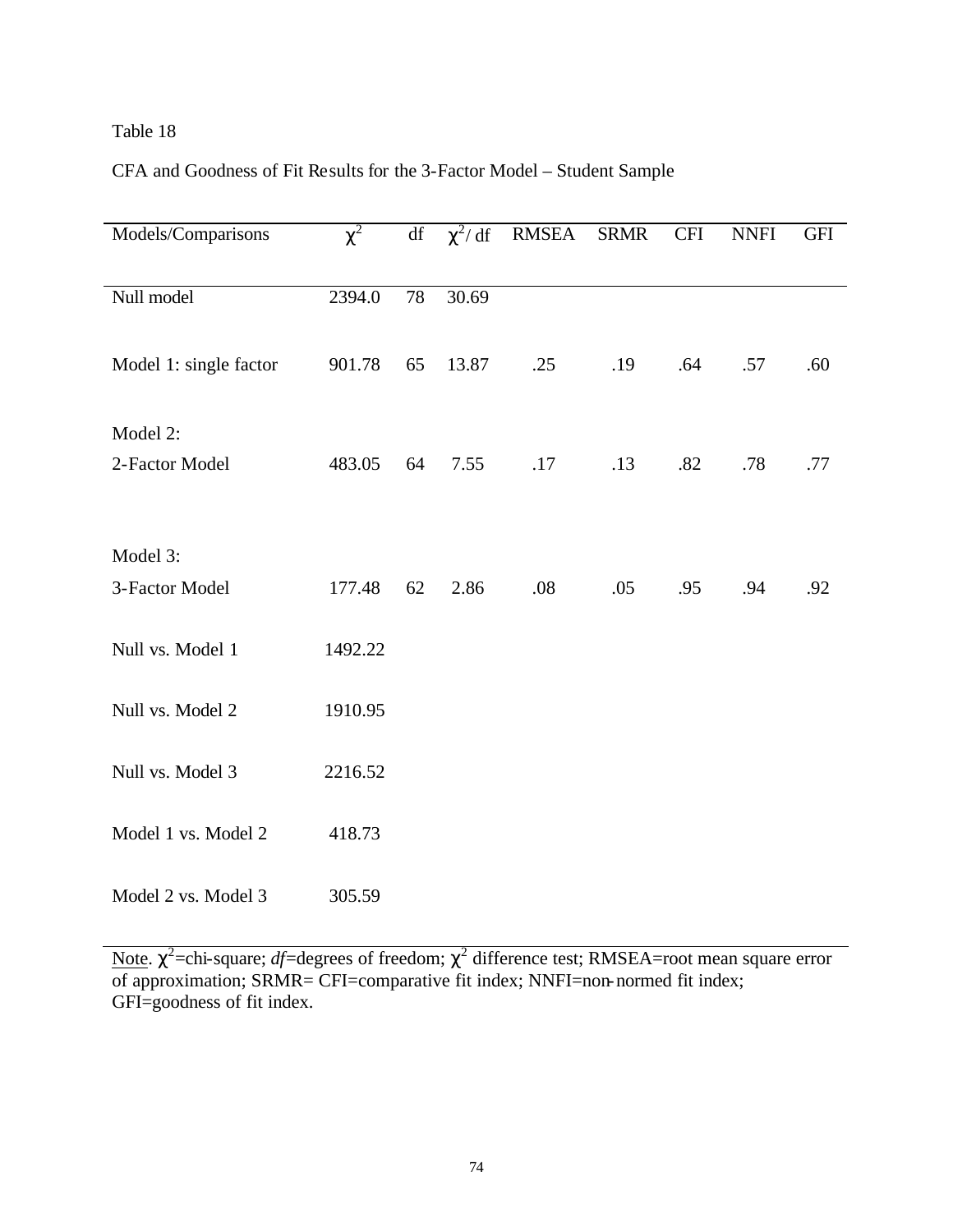

Figure 5. Measurement Model results for the 3-Factor Model – Student Sample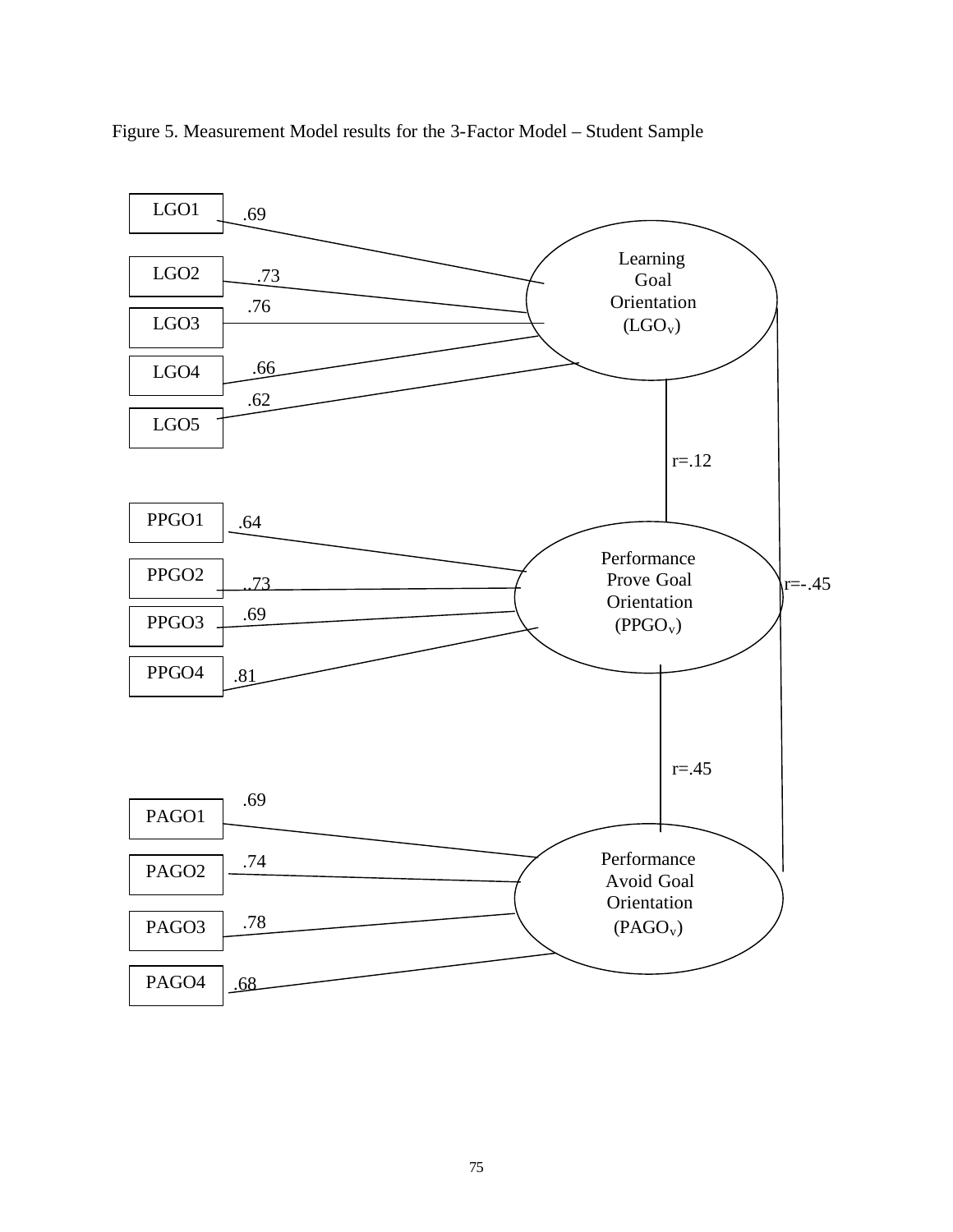The measurement properties of the 3-factor model of goal orientation including standardized factor loadings, indicator and composite reliabilities, error variances and factor variances are reported in Table 19. The standardized factor loadings for all factors exceed the .60 recommended level. The variance extracted for each factor of .48, .52 and .53 for  $LGO_v$ , PPGO<sub>v</sub>, and PAGO<sub>v</sub>, respectively. With the exception of  $LGO_v$ , all factor variances exceed .50 (e.g., Fornell & Larcker, 1981) with  $LGO_v$  falling only slightly below this level with a variance of 48. The finding of relatively strong factor variances indicate that a significant amount of variance in the goal orientation scales may be attributed to the latent construct.

The inter-item correlations among  $LGO_v$  and  $PPGO_v$  and  $PAGO_v$  indicator variables are reported in Table 20. The inter-item correlations for  $LGO<sub>v</sub>$  indicators range from .39 to .58, PPGO<sub>v</sub> correlations range from .36 to .66, and  $PAGO<sub>v</sub>$  correlations range from .43 to.61. These relationships reflect moderate to strong correlations among indicators variables expected to tap the latent construct and further support the measurement model.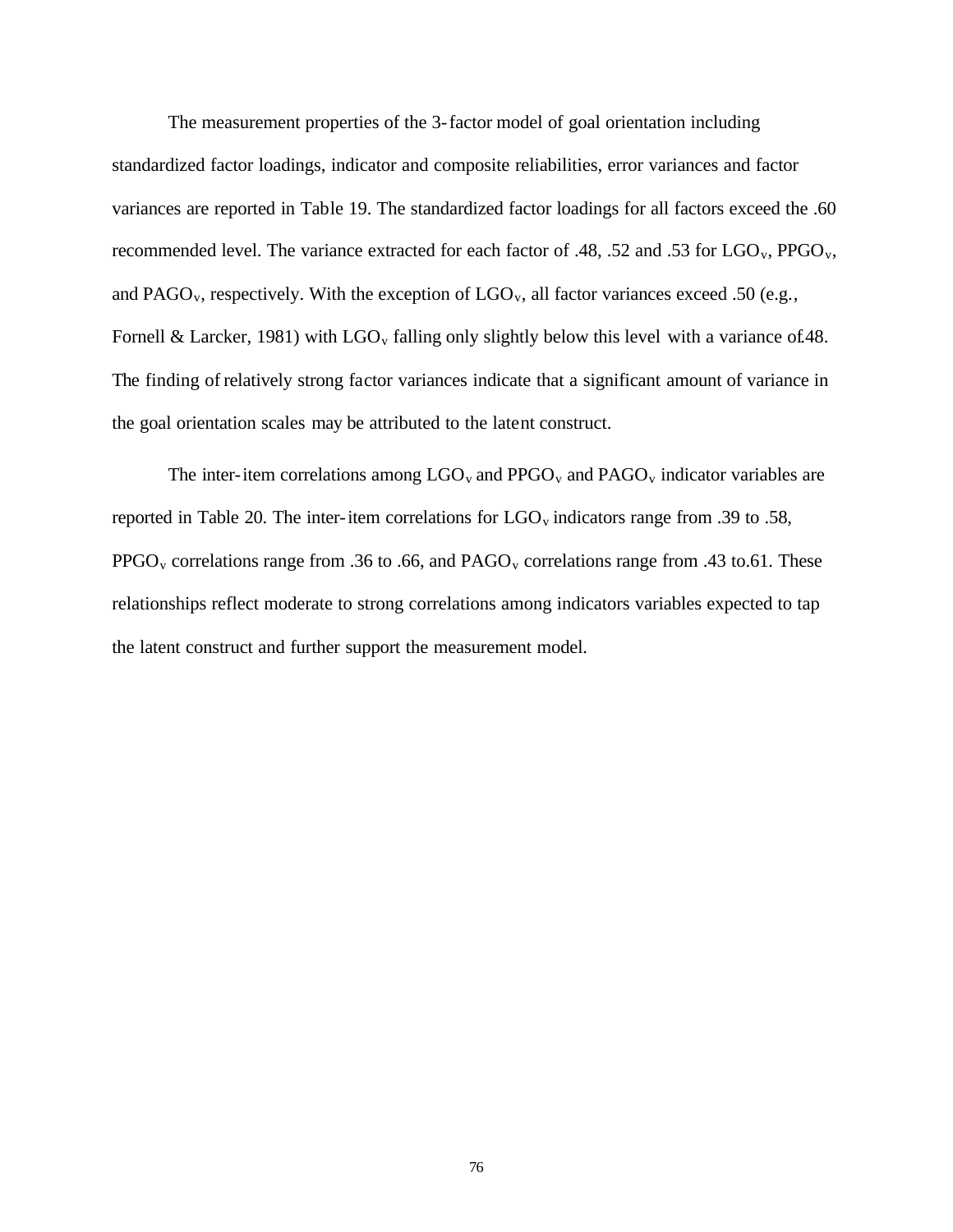| Construct/Indicator | Standardized | t-value | Composite <sup>a</sup> /Indicator | Error                 | Variance                |
|---------------------|--------------|---------|-----------------------------------|-----------------------|-------------------------|
|                     | Loading      |         | Reliability <sup>b</sup>          | Variance <sup>c</sup> | Extracted <sup>dc</sup> |
| $LGO_v$             |              |         | .82 <sup>a</sup>                  |                       | .48                     |
| V <sub>1</sub>      | .69          | 12.93   | .48                               | .52                   |                         |
| V <sub>2</sub>      | .73          | 13.71   | .53                               | .47                   |                         |
| V <sub>3</sub>      | .76          | 14.64   | .58                               | .42                   |                         |
| V <sub>4</sub>      | .66          | 12.08   | .44                               | .56                   |                         |
| V <sub>5</sub>      | .62          | 11.14   | .38                               | .62                   |                         |
| PPGO <sub>v</sub>   |              |         | .81 <sup>a</sup>                  |                       | .52                     |
| V <sub>1</sub>      | .64          | 11.63   | .41                               | .59                   |                         |
| V <sub>2</sub>      | .73          | 13.66   | .53                               | .47                   |                         |
| V <sub>3</sub>      | .69          | 12.80   | .48                               | .52                   |                         |
| V <sub>4</sub>      | .81          | 15.82   | .66                               | .34                   |                         |
| PAGO <sub>v</sub>   |              |         | .81 <sup>a</sup>                  |                       | .53                     |
| V <sub>1</sub>      | .69          | 12.75   | .48                               | .52                   |                         |
| V <sub>2</sub>      | .74          | 14.12   | .55                               | .45                   |                         |
| V <sub>3</sub>      | .78          | 15.17   | .61                               | .39                   |                         |
| V <sub>4</sub>      | .68          | 12.59   | .46                               | .54                   |                         |

Factor Loadings, Reliabilities and Errors for the 3-Factor Model, Student Sample

Note. <sup>a</sup>Composite reliability is the alpha reliability for the scale. <sup>b</sup>Indicator reliability equals the square the standardized factor loading. <sup>c</sup>Error variance is 1 minus the indicator reliability. dVariance extracted is the amount of variance captured by the underlying factor in relation to the amount of variance due to measurement error (Fornell & Larcker, 1981; Streiner, 1994).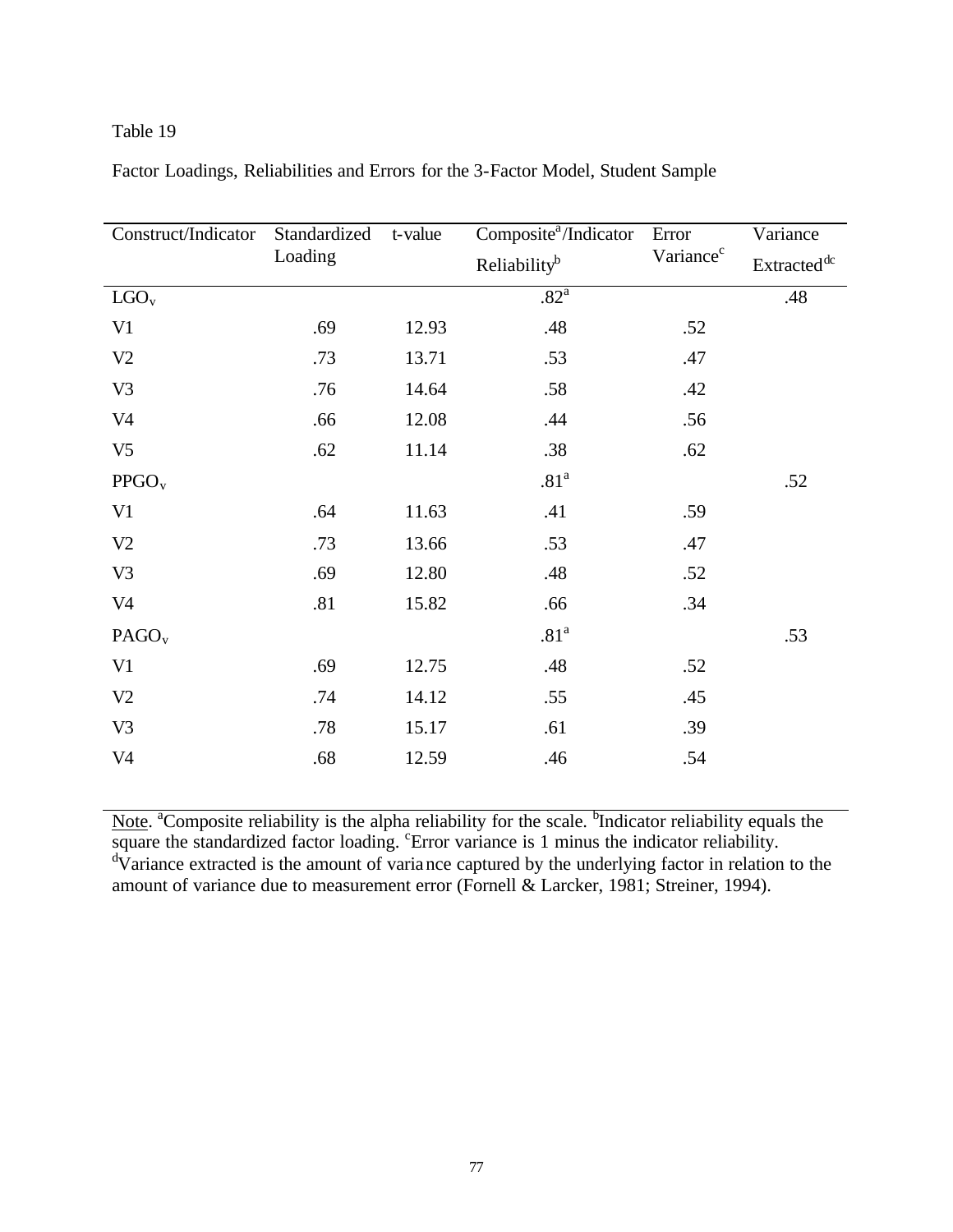Inter-item correlations among indicator variables, 3-Factor model – Student Sample

| Variable          | M        | SD        | LGO <sub>1</sub> | LGO <sub>2</sub> | LGO <sub>3</sub> | LGO4   | LGO <sub>5</sub>         | PPGO1 | PPGO <sub>2</sub> | PPGO3                    | PPGO <sub>4</sub> | PAGO1 | PAGO <sub>2</sub> | PAGO3 | PAGO <sub>4</sub> |
|-------------------|----------|-----------|------------------|------------------|------------------|--------|--------------------------|-------|-------------------|--------------------------|-------------------|-------|-------------------|-------|-------------------|
|                   |          |           |                  |                  |                  |        |                          |       |                   |                          |                   |       |                   |       |                   |
| LGO1              | 4.58     | .77       | $\blacksquare$   |                  |                  |        |                          |       |                   |                          |                   |       |                   |       |                   |
| LGO <sub>2</sub>  | 4.69     | .83       | .53              |                  |                  |        |                          |       |                   |                          |                   |       |                   |       |                   |
| LGO <sub>3</sub>  | 4.65     | .74       | .54              | .58              |                  |        |                          |       |                   |                          |                   |       |                   |       |                   |
| LGO <sub>4</sub>  | 4.53 .79 |           | .44              | .44              | .48              |        |                          |       |                   |                          |                   |       |                   |       |                   |
| LGO <sub>5</sub>  | 4.62 .84 |           | .39              | .40              | .46              | .51    | $\overline{\phantom{a}}$ |       |                   |                          |                   |       |                   |       |                   |
| PPGO1             |          | 4.04 1.23 | .02              | .08              | .08              | .05    | .27                      |       |                   |                          |                   |       |                   |       |                   |
| PPGO <sub>2</sub> |          | 3.86 1.19 | .01              | .09              | .07              | .003   | .09                      | .63   |                   |                          |                   |       |                   |       |                   |
| PPGO <sub>3</sub> |          | 4.51 1.09 | $-.02$           | .05              | $-.02$           | .007   | .10                      | .36   | .43               | $\overline{\phantom{a}}$ |                   |       |                   |       |                   |
| PPGO4             |          | 4.31 1.09 | .02              | .12              | .05              | .05    | .16                      | .46   | .55               | .66                      |                   |       |                   |       |                   |
| PAGO1             |          | 3.53 1.09 | $-.16$           | $-.14$           | $-.19$           | $-.20$ | $-.10$                   | .24   | .31               | .27                      | .36               |       |                   |       |                   |
| PAGO <sub>2</sub> |          | 2.95 1.06 | $-.28$           | $-.25$           | $-.26$           | $-.27$ | $-.24$                   | .19   | .32               | .21                      | .26               | .51   |                   |       |                   |
| PAGO <sub>3</sub> | 3.49 .13 |           | $-.17$           | $-.17$           | $-.18$           | $-.22$ | $-.15$                   | .20   | .26               | .21                      | .27               | .50   | .61               |       |                   |
| PAGO <sub>4</sub> |          | 3.71 1.09 | $-.25$           | $-.21$           | $-.23$           | $-.26$ | $-.13$                   | .17   | .19               | .17                      | .21               | .50   | .43               | .58   |                   |

Note. LGO=learning goal orientation; PPGO=performance prove goal orientation; PAGO=performance avoid goal orientation; M=mean; SD=standard deviation.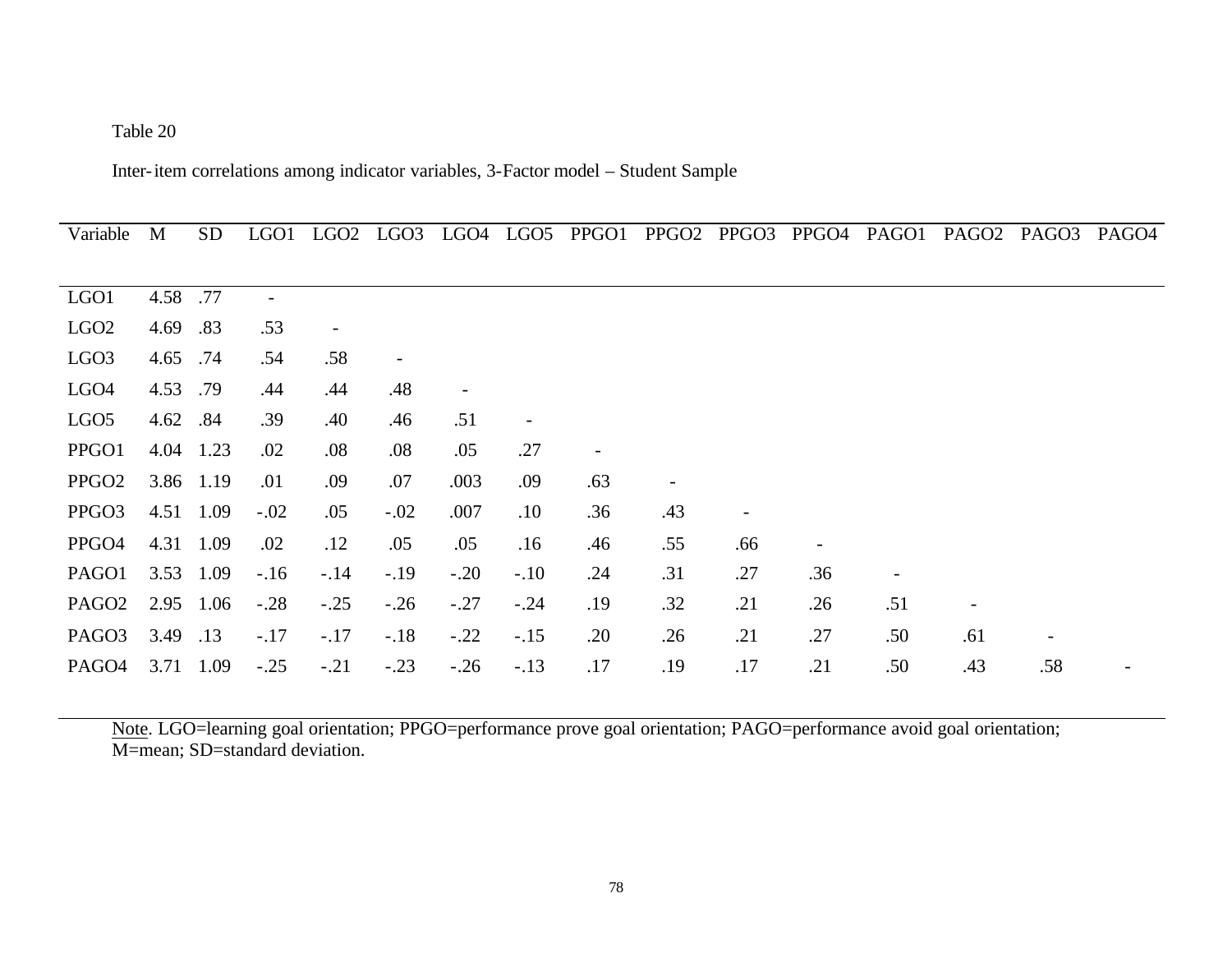#### 3-Factor Model - Employee Sample

The descriptive statistics and correlations among goal orientation indicator and composite variables are reported in Table 21. As shown in the table, both  $\text{LGO}_v$  and  $\text{PPGO}_v$  scales reflect above average scores with means of 24.66 out of 30 and 16.44 out of 24, respectively. These findings are similar to those found in the student sample. Participants report a lesser association with a performance avoid goal orientation  $(PAGO<sub>v</sub>)$  with a mean score of 11.73 out of 24. The  $LGO<sub>v</sub>$  and PPGO<sub>v</sub> are negatively skewed, while PAGO<sub>v</sub> is positively skewed. An examination of the indicator variables (i.e., individual scale items) reveals somewhat stronger correlations of  $LGO<sub>v</sub>$  with PPGO<sub>v</sub> items ranging from .14 to .27, while reflecting negative correlations with  $PAGO<sub>v</sub>$  items. The PPGO<sub>v</sub> and PAGO<sub>v</sub> items are positively related with correlations ranging from .19 to .40. The inter-correlations among scales reveal that  $LGO<sub>v</sub>$  is positively correlated with PPGO<sub>v</sub> (r=.27) and unrelated to PAGO (r=-.04). The correlation between PPGO<sub>v</sub> and  $PAGO<sub>v</sub>$  is r=.33. The pattern of relationships is similar to those in previous research and in the student sample in this study, however, the  $LOGO_v$  and  $PAGO_v$  are virtually unrelated with near zero correlations.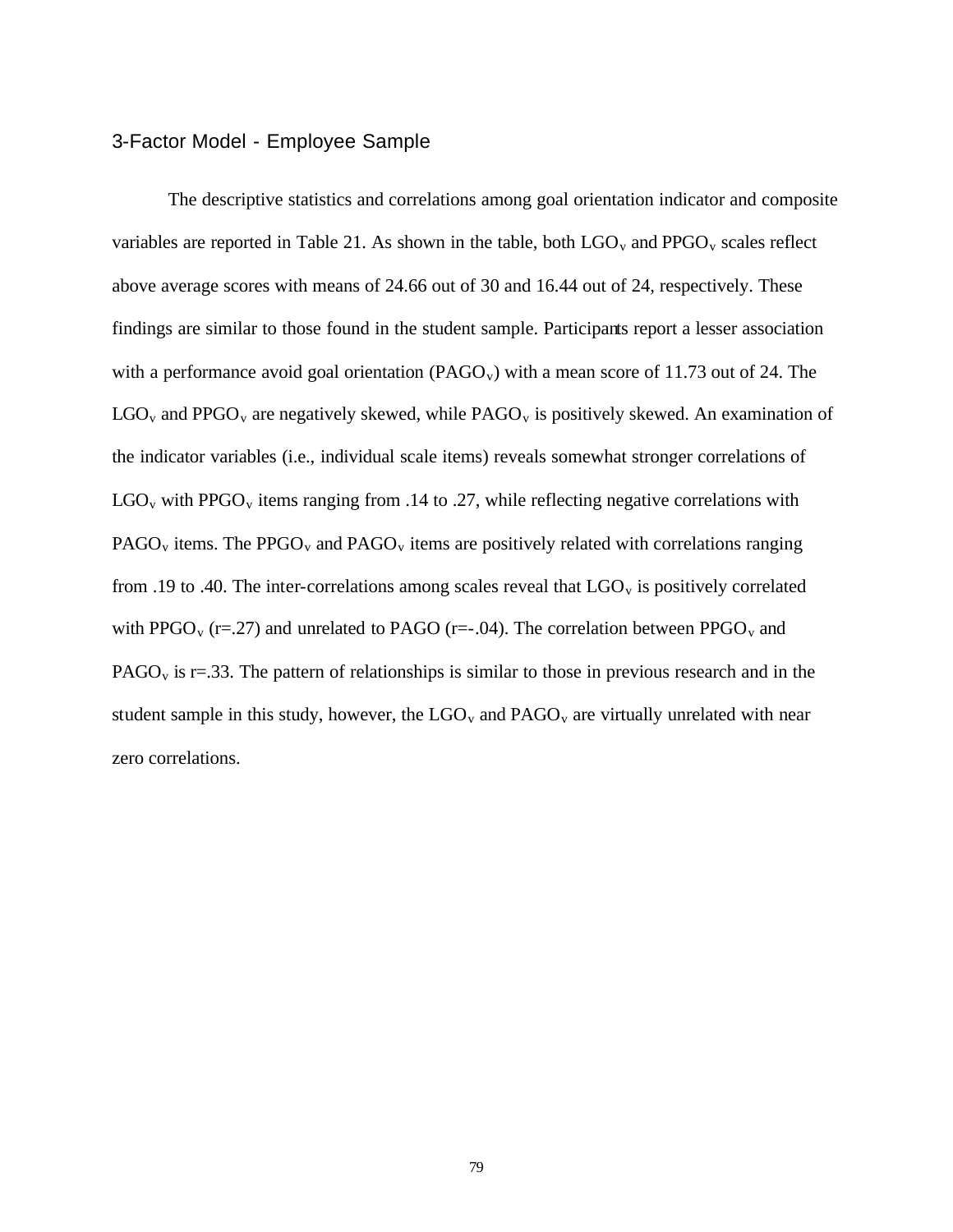Descriptive statistics and correlations among the 3-factor goal orientation variables – Employee sample

| Variable          | $\mathbf N$ | $M^a$ | <b>SD</b> | <b>Skewness</b> | Kurtosis | Correlation<br>with LGO | Correlation<br>with PPGO | Correlation<br>with PAGO |
|-------------------|-------------|-------|-----------|-----------------|----------|-------------------------|--------------------------|--------------------------|
|                   |             |       |           |                 |          |                         |                          |                          |
| LGO1              | 116         | 5.16  | 1.04      | $-2.280$        | 7.706    | .80                     | .16                      | $-.08$                   |
| LGO <sub>2</sub>  | 116         | 5.18  | .86       | $-1.526$        | 4.260    | .79                     | .14                      | $-.17$                   |
| LGO <sub>3</sub>  | 116         | 5.08  | .91       | $-1.728$        | 5.648    | .84                     | .20                      | $-.14$                   |
| LGO <sub>4</sub>  | 116         | 4.67  | 1.19      | $-1.090$        | .726     | .73                     | .27                      | .12                      |
| LGO <sub>5</sub>  | 115         | 4.57  | 1.08      | $-1.096$        | 1.519    | .62                     | .22                      | .07                      |
| PPGO1             | 116         | 3.61  | 1.46      | $-.132$         | $-1.097$ | .08                     | .80                      | .28                      |
| PPGO <sub>2</sub> | 116         | 4.15  | 1.43      | $-.591$         | $-.364$  | .30                     | .86                      | .29                      |
| PPGO3             | 116         | 4.41  | 1.33      | $-.827$         | .044     | .29                     | .84                      | .22                      |
| PPGO <sub>4</sub> | 116         | 4.28  | 1.42      | $-.427$         | $-1.046$ | .24                     | .87                      | .31                      |
| PAGO1             | 116         | 3.12  | 1.44      | .052            | $-.966$  | .07                     | .40                      | .73                      |
| PAGO <sub>2</sub> | 116         | 2.63  | 1.38      | .675            | $-.349$  | $-.06$                  | .22                      | .82                      |
| PAGO <sub>3</sub> | 116         | 2.93  | 1.43      | .399            | $-.760$  | .03                     | .24                      | .85                      |
| PAGO <sub>4</sub> | 116         | 3.05  | 1.45      | .274            | $-.810$  | $-.15$                  | .19                      | .79                      |
| $LGO_v$           | 115         | 24.66 | 3.82      | $-1.469$        | 3.990    |                         |                          |                          |
| PPGO <sub>v</sub> | 116         | 16.44 | 4.78      | $-.541$         | $-.655$  | .27                     |                          |                          |
| PAGO <sub>v</sub> | 116         | 11.73 | 4.53      | .177            | $-.677$  | $-.04$                  | .33                      |                          |

Note. LGO=learning goal orientation; PPGO=performance prove goal orientation; PAGO=performance avoid goal orientation; N=sample size; M=mean; SD=standard deviation. <sup>a</sup>Min/Max scores for indicator variables range from 1 to 6, while scores for the composite scales range from  $LGO_v$ , 5-30; PPGO<sub>v</sub>, 4-24, and PAGO<sub>v</sub>, 4-24.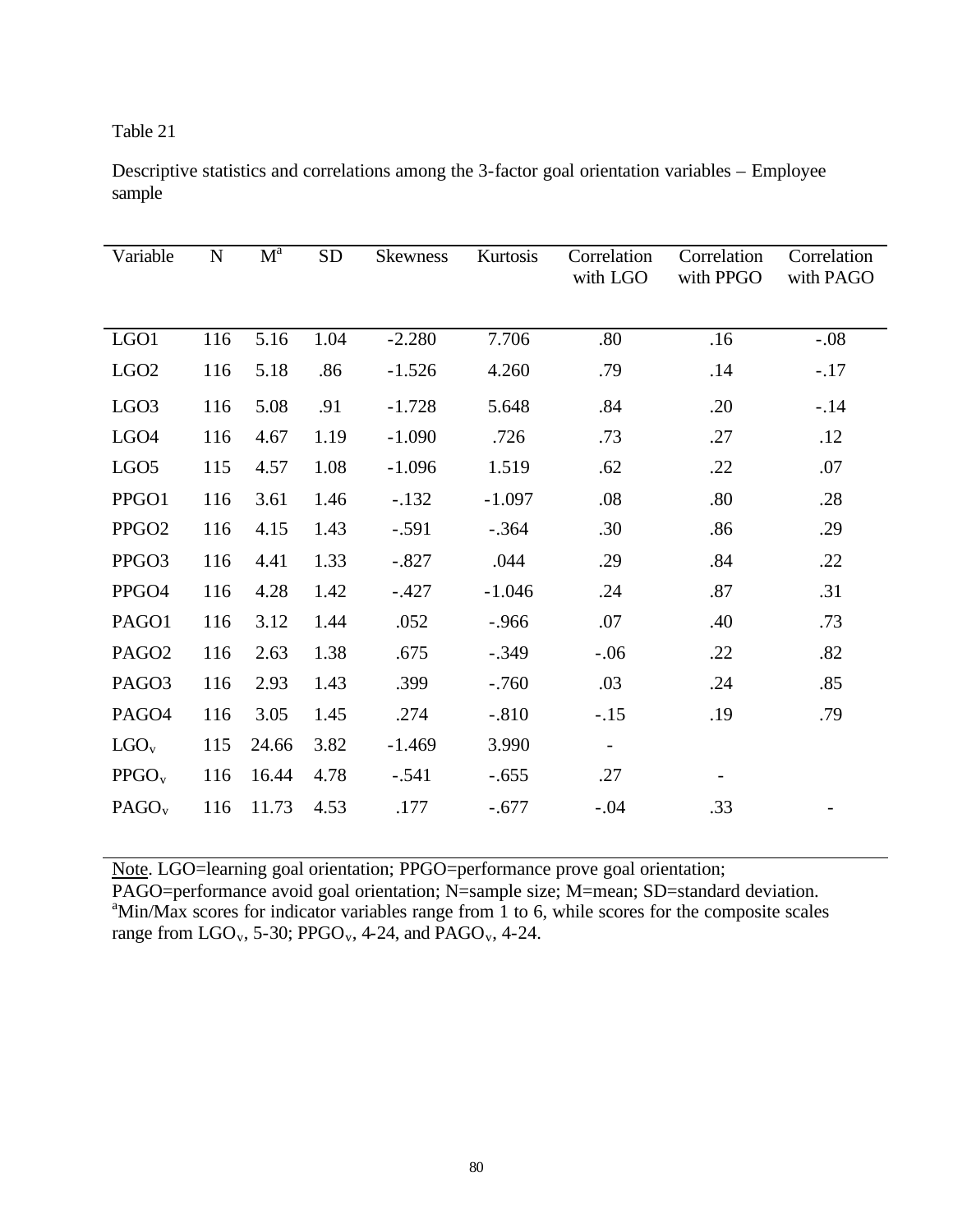The results of the measurement model analyses are reported in Table 22. The goodnessof-fit indices support the 3-factor model as the best fitting model  $(\chi^2=105.70; df=62)$  compared the null model ( $\chi^2$ =948.60; *df*=78) and the single factor model ( $\chi^2$ =460.77; *df*=65). The  $\chi^2$ difference test exceeds the critical value of 1.96 to reject the null model and accept the 3-factor model as the best fitting model. The goodness-of-fit indices further support the 3-factor model with values for CFI, GFI, and NNFI reveal .95, .94, and .88, respectively. The RMSEA and SRMR values of .07 and .09, respectively, reveal an adequate fit of the data with the model. These findings are similar to those with the student sample resulting in the 3-factor model as the best fitting model. The final measurement model is presented in Figure 6.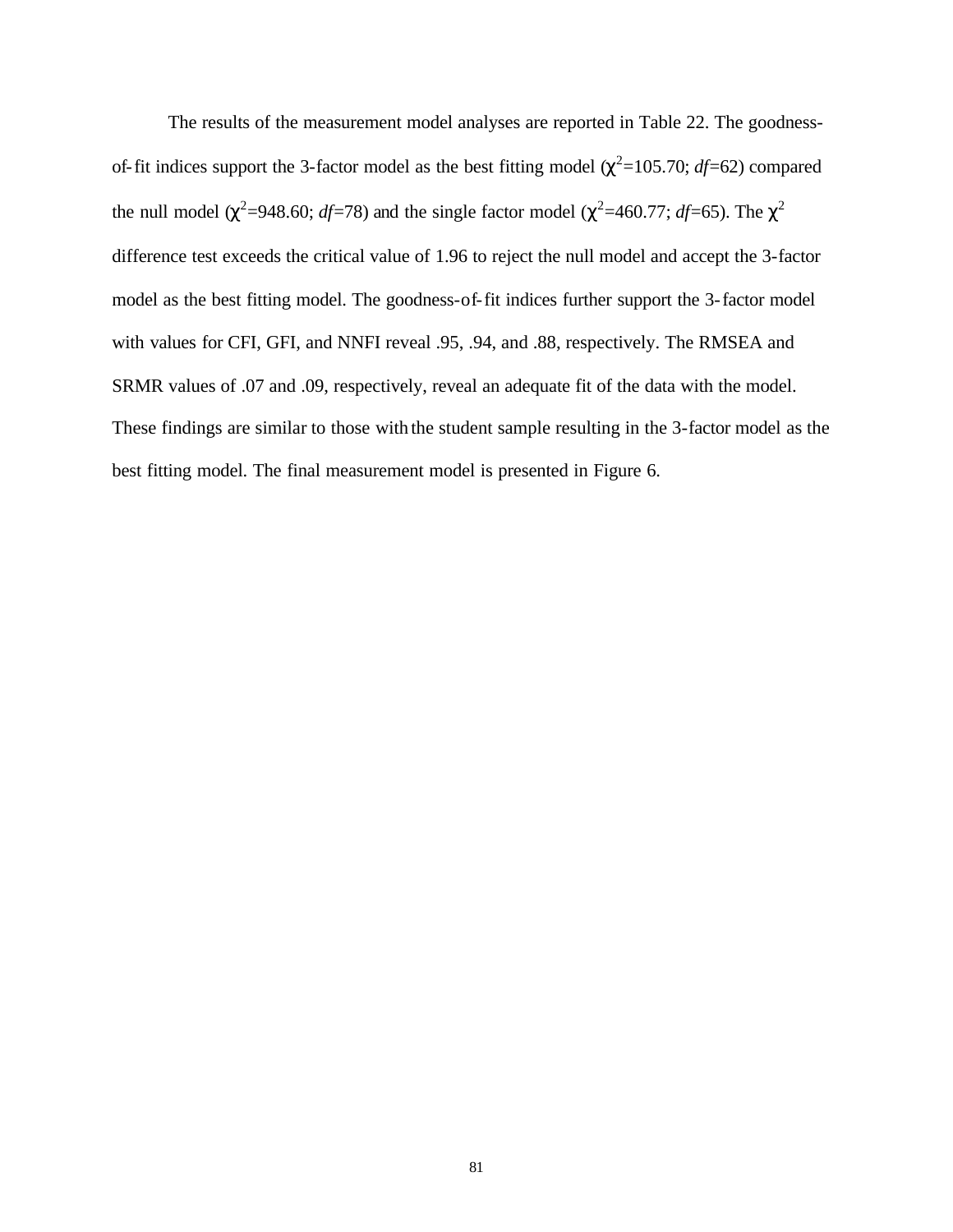### CFA and Goodness of Fit Results for the 3-Factor Model – Employee Sample

| Models/Comparisons        | $\chi^2$ | df | $\chi^2/df$ | <b>RMSEA</b> | <b>SRMR</b> | <b>CFI</b> | <b>NNFI</b> | <b>GFI</b> |
|---------------------------|----------|----|-------------|--------------|-------------|------------|-------------|------------|
|                           |          |    |             |              |             |            |             |            |
| Null model                | 948.60   | 78 | 12.16       |              |             |            |             |            |
| Model $1 -$ single factor | 460.77   | 65 | 7.08        | .28          | .23         | .55        | .45         | .54        |
| Model 2:                  |          |    |             |              |             |            |             |            |
| 2-Factor model            | 232.09   | 64 | 3.63        | .17          | .15         | .81        | .76         | .74        |
|                           |          |    |             |              |             |            |             |            |
| Model 3:                  |          |    |             |              |             |            |             |            |
| 3-Factor model            | 105.70   | 62 | 1.70        | .07          | .09         | .95        | .94         | .88        |
| Null vs. Model 1          | 487.83   |    |             |              |             |            |             |            |
| Null vs. Model 2          | 716.51   |    |             |              |             |            |             |            |
| Null vs. Model 3          | 842.90   |    |             |              |             |            |             |            |
| Model 1 vs. Model 2       | 228.68   |    |             |              |             |            |             |            |
| Model 1 vs. Model 3       | 355.07   |    |             |              |             |            |             |            |
| Model 2 vs. Model 3       | 126.39   |    |             |              |             |            |             |            |

Note. N=114;  $\chi^2$ =chi-square; *df*=degrees of freedom;  $\chi^2$  difference test; CFI=comparative fit index; NNFI=non-normed fit index; GFI=goodness of fit index; RMSEA=root mean square error of approximation; SRMR= standardized root means square residual.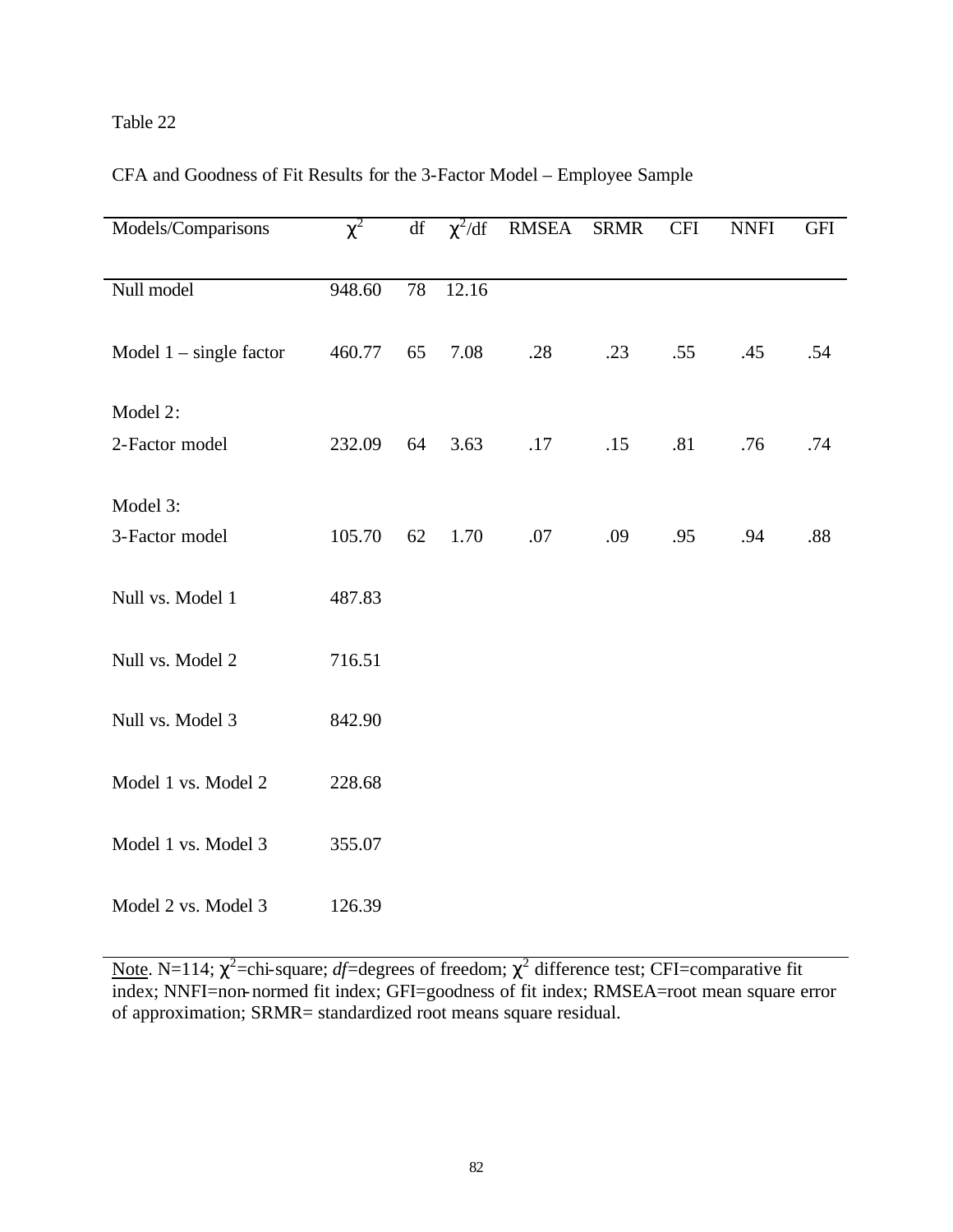

Figure 6. Measurement Model results for the 3-Factor Model – Employee Sample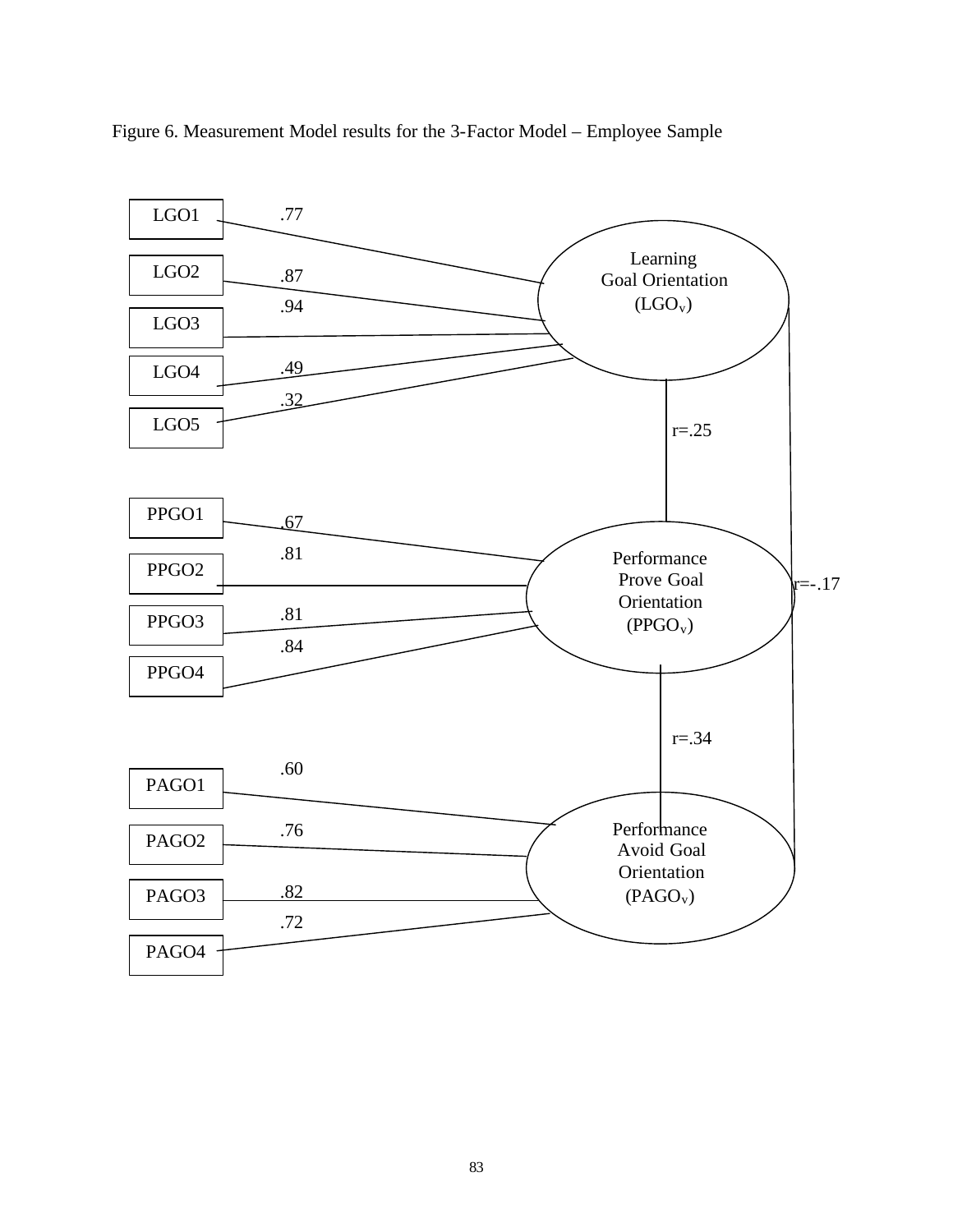The measurement properties of the 3-factor model of goal orientation including standardized factor loadings, indicator and composite reliabilities, error variances and factor variances are reported in Table 23. The standardized factor loadings for all factors exceed the .60 recommended level, with the exception of LGO5 with a variance of .32. The LGO5 item assesses agreement with the statement, "I prefer to work in situations that require a high level of ability and talent." It is unclear why this item reflects a weaker assessment of LGO in the employee sample. It may reflect the specific tendencies of the participants in this sample who were primarily blue collar workers. The variance extracted for each factor of .51, .62, and .62 for LGO, PPGO, and PAGO, respectively. Each of the factor variances exceed .50 (e.g., Fornell & Larcker, 1981) and indicate moderate to strong representations of the latent construct. While the 3-factor model resulted in the best fit, these findings should be interpreted with caution given the low sample size (N=116) in evaluating the model. A sample size of 200 is considered the minimum level for model testing (Hatcher, 1994; Hoelter, 1983; Hu & Bentler, 1999).

The inter-item correlations among  $LGO_v$  and  $PPGO_v$  and  $PAGO_v$  indicator variables are reported in Table 24. The inter-item correlations for  $LGO_v$  indicators range from .28 to .71, with the weakest levels for LGO5. This finding appears consistent with the lower factor loading of .32 for this item. The PPGO<sub>b</sub> correlations range from .52 to .68, and PAGO correlations range from .35 to.61. Overall, these relationships reflect moderate to strong correlations among indicators variables expected to tap the latent construct.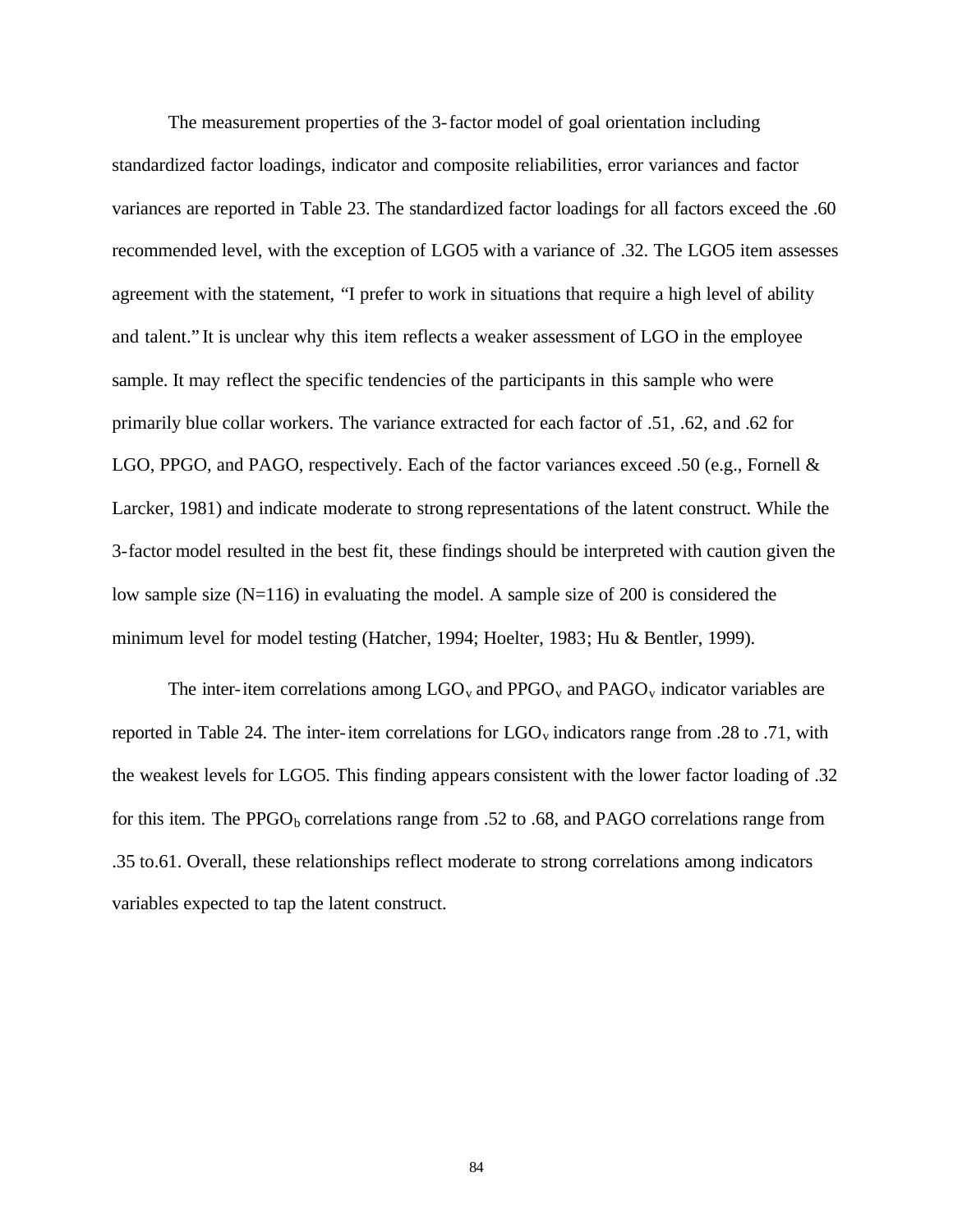| Factor Loadings, and Errors for the 3-factor Model, Employee sample |  |
|---------------------------------------------------------------------|--|
|---------------------------------------------------------------------|--|

| Construct/Indicator | Standardized | t-value | Composite <sup>a</sup> /Indicator | Error                 | Variance               |
|---------------------|--------------|---------|-----------------------------------|-----------------------|------------------------|
|                     | Loading      |         | Reliability <sup>b</sup>          | Variance <sup>c</sup> | Extracted <sup>d</sup> |
|                     |              |         |                                   |                       |                        |
| $LGO_v$             |              |         | .80 <sup>a</sup>                  |                       | .51                    |
| V <sub>1</sub>      | .77          | 9.47    | .59                               | .41                   |                        |
| V2                  | .87          | 11.35   | .76                               | .24                   |                        |
| V <sub>3</sub>      | .94          | 12.60   | .88                               | .18                   |                        |
| V <sub>4</sub>      | .49          | 5.31    | .24                               | .76                   |                        |
| V <sub>5</sub>      | .32          | 3.39    | .10                               | .90                   |                        |
| PPGO <sub>v</sub>   |              |         | .87 <sup>a</sup>                  |                       | .62                    |
| V <sub>1</sub>      | .67          | 7.65    | .45                               | .55                   |                        |
| V <sub>2</sub>      | .81          | 9.96    | .66                               | .34                   |                        |
| V <sub>3</sub>      | .81          | 9.83    | .66                               | .34                   |                        |
| V <sub>4</sub>      | .84          | 10.47   | .71                               | .29                   |                        |
| PAGO <sub>v</sub>   |              |         | .81 <sup>a</sup>                  |                       | .62                    |
| V <sub>1</sub>      | .60          | 6.41    | .36                               | .64                   |                        |
| V <sub>2</sub>      | .76          | 8.67    | .58                               | .42                   |                        |
| V <sub>3</sub>      | .82          | 9.58    | .67                               | .33                   |                        |
| V <sub>4</sub>      | .72          | 8.18    | .52                               | .48                   |                        |

Note. LGO=learning goal orientation; PPGO=performance prove goal orientation;

PAGO=performance avoid goal orientation. <sup>a</sup>Composite reliability is the alpha reliability for the scale. <sup>b</sup>Indicator reliability equals the square the standardized factor loading. <sup>c</sup>Error variance is 1 minus the indicator reliability. <sup>d</sup>Variance extracted is the amount of variance captured by the underlying factor in relation to the amount of variance due to measurement error (Fornell & Larcker, 1981; Streiner, 1994).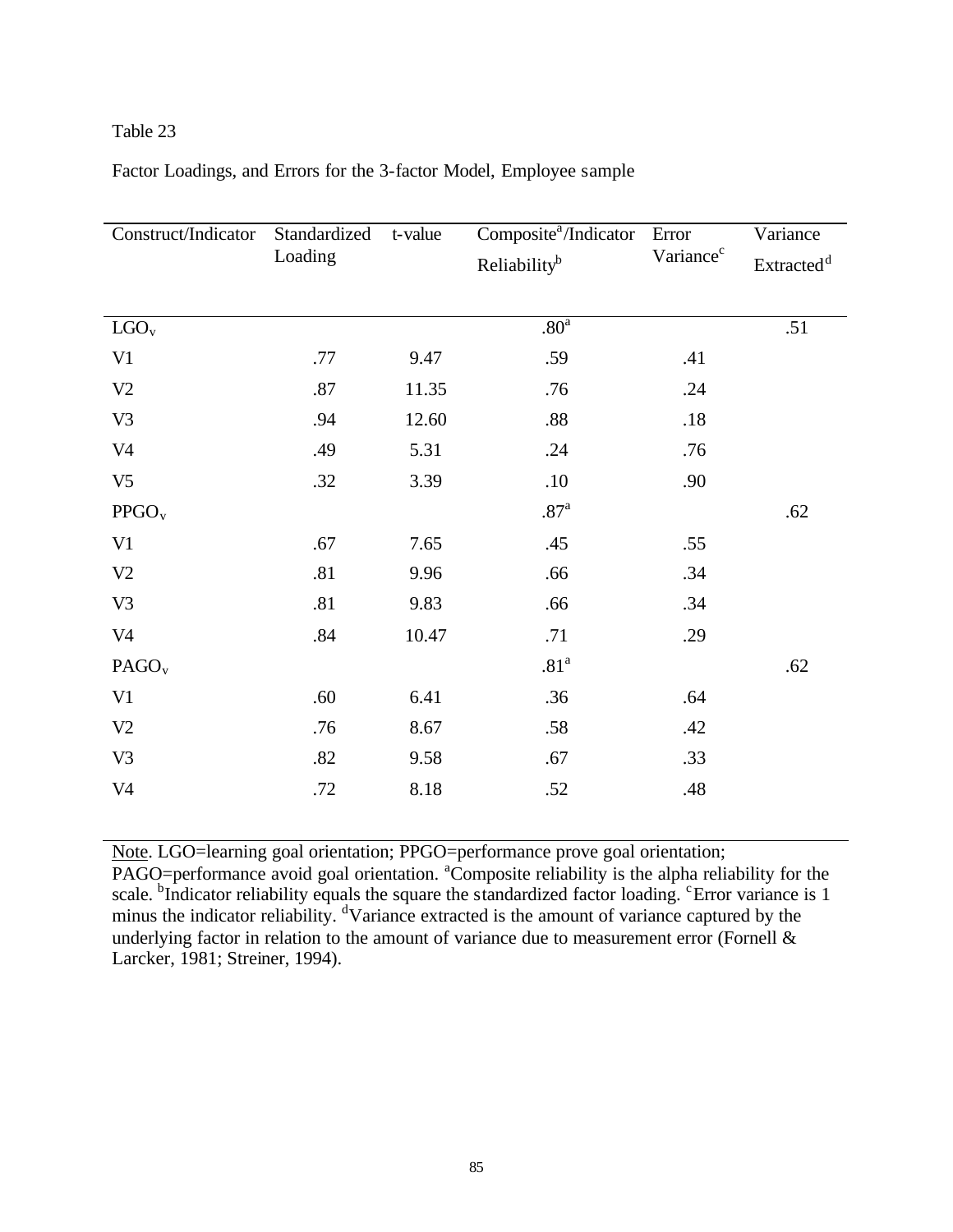Inter-item correlations among indicator variables – 3-Factor Model, Employee sample

| Variable          | M        | <b>SD</b> | LGO <sub>1</sub>         | LGO <sub>2</sub> | LGO <sub>3</sub> | LGO4 | LGO <sub>5</sub>         | PPGO1 | PPGO <sub>2</sub> | PPGO3 | PPGO <sub>4</sub> | PAGO1 | PAGO <sub>2</sub> | PAGO3 | PAGO <sub>4</sub> |
|-------------------|----------|-----------|--------------------------|------------------|------------------|------|--------------------------|-------|-------------------|-------|-------------------|-------|-------------------|-------|-------------------|
|                   |          |           |                          |                  |                  |      |                          |       |                   |       |                   |       |                   |       |                   |
| LGO1              |          | 5.16 1.04 | $\overline{\phantom{a}}$ |                  |                  |      |                          |       |                   |       |                   |       |                   |       |                   |
| LGO <sub>2</sub>  | 5.18 .86 |           | .69                      |                  |                  |      |                          |       |                   |       |                   |       |                   |       |                   |
| LGO <sub>3</sub>  | 5.08     | .91       | .71                      | .82              |                  |      |                          |       |                   |       |                   |       |                   |       |                   |
| LGO <sub>4</sub>  |          | 4.67 1.19 | .39                      | .36              | .47              |      |                          |       |                   |       |                   |       |                   |       |                   |
| LGO <sub>5</sub>  |          | 4.57 1.08 | .29                      | .25              | .28              | .44  | $\overline{\phantom{a}}$ |       |                   |       |                   |       |                   |       |                   |
| PPGO1             |          | 3.61 1.46 | $-.05$                   | $-.04$           | .02              | .14  | .19                      |       |                   |       |                   |       |                   |       |                   |
| PPGO <sub>2</sub> |          | 4.15 1.43 | .21                      | .22              | .21              | .25  | .22                      | .55   |                   |       |                   |       |                   |       |                   |
| PPGO <sub>3</sub> |          | 4.41 1.33 | .22                      | .19              | .27              | .32  | .08                      | .52   | .66               |       |                   |       |                   |       |                   |
| PPGO4             |          | 4.28 1.42 | .16                      | .11              | .16              | .20  | .26                      | .59   | .67               | .68   |                   |       |                   |       |                   |
| PAGO1             |          | 3.12 1.44 | .03                      | $-.03$           | .03              | .12  | .08                      | .33   | .32               | .33   | .36               |       |                   |       |                   |
| PAGO <sub>2</sub> |          | 2.63 1.38 | $-.06$                   | $-.19$           | $-.11$           | .08  | $-.008$                  | .22   | .19               | .10   | .21               | .45   |                   |       |                   |
| PAGO <sub>3</sub> |          | 2.93 1.43 | $-.01$                   | $-.10$           | $-.11$           | .14  | .13                      | .14   | .22               | .20   | .24               | .51   | .61               |       |                   |
| PAGO <sub>4</sub> |          | 3.05 1.45 | $-.22$                   | $-.20$           | $-.26$           | .04  | .02                      | .20   | .18               | .08   | .16               | .35   | .57               | .60   |                   |

Note. LGO=learning goal orientation; PPGO=performance prove goal orientation; PAGO=performance avoid goal orientation; M=mean; SD=standard deviation.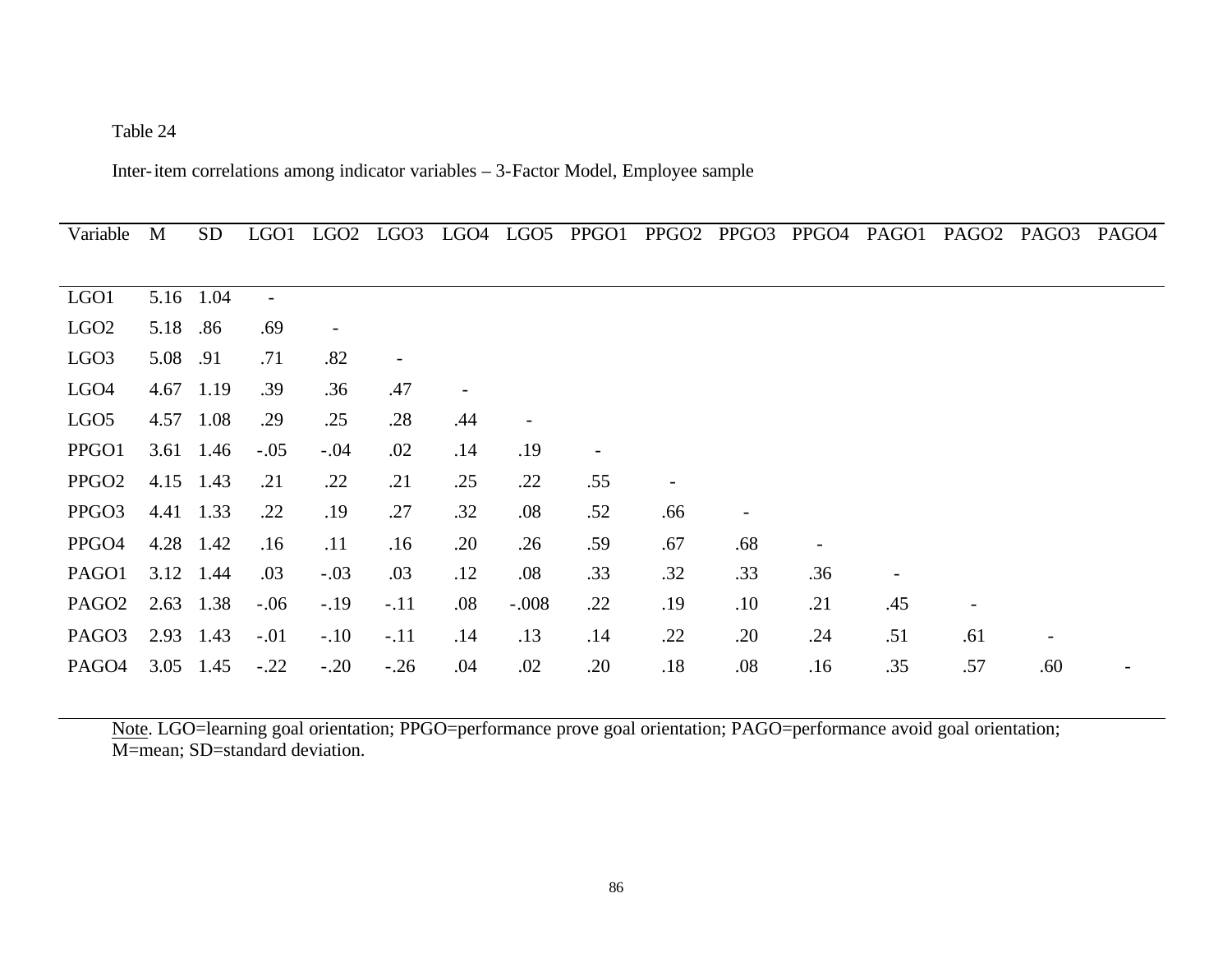#### Model Comparisons

A comparison of the *a priori* 2-factor and 3-factor models was examined to assess the extent to which the factors are expected to tap the same latent construct. While the measures of goal orientation associated with both models are not equivalent, they are similar. The level of association between  $LGO_b$  and  $LGO_v$  (r>.70) suggest that they are equivalent measures of the same latent construct. However, an examination of the  $PGO<sub>b</sub>$ ,  $PPGO<sub>v</sub>$ , and  $PAGO<sub>v</sub>$  scales reflect moderate relationships but weaker than the learning goal orientation scales. The inter-factor correlations between the scales assessing goal orientation for these two models are reported in Tables 25 and 26. As shown in these tables, the learning goal orientation scales  $(LGO_b$  and  $LGO<sub>v</sub>$ ) were highly correlated in both the student and employee samples with positive correlations of r=.71 and r=.73 (p<.01), respectively. The correlation with the performance goal orientation scales ( $PGO<sub>b</sub>$ ,  $PPGO<sub>v</sub>$ , and  $PAGO<sub>v</sub>$ ) reveal a mixed pattern of relationships. The  $PGO<sub>b</sub>$  factor was positively related with PPGO<sub>v</sub> and PAGO<sub>v</sub> with correlations of r=.35 and r=.41  $(p<.01)$  in the student sample and correlations of r=.46 and r=.40 (p<.01) in the employee sample. These weaker levels of association among the performance goal orientation factors suggests that they are not assessing equivalent constructs.

A comparison of the measurement properties of the 2-factor and 3-factor models is reported in Table 27. Across both samples,  $\text{LGO}_b$ ,  $\text{PGO}_b$ ,  $\text{LGO}_v$ , and PPGO<sub>v</sub> reflect higher mean scores and negative skewness, while participants reported lower agreement with  $PAGO<sub>v</sub>$ . The scales also yield acceptable alpha reliabilities ranging from .77 to .89, reflecting high internal consistency among scale items. Overall factor variances are weakest for the 2-factor model and particularly for  $PGO<sub>b</sub>$ . Across both samples, the  $PGO<sub>b</sub>$  factor variances are well below the .50 recommended level with variances of .31 and .37 for student and employee samples,

87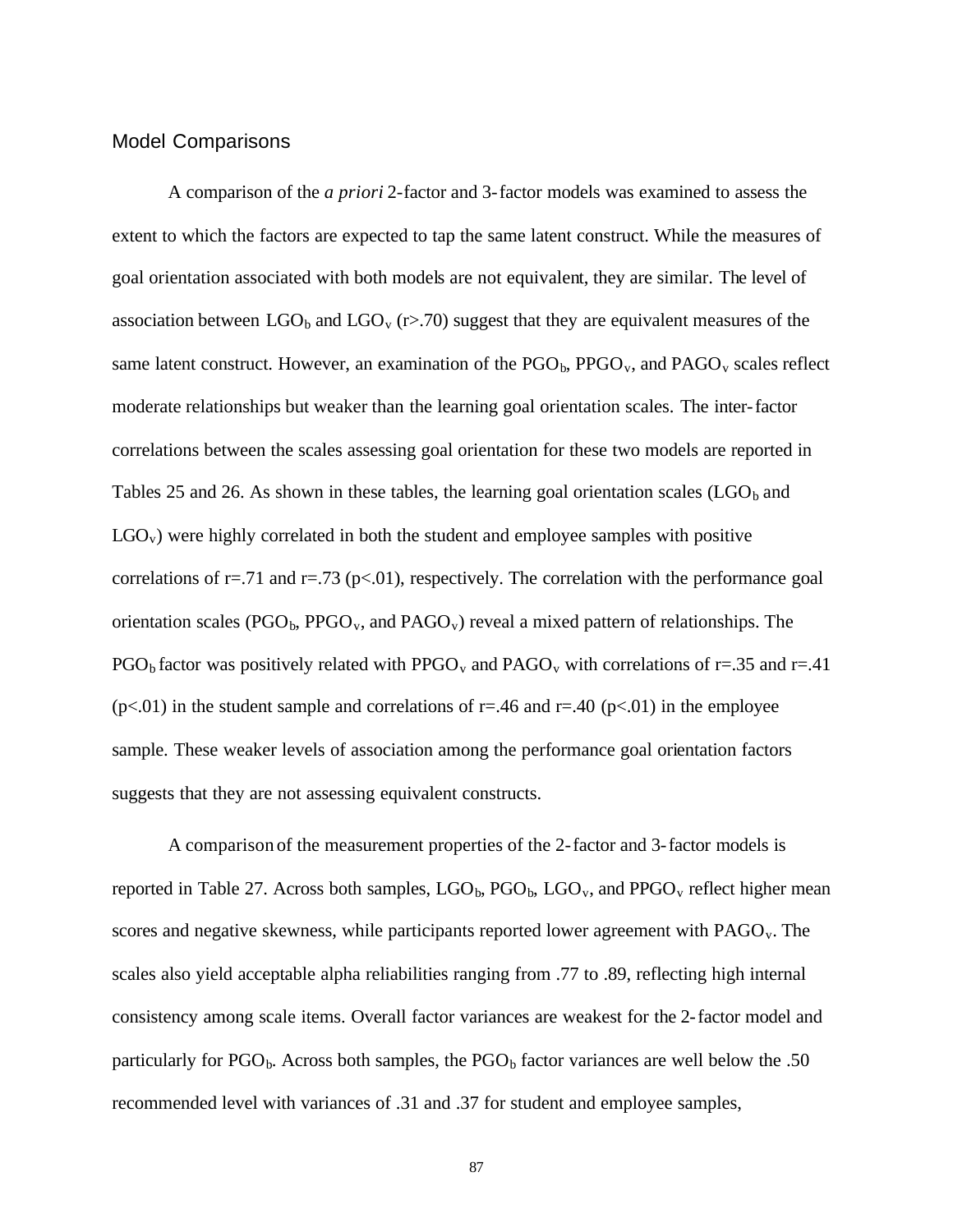respectively. These findings suggest that for  $PGO<sub>b</sub>$ , acceptable alpha reliabilities and model fit statistics can obscure poor measurement properties discussed earlier.

A summary of the model parameters are reported in Table 28. As shown in the table, the 3-factor model of goal orientation results in slightly better overall model fit with higher values for CFI, GFI, and NNFI. In addition, RMSEA and SRMR values are slightly better for the 3 factor model. While the 3-factor model appears to have slightly better fit, the lack of equivalence in these models precludes one from drawing conclusions regarding the superiority of either model. The 3-factor model also has fewer degrees of freedom and thus lower likelihood of disconfirming this model compared to the 2-factor model. These empirical comparisons across these models are useful to examine the summary evidence for *within-model* fit and comparative levels of goodness of fit indices.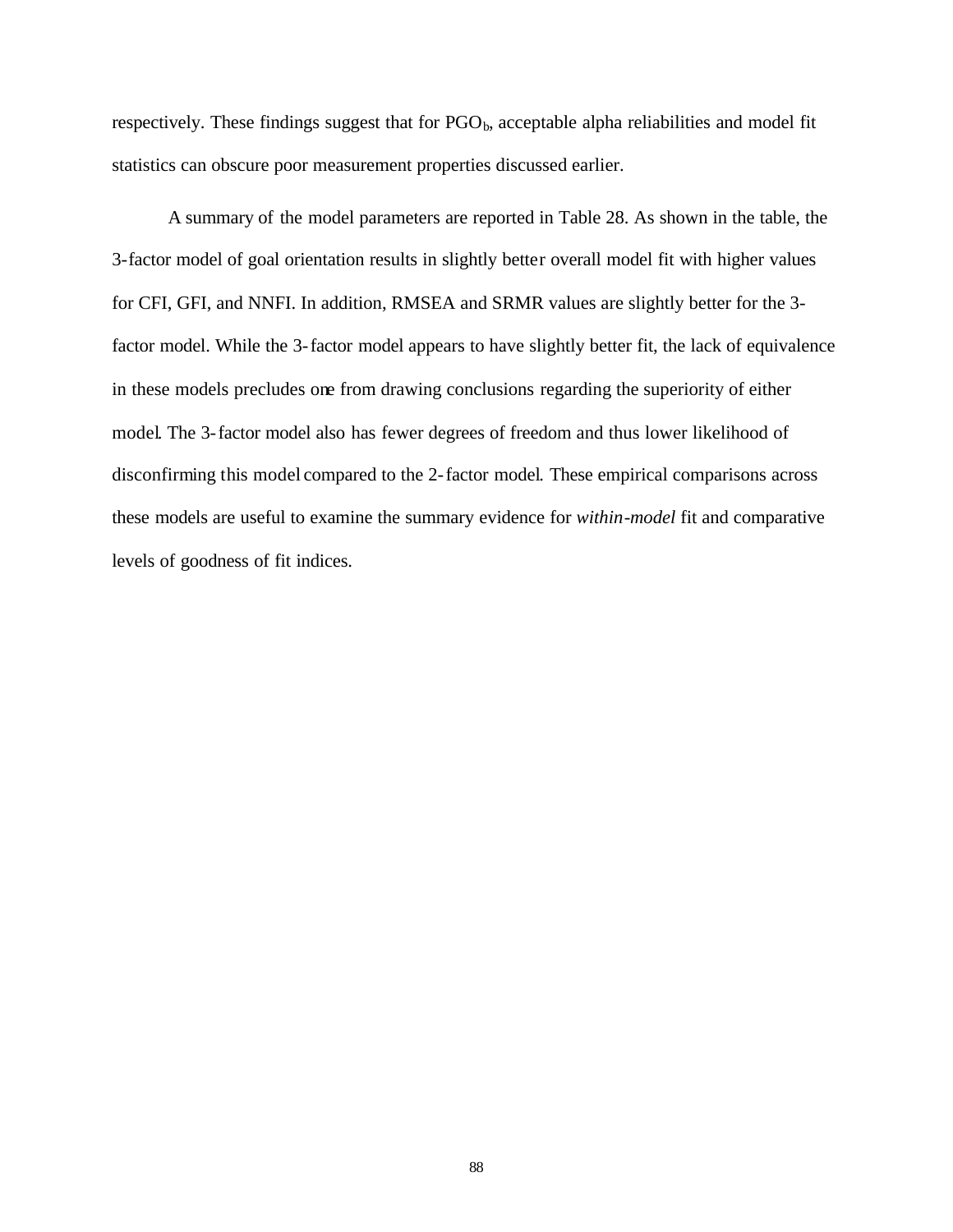| LGO <sub>b</sub> | PGO <sub>b</sub> | $LOGO_v$ | PPGO <sub>v</sub> | PAGO <sub>v</sub> |
|------------------|------------------|----------|-------------------|-------------------|
| (.83)            |                  |          |                   |                   |
| .08              | (.77)            |          |                   |                   |
| $.71**$          | $-.09$           | (.82)    |                   |                   |
| .09              | $.35**$          | .11      | (.81)             |                   |
| $-.26**$         | $.41**$          | $.33**$  | $.38**$           | (.81)             |
| 38.76            | 38.62            | 23.06    | 16.73             | 13.67             |
| 4.57             | 4.69             | 3.03     | 3.68              | 3.50              |
|                  |                  |          |                   |                   |

Inter-factor correlations among 2-Factor and 3-Factor Models - Student Sample

Note. N=313. LGO<sub>b</sub>=Button et al. learning goal orientation scale;  $PGO<sub>b</sub>=B$ utton et al.  $\overline{\text{performance}}$  goal orientation scale; LGO<sub>v</sub>=VandeWalle learning goal orientation scale;  $PPGO_v=V$ andeWalle performance prove goal orientation scale;  $PAGO_v=V$ andeWalle performance avoid goal orientation scale; M=mean scale scores; SD=standard deviation of scale scores. Reliabilities are reported on the diagonal. \*\*denotes a correlation that is significant at the .01 level.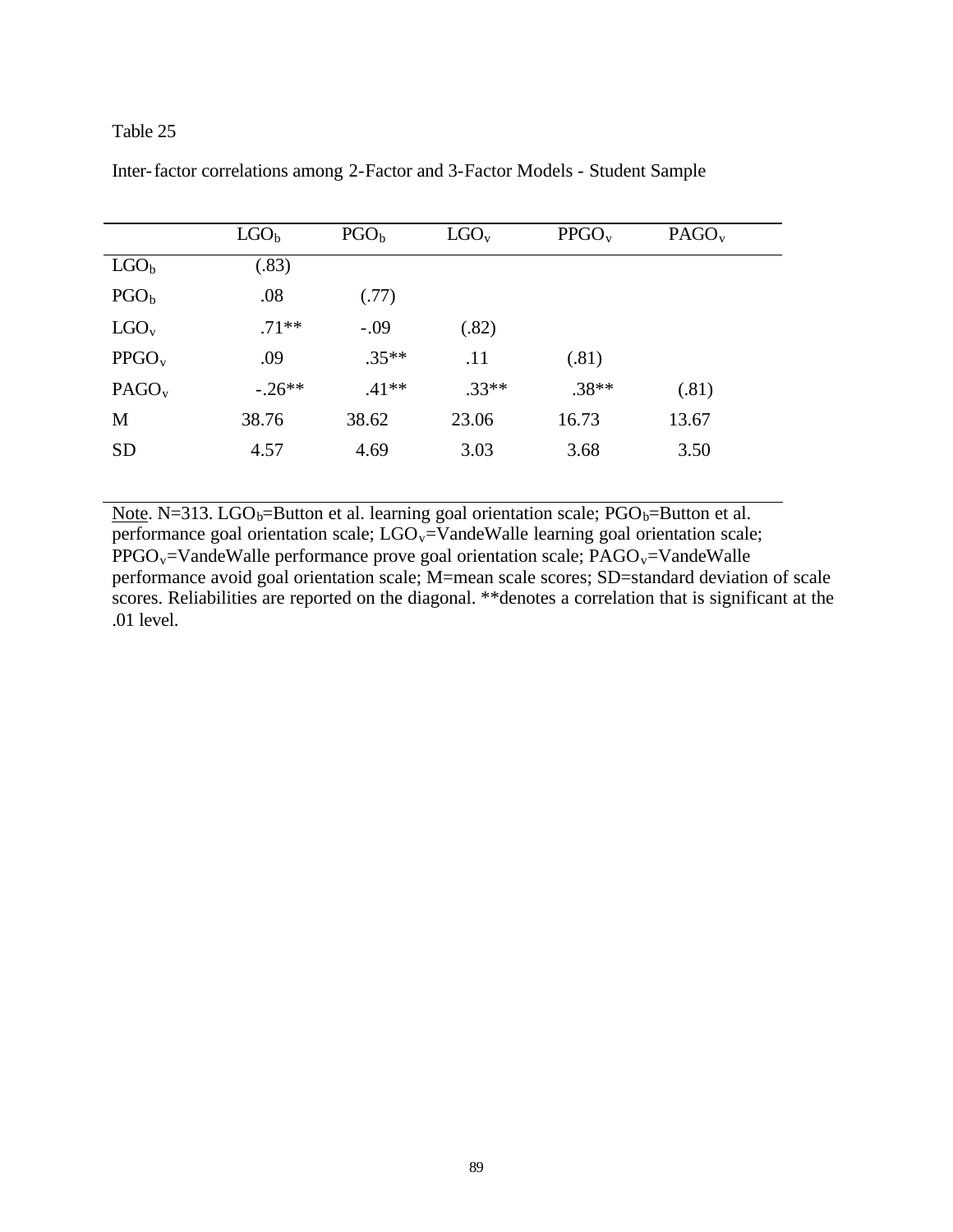|                   | LOGO <sub>b</sub> | PGO <sub>b</sub> | $LOGO_v$ | PPGO <sub>v</sub> | PAGO <sub>v</sub> |
|-------------------|-------------------|------------------|----------|-------------------|-------------------|
|                   |                   |                  |          |                   |                   |
|                   |                   |                  |          |                   |                   |
| $LGO_b$           | (.89)             |                  |          |                   |                   |
| PGO <sub>b</sub>  | $.24**$           | (.81)            |          |                   |                   |
| $LOGO_{v}$        | $.73**$           | $.25**$          | (.80)    |                   |                   |
| PPGO <sub>v</sub> | .08               | $.46**$          | $.26**$  | (.87)             |                   |
| PAGO <sub>v</sub> | $-.12$            | $.40**$          | $-.05$   | $.32**$           | (.81)             |
| M                 | 41.96             | 37.75            | 24.62    | 16.47             | 11.68             |
| <b>SD</b>         | 5.50              | 6.94             | 3.82     | 4.71              | 4.53              |
|                   |                   |                  |          |                   |                   |

Inter-factor correlations among 2-Factor and 3-Factor Models – Employee Sample

Note. N=114. LGO<sub>b</sub>=Button et al. learning goal orientation scale;  $PGO<sub>b</sub>=B$ utton et al. performance goal orientation scale;  $LOGO_v=V$ andeWalle learning goal orientation scale;  $PPGO<sub>v</sub>=V$ andeWalle performance prove goal orientation scale;  $PAGO<sub>v</sub>=V$ andeWalle performance avoid goal orientation scale; M=mean scale scores; SD=standard deviation of scale scores. Reliabilities are reported on the diagonal. \*\*denotes a correlation that is significant at the .01 level.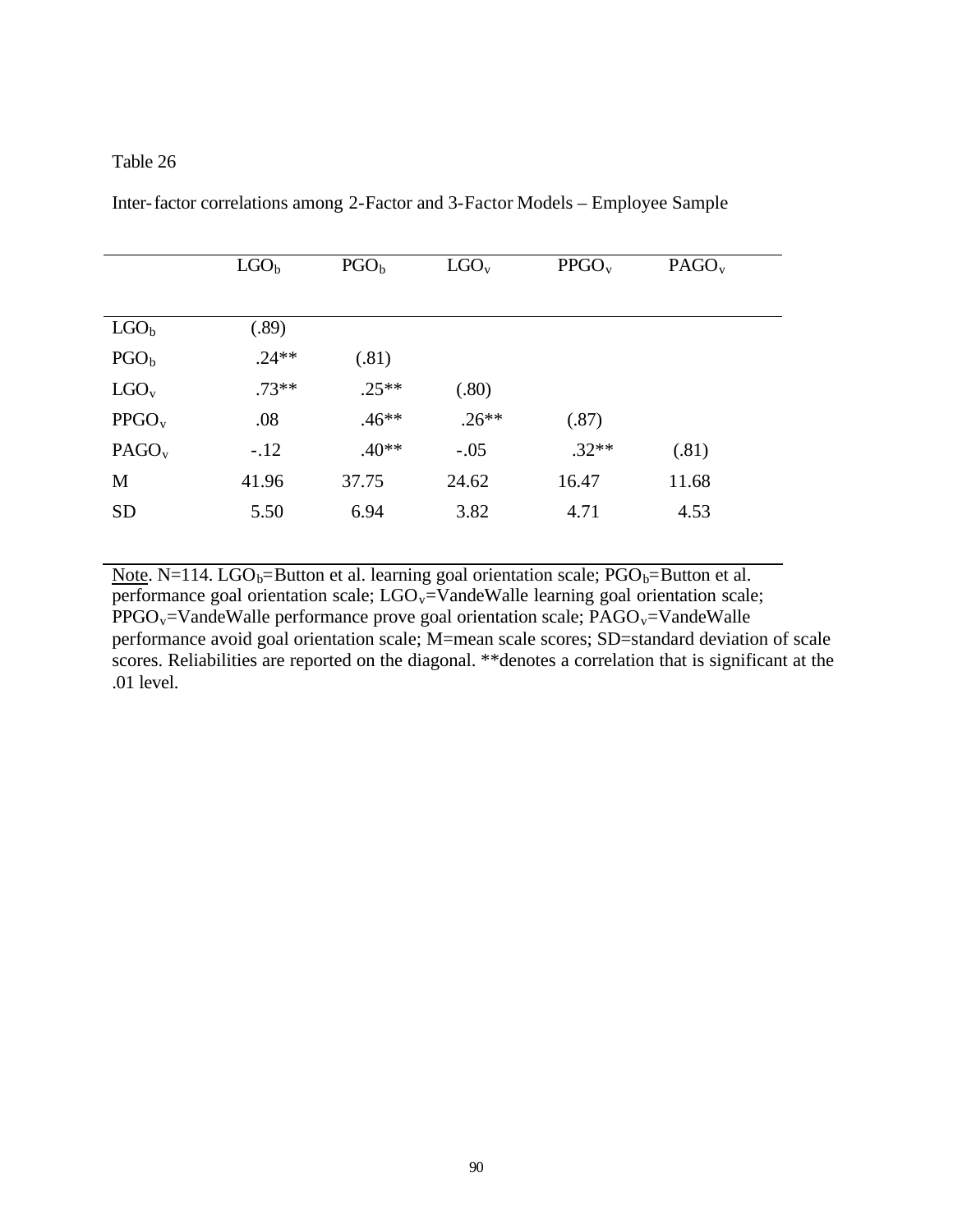Descriptive Statistics, Reliabilities, and Factor Variances – 2-Factor Model and 3-Factor Models of Goal Orientation

| Drugville Duille  |     |       |           |          |                 |          |       |          |
|-------------------|-----|-------|-----------|----------|-----------------|----------|-------|----------|
| Construct         | N   | M     | <b>SD</b> | Min/Max  | <b>Skewness</b> | Kurtosis | Alpha | Variance |
|                   |     |       |           |          |                 |          |       |          |
| $LGO_b$           | 314 | 38.77 | 4.56      | $8 - 48$ | $-.819$         | 1.421    | .83   | .39      |
| PGO <sub>b</sub>  | 313 | 38.62 | 4.69      | $8-48$   | $-.280$         | $-.124$  | .77   | .31      |
| $LGO_v$           | 314 | 23.06 | 3.03      | $5 - 30$ | $-.146$         | .137     | .82   | .48      |
| PPGO <sub>v</sub> | 314 | 16.71 | 3.68      | $4 - 24$ | $-.392$         | .000     | .81   | .52      |
| PAGO <sub>v</sub> | 314 | 13.68 | 3.50      | $4 - 24$ | .220            | $-.392$  | .81   | .53      |

Student Sample

| <b>Employee Sample</b> |     |       |           |          |                 |          |       |          |
|------------------------|-----|-------|-----------|----------|-----------------|----------|-------|----------|
| Construct              | N   | M     | <b>SD</b> | Min/Max  | <b>Skewness</b> | Kurtosis | Alpha | Variance |
| $LGO_b$                | 116 | 42.00 | 5.49      | $8 - 48$ | $-2.994$        | $-1.272$ | .89   | .52      |
| PGO <sub>b</sub>       | 116 | 37.81 | 6.89      | $8 - 48$ | $-1.272$        | 2.886    | .81   | .37      |
| $LOGO_{V}$             | 115 | 24.66 | 3.82      | $5 - 30$ | $-1.469$        | 3.990    | .80   | .51      |
| PPGO <sub>v</sub>      | 116 | 16.44 | 4.78      | $4 - 24$ | $-.541$         | $-.655$  | .87   | .62      |
| PAGO <sub>v</sub>      | 116 | 11.73 | 4.53      | $4 - 24$ | .177            | $-.677$  | .81   | .53      |

Note. N=sample size; M=mean; SD=standard deviation; Min/Max=scale range.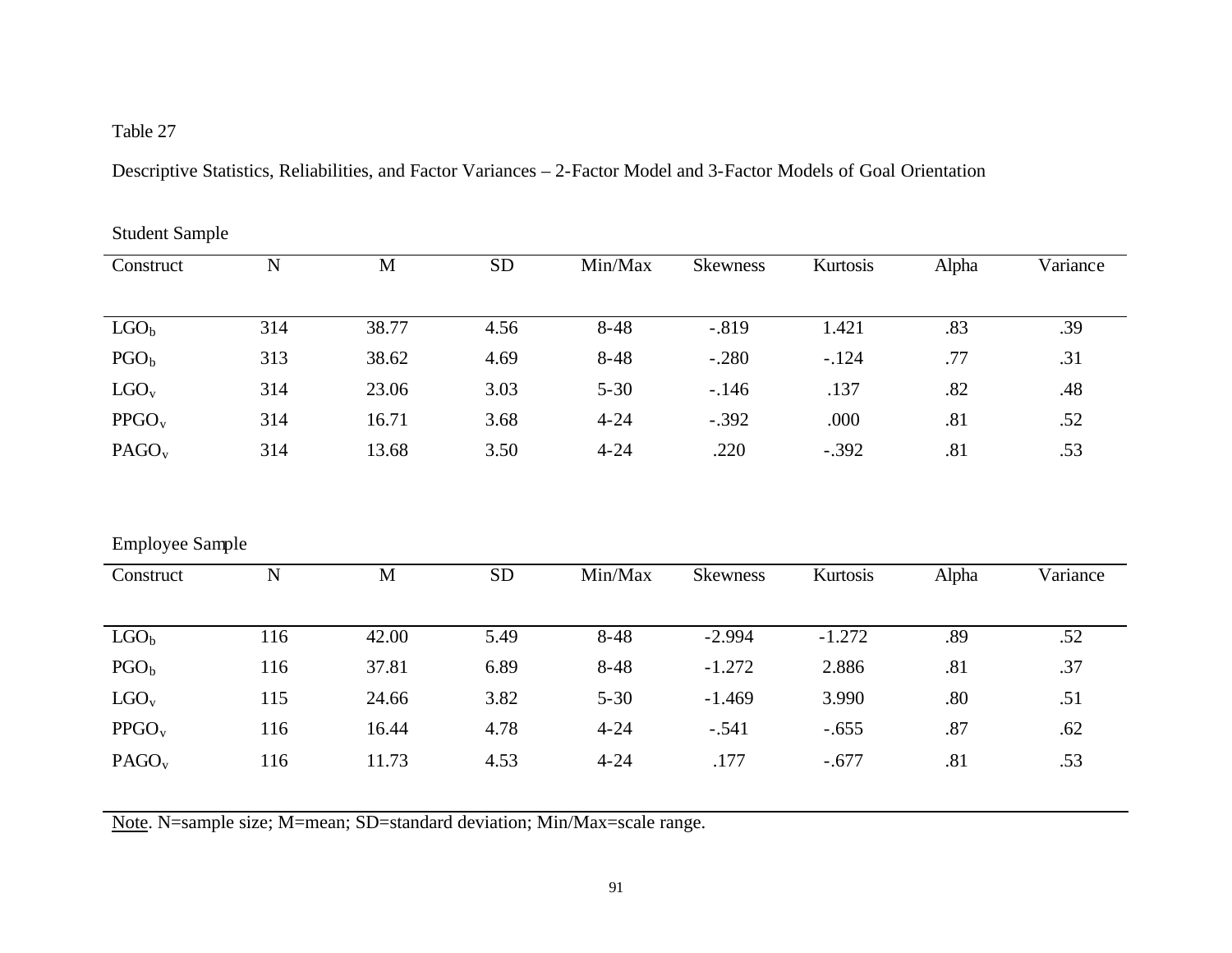| <b>Fit Statistic</b> | 2-Factor Model   | 2-Factor Model    | 3-Factor Model   | 3-Factor Model    |
|----------------------|------------------|-------------------|------------------|-------------------|
|                      | Uncorrelated     | Correlated        | Correlated       | Correlated        |
|                      | (Student sample) | (Employee sample) | (Student Sample) | (Employee sample) |
|                      |                  |                   |                  |                   |
| N                    | 314              | 116               | 314              | 116               |
| $\chi^2$             | 319.78           | 212.13            | 177.48           | 105.70            |
| df                   | 104              | 103               | 62               | 62                |
| $\chi^2/df$          | 3.07             | 2.06              | 2.86             | 1.70              |
| <b>CFI</b>           | .91              | .92               | .95              | .95               |
| <b>GFI</b>           | .88              | .83               | .92              | .88               |
| <b>NNFI</b>          | .89              | .91               | .94              | .94               |
| <b>RMSEA</b>         | .09              | .08               | .08              | .07               |
| <b>SRMR</b>          | .09              | .09               | .05              | 09                |

Model Comparisons - Goodness of Fit –Within Model Comparisons/Across Samples

Note.  $\chi^2$ =chi-square; *df*=degrees of freedom;  $\chi^2$  difference test; CFI=comparative fit index; NNFI=non-normed fit index; GFI=goodness of fit index; RMSEA=root mean square error of approximation; SRMR= standardized root means square residual.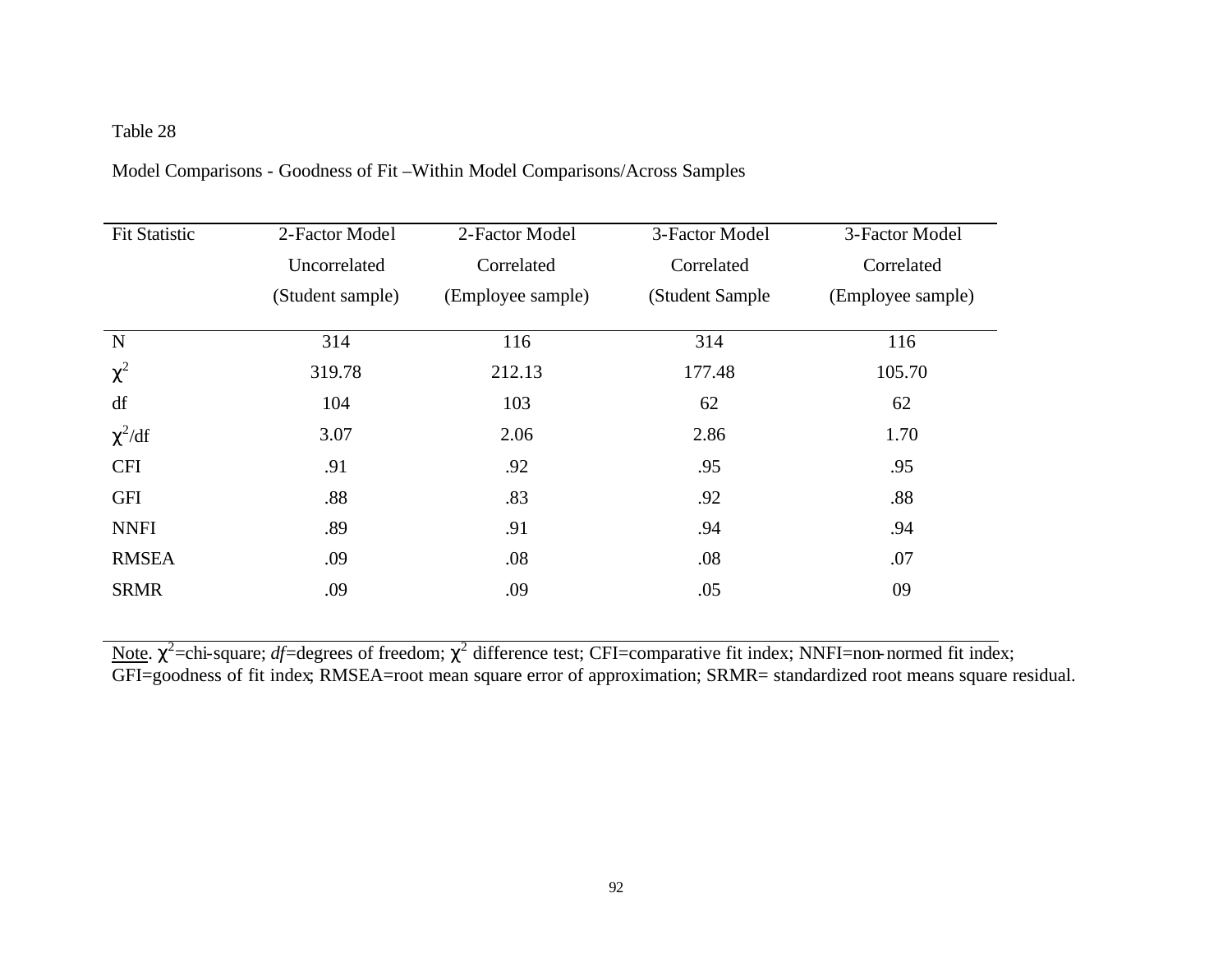#### Test-Retest Stability

Given the limited research examining the stability of goal orientation scores over time, a test-retest assessment was conducted for goal orientation scales over a 60-day timeframe. Results of the test-retest analysis reveal the following stability coefficients:  $LGO_b$  (.55),  $PGO_b$  (.66),  $LGO_v$  (.56), PPGO<sub>v</sub> (.49), and PAGO<sub>v</sub> (.75). With the exception of PAGO<sub>v</sub>, these stability coefficients are somewhat lower than reported in prior goal orientation research (Fisher et al., 1997; VandeWalle, 1997). Performance avoid goal orientation ( $PAGO<sub>v</sub>$ ) appeared to be the more stable of the goal orientation constructs. Given that participants in this study reported lower agreement with  $PAGO<sub>v</sub>$ , the finding that their associations with performance avoidance tendencies were low and stable over time was not surprising. However, there was considerable variability in Time 1 and Time 2 assessments of the remaining goal orientation constructs. These findings neither support nor reject the assertion of goal orientation as a stable trait, but suggest that other factors may have influenced the stability of scores over a 60-day timeframe.

# *Nomological Network – Tests of Hypotheses*

The hypotheses tested were drawn from the theoretical framework of goal orientation suggesting differential relationships for learning goal and performance goal orientations with other traits. The hypotheses tested differential relationships for goal orientations and self-esteem, locus of control, generalized self-efficacy, emotional stability, need for achievement, fear of negative evaluation, and social desirability. The results of the hypotheses tested in both student and employee samples are reported in Table 29 and Table 30, respectively.

Hypotheses 1. Support was found for hypothesis 1 that learning goal orientation  $(LGO_b)$ and  $LGO<sub>v</sub>$ ) was positively related to self-esteem, while the performance goal orientation (PGO<sub>b</sub>,

93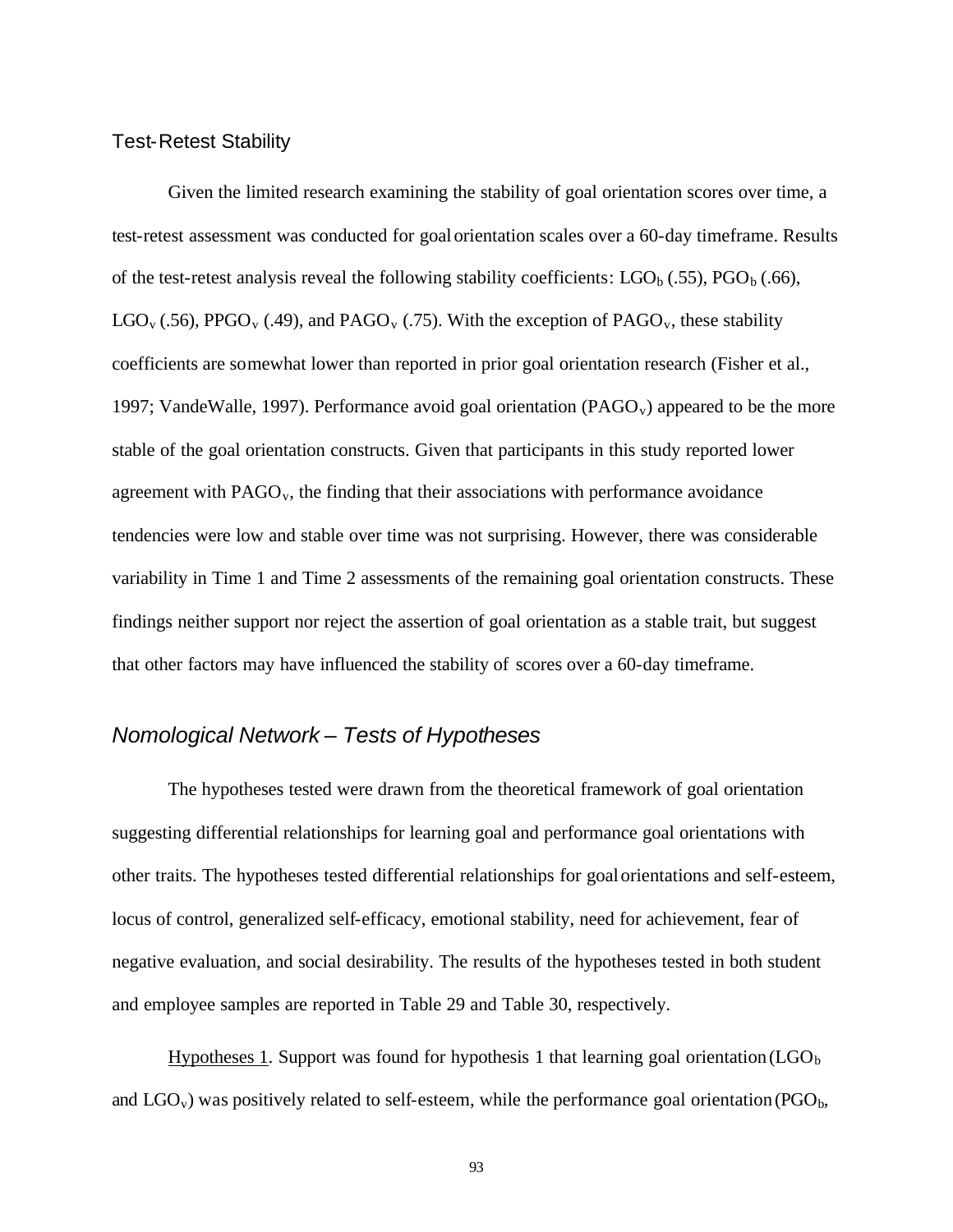$PPGO<sub>v</sub>$ , and  $PAGO<sub>v</sub>$ ) findings were mixed. As shown in Table 29, LGO<sub>b</sub> and LGO<sub>v</sub> were positively related with correlations of  $r=33$  and  $r=.26$  (p $\lt.01$ ), respectively. As expected, PGO<sub>b</sub>,  $PPGO_v$ , and  $PAGO_v$  were negatively correlated but only  $PAGO_v$  relationship was of significant magnitude with a correlation of r= $-0.31(p<0.01)$ . Both PGO<sub>b</sub> and PPGO<sub>v</sub> were unrelated to selfesteem with correlations of  $r=-.03$ ,  $r=-.04$ , respectively. Thus, while individuals endorsing a learning goal orientation report higher levels of self-esteem, there is no relationship between selfesteem and two dimensions of performance goal orientation (e.g.,  $PGO<sub>b</sub>$ , and  $PPGO<sub>v</sub>$ ).

Tests of the same relationships in the employee sample are reported in Table 30. As shown in the table, support for the hypothesized relationships was mixed. Learning goal orientation was positively related to self-esteem with correlations of  $r = .24$  (p<.01) and  $r = .18$  for  $LGO<sub>b</sub>$  and  $LGO<sub>v</sub>$ , respectively. However, the findings were mixed for performance goal orientation relationships with support for the hypothesized negative relationship with  $PAGO<sub>v</sub>$ with a correlation of r=-.13. The hypothesized relationship with  $PGO<sub>b</sub>$  and  $PPGO<sub>v</sub>$  was not supported with correlations of  $r=.07$  and  $r=.02$ , respectively.

Hypothesis 2. Support was mixed for goal orientation relationships with internal locus of control. As shown in Table 29, support was found for  $LGO_b$  and  $LGO_v$  being positively related to internal locus of control with correlations of  $r = .43$  and  $r = .41$  ( $p < .01$ ), respectively. Support was mixed with the performance goal orientation relationships. In support of hypothesis 2, PAGO<sub>v</sub> was negatively related to internal locus of control with a correlation of r=-.31 (p<.01), however,  $PGO_b$ , and  $PPGO_v$  unrelated with correlations of r=.02 and r=.04, respectively.

A test of the same hypothesis in the employee sample was supported. As shown in Table 30, learning goal orientation was positively related to internal locus of control with correlations of r=.36 and r=.30 (p<.01) for LGO<sub>b</sub> and LGO<sub>v</sub>, respectively. Support was also found for PPGO<sub>v</sub>,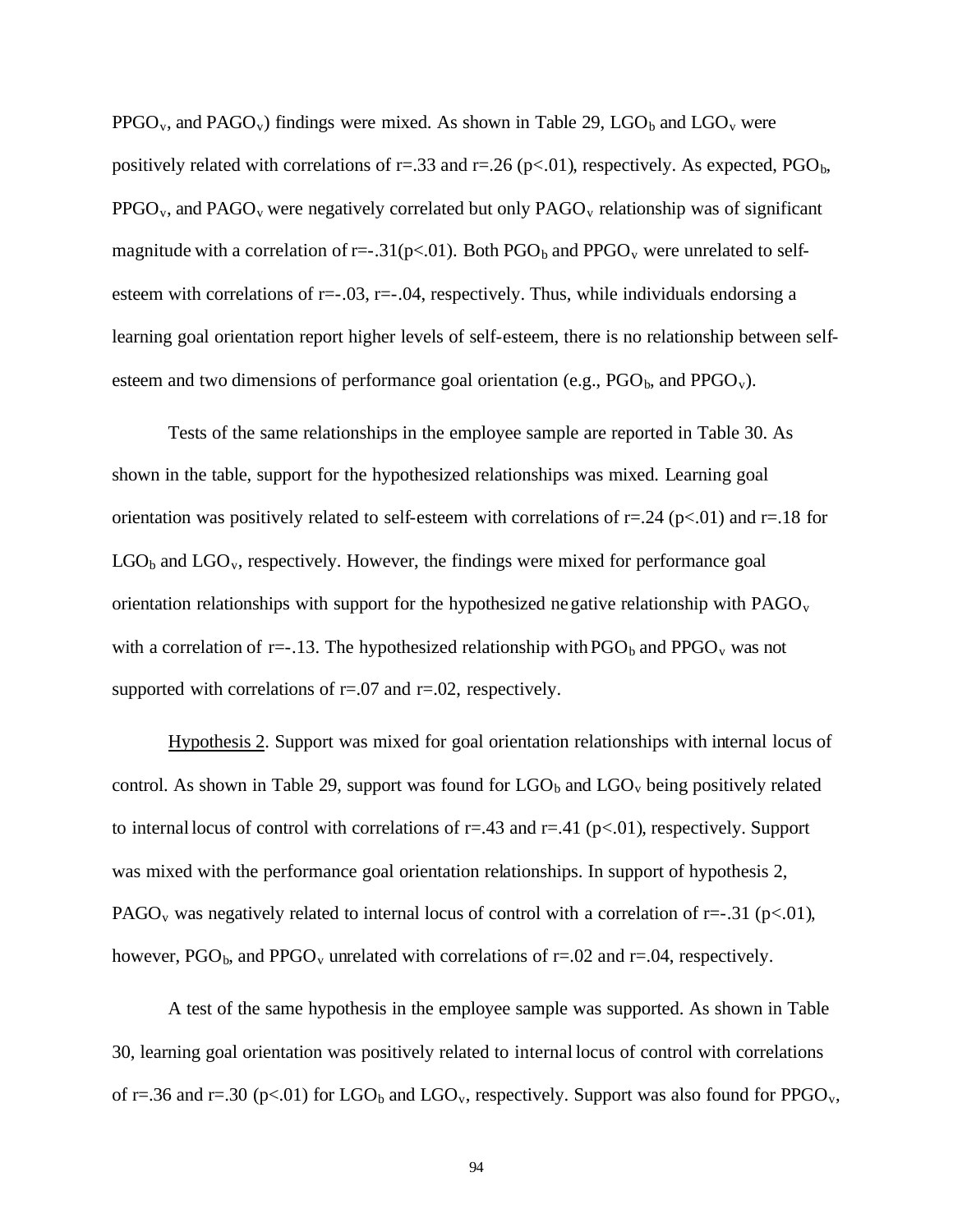and PAGO<sub>v</sub> and internal locus of control with negative relationships of  $r=-1.10$ , and  $r=-1.30$ , respectively. However, the hypothesized relationship with  $PGO<sub>b</sub>$  (r=-.007) was not supported.

Hypothesis 3. Support was mixed for goal orientation relationships with generalized selfefficacy. As shown in Table 29,  $LGO_b$  and  $LGO_v$  were positively related with correlations of r=.49 and r=.50 (p<.01), respectively. However results were mixed for performance goal orientation relationships. Support was found for the hypothesized relationship of generalized self-efficacy and PAGO<sub>v</sub> with a negative correlation of r=-.26 (p<.01), but unrelated to PGO<sub>b</sub> and PPGO<sub>v</sub> with correlations of  $r=0.01$  and  $r=0.06$ , respectively.

Similar results were found in the employee sample with mixed support for hypothesis 3. Support was found for  $LGO_b$  and  $LGO_v$  with correlations of r=.49 and r=.53 (p<.01), respectively. Both PGO<sub>b</sub> and PPGO<sub>v</sub> were positively related with correlations of r=.16 and r=.15, respectively. However,  $PAGO<sub>v</sub>$  was unrelated to generalized self-efficacy with a negative correlation of  $r=-.05$ .

Hypothesis 4. Support was found for hypothesis 4 with differential goal orientation relationships with emotional stability. As expected,  $LGO_b$  and  $LGO_v$  were positively related with correlations of r=.25 and r=.20 (p<.01), respectively. In addition,  $PGO_b$ ,  $PGO_v$ , and  $PAGO_v$ were negatively related to emotional stability with correlations of  $r=-.25$ ,  $r=-.20$ , and  $r=-.40$ (p<.01), respectively. Thus, individuals endorsing a learning goal orientation report higher levels of emotional stress tolerance compared to those with a performance goal.

In the employee sample, support was mixed for goal orientation relationships with emotional stability. Support was somewhat mixed for  $LGO_b$  and  $LGO_v$  with positive correlations of r=.19 (p<.05) and r=.05, respectively. The near zero correlation with  $LGO_v$  (r=.05) was weaker than expected. Results were mixed for performance goal orientation relationships with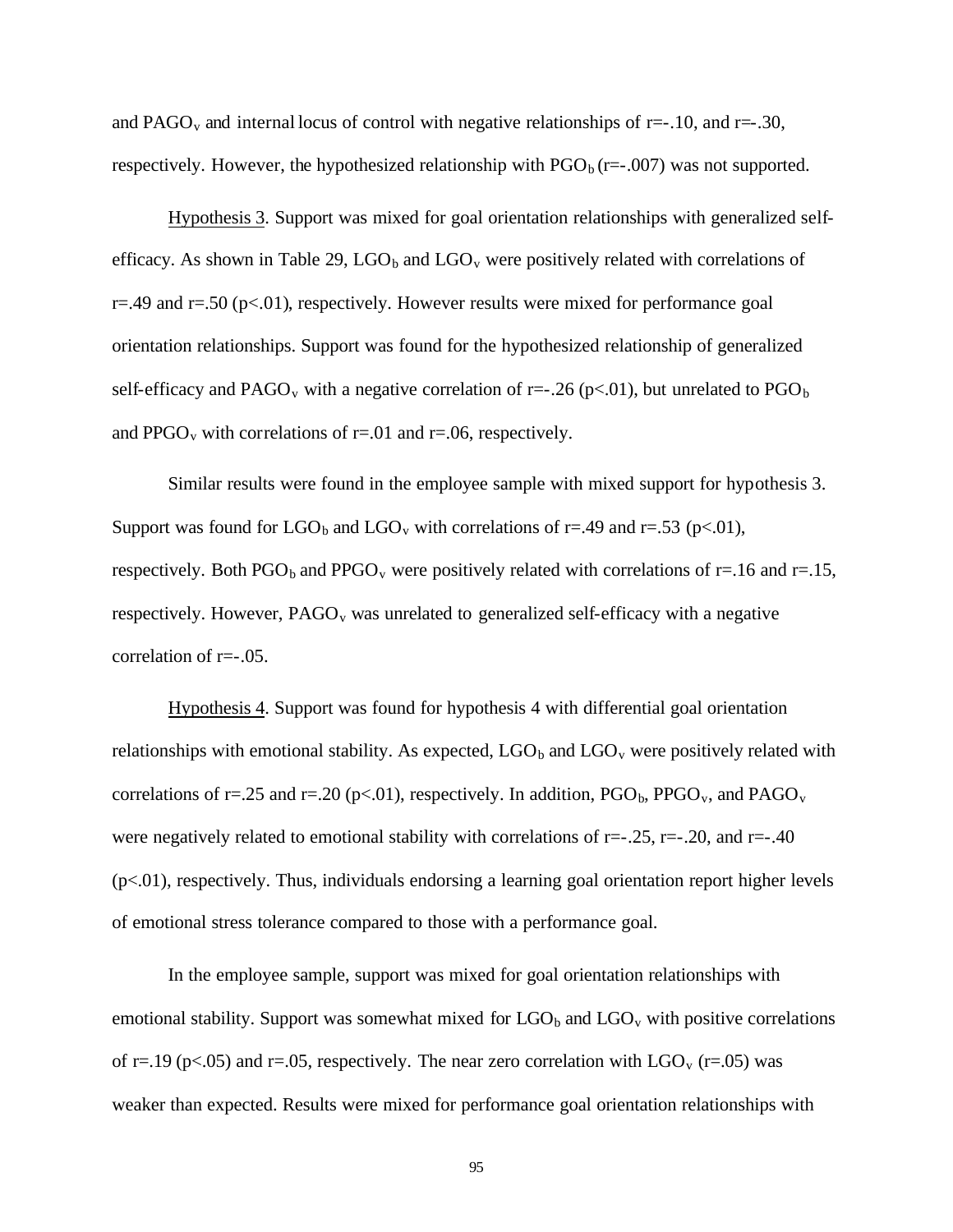emotional stability. Both  $PGO<sub>b</sub>$  and  $PAGO<sub>v</sub>$  were negatively related with a correlation of r=-.18 with PGO<sub>b</sub> and a correlation of r=-.22 (p<.05) with PAGO<sub>v</sub>. The hypothesis for PPGO<sub>v</sub> was not supported, which reflected a positive relationship with emotional stability of  $r=22$  (p<.05). It is not clear why PPGO had a positive relationship with emotional stability of the same magnitude as  $PGO<sub>b</sub>$  and  $PAGO<sub>v</sub>$ .

Hypothesis 5. Support was mixed for goal orientation and need for achievement. As expected, LGO<sub>b</sub> and LGO<sub>v</sub> were positively related with correlations of r=.50 and r=.52 (p<.01), respectively. These findings suggest that individuals endorsing a learning goal orientation also report higher achievement orientations. This finding is consistent with prior research (Phillips & Gully, 1997). Support was also found for  $PAGO<sub>v</sub>$  with a negative correlation r=-.22 (p<.01), but the relationship with PPGO<sub>v</sub> was contrary to the hypothesis with a positive correlation of  $r=14$ ( $p$ <.05). PGO<sub>b</sub> was unrelated to need for achievement with a correlation of  $r$ =-.06. This hypothesis was not tested in the employee sample, thus no results are reported.

Hypothesis 6. Support was found for differential relationships between goal orientation and fear of negative evaluation. Both  $LGO_b$  and  $LGO_v$  were negatively related with correlations of r=-.19 and r=-.22 (p<.01), respectively. These findings suggest that individuals with a learning goal orientation are not concerned about others' evaluations of them. Support was also found that  $PGO<sub>b</sub>$ , PPGO<sub>v</sub>, and PAGO<sub>v</sub> were positively related with correlations of r=.33, r=.31, and r=.50  $(p<.01)$ , respectively.

Support was mixed in the employee sample for goal orientation relationships with fear of negative evaluation. The hypothesized negative relationship with learning goal orientations was not supported. In contrast,  $LGO_b$  and  $LGO_v$  were unrelated to fear of negative evaluation with correlations of  $r=0.03$  and  $r=0.07$ , respectively. These findings suggest the individuals endorsing a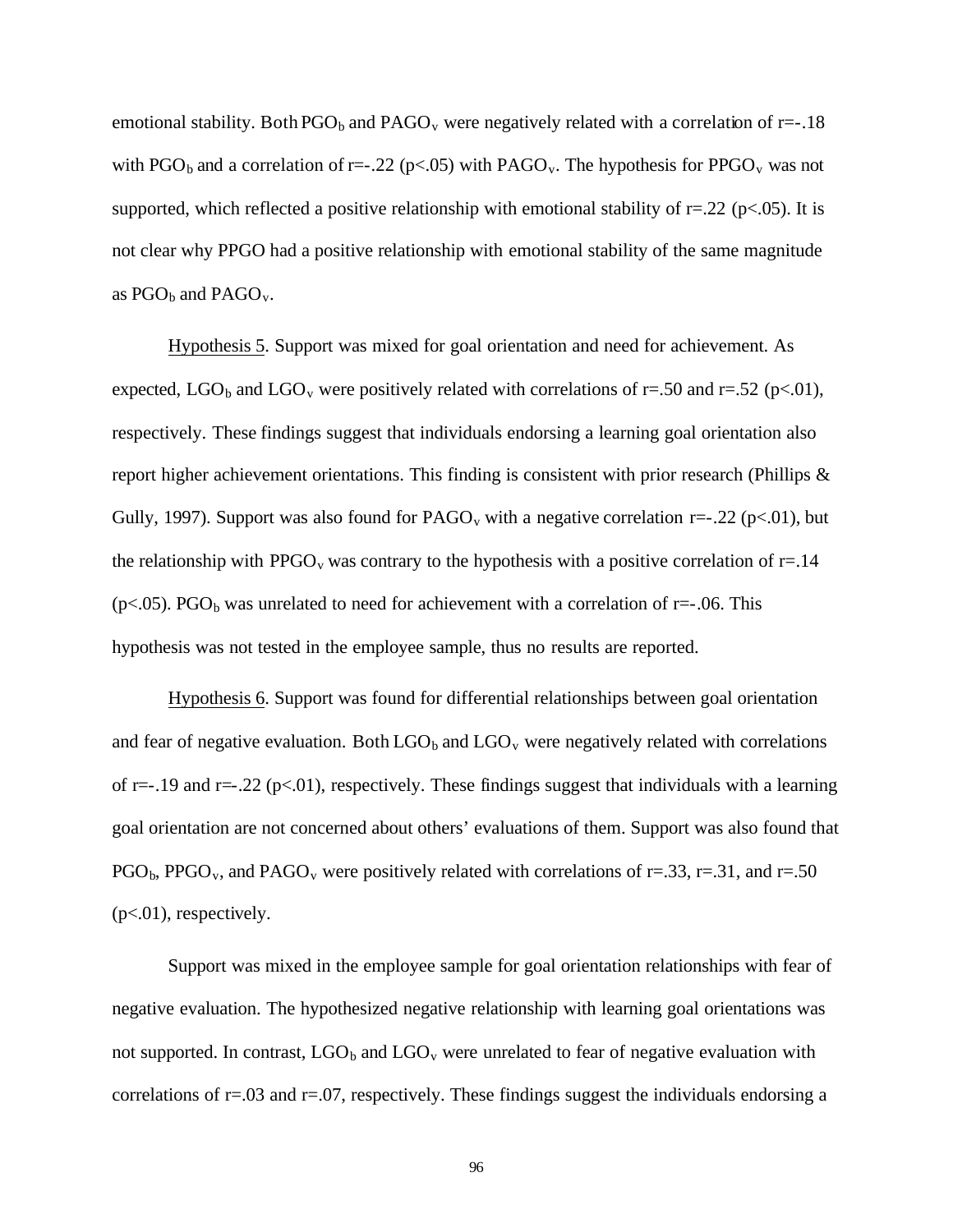learning goal orientation do not reflect these evaluative concerns. As expected,  $PGO<sub>b</sub>$ ,  $PGO<sub>v</sub>$ , and PAGO<sub>v</sub> were positively related with correlations of r=.25, r=.27, and r=.26 (p<.01), respectively.

Hypothesis 7. Support was mixed for the hypothesized goal orientation relationships with social desirability. As expected,  $LGO_b$  and  $LGO_v$  were positively related to social desirability with correlations of r=.13 ( $p<0$ ) and r=.08, respectively. These findings suggest that while there may be some level of social desirable responses (e.g., impression management or selfdeception), the relationships were relatively weak. Support was mixed for performance goal orientations and social desirability. As expected,  $PPGO<sub>v</sub>$  and  $PAGO<sub>v</sub>$  were negatively related with correlations of r= $-16$  (p<.01) and r= $-11$  (p<.05), respectively. However, PGO<sub>b</sub> was unrelated to social desirability  $(r=0.00)$ . This hypothesis was not tested in the employee sample, thus no results are reported. Overall, the magnitude of the relationships with social desirability were small, reflecting relatively weak relationships.

In summary, the goal orientation relationships with several correlates provide an interesting story for understanding goal orientation constructs. In general, all learning goal orientation hypothesized relationships (LGO<sub>b</sub> and LGO<sub>v</sub>) were supported, with the exception of fear of negative evaluation in the employee sample that reflected no relationship. The level of social desirability among learning goal orientation constructs is relatively small. Thus, learning goal orientation is positively associated with other self-concept constructs of self-esteem, internal locus of control, generalized self-efficacy, emotional stability, and need for achievement. These findings would suggest that learning goal orientation is related to a positive self-concept, which may be reflected in higher levels of motivation and effort expended in achievement and other task contexts.

97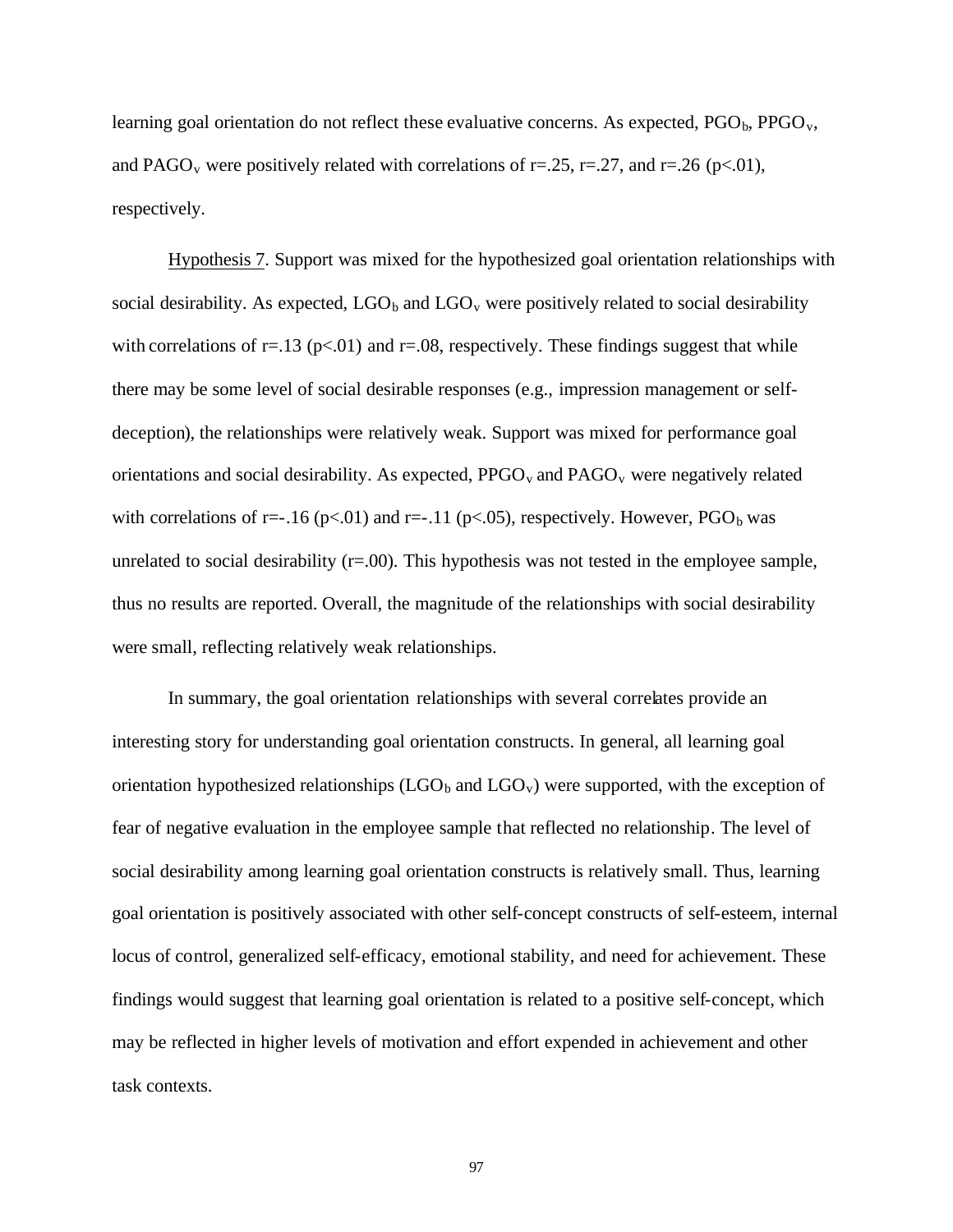The findings for performance goal orientation relationships are surprisingly mixed. There is consistent support for  $PAGO<sub>v</sub>$  being negatively related to the self-concept traits of self-esteem, internal locus of control, generalized self-efficacy, emotional stability, and need for achievement, yet positively related to fear of negative evaluation. These findings would suggest that those individuals reflecting high levels of performance avoidance tendencies are more likely to reflect a negative self-concept and likely to experience lower levels of motivation and effort expenditures in achievement and task contexts. Thus,  $PAGO<sub>v</sub>$  would reflect opposing behavioral tendencies of individuals with higher levels of learning goal orientation. The more striking relationships are found when examining  $PGO<sub>b</sub>$  and  $PPGO<sub>v</sub>$  results. It appears that  $PGO<sub>b</sub>$  and  $PPGO<sub>v</sub>$  are unrelated to self-esteem, internal locus of control, and generalized self-efficacy and weak associations with need for achievement. However, these findings are consistent with prior research that supports differential relationships for learning and performance goal orientations, yet fail to highlight the relative number of near zero relationships that exist for performance goal orientation constructs .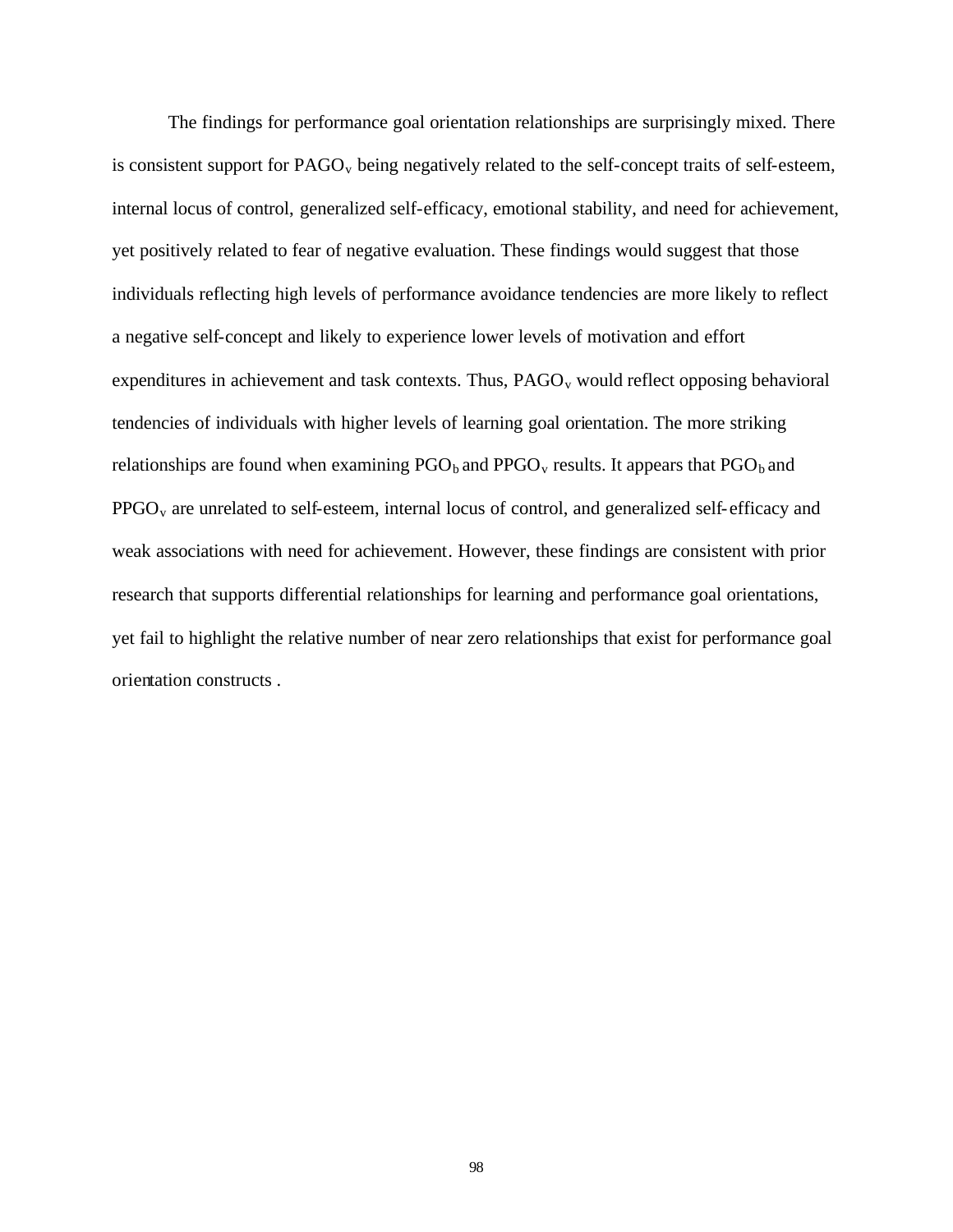#### Table 29

Correlations among study variables – Student Sample

|                   | LOGO <sub>b</sub> | PGO <sub>b</sub> | $LOGO_{v}$ | PPGO <sub>v</sub> | PAGO <sub>v</sub> | <b>SE</b> | <b>LOC</b> | <b>GSE</b> | ES       | NAch     | <b>FNE</b> | Soc. D |
|-------------------|-------------------|------------------|------------|-------------------|-------------------|-----------|------------|------------|----------|----------|------------|--------|
| $LGO_b$           | (.83)             |                  |            |                   |                   |           |            |            |          |          |            |        |
| PGO <sub>b</sub>  | .06               | (.77)            |            |                   |                   |           |            |            |          |          |            |        |
| $LGO_v$           | $.72**$           | $-0.09$          | (.82)      |                   |                   |           |            |            |          |          |            |        |
| PPGO <sub>v</sub> | .10               | $.34**$          | $.11*$     | (.81)             |                   |           |            |            |          |          |            |        |
| PAGO <sub>v</sub> | $-.26**$          | $.40**$          | $-.33**$   | $.36**$           | (.81)             |           |            |            |          |          |            |        |
| SE                | $.33**$           | $-.03$           | $.26**$    | $-.04$            | $-.31**$          | (.87)     |            |            |          |          |            |        |
| <b>LOC</b>        | $.43**$           | .02              | $.41**$    | .04               | $-.31**$          | $.47**$   | (.76)      |            |          |          |            |        |
| <b>GSE</b>        | .49**             | .01              | $.50**$    | .06               | $-.26**$          | $.53**$   | $.47**$    | (.88)      |          |          |            |        |
| ES                | $.25**$           | $-.25**$         | $.31**$    | $-.20**$          | $-.40**$          | $.55**$   | $.27**$    | $.46**$    | (.91)    |          |            |        |
| nAch              | $.50**$           | $-.06$           | $.52**$    | $.14*$            | $-.22**$          | $.32**$   | $.48**$    | $.47**$    | $.21**$  | (.79)    |            |        |
| <b>FNE</b>        | $-.18**$          | $.33**$          | $-.22**$   | $.31**$           | $.50**$           | $-.47**$  | $-.20**$   | $-.28**$   | $-.58**$ | $-.18**$ | (.92)      |        |
| <b>SD</b>         | $.13**$           | .00.             | .08        | $-.16**$          | $-.11*$           | .09       | .04        | $.10*$     | $.10*$   | $.07*$   | $-.04$     | (.86)  |
| M                 | 38.80             | 38.66            | 23.06      | 16.70             | 13.61             | 46.22     | 45.56      | 38.21      | 59.62    | 64.42    | 43.56      | 9.91   |
| <b>SD</b>         | 4.54              | 4.63             | 3.05       | 3.69              | 3.48              | 7.70      | 5.69       | 5.15       | 11.84    | 9.20     | 10.21      | 4.81   |

Note. N=306-314. LGO<sub>b</sub>=Button et al. learning goal orientation scale;  $PGO<sub>b</sub>=B$ utton et al. performance goal orientation scale;

 $LGO_v=V$ andeWalle learning goal orientation scale; PPGO<sub>v</sub>=VandeWalle performance prove goal orientation scale;

PAGO<sub>v</sub> =VandeWalle performance avoid goal orientation scale; GSE=generalized self-efficacy; SE=self-esteem; LOC=locus of control; ES=emotional stability; nAch=need for achievement; FNE=fear of negative evaluation; Soc. D=social desirability; M=mean scale scores; SD=standard deviation of scale scores. Reliabilities are reported on the diagonal. \*denotes a correlation that is significant at the .05 level. \*\*denotes a correlation that is significant at the .01 level.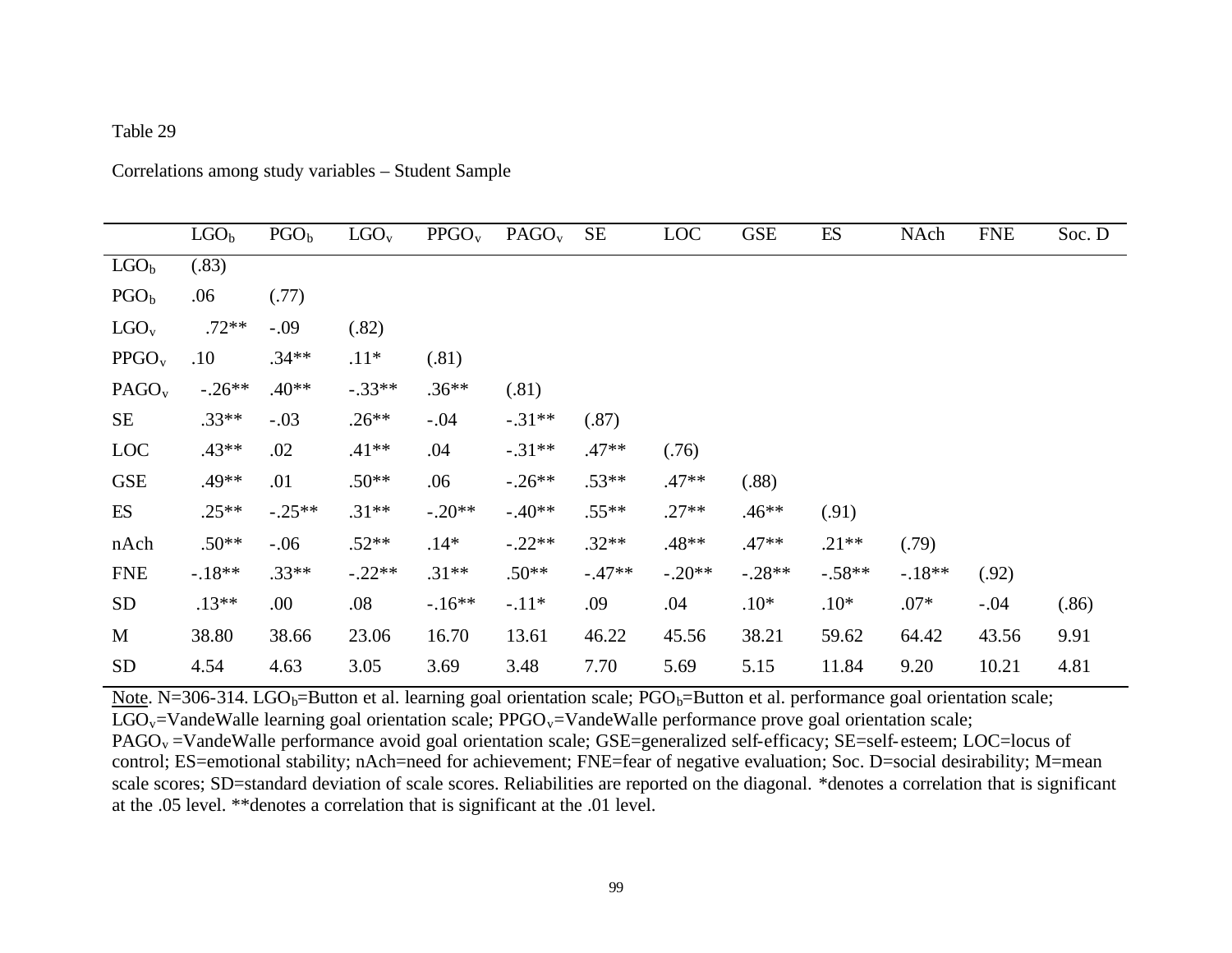#### Table 30

|                   | LGO <sub>b</sub> | PGO <sub>b</sub> | $LOGO_v$ | PPGO <sub>v</sub> | PAGO <sub>v</sub> | <b>SE</b> | <b>LOC</b> | <b>GSE</b> | ES       | <b>FNE</b> |  |
|-------------------|------------------|------------------|----------|-------------------|-------------------|-----------|------------|------------|----------|------------|--|
|                   |                  |                  |          |                   |                   |           |            |            |          |            |  |
| $LGO_b$           | (.89)            |                  |          |                   |                   |           |            |            |          |            |  |
| PGO <sub>b</sub>  | $.24**$          | (.81)            |          |                   |                   |           |            |            |          |            |  |
| $LOGO_{v}$        | $.73**$          | $.25**$          | (.80)    |                   |                   |           |            |            |          |            |  |
| PPGO <sub>v</sub> | .08              | $.46**$          | $.26**$  | (.87)             |                   |           |            |            |          |            |  |
| PAGO <sub>v</sub> | $-.12$           | $.40**$          | $-.05$   | $.32**$           | (.81)             |           |            |            |          |            |  |
| <b>SE</b>         | $.24**$          | $-.07$           | .18      | .02               | $-.13$            | (.82)     |            |            |          |            |  |
| <b>LOC</b>        | $.36**$          | $-.007$          | $.30**$  | $-.10$            | $-.30**$          | $.59**$   | (.64)      |            |          |            |  |
| <b>GSE</b>        | $.49**$          | .16              | $.53**$  | .15               | $-.05$            | $.49**$   | $.52**$    | (.88)      |          |            |  |
| ES                | $.19*$           | $-.18$           | .05      | $.22**$           | $-.22*$           | $.52**$   | $.41**$    | $.39**$    | (.91)    |            |  |
| <b>FNE</b>        | .03              | $.25**$          | .07      | $.27**$           | $.26**$           | $-.23*$   | $-.32**$   | $-.12$     | $-.34**$ | (.83)      |  |
| M                 | 41.96            | 37.75            | 24.62    | 16.47             | 11.68             | 44.76     | 43.52      | 38.64      | 56.28    | 41.73      |  |
| <b>SD</b>         | 5.50             | 6.94             | 3.82     | 4.71              | 4.53              | 8.19      | 6.26       | 5.18       | 13.21    | 10.74      |  |

Correlations among study variables – Employee Sample

Note. N=114-116. LGO<sub>b</sub>=Button et al. learning goal orientation scale;  $PGO<sub>b</sub>=B$ utton et al. performance goal orientation scale;  $LGO_v=V$ andeWalle learning goal orientation scale; PPGO<sub>v</sub> = VandeWalle performance prove goal orientation scale; PAGO<sub>v</sub>=VandeWalle performance avoid goal orientation scale; GSE=generalized self-efficacy; SE=self-esteem; LOC=locus of control; ES=emotional stability; FNE=fear of negative evaluation; M=mean scale scores; SD=standard deviation of scale scores. Reliabilities are reported on the diagonal. \*denotes a correlation that is significant at the .05 level. \*\*denotes a correlation that is significant at the .01 level.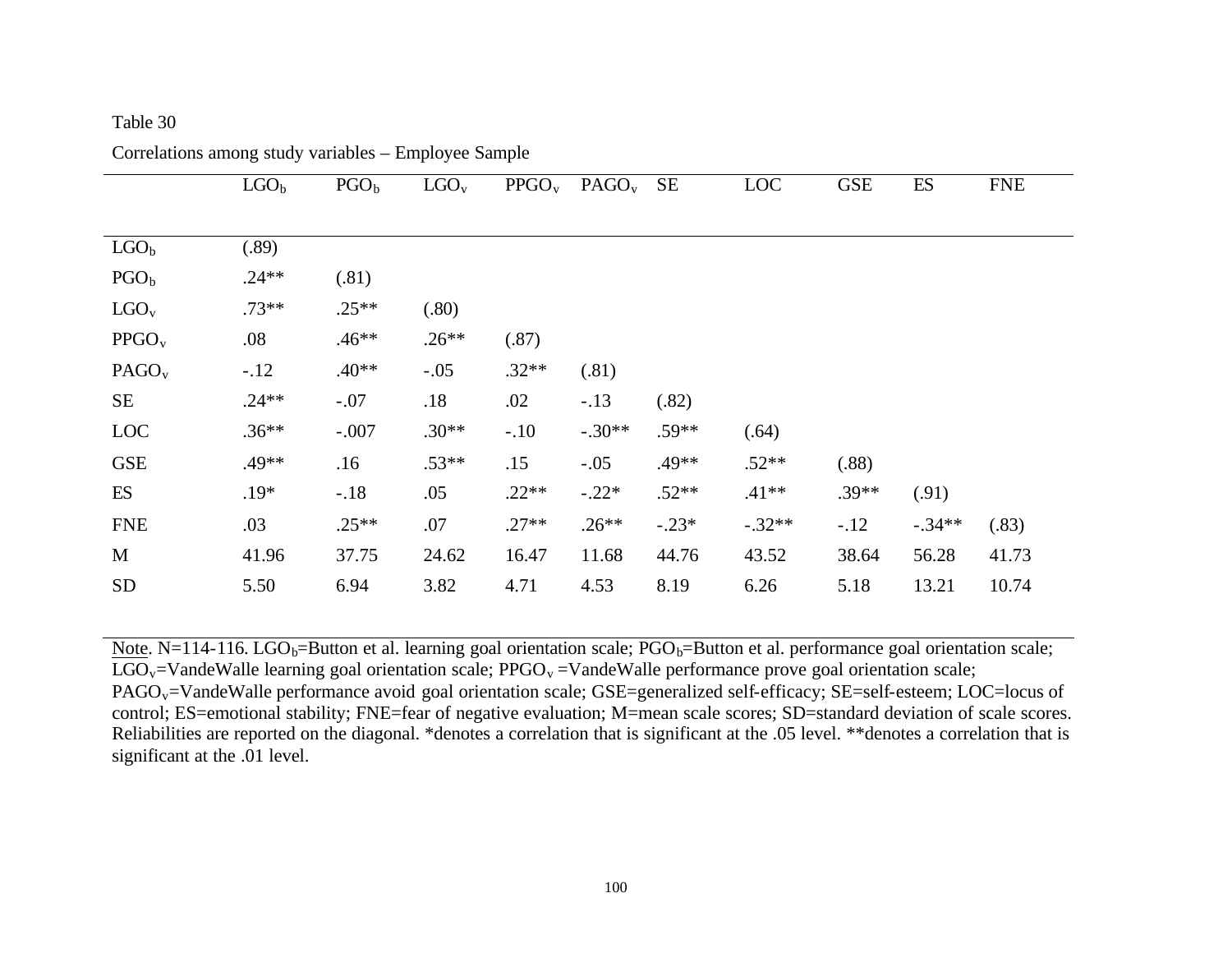# Chapter 5

# **Discussion**

This study examined two competing models of goal orientation to assess the factorial and nomological validity. Overall, support was found for both models of goal orientation resulting in an adequate fit with the data. However, the findings also highlight some conceptual and measurement issues associated with these models. The two-factor (Button et al., 1996) and threefactor (VandeWalle, 1997) models of goal orientation are first discussed followed by a conceptual comparison across models. The results of hypothesis testing of the nomological network for goal orientation yielded mixed findings across both models and across student and employee samples. This chapter discusses the implications and limitations of these findings and directions for future research.

#### Measurement Models

The two-factor model conceptualizes goal orientation as two unrelated dimensions of learning goal orientation and performance goal orientation. While most psychometric properties were similar across student and employee samples, results for model fit were mixed. In both samples, participant scores on both goal orientation scales  $(LGO_b)$  and  $PGO_b$ ) were restricted to the high end of the scale. This finding is consistent with prior research that indicates range restriction exists for the respective  $\text{LGO}_b$  and  $\text{PGO}_b$  scales (Breland, Hafsteinson, & Donovan, 2003; Hafsteinson , Breland & Donovan, 2003). The high level of agreement across both scales is particularly problematic given that the learning goal orientation and performance goal orientation are considered to reflect opposing behavioral tendencies. While Button et al. (1996)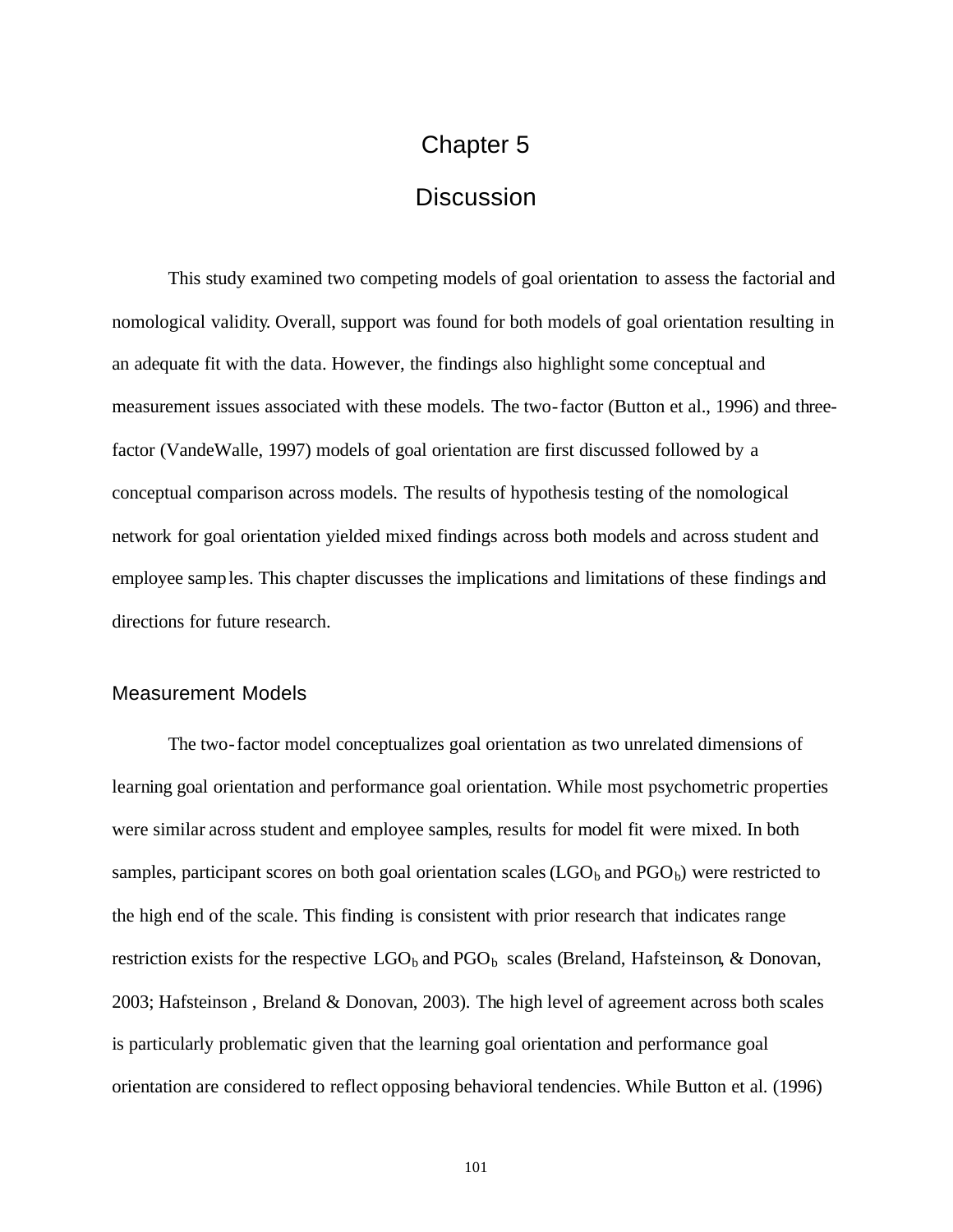argue that individuals may have varying levels of agreement with learning goal orientation and performance goal orientation simultaneously, it is difficult to reconcile these patterns in terms of the expected behaviors. Although this issue has been noted in prior research, there has been relatively no research addressing this issue.

The relationship between learning goal and performance goal orientation dimensions produced mixed results across student and employee samples. While Button et al. (1996) suggest that learning goal orientation and performance goal orientation are unrelated, the correlations between these dimensions in the current study ranged from .06 to .24. This relationship was strongest in the employee sample, which suggests that learning goal and performance goal orientations may operate in a somewhat different manner in work settings. Prior research has primarily examined goal orientation in academic settings utilizing student samples. However, even with student samples, the relationships between goal orientation dimensions have yielded stronger associations. Recent studies have reported correlations ranging from .24 (Jagacinski & Duda, 2001) to .52 (Kozlowski et al., 2001). Thus, the relationship between  $\text{LGO}_b$  and PGO<sub>b</sub> appears inconsistent across studies that may not be unique to the student or employee samples in the current study. It is not clear what factors may be influencing these varying levels of association between learning goal orientation and performance goal orientation.

Results of the measurement model analysis revealed acceptable fit indices, however, a closer examination of the psychometric properties highlights several issues with this model of goal orientation. The most significant findings were found in the performance goal orientation factor. First, three of the eight items assessing performance goal orientation reflect relatively weak factor loadings. In the current study, the loadings for these factors ranged from .40 to .48, somewhat lower than desired levels for good indicators of the underlying construct. A more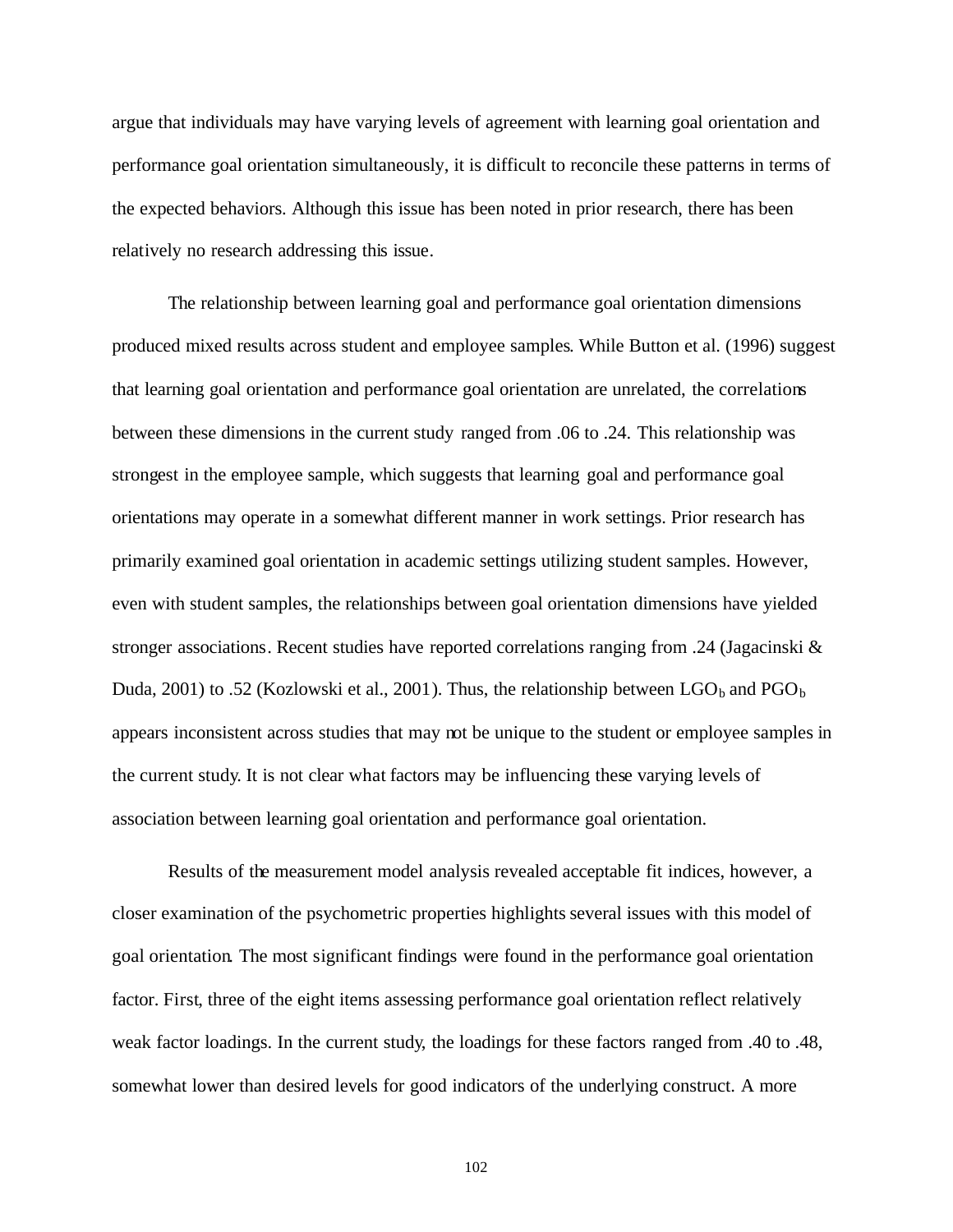stringent test of factor analytic models suggest that factor loadings less than .60 may be weak indicators of the construct (e.g., Hatcher, 1994). A second issue concerns the factor variance associated with the performance goal orientation factor ( $PGO<sub>b</sub>$ ). The factor variances of .39 and .37 across student and employee samples, respectively, reveal lower than desired levels of .50 (Hatcher, 1994) for variance attributed to the underlying factor. Finally, the three items reflecting low loadings also reveal low inter-item correlations among the remaining five items on the scale with associations less than .30. Thus, while the overall scale has acceptable internal consistency reliabilities of .77 and .81 across student and employee samples, respectively, these findings suggest that the measure of performance goal orientation could be improved by addressing potential weaknesses in the  $PGO<sub>b</sub>$  scale.

Although the learning goal orientation factor revealed stronger psychometric properties there were also weaknesses noted in the scale. In general, the factor loadings and variances were acceptable compared to the  $PGO<sub>b</sub>$  factor. However, the  $LGO<sub>b</sub>$  factor yielded somewhat weaker loadings for three of the indicators ranging from .54 to .58, though, these values are only slightly below the .60 recommended level (Hatcher, 1994). The factor variance for the  $\text{LGO}_b$  ranged from .39 to .52 for student and employee samples, respectively. The variance of .39 in the student sample indicates that a greater percentage of variance is attributed to measurement error rather than the underlying construct. Overall, the 2-factor model of goal orientation resulted in adequate fit, yet these findings highlight several measurement issues associated with each scale that may impact the overall validity and utility of the goal orientation construct.

The 3-factor model of goal orientation yielded similar results for the three dimensions of learning goal, performance prove, and performance avoid goal orientations. Across both samples, participant scores were restricted to the high end of the  $LGO_v$  and  $PPGO_v$  scales.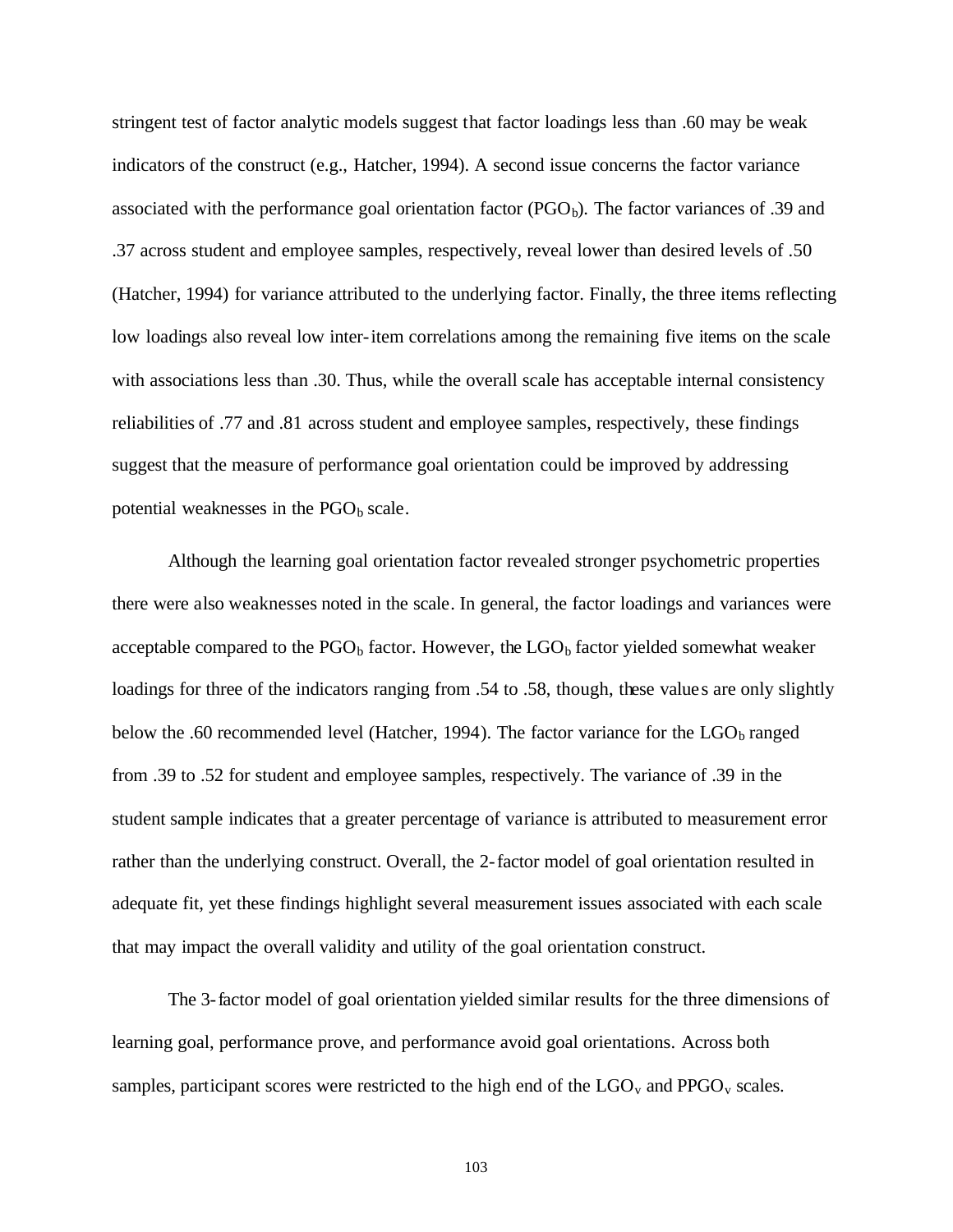Overall, there was lesser agreement with performance avoid goal orientation tendencies. Interestingly, the agreement was weaker in the employee sample where evaluative concerns may be considered more salient because of work settings. In the 3-factor model, the goal orientation dimensions are moderately correlated ranging from  $r=12$  to  $r=.45$ . These findings are consistent with VandeWalle's (1997) findings, though, conceptually it is difficult to reconcile these relationships with the expected patterns of behavior. It is not clear what behavior would be displayed for an individual with high scores of  $LGO_v$ ,  $PPGO_v$ , and  $PAGO_v$  simultaneously. The issue is further complicated when examining the performance goal orientation factor and distinguishing between performance prove goal orientation ( $PPGO_v$ ) and performance avoid goal orientation (PAGO<sub>v</sub>). While VandeWalle (1997) argued for two dimensions of performance goal orientation, it is not clear whether or how they reflect different behavior patterns. Thus, there are some conceptual ambiguities concerning VandeWalle's (1997) dimensions of goal orientation.

Results of the measurement model analysis for the 3-factor model of goal orientation revealed acceptable fit across both student and employee samples. Specifically, the 3-factor model yielded acceptable factor loadings and factor variances across these samples, exceeding .60 and .50 respectively. While  $PROO<sub>v</sub>$  and  $PAGO<sub>v</sub>$  values were within recommended levels, some measurement weaknesses were noted for the  $LOGO<sub>v</sub>$  factor. In the student sample, the factor variance of .48 was somewhat lower than the desired level of .50 for variance attributed to the underlying factor; though, all factor loadings exceeded .60. However, in the employee sample, two of the indicators reflect lower than desired factor loadings of .32 and .49. It is not clear whether these issues are specific to the samples examined but they do suggest some measurement weaknesses may exist in  $LOGO<sub>v</sub>$ . Overall, the 3-factor model resulted in an adequate fit of the data to the model with fairly strong psychometric properties.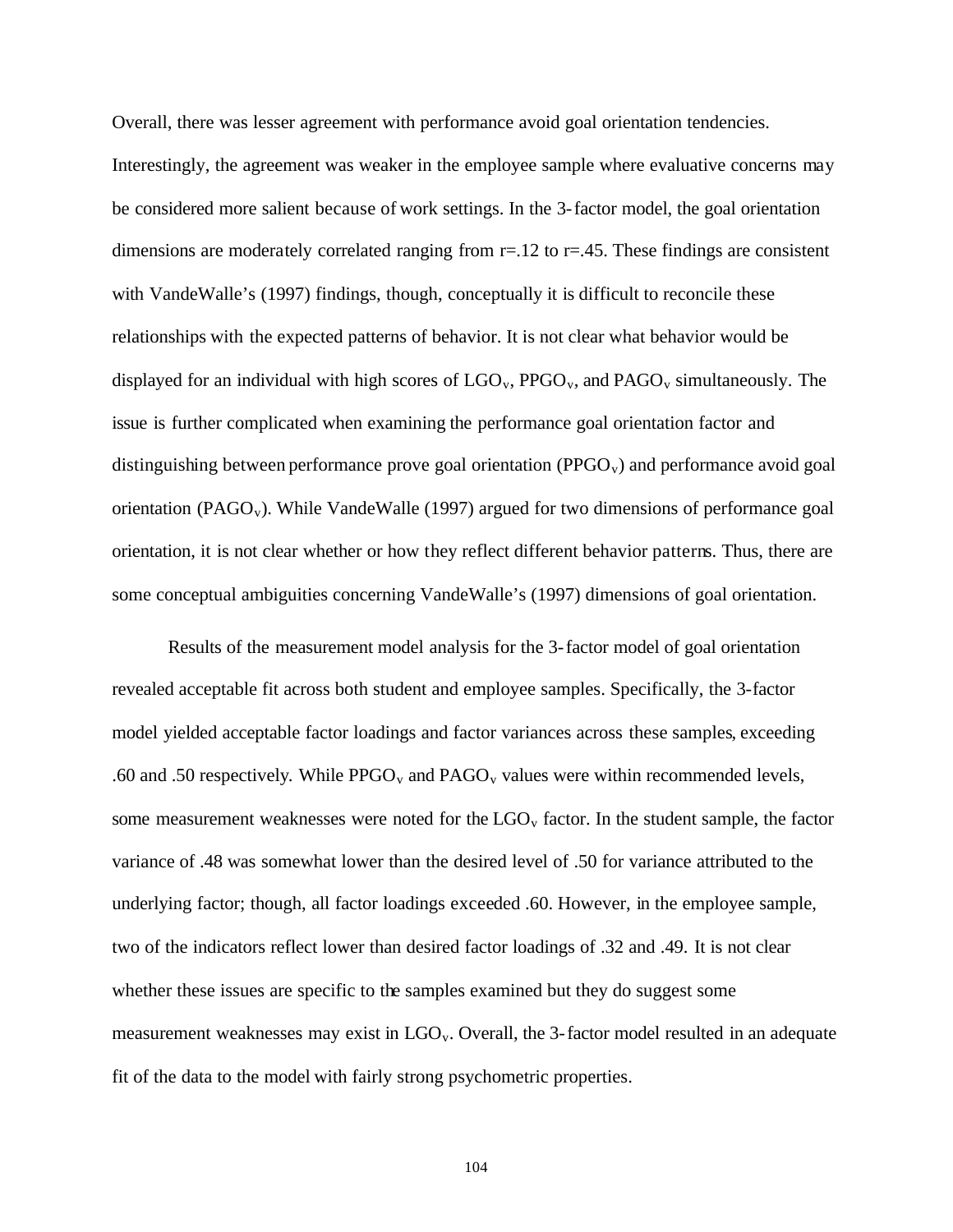The two models of goal orientation are distinct in terms of dimensionality, relationship among dimensions, and measurement. A comparison of the measures suggests that the learning goal orientation scales (LGO<sub>b</sub> and LGO<sub>v</sub>) are more equivalent and appear to tap the same construct. Across both samples, the correlation between the two measures exceeds .70. These findings are consistent with previous research with correlations ranging from .77 to .81 (Day, et al., 2003a; Dobbins et al., 2002). From these findings, it does appear that learning goal orientation (LGO<sub>b</sub> and LGO<sub>v</sub>) is represented as the same construct across both models.

The two models diverge when conceptualizing the performance goal orientation construct. Conceptually, it is not clear how these dimensions are distinct in representing behavior. In the current study, the relationship among the three performance goal orientation dimensions (PGO<sub>b</sub>, PPGO<sub>v</sub>, and PAGO<sub>v</sub>) reflect moderate correlations ranging from .32 to .46, markedly lower in comparison to the learning goal orientation measures. These findings are consistent with prior research, which suggests that these measures are tapping different constructs (Dobbins, et al., 2002). However, it is difficult to reconcile these findings given that these constructs emerge from the same conceptual framework. The rationale for VandeWalle's (1997) departure from earlier frameworks and dichotomizing performance goal orientation into performance prove and performance avoid dimensions is less well specified in terms of behavior. The specific issues concerning the dimensionality of performance goal orientation and the relationship between these dimensions cannot be addressed with the results of this study. However, they do highlight the need to examine the conceptual framework of goal orientation to specifically address meaningful individual differences associated with the performance goal orientation construct.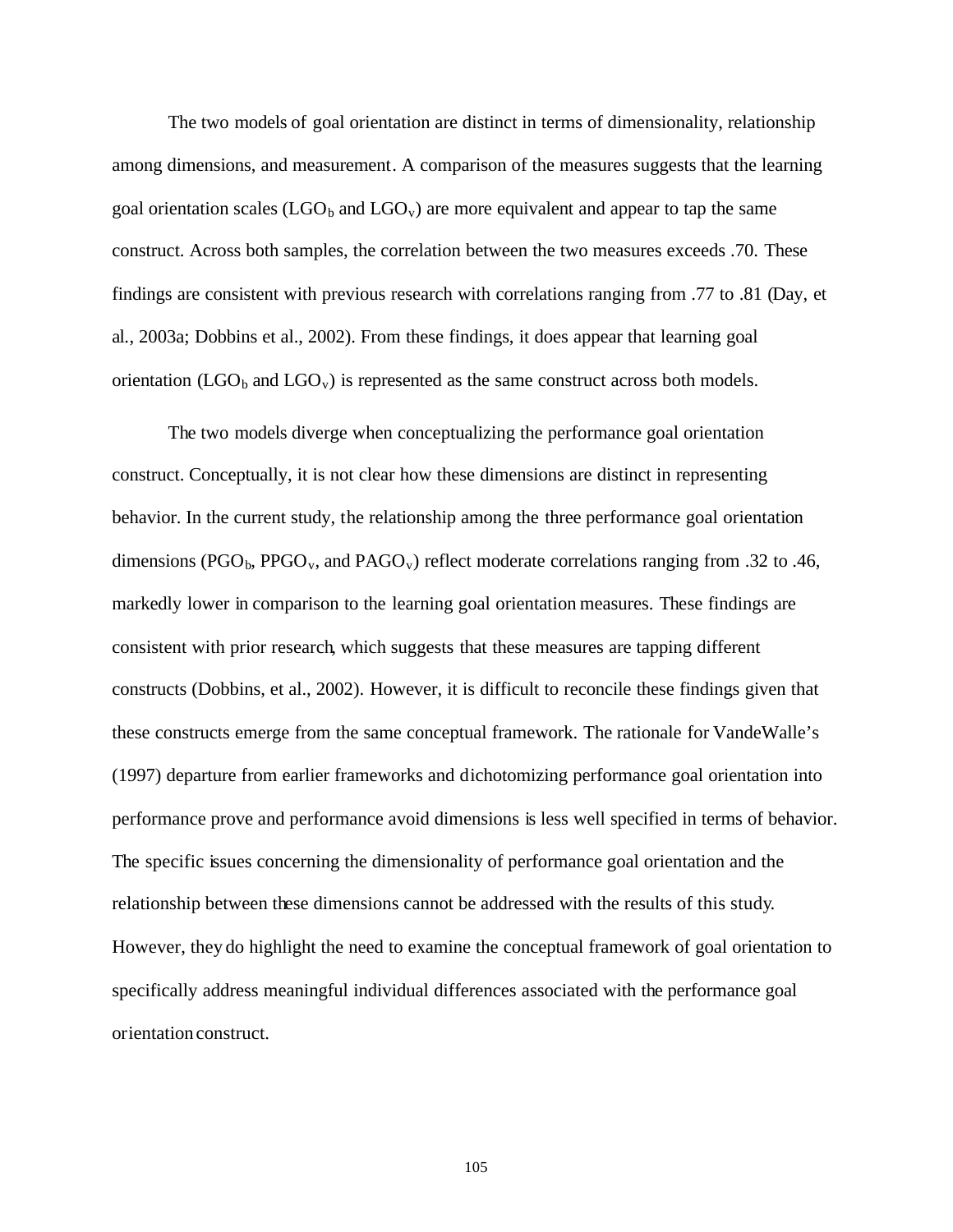While the current study does not resolve the dimensionality issue with the performance goal orientation construct, there are several issues that emerge when examining the performance goal orientation construct across both models. First, the low factor loadings, low inter-item correlations, and low factor variances in the Button et al.  $(1996)$  PGO<sub>b</sub> factor were consistent across both student and employee samples. These findings suggest that several items assessing  $PGO<sub>b</sub>$  appear to be weak indicators of the underlying construct. A recent item-response theory (IRT) analysis of this scale revealed that measurement varied substantially across these scales with the lowest level found for  $PGO<sub>b</sub>$  (Hafsteinsson, Breland & Donovan, 2003). This finding along with the results of the current study suggests that some measurement weaknesses exist in Button et al.'s (1996) measures of goal orientation.

A second issue concerns the utility of VandeWalle's (1996) PPGO<sub>v</sub> and PAGO<sub>v</sub> dichotomies. It is not clear from VandeWalle's conceptual framework how these constructs result in different behaviors or outcomes. While the current study revealed stronger psychometric properties for these measures of goal orientation, a recent IRT analysis of this scale reveal that the items result in low levels of measurement precision (Breland, Hafsteinsson, & Donovan, 2003). Breland et al. (2003) suggest that measurement may be improved by adding more items and better discriminating items. The measurement issues of  $PROO<sub>v</sub>$  and  $PAGO<sub>v</sub>$  may be directly linked to conceptual ambiguities between these dimensions.

Finally, it is not clear what the relationship should be among learning goal and performance goal orientation dimensions. The findings were mixed in this study and in prior research where learning goal orientation reflects small, moderate, or no relationship with performance goal orientation constructs. The mixed findings are more prevalent among the 2 factor model of goal orientation. Conceptually, both Button et al. (1996) and VandeWalle (1997)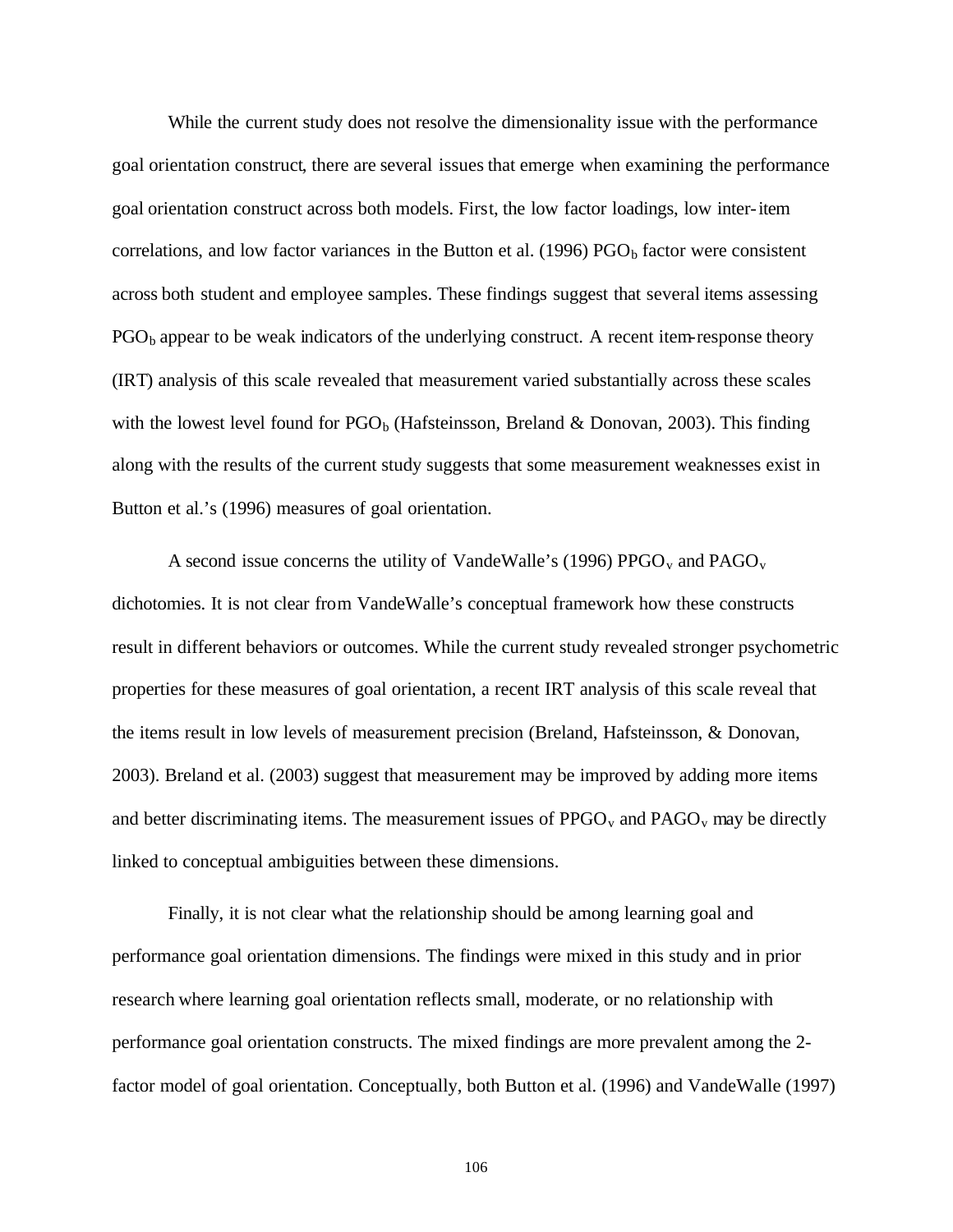argue that learning goal and performance goal constructs reflect differential behaviors patterns, yet inconsistencies exist in the level of association between these constructs. This issues further highlights the need to reexamine the conceptual framework.

In testing the competing models of goal orientation, this research also sought to examine the stability of goal orientation as a trait. This issue is particularly important given limited research on the stability of goal orientation and the departure of these models from earlier operationalizations of the construct as an experimental manipulation or a context-specific measure. The assessments of goal orientation over a 60 day timeframe resulted in relatively low stability coefficients ranging from .49 to .75 with the most stable scores found for  $PAGO<sub>v</sub>$ . These findings reflect weaker stability reliabilities compared to other personality attributes ranging from .69 to .76 over 78 to 158 days (Visweswaran & Ones, 2000). However, the 60-day timeframe in the current study is of shorter duration than prior studies and it may be that the timeframe was too short to assess stability. It is also possible that these findings may be the result of contextual influences that participants were exposed to in the classroom environment. At a minimum, these findings suggest the need for additional research examining the stability of goal orientation over time. Furthermore, there is considerable debate among goal orientation researchers whether goal orientation is best conceptualized as a trait, state, or both (Carr & DeShon, 2001). Researchers have begun examining the utility of trait and state conceptualizations of goal orientation (Donovan & Breland, 2003; Fisher, 1998). Thus, the issue of stability is important to provide a better understanding of the conceptualization and measurement of goal orientation.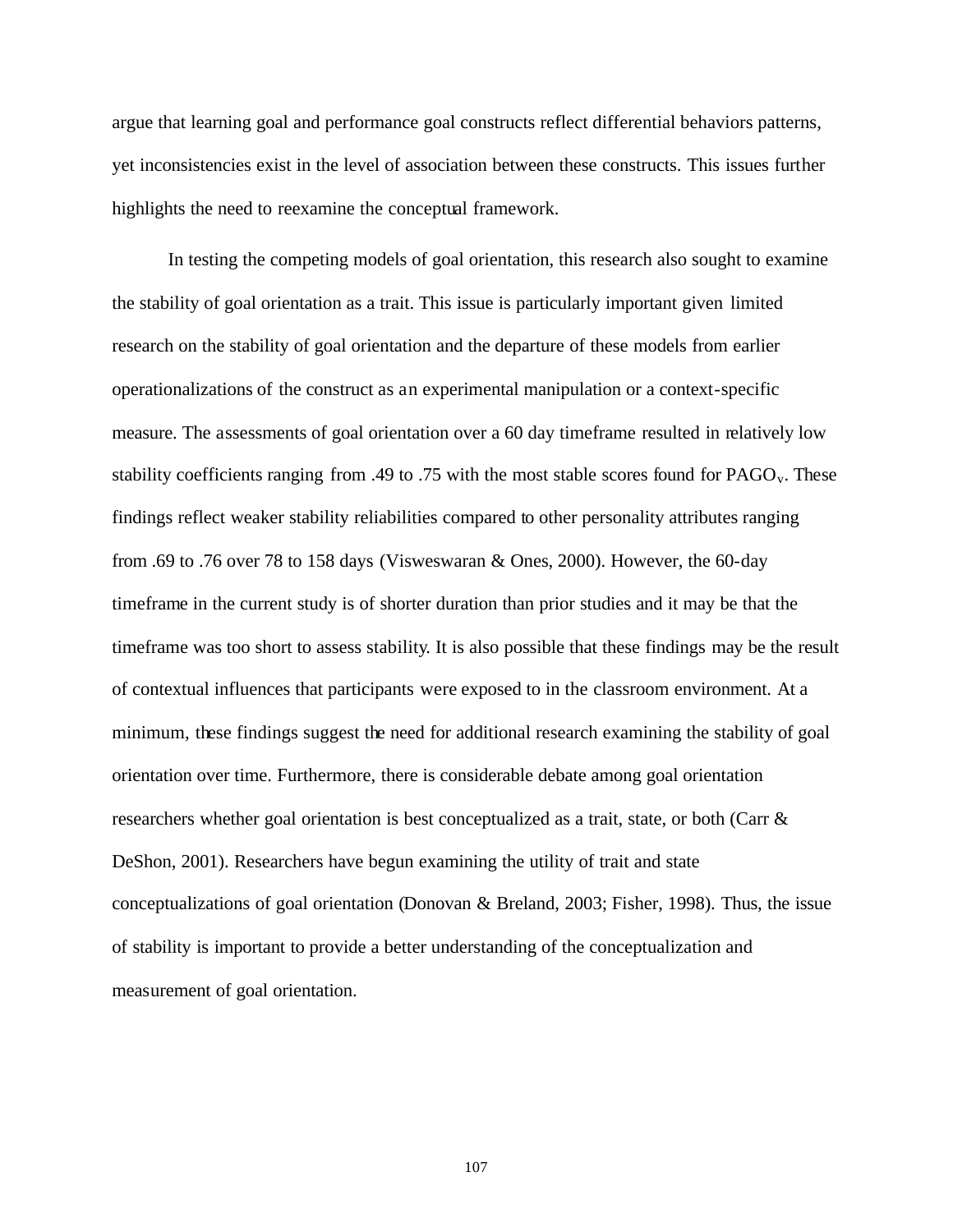## Nomological Relationships

The nomological network for hypothesized relationships among the goal orientation dimensions are expected to reflect opposing patterns of behavioral tendencies and thus differential relationships for learning goal orientation  $(LGO_b)$  and  $LGO_v$ ) and performance goal orientation (PGO<sub>b</sub>, PPGO<sub>v</sub>, and PAGO<sub>v</sub>) with other variables. In the current study, the relationships with learning goal orientation  $(LGO_b)$  and  $LGO_v$ ) were as expected reflecting positive associations with the self-concept traits of self-esteem, locus of control, generalized selfefficacy, and emotional stability. In addition, learning goal orientation was positively related to need for achievement and social desirability but negatively related to fear of negative evaluation. These findings were consistent across student and employee samples. Overall, these findings support the theoretical assertions suggested by Dweck and Leggett (1988) that learning goal orientation may be an important component of the self-concept. These findings were also consistent with prior research reflecting positive relationships between learning goal orientation and other traits including self-esteem and locus of control (Beaubien & Payne, 1999). It is these positive relationships that are expected to account for the behavioral tendencies and desirable performance outcomes associated with learning goal orientation.

The performance goal orientation relationships resulted in mixed findings with the same study variables. In the current study, only the hypothesized relationships for performance avoid goal orientation ( $PAGO<sub>v</sub>$ ) were supported for all study variables. The hypothesized negative relationships for  $PAGO<sub>v</sub>$  were supported for the self-concept traits of self-esteem, locus of control, generalized self-efficacy, and emotional stability. In addition,  $PAGO<sub>v</sub>$  was negatively related to need for achievement and social desirability. As expected, performance avoid goal orientation ( $PAGO<sub>v</sub>$ ) was positively related to fear of negative evaluation. These findings were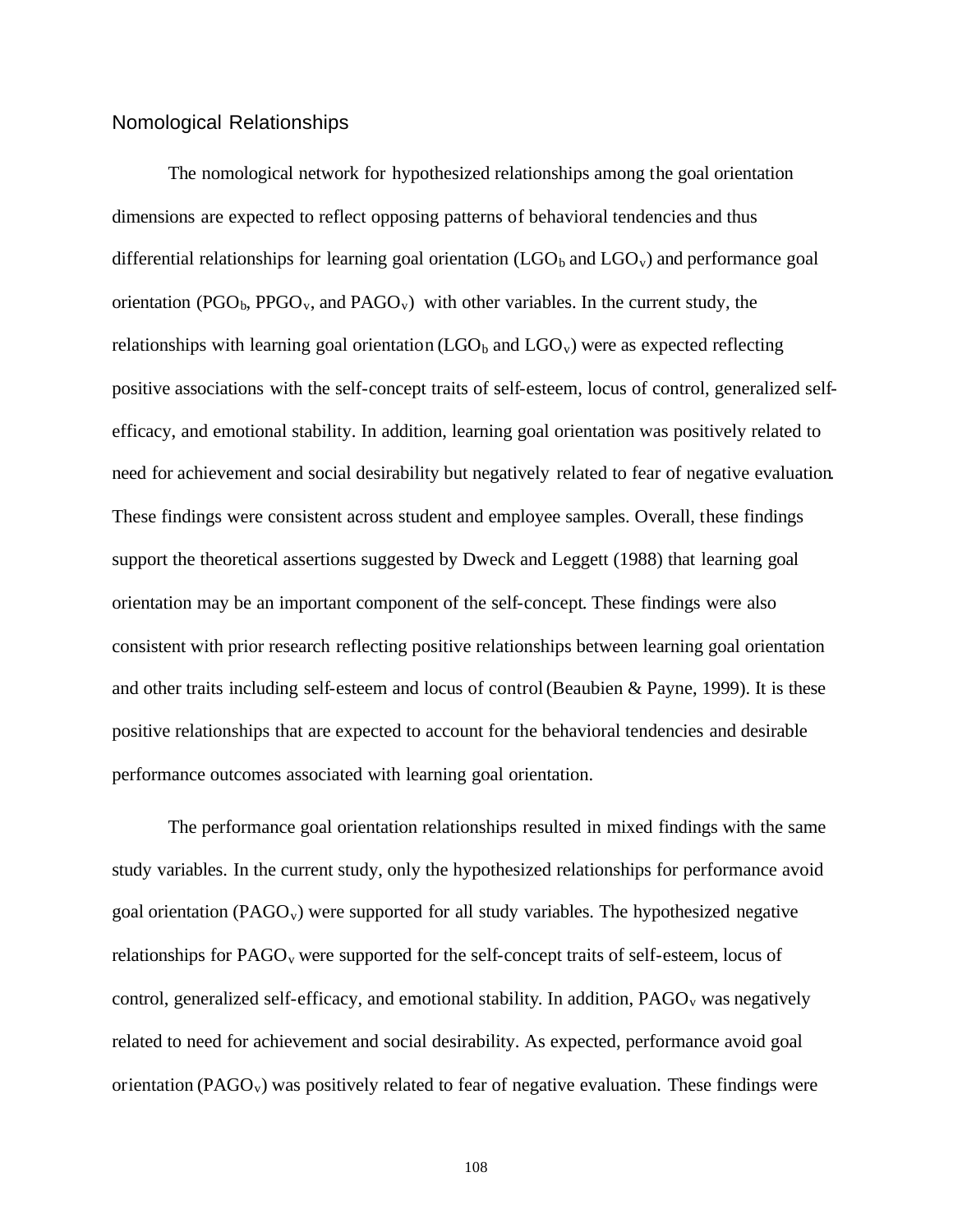consistent across both student and employee samples, although the employee sample reflected a weaker magnitude of these relationships.

The results were mixed when examining  $PGO<sub>b</sub>$  and  $PPGO<sub>v</sub>$  hypothesized relationships. In the current study,  $PGO<sub>b</sub>$  and  $PPGO<sub>v</sub>$  were positively related to fear of negative evaluation and negatively related to emotional stability. However, the hypothesized relationships were not supported for self-esteem and locus of control. These findings were consistent with prior research suggesting no relationship between performance goal orientation ( $PGO<sub>b</sub>$  and  $PPGO<sub>v</sub>$ ) and these traits (e.g., Beaubien & Payne, 1999; McKinney & Carlson, 2003). Additionally,  $PGO<sub>b</sub>$ was unrelated to need for achievement and social desirability in the student sample, while  $PPGO<sub>v</sub>$  reflected relatively weak relationships with these variables. The results for  $PGO<sub>b</sub>$  and  $PPGO<sub>v</sub>$  with emotional stability were mixed across student and employee samples. In the student sample,  $PGO<sub>b</sub>$  and  $PPGO<sub>v</sub>$  were unrelated to emotional stability while the relationships in the employee sample reflected a small, positive relationship. The mixed support for the hypothesized  $PGO<sub>b</sub>$  and PPGO<sub>v</sub> relationships may be a reflection of some of the measurement weaknesses noted concerning  $PGO<sub>b</sub>$ , although the  $PPGO<sub>v</sub>$  factor did not suffer from the same measurement issues. These findings further highlight the need for conceptual clarity within the goal orientation framework.

In summarizing the findings of the current study, several issues have been noted. First, it is not clear how goal orientation should be conceptualized as a multidimensional construct in explaining behavioral variability. In the current study, the learning goal orientation constructs  $(LGO<sub>b</sub>$  and  $LGO<sub>v</sub>$ ) were related but resulted in mixed relationships with the performance goal orientation constructs ( $PGO<sub>b</sub>$ ,  $PPGO<sub>v</sub>$ ,  $PAGO<sub>v</sub>$ ). Thus, it is not clear how the dimensions of goal orientation are expected to explain behavioral variability. If they are unrelated constructs that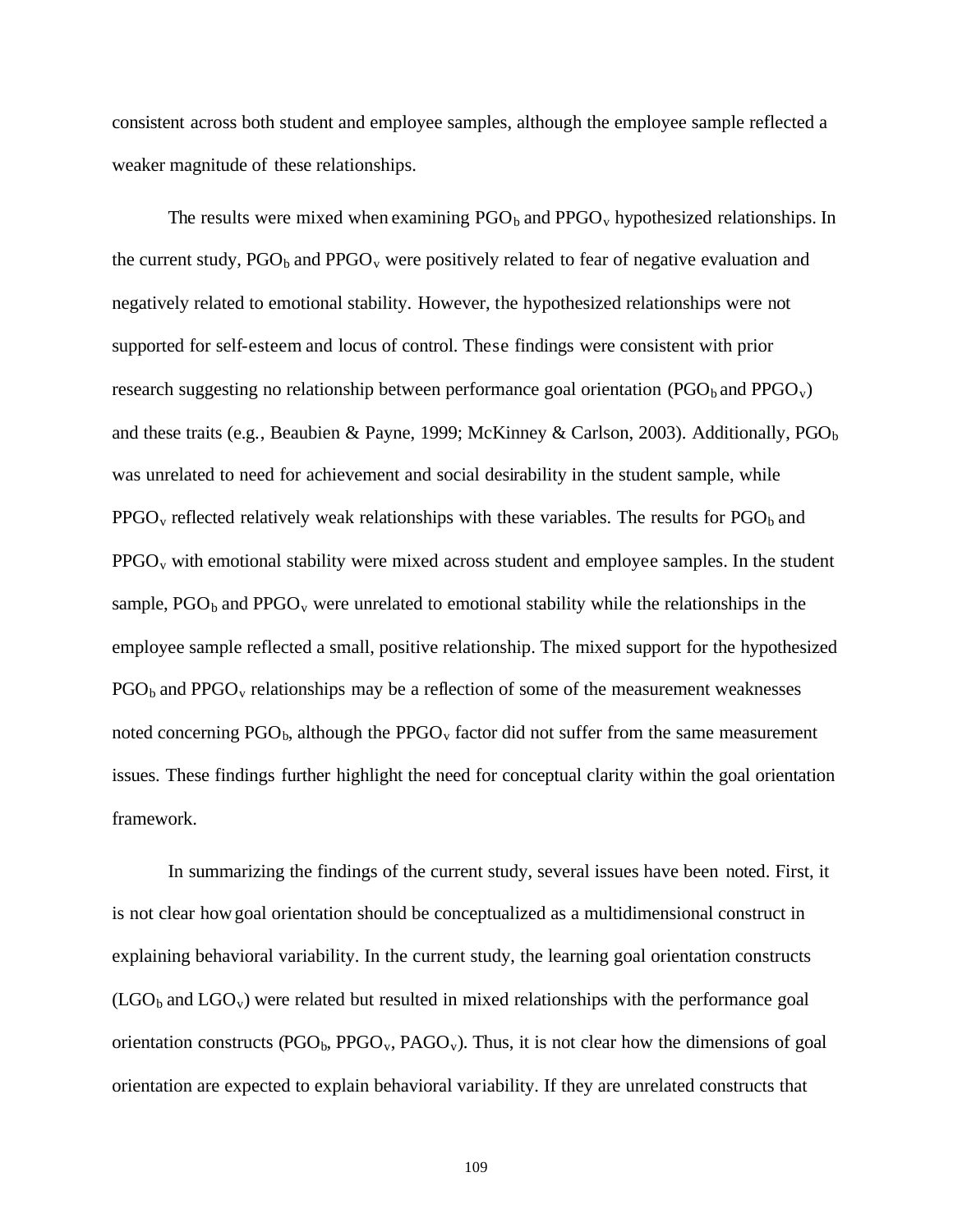reflect opposing behavior patterns, the level of association found in this study and prior research obscures our understanding of the construct. A second issue concerns the measurement weaknesses noted *within* the two-factor model and with  $LGO_v$  in the three-factor model. These measurement weaknesses were marked by lower than desired factor loadings, factor variances, and inter-item correlations in the  $PGO<sub>b</sub>$  factor that were consistent across samples. A third issue concerns the overall conceptual distinctions among the performance goal orientation dimensions. The three dimensions of  $PGO<sub>b</sub>$ ,  $PPGO<sub>v</sub>$ , and  $PAGO<sub>v</sub>$  reflect identical hypothesized relationships yet are considered distinct constructs. This issue is further complicated by the lack of support for most of the hypothesized relationships with  $PGO<sub>b</sub>$  and  $PPGO<sub>v</sub>$ . It is not clear how performance goal orientation should be conceptualized and the expected relationships within the nomological network of trait-like individual differences that reflect behavioral tendencies.

These issues with goal orientation are particularly important to address given the recent impetus of research examining the predictive validity of these constructs (e.g., Breland  $\&$ Donovan, 2003; Brown, 2001; Chen et al., 2000; Day et al., 2003a; Day, Yeo, & Radesevich, 2003b; Ford et al., 1998; Steele-Johnson et al., 2000; VandeWalle, et al., 1999). The results of these studies suggest that learning goal orientation is an advantageous trait and may warrant consideration in selection contexts (e.g., VandeWalle et al., 1999). However, the conceptual and measurement issues surrounding goal orientation may severely limit the validity and utility of the construct. While the conceptual ambiguities have been noted in prior research (Beaubien  $\&$ Payne, 1999; Carr & DeShon, 2001; Day et al., 2003a), there has been little research focused on addressing these issues. In summary, the findings of the current study and prior research highlight the need for a better understanding of the conceptual framework and associated measurement of the goal orientation construct.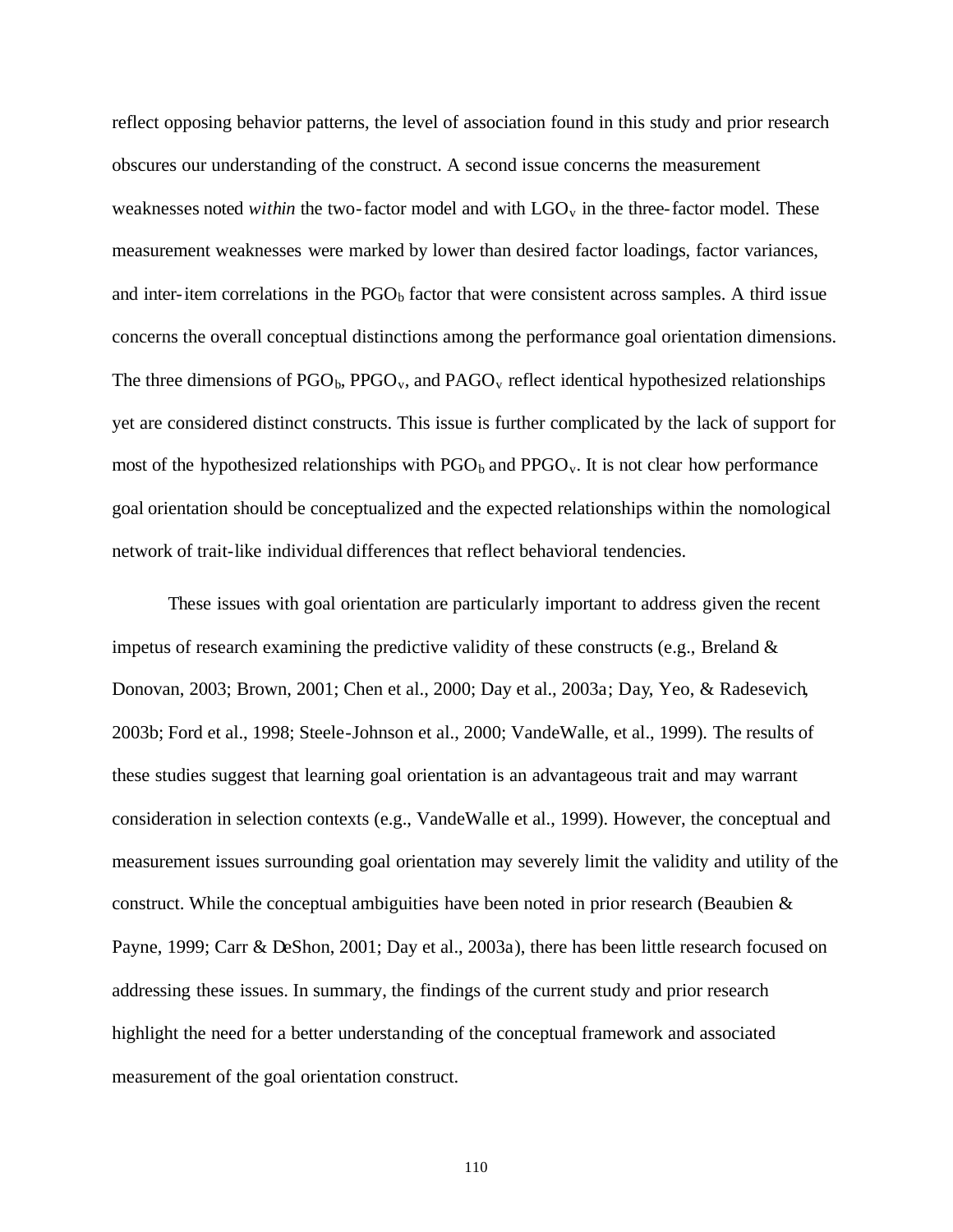# *Limitations*

While the current study contributes to prior research by examining the 2-factor and 3factor models of goal orientation simultaneously, several methodological limitations in the current study require discussion. First, the current study is based solely on self-report data. Selfreport data are considered to be a fallible source of data for a number of reasons including (1) reliance on retrospective reporting, (2) context-dependent assessments, and (3) the tendency for socially desirable responses (Schwarz, 1999). Prior research in decision-making has shown that respondents do not do a good job of capturing their own behavior (Stevenson, Busemeyer, & Naylor, 1990), resulting in potentially inaccurate representations of behavioral tendencies. Additionally, the context-dependent issues have been well cited in personality research which suggests that responses to the survey questionnaires are highly dependent on the context within which one is responding (Schwarz, 1999). A final issue with self-reports concerns the likelihood of socially desirable responses to survey questions. Social desirability has resulted in small to moderate correlations with personality constructs (Visweswaran & Ones, 2000), yet the results of the current study reveal weaker associations with goal orientation. The reliance on self-report data may be problematic but given that goal orientation and other trait-like tendencies are often difficult to observe, it is an issue that is likely to persist in psychological research.

A second limitation of this study concerns the survey presentation format and length. The survey was administered in mixed format across student and employee samples. Student participants completed either an online or paper-and-pencil formats, while employees completed only paper-and-pencil assessments. It is not known what the implications are for these presentation formats; however, an issue to be addressed concerns the survey length. In the current study students completed online and paper-and-pencil surveys consisting of 110 items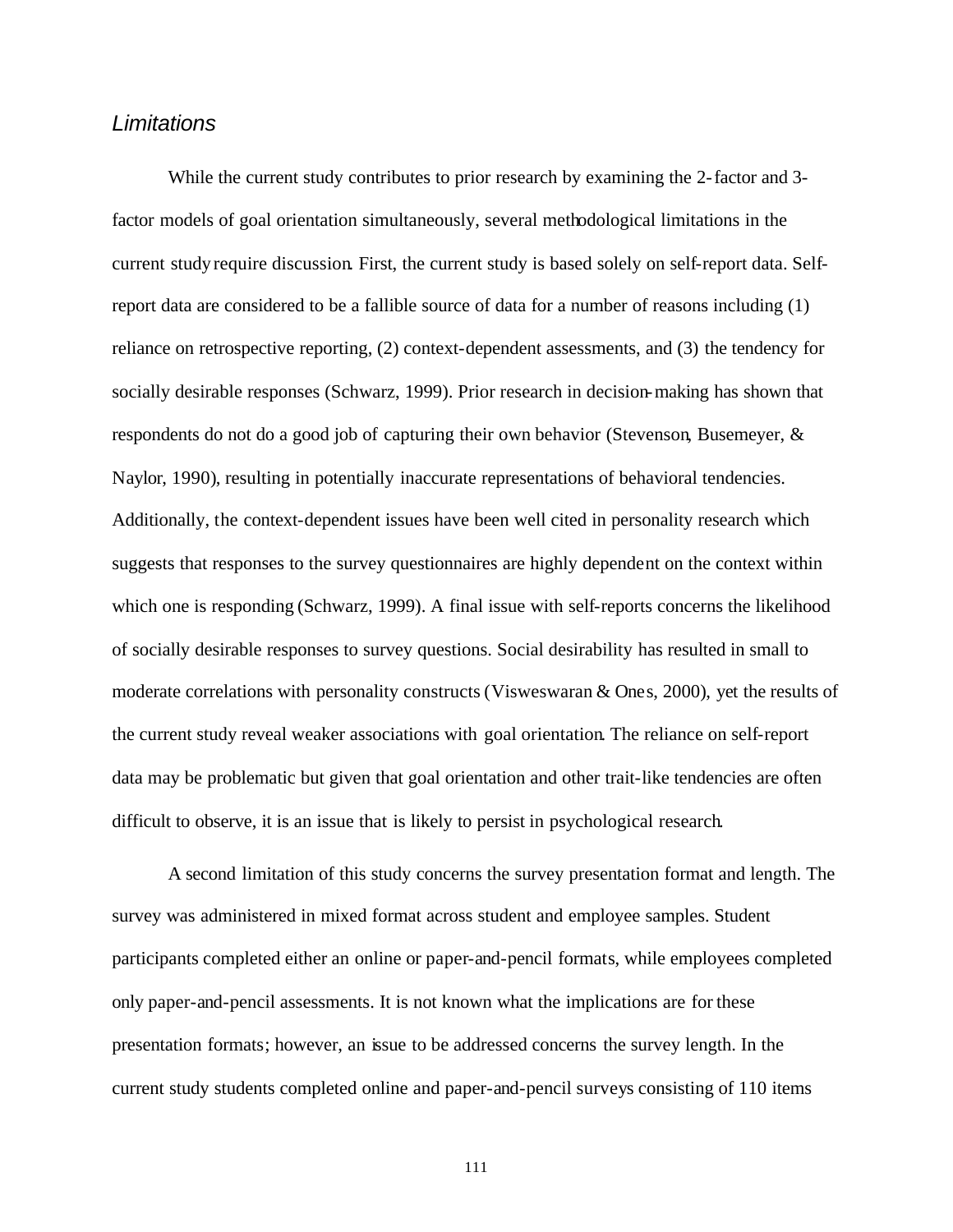with completion times ranging from 25 to 45 minutes, while employees completed paper-andpencil surveys of 84 items with an average completion time of 20 to 25 minutes. Recent research has demonstrated that longer surveys may negatively impact response validity (DeVellis, 1991). Longer survey assessments have resulted in lower validity when responding to the latter half of the survey (Walker, Burke, McCarthy, Fuller & Moffett, 2003). It not clear what the optimal survey length may be or at what point response quality begins to deteriorate. In the Walker et al. (2003) study, they examined surveys with 44 items and 363 items and found that the respondents spent significantly less time per item on the longer scale. Their findings revealed that response validity was lower in later responses on a long scale. While it is not clear whether survey length impacted response validity in the current study, prior research certainly suggests that these effects be examined.

A third limitation concerns the employee sample. One issue is the low sample size of 114 to 116 respondents. The minimum recommended sample size for confirmatory factor analysis is 200 or at least 4 respondents per item (Hatcher, 1994). While a sample of 116 falls short of the recommended 200, it does meet the recommended 4 respondents per item. Although a sample less than 200 does not preclude an examination of the measurement models, it does suggest that the results be interpreted with caution. Sample sizes less than 250 have resulted in unstable parameter estimates (Hu & Bentler, 1999), thus a replication of this study with larger samples is warranted. A second issue with the employee sample concerns the literacy level of respondents. Of the 140 surveys completed, only 116 usable surveys were obtained. Upon visual inspection, the unusable surveys were the result of random responses not consistent with the number of response in the survey. Given the anonymity of respondents in this sample, the researcher was unable to address this issue and thus the surveys were excluded from the analysis. While literacy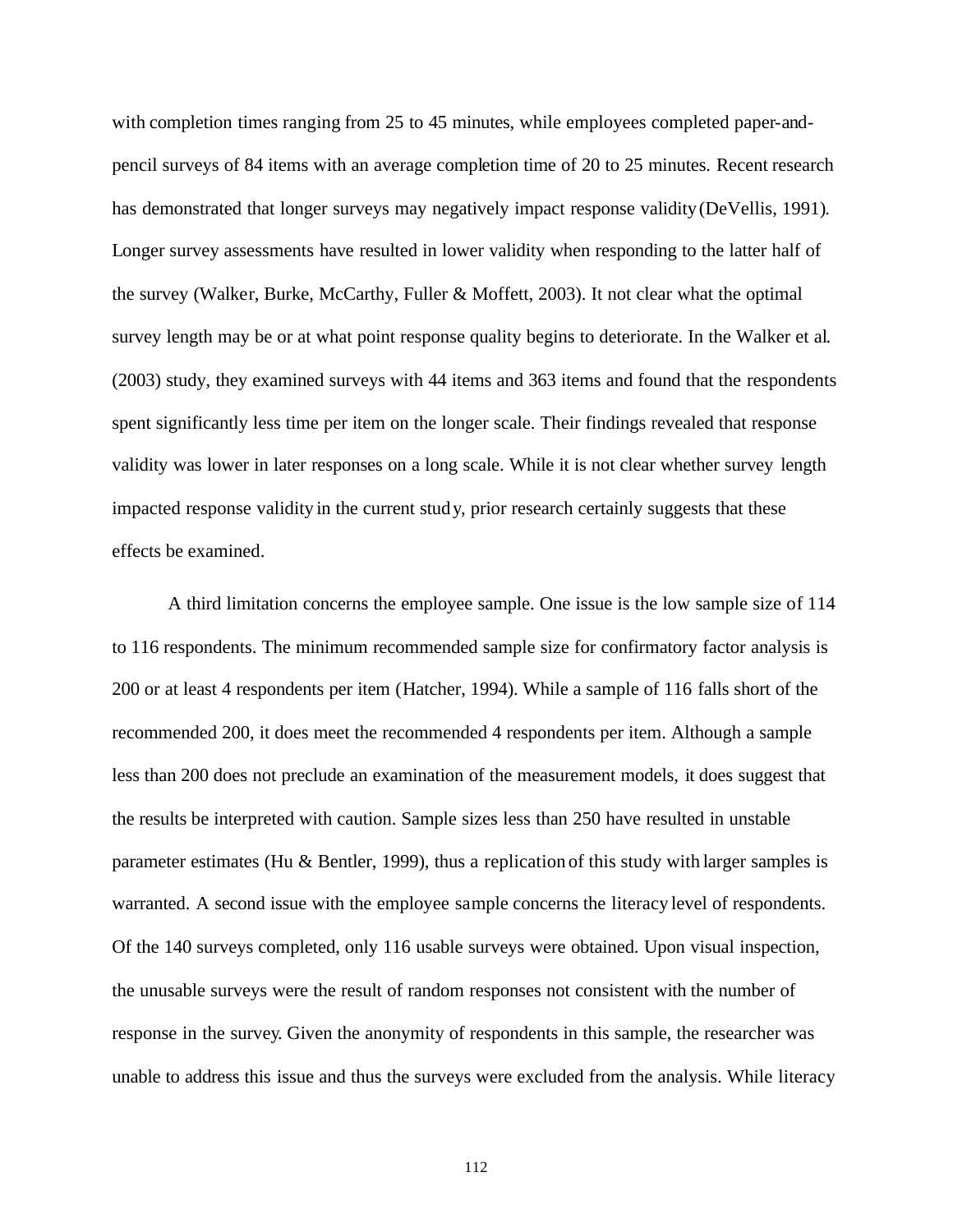levels were not assessed within the sample, the scale was qualified to the sixth grade reading level in an attempt to address potential issues with the participant's ability to adequately respond to the questionnaire items. Given that similar response levels were apparent across student and employee samples, it not clear whether literacy played a role in the current study.

Finally, a potential limitation concerns the test-retest timeframe. At a minimum, the testretest timeframe should not occur sooner than 14 to 30 days (Nunnally & Bernstein, 1994). The 60 day test-retest timeframe in the current study resulted in somewhat lower than desired reliabilities compared to other personality measures. It may be that the timeframe was too short to assess stability or that other contextual factors may have influenced the reliabilities. The testretest assessment was conducted in a classroom setting which may have predisposed students to contextual influences over the course of survey administrations. It may also be that goal orientation is less stable than expected in reflecting true trait-like behaviors. The stability of goal orientation is an issue that warrants additional research.

## *Future Research*

The findings of this study highlight several areas for future research in examining the validity and utility of the goal orientation construct. These areas include addressing conceptual issues, measurement issues, and the nomological framework for goal orientation. The first area for future research concerns the conceptualization of the goal orientation construct. The models advanced by Button et al. (1996) and VandeWalle (1997) are a departure from Dweck and Leggett's (1988) conceptual framework in a number of ways. While both models build on Dweck's (1986) definition, these models reconceptualize goal orientation by specifying the dimensionality, measurement, and nomological network in a trait framework. Dweck and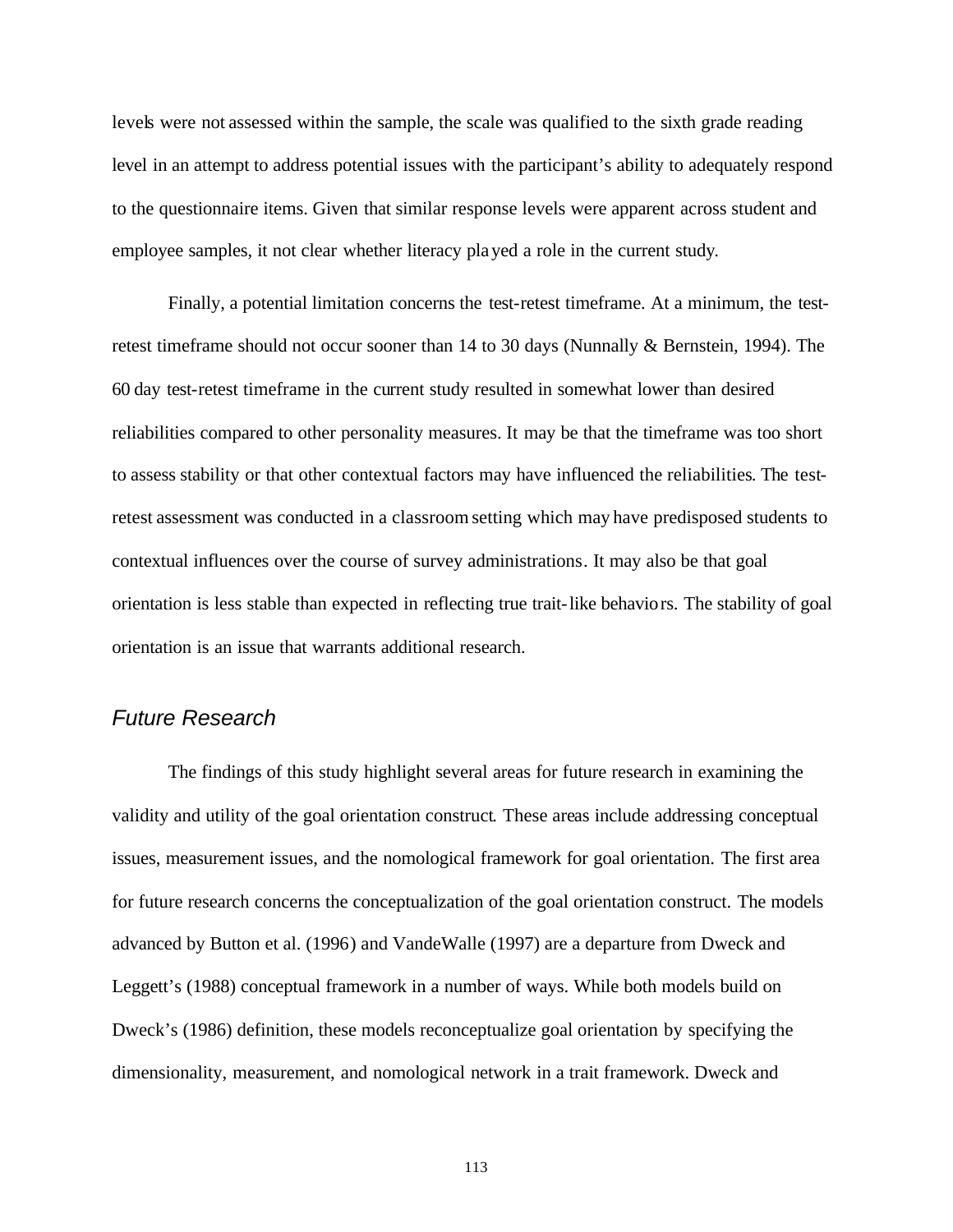Leggett's (1988) conceptualization of learning and performance goals attempted to explain effort-related behaviors; however the conceptual meaning of goal orientation in the recent models proposed by Button et al. (1996) and VandeWalle (1997) are less well specified in explaining specific behaviors. While Button et al. (1996) suggest that learning goal orientation and performance goal orientation are not mutually exclusive and thus potentially int eract, they are less clear in explaining what behaviors are defined (i.e., effort-related). Button et al. (1996) defined learning goal orientation as reflecting mastery-oriented behaviors, while performance goal orientation reflects maladaptive behaviors or learned helplessness. Thus, goal orientation is an individual difference reflecting contrasting behavior patterns. However, they argue that individuals can engage in mastery-oriented and helplessness behaviors simultaneously. Furthermore, they do not clearly specific how these behaviors are manifest. Do you persist on the task or withdraw depending of varying levels of learning goal and performance goal orientations?

Similarly, VandeWalle (1997) defined learning goal orientation as the desire for mastery or improve competence. He defined performance prove goal orientation as the desire to demonstrate competence and performance avoid goal orientation as the desire to avoid negative evaluation of competence. While one can make inferences concerning effort-related behaviors associated with learning goal orientation and performance prove goal orientation in trying to develop or demonstrate competence, the performance avoid goal orientation dimension is a bit more problematic. To avoid negative evaluations of competence, do you work harder or withdraw from the task? Furthermore, it is not clear what behaviors are associated with performance prove goal orientation and how they are distinct from learning goal orientation. If the goal is improve competence  $(LGO_v)$  or demonstrate competence  $(PPGO_v)$ , do these construct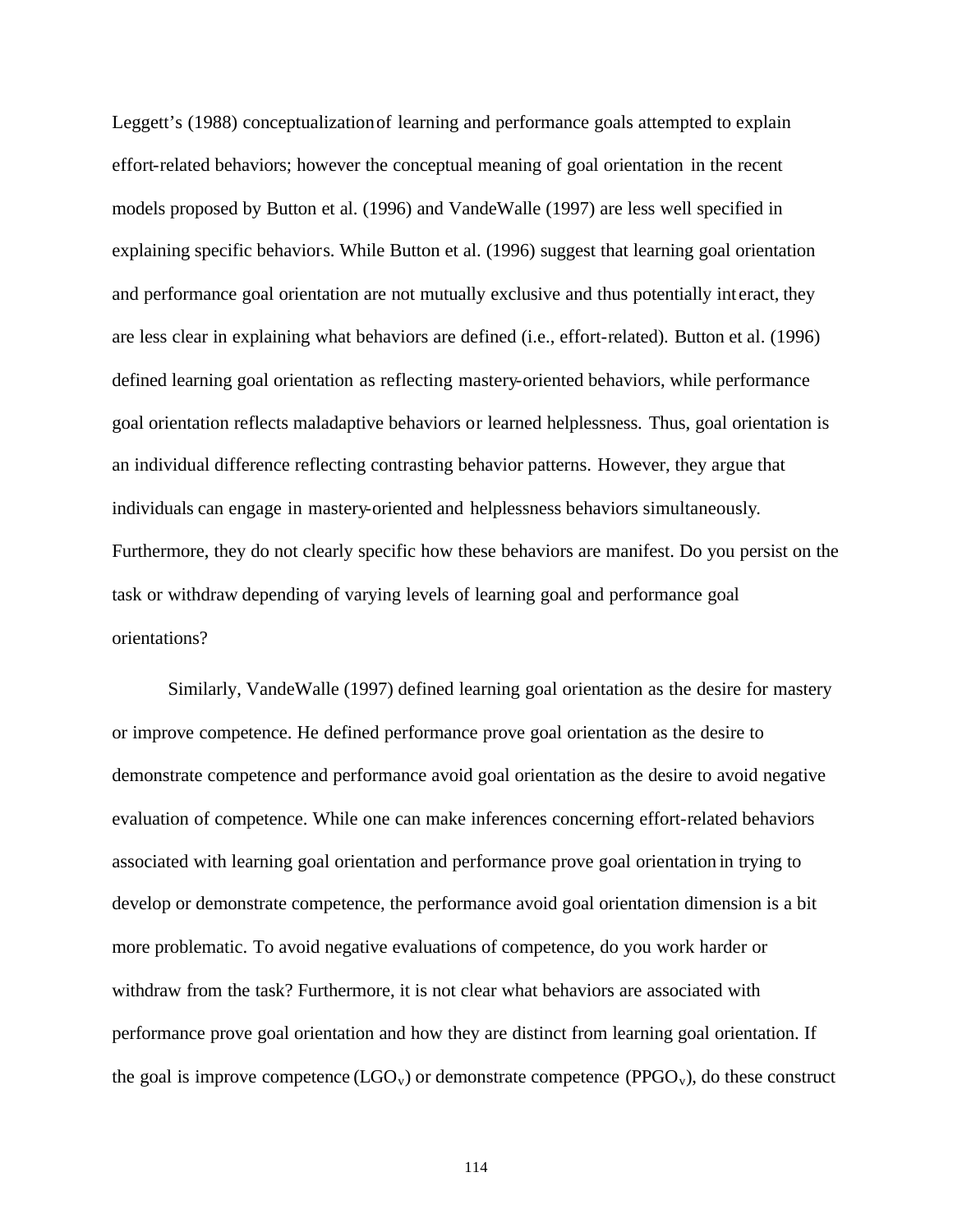represent different behaviors? It is these ambiguities in both models that highlight a need for conceptual clarity in these constructs.

The models of goal orientation advanced by Button et al. (1996) and VandeWalle (1997) highlight the need for a detailed review of the conceptual framework of goal orientation to address the theoretical linkages of these models. This review may provide a better insight into several of the issues highlighted in this study including the (1) conceptualization of goal orientation as trait, state, or contextual effect, (2) dimensionality to explain meaningful differences in behavior, and (3) expected relationship among the dimensions of goal orientation. These issues remain unresolved in the current body of goal orientation research but are fundamental to the validity and utility of the construct in organizational research.

A second area of future research concerns the measurement of the construct. The current study and prior research highlights several issues with the measurement of the goal orientation construct, particularly performance goal orientation across both models. These issues have primarily focused on scale quality and the adequacy of items to effectively discriminate one's relative standing on goal orientation. Some insight into the measurement issues may be gained by a more robust examination of the content validity of existing measures. Measures of goal orientation developed by Button et al. (1996) and VandeWalle (1997) appear to have confounded measures of implicit theories of ability and goal orientation. While Dweck and Leggett (1988) suggest that implicit theories of ability and perceptions of one's ability may be antecedents or even correlates of goal orientation, these measures are embedded within VandeWalle's (1997) measure. For example, one learning goal orientation  $(LGO_v)$  item asks 'For me, development of my ability is important enough to take risks." In this item, development of ability is considered to an indicator of learning goal orientation rather than an antecedent or correlate. Furthermore, it is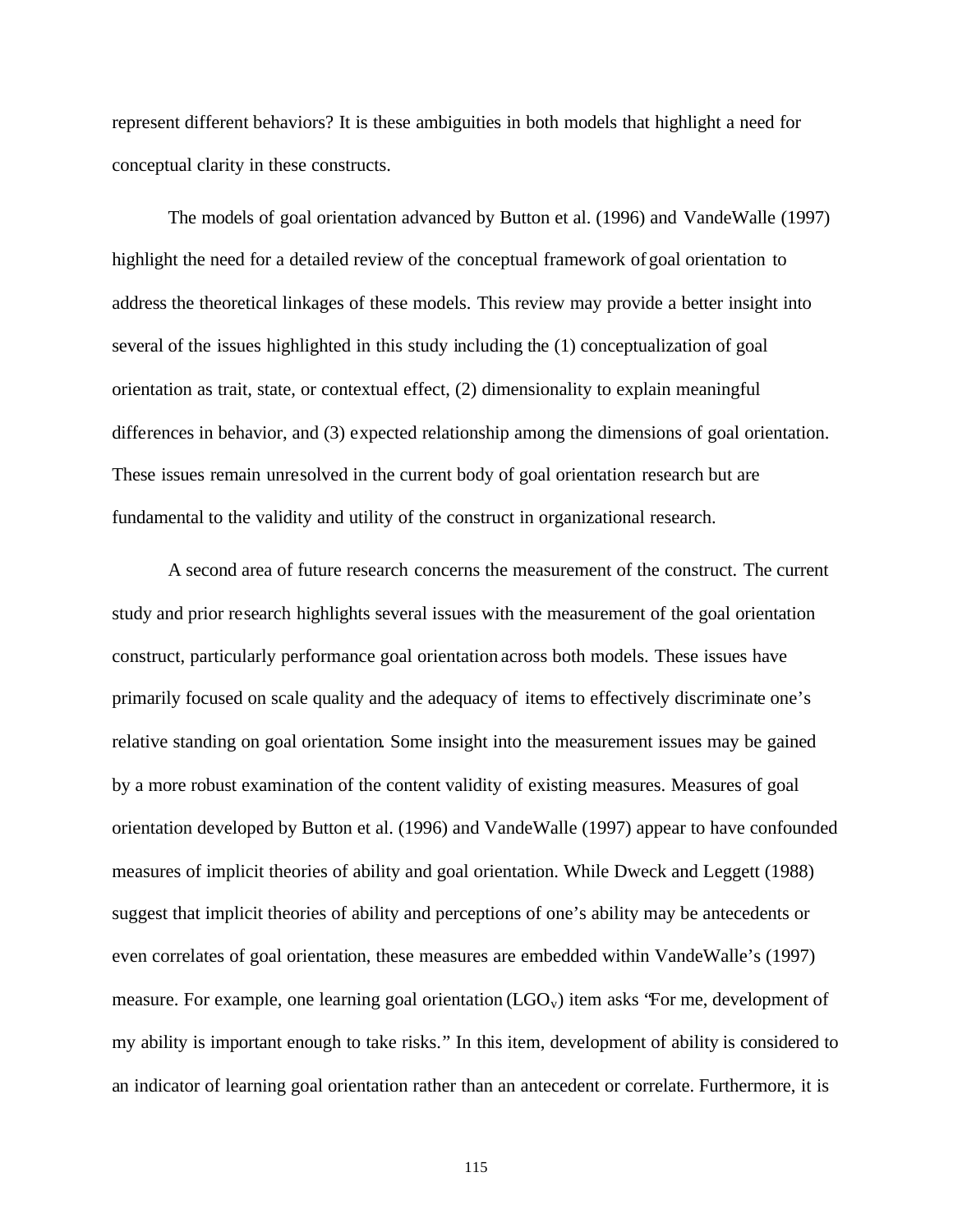not whether this item was intended to assess beliefs about the development of ability or risktaking propensity. Similarly a performance avoid goal orientation  $(PAGO<sub>v</sub>)$  items asks, "Avoiding a show of low ability is more important to me than learning a new skill." It is not clear what is being asked with this item but it appears to assume that these are contradictory preferences.

There are also content issues evident in Button et al.'s (1996) performance goal orientation items which tend to reflect an individuals' evaluative concerns with items assessing, "The opinions others have about how well I do certain things are important to me" and "I feel smart when I can do something better than most other people." While these items do reflect linkages to Dweck and Leggett's (1988) framework, they also reflect a referent other perspective that one could argue is an outcome rather than an indicator of performance goal orientation. These measures suggest that some item content issues may exist. Additional support for examining the validity of existing measures can be linked to a recent IRT analysis of these scales that suggest existing items may be insufficient to adequately discriminate in assessing goal orientation (e.g., Breland et al., 2003; Hafsteinsson et al., 2003). In summary, these measurement issues highlight the need for additional research examining the properties of goal orientation scales.

A final area for future research concerns the nomological network of goal orientation. In the current study, goal orientation relationships were examined with other theoretically-derived traits which produced mixed results for performance goal orientation constructs. These findings suggest a need for future research to examine the full complement of nomological relationships including antecedents, correlates, and outcomes. Goal orientation research has primarily focused on performance outcomes and to a lesser extent self-regulatory behaviors. The findings of these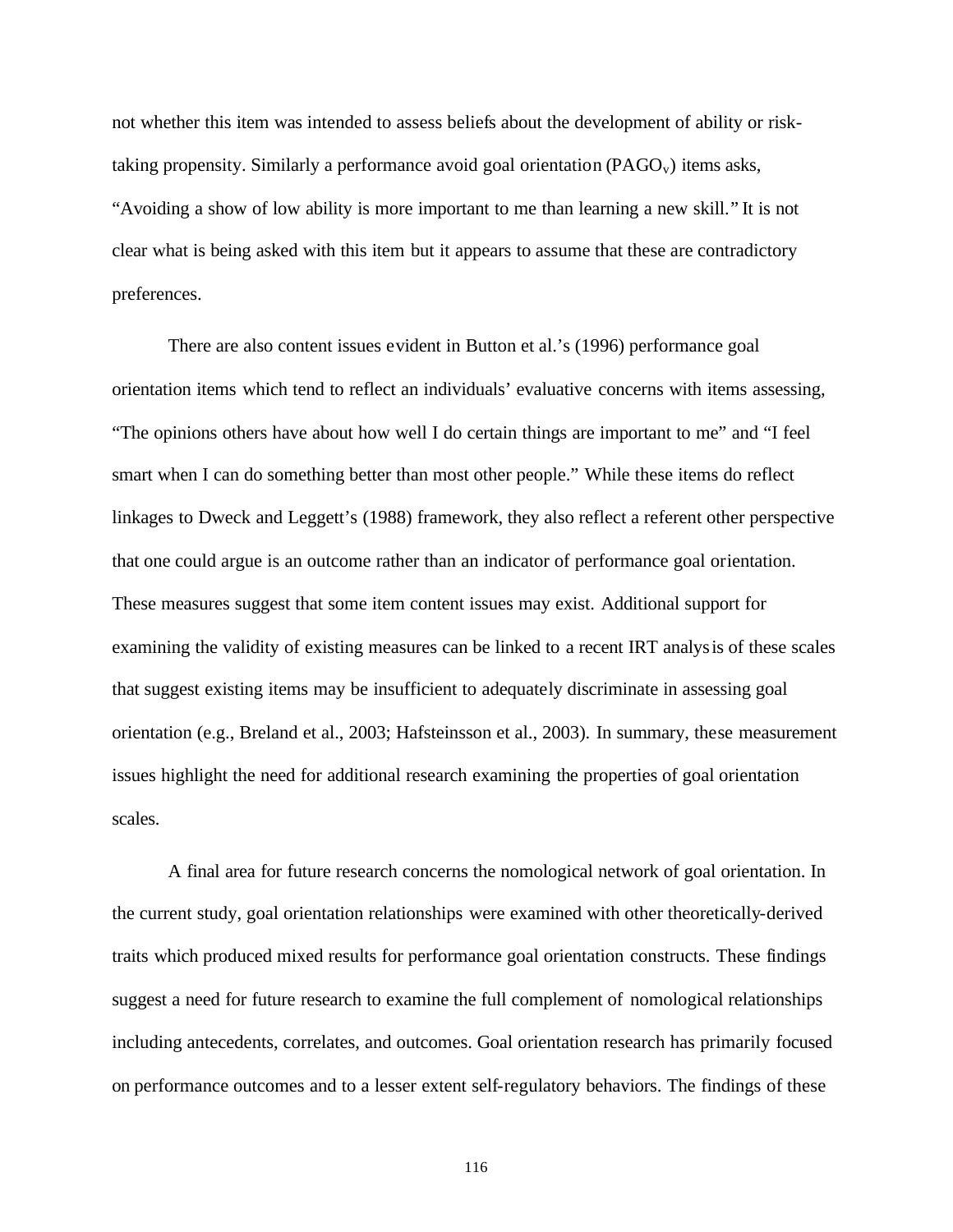studies have been similar with learning goal orientation resulting in small to moderate positive relationships with behavioral and performance outcomes, while performance goal orientation relationships have been of low magnitude and inconsistent results with these outcomes. Recent meta-analytic studies examining goal orientation with specific self-regulatory behaviors (Day et al., 2003b) and performance outcomes (Beaubien & Payne, 1999; McKinney & Carlson, 2003) also report stronger associations for learning goal orientation and performance outcomes. However, these findings are somewhat tenuous for two reasons: (1) the measurement issues cited in this study among the goal orientation scales and (2) lack of consistency in conceptualizations and measures of goal orientation used to cumulate study findings. A detailed review of these studies reveals that the criteria for inclusion were based on consistenc ies in the factor structure of goal orientation without controlling for the competing trait and state conceptualizations of the construct. For example, trait and state conceptualizations of goal orientation were included in the same analyses assessing overall predictive validity. It is difficult to disentangle trait versus state effects of goal orientation which result in different interpretations of validity. Thus, the cumulative knowledge of goal orientation effects reported in these studies is questionable.

A related issue concerns the predictive validity of goal orientation for distal and proximal outcomes. It is argued that traits tend to be weaker predictors of distal outcomes such as academic and/or job performance outcomes (Kanfer, 1990). Dweck and Leggett's (1988) conceptual framework suggests that goal orientation is predictive of effort-related behaviors and thus a more appropriate focus for the predictive validity would be self-regulatory behaviors. The debate concerning the appropriateness of utilizing traits to predict distal versus proximal outcomes has been the focus of research in work motivation body of research (Kanfer, 1990) within which goal orientation is embedded (Chen et al., 2000). The majority of goal orientation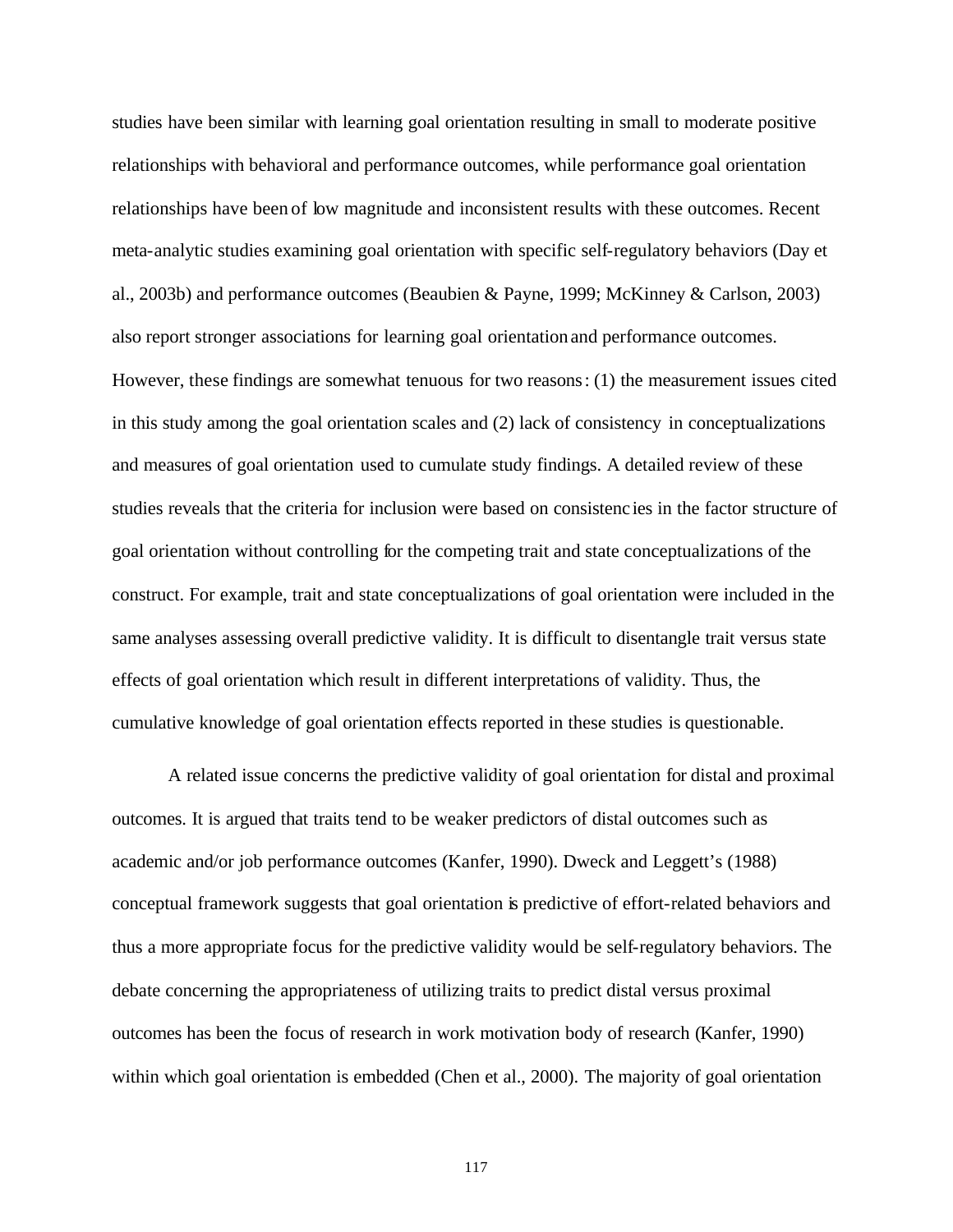research has focused on predicting various performance outcomes resulting in relatively weak relationships (r<.20). These results may reflect the inappropriate focus on the predictive validity of distal rather than proximal outcomes. Thus, future research should examine the predictive validity of goal orientation with proximal behaviors as suggested by Dweck and Leggett's (1988) framework.

## *Conclusion*

Goal orientation has generated a great deal of research attention in recent years. In organizational research, goal orientation is considered to be an important motivational trait explaining performance variability. The importance of goal orientation may provide incremental value beyond the more widely studied personality attributes in explaining human behavior. The consistent and positive associations of learning goal orientation have resulted in its inclusion in recent models of motivational traits (Kanfer & Heggestaad, 2000). While the performance goal orientation has yielded less consistent results, future research examining the conceptual and measurement issues associated with this construct may improve its validity and utility in organizational research. The results of this study suggest that goal orientation may be an important component of the self-concept which has received a renewed interest in organizational research that has shown positive results in explaining performance variability in academic and work settings. Future research examining the conceptual framework of goal orientation is likely to provide a finer-grained explanation of behavior and with the promise of enhancing the utility of this construct in organizational research.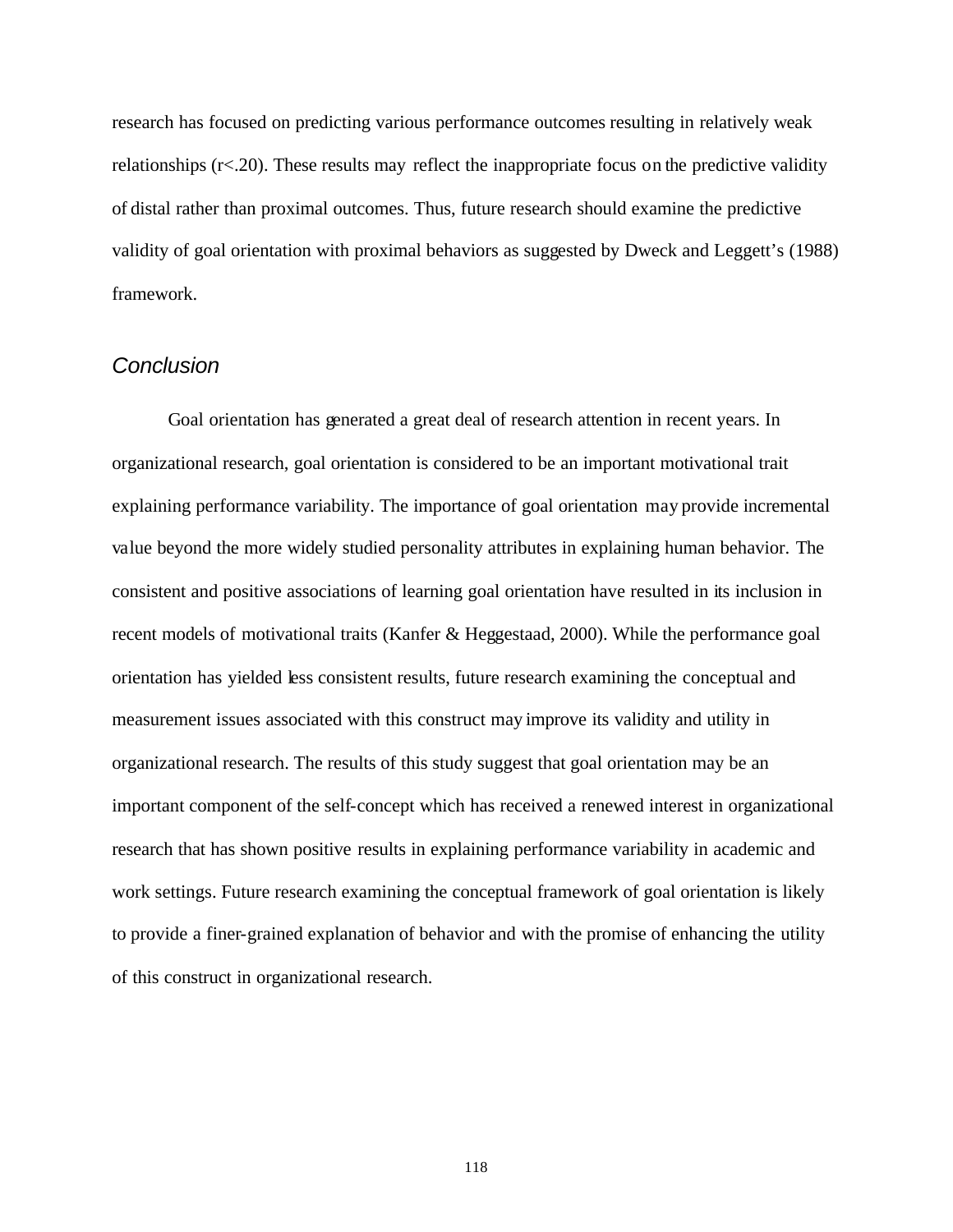# References

- Ames, C., & Archer, J. (1988). Achievement goals in the classroom: Student's learning strategies and motivational processes. *Journal of Educational Psychology, 80*, 260-267.
- Beaubien, J. M., & Payne, S. C. (1999, April). *Individual goal orientation as a predictor of job and academic performance: A meta-analytic examination*. Paper presented at the annual meeting of the Society for Industrial and Organizational Psychology, Atlanta, GA.
- Bell, B. S., & Kozlowski, S. W. J. (2002). Goal orientation and ability: Interactive effects on self-efficacy, performance, and knowledge. *Journal of Applied Psychology, 87 (3)*, 497- 505.
- Bentler, P. M., & Bonnett, D. G. (1980). Significance tests and goodness-of-fit in the analysis of covariance structures. *Psychological Bulletin, 88*, 588-606.
- Breland, T., & Donovan, J. J. (2003, April). *The impact of goal orientation and conscientiousness on goal revision*. Paper presented at the annual meeting of the Society for Industrial and Organizational Psychology, Orlando, FL.
- Breland, T., Hafsteinsson, L., & Donovan, J. J. (2003, April). *An IRT examination of VandeWalle's 3-dimensional goal orientation scale*. Paper presented at the annual meeting of the Society for Industrial and Organizational Psychology, Orlando, FL.
- Brett, J. F., & VandeWalle, D. (1999). Goal orientation and goal content as predictors of performance in a training program. *Journal of Applied Psychology, 84 (6)*, 863 – 873.
- Brown, K. (2001). Using computers to deliver training: Which employees learn and why? *Personnel Psychology, 54*, 271–296.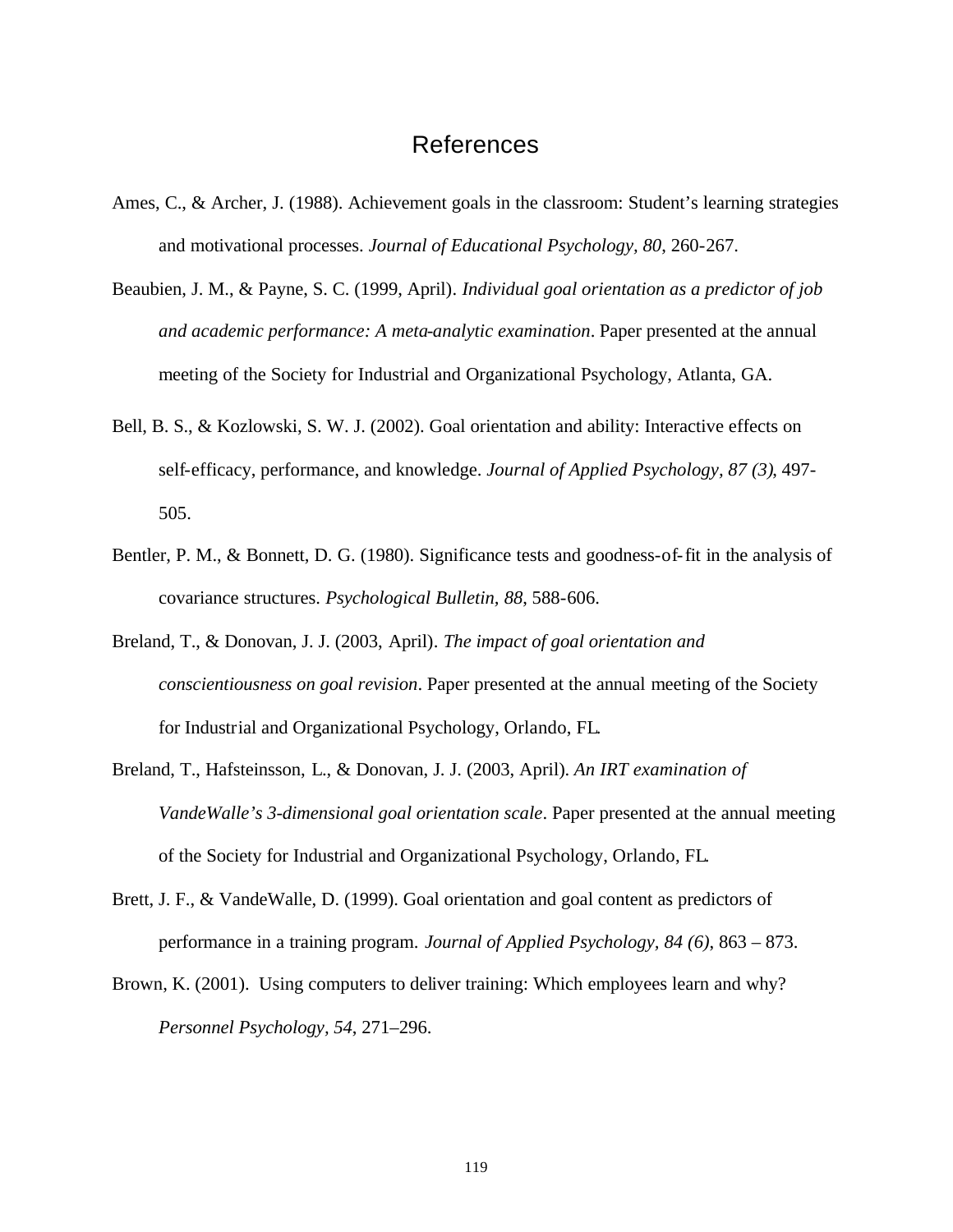- Browne, M. W., & Cudeck, R. (1993). Alternative ways of assessing model fit. In K. A. Bollen & J.S. Long (Eds.), *Testing structural equation models* (pp. 136-162). Newbury Park, CA: Sage.
- Butler, R. (1987). Task-involving and ego-involving properties of evaluation: Effects of different feedback conditions on motivational perceptions, interests, and performance. *Journal of Educational Psychology, 79*, 474-482.
- Button, S. B., Mathieu, J. E., & Zajac, D. M. (1996). Goal orientation in organizational research: A conceptual and empirical foundation. *Organizational Behavior and Human Decision Processes, 67*, 26-48.
- Byrne, B. (1998). *Structural equation modeling with LISREL, PRELIS, and Simplis: Basic concepts applications, and programming*. Mahwah, NJ: L. Erlbaum Associates.
- Carr, J. & DeShon, R. P., & Dobbins, H. W. (2001,April). *A process model of goal orientation*. Paper presented at the annual meeting of the Society for Industrial and Organizational Psychology, San Diego, CA.
- Chan, D. & Tesluk, P. E. (2000, April). *Affective disposition and personality correlates of goal orientation*. Paper presented at the annual meeting of the Society for Industrial and Organizational Psychology, New Orleans, LA.
- Chen, G., Gully, S. M., & Eden, D. (2001). Validation of a new general self-efficacy scale. *Organizational Research Methods, 4*, 62-83.
- Chen, G., Gully, S. M., Whiteman, J., & Kilcullen, R. N. (2000). Examination of relationships among trait-like individual differences, state-like individual differences, and learning performance. *Journal of Applied Psychology, 85*, 835-847.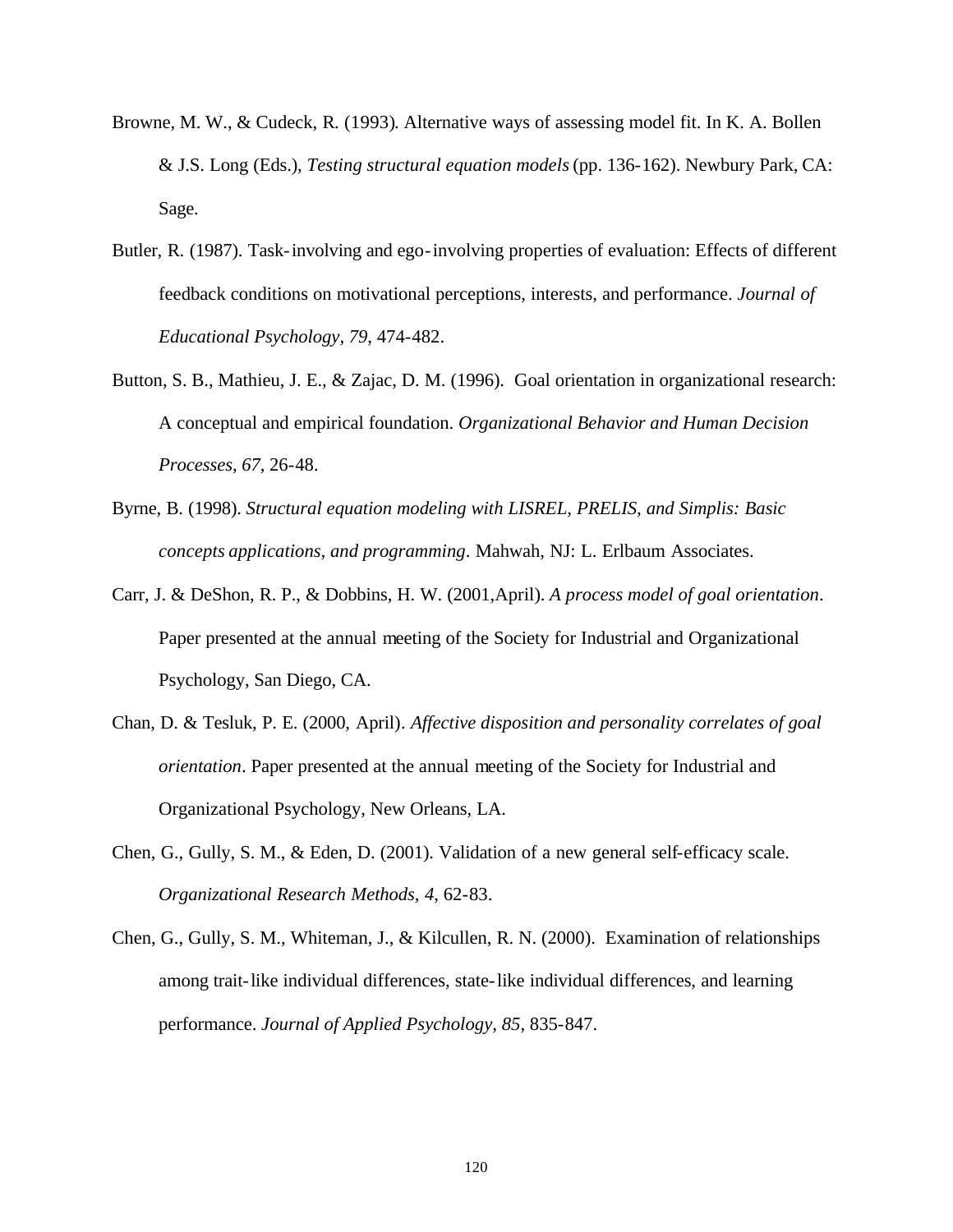- Cohen, J. (1988). *Statistical power analysis for the behavioral sciences* (2<sup>nd</sup> ed.) Hillsdale, NJ: L. Erlbaum Associates.
- Colquitt, J. A., & Simmering, M. J. (1998). Conscientiousness, goal orientation, and motivation to learn during the learning process: A longitudinal study. *Journal of Applied Psychology, 84*, 654-665.
- Coopersmith, S. (1967*). The antecedents of self-esteem*. Sand Francisco: W. H. Freeman.
- Cronbach, L. J., & Meehl, P. E. (1955). Construct validity in psychological tests. *Psychological Bulletin, 52*, 281-302.
- Crowne, D., & Marlowe, D. (1964). *The approval motive*. New York: Wiley.
- Day, E. A., Radosevich, D. J., Cha steen, C. S. (2003a). Construct- and criterion-related validity of four commonly used goal orientation measures. *Contemporary Educational Psychology, 28,* 434-464*.*
- Day, E. A., Yeo, S., & Radosevich, D. J. (2003b, April). *Comparing two- and three-factor models of goal orientation: A meta-analysis.* Paper presented at the annual meeting of the Society for Industrial and Organizational Psychology.
- DeVellis, R. F. (1991). *Scale development: Theory and applications*. Newbury, CA: Sage.
- Diener, C. I., & Dweck, C. S. (1980). An analysis of learned helplessness: II. The processing of success. *Journal of Personality and Social Psychology, 39*, 940-952.
- Dobbins, H. W., Bell, B. S., & Kozlowski, S. W. J. (2002, April). *A comparison of the Button and VandeWalle goal orientation measures*. Paper presented at the annual meeting of the Society of the Industrial and Organizational Psychology, Toronto, Canada.
- Dweck, C. S. (1986) Motivational processes affecting learning. *American Psychologist, 41*, 1040-1048.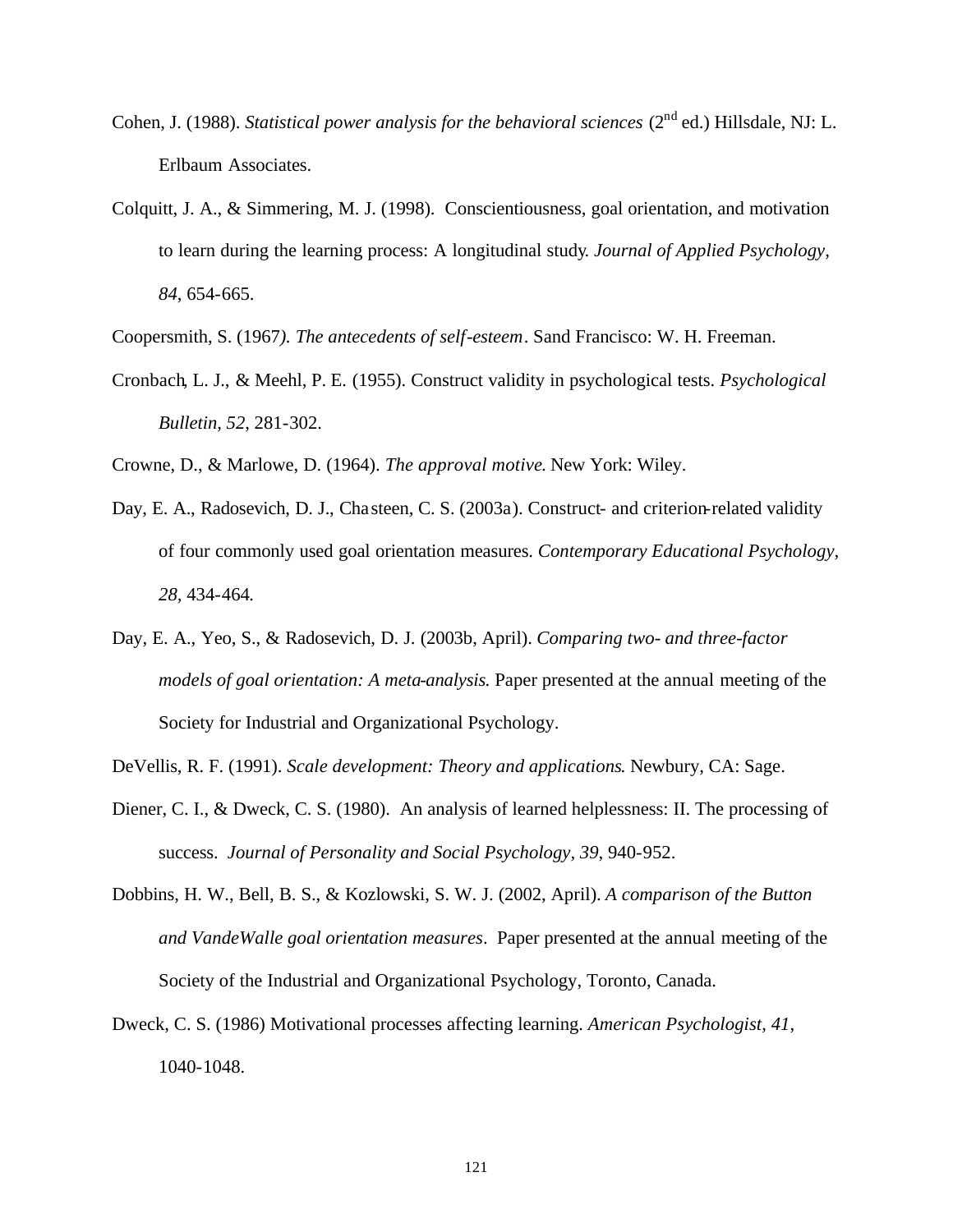- Dweck, C. S. & Leggett, E. L. (1988). A social cognitive approach to motivation and personality. *Psychological Review, 95,* 256 –273.
- Eden, D. (1996, August). *From self-efficacy to means efficacy: Internal and external sources of general and specific self-efficacy*. Paper presented at the annual meeting of the Academy of Management, Cincinnati, OH.
- Elliott, E. S. & Dweck, L. S. (1988). Goals: An approach to motivation and achievement, *Journal of Personality and Social Psychology, 54(1),* 5-12.
- Farr, J. L., Hofmann, D. A., & Ringenbach, K. L. (1993). Goal orientation and action control theory: Implications for industrial and organizational psychology. *International Review of Industrial and Organizational Psychology, 8,* 193-232.
- Fisher, S. L. (1998). The role of goal orientation in a self-regulation framework (Doctoral dissertation, Michigan State University). *Dissertation Abstracts International*, 59, no. 07B. (UMI No. 9839639)
- Fisher, S.L., Delbridge, K. D., & DeShon, R. P. (1997, April). *Here today, gone tomorrow? Stability in the measurement of goal orientation*. Symposium conducted at the annual meeting of the Society for Industrial and Organizational Psychology, St. Louis, MO.
- Fisher, S. L., & Ford, J. K. (1998). Differential effects of learner effort and goal orientation on two learning outcomes. *Personnel Psychology, 51*, 397-420.
- Ford, J. K., Smith, E. M., Weissbein, D. A., Gully, S. M., & Salas, E. (1998). Relationships of goal orientation, metacognitive activity, and practice strategies with learning outcomes and transfer. *Journal of Applied Psychology, 83(2)*, 218-233.
- Fornell, C., & Larcker, D. F. (1981). Evaluating structural equation models wit unobservable variables and measurement error. *Journal of Marketing Research*, 18, 39-50.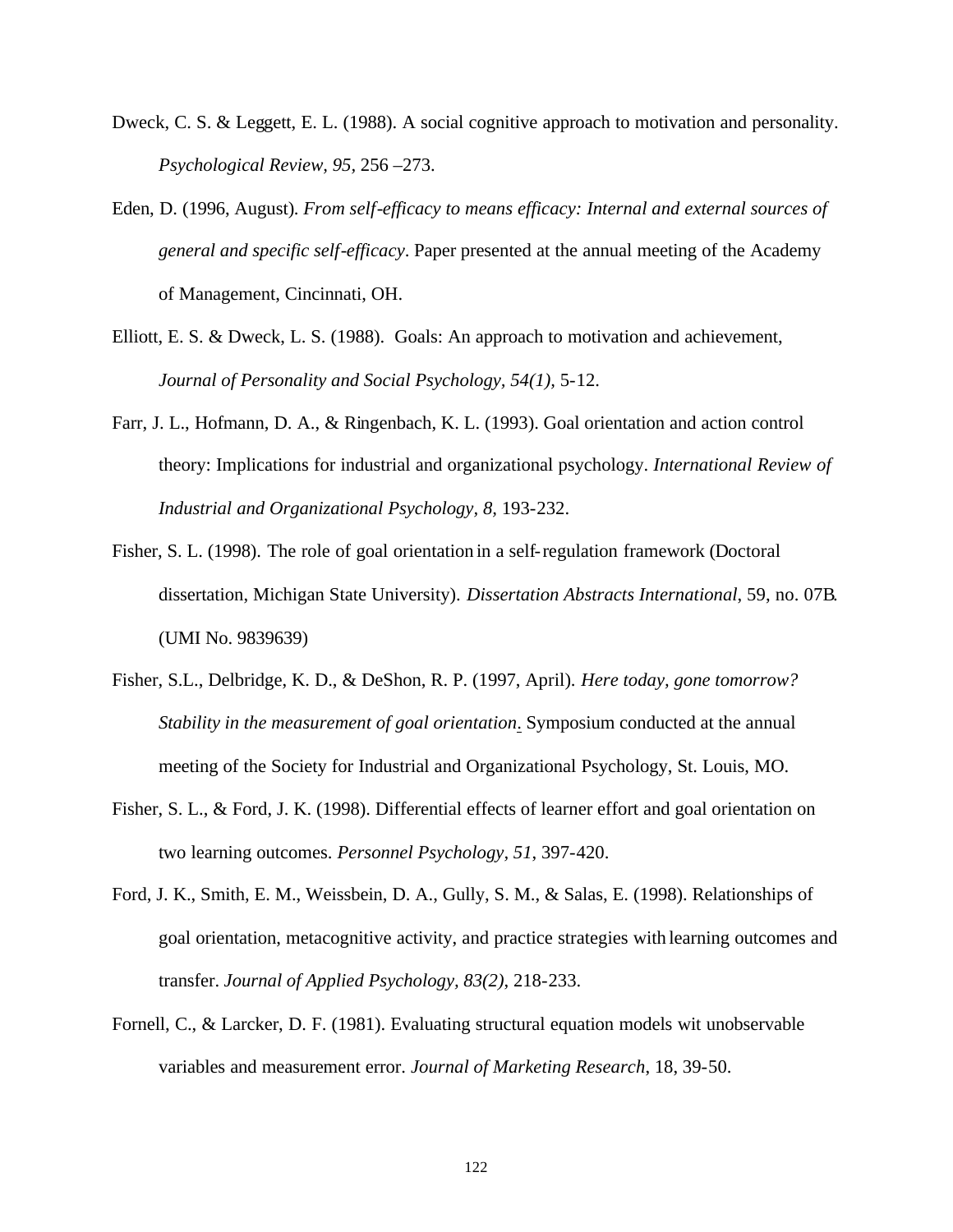Gecas, V. (1982). The self-concept. *Annual Review of Sociology, 8*, 1-33.

- Goldberg, L. R. (1999). A broad-bandwidth, public domain, personality inventory measuring the lower-level facets of several five-factor models. In I. Mervielde, I. Deary, F. DeFruyt, & F. Ostendorf (Eds.), *Personality Psychology in Europe*, Vol. 7 (pp. 7-28). Tillburg, The Netherlands: Tillburg University Press.
- Hafsteinsson, Breland, T., & Donovan, J. J. (2003, April). *An IRT examination of Button et al.'s goal orientation measure.* Paper presented at the annual meeting of the Society for Industrial and Organizational Psychology, Orlando, FL
- Hatcher, L. (1994). *A step-by-step approach to using the SASâ system for factor analysis and structural equation modeling*. Cary, NC: SAS Institute Inc.
- Hinkin, T. (1995). A review of the scale development practices in the study of organizations. *Journal of Management, 21,* 967-988.
- Hoelter, J.W. (1983). The analysis of covariance structures: Goodness-of-fit indices. *Sociological Methods and Research*, 11, 325-344.
- Hu, L., & Bentler, P. M. (1995). Evaluating model fit. In R. H. Hoyle (Ed.), *Structural equation modeling: Concepts, issues, and applications* (pp. 76-99). Thousand Oaks, CA: Sage.
- Hu, L., & Bentler, P. M. (1999). Cutoff criteria for fit indexes in covariance structure analysis: Conventional criteria versus new alternatives. *Structural Equation Modeling, 6*, 1-55.
- International Personality Item Pool (2001). A scientific collaboratory for the development of advanced measures of personality traits and other individual differences (http://ipip.ori.org/). Internet web site.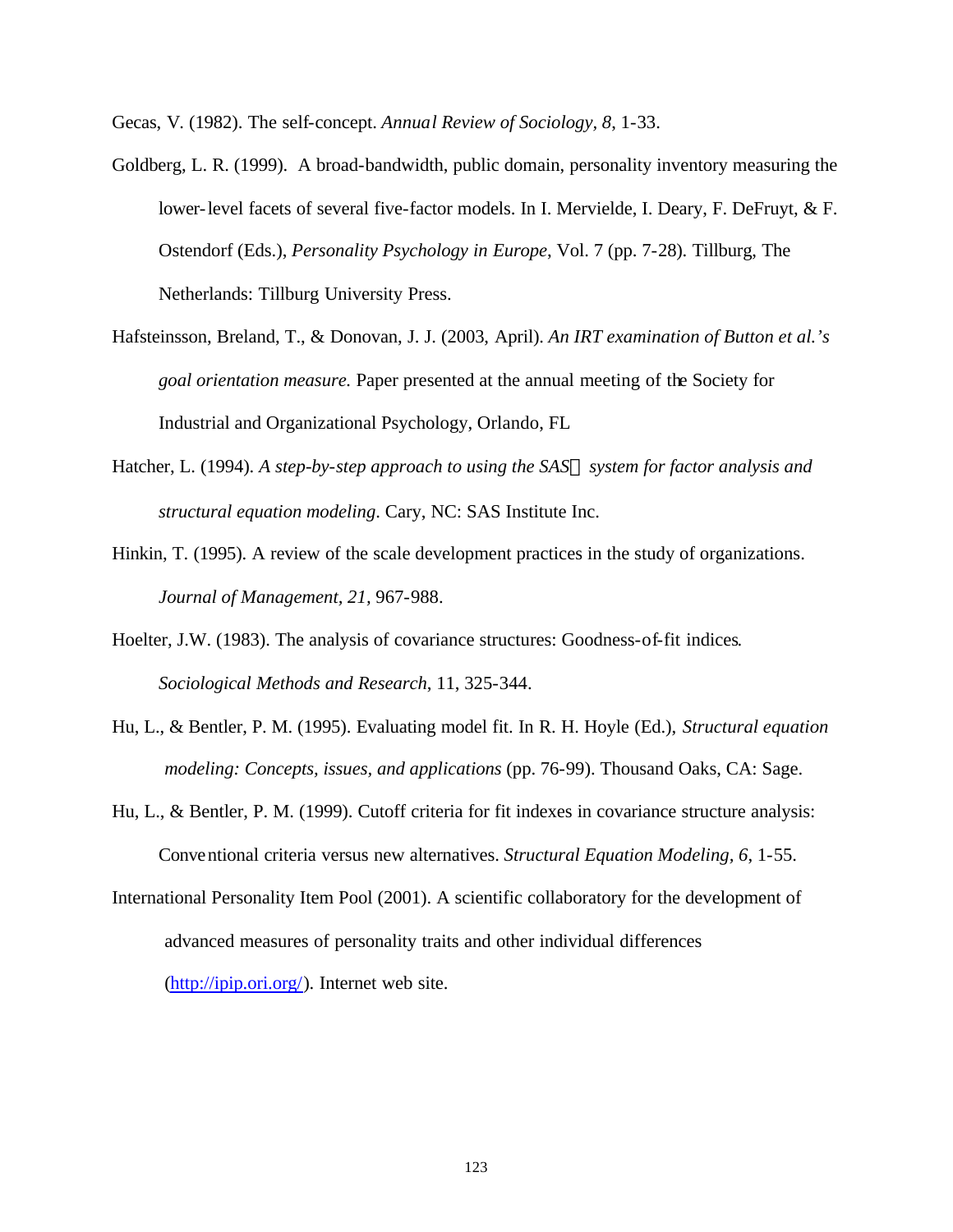- Jackson, D. N. (1974). *Personality Research Form manual* (2nd ed.) Port Huron, MI: Research Psychologists Press.
- Jagacinski, C. M., & Duda, J. L. (2001). A comparative analysis of contemporary achievement goal orientation measures. *Educational and Psychological Measurement, 61*, 1013-1039.
- Joreskog, K., & Sorbom, D. (1993). *LISREL 8.0: Structural equation modeling with the SIMPLIS command language.* Hillsdale, NJ: Lawrence Erlbaum.
- Judge, T. A., Locke, E. A., & Durham, C. C. (1997). The dispositional causes of job satisfaction: A core evaluations approach. *Research in Organizational Behavior, 19*, 151-188.
- Judge, T. A., Locke, E. A., & Durham, C. C., & Kluger, A. N. (1998). Dispositional effects on job and life satisfaction: The role of core evaluations. *Journal of Applied Psychology, 83*, 17-34.
- Kanfer, R. (1990). Motivation theory and industrial and organizational psychology. In M. D. Dunnette, & L. M. Hough (Eds.), *Handbook of Industrial and Organizational Psychology*: Vol. 1.  $(2^{nd}$  ed., pp. 75-170). Palo Alto, CA: Consulting Psychologists.
- Kanfer, R., & Heggestad, E. D. (2000). Motivational traits and skills: A person-centered approach to work motivation. *Research in Organizational Behavior, 19*, 1-56.
- Kozlowski, S. J., Gully, S. M., Brown, K. G., Salas, E., Smith, E. M., & Nason, E. R. (2001). Effects of training goals and goal orientation traits on multidimensional training outcomes and performance adaptability. *Organizational Behavior and Human Decision Processes, 85*, 1-31.
- Leary, M. R. (1983). A brief version of the fear of negative evaluation scale. *Personality and Social Psychological Bulletin, 9*, 371-375.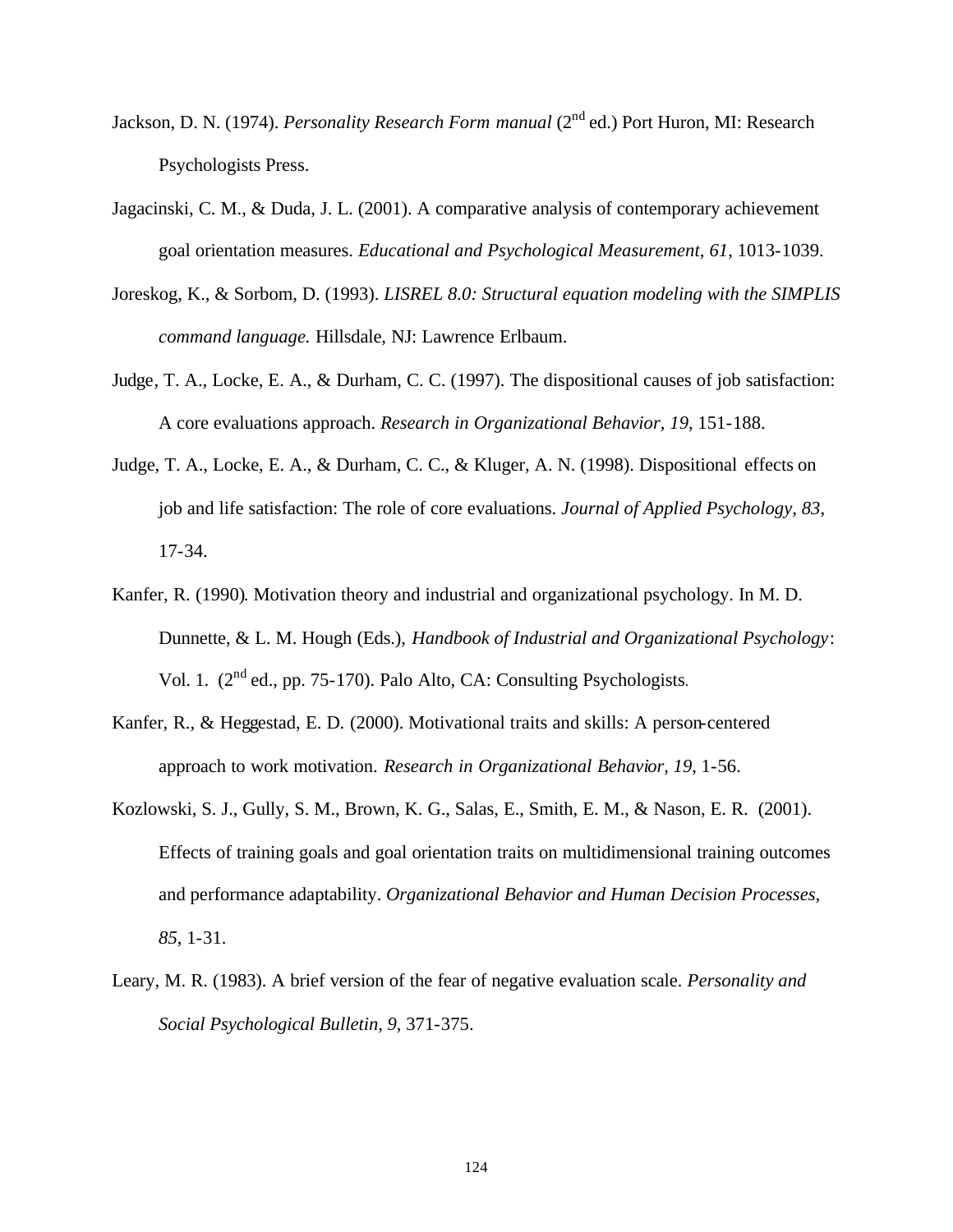- Leary, M.R. (1991). Social anxiety, shyness, and related constructs (pp. 161 194). In J. P. Robinson, P. R. Shaver, & L. S. Wrightsman (Eds.), *Measures of personality and social psychological attitudes: Vol. 1*.
- Levenson, H. (1981). Differentiating among internality, powerful others, and chance. In H. M. Lefcourt (Ed.), *Research with the locus of control construct* (pp. 15-63). New York: Academic Press.
- Mangos, P. & Steele-Johnson, D. (2001). The role of subjective task complexity in goal orientation, self-efficacy, and performance relations. *Human Performance, 14*, 169 – 186.

McClelland, D. C. (1961). *The achieving society*. Princeton, NJ: Van Nostrand.

- McClelland, D. C., Atkinson, J. W., Clark, R. A., & Lowell, E. L. (1976). *The achievement motive*. New York: Irvington Publishers, Inc.
- McCrae, R. R., & Costa, P. T. (1992). Discriminant validity of NEO-PIR facet scales. *Educational and Psychological Measurement, 52*, 229-237.

McKinney, A. P. (2001). Goal Orientation. Unpublished raw data.

- McKinney, A. P., & Carlson, K. D. (2002, April). *Incremental contribution of trait goal orientation in explaining performance variability*. Paper presented at the annual meeting of the Society for Industrial and Organizational Psychology, Toronto, Canada.
- Mueller, C. M., & Dweck, C. S. (1998). Praise for intelligence can undermine children's motivation and performance. *Journal of Personality and Social Psychology*, 75, 33-52.
- Nicholls, J. G. (1984). Achievement motivation: Conceptions of ability, subjective experience, task choice, and performance. *Psychological Review, 91*, 328-346.

Nunnally, J. C. (1978). *Psychometric theory*. New York: McGraw-Hill.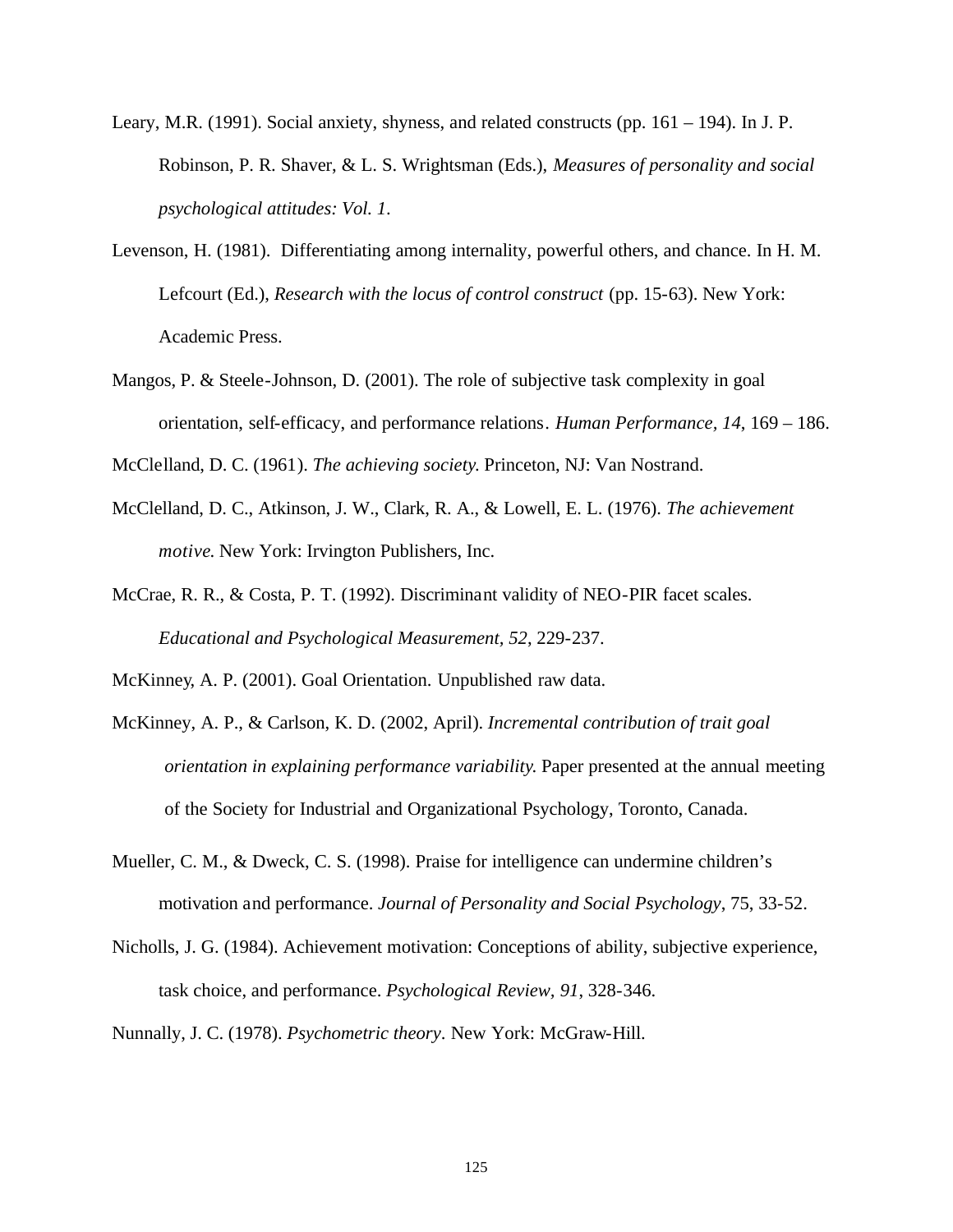- Nunnally, J. C., & Bernstein, I. H. (1994). *Psychometric Theory* (3<sup>rd</sup> ed.). New York: McGraw-Hill.
- Paulhus, D. L. (1984). Two-component models of socially desirable responding. *Journal of Personality and Social Psychology, 46(3)*, 598-609.
- Pedhazur, E. J., & Schmelkin, L P. (1991). *Measurement, design, and analysis: An integrated approach*. New Jersey: Lawrence Erlbaum Associates.
- Phillips, J. M. & Gully, S. M. (1997). Role of goal orientation, ability, need for achievement, and locus of control in the self-efficacy and goal-setting process. *Journal of Applied Psychology, 82(5)*, 792-802.
- Rosenberg, M. (1965). *Society and the adolescent self-image*. New Jersey: Princeton University Press.
- Rotter, J. B. (1966). Generalized expectancies for internal for external control of reinforcement. *Psychological Monographs, 80* (1, Whole No. 609).

Rummel, R. J. (1970). *Applied factor analysis*. Evanston, IL: Northwestern University Press.

- Schwab, D. P. (1980). Construct validity in organizational behavior. *Research in Organizational Behavior, 2*, 3-43.
- Schwab, D. P. (1999). *Research Methods for Organizational Studies*. New Jersey: Lawrence Erlbaum Associates.
- Schwarz, N. (1999). Self-reports: How questions shape the answers. *American Psychologist, 54(2)*, 93-105.
- Steele-Johnson, D., Beauregard, R. S., Hoover, P. B., & Schmidt, A. M. (2000). Goal orientation and task demand effects on motivation, affect, and performance. *Journal of Applied Psychology, 85(5)*, 724-738.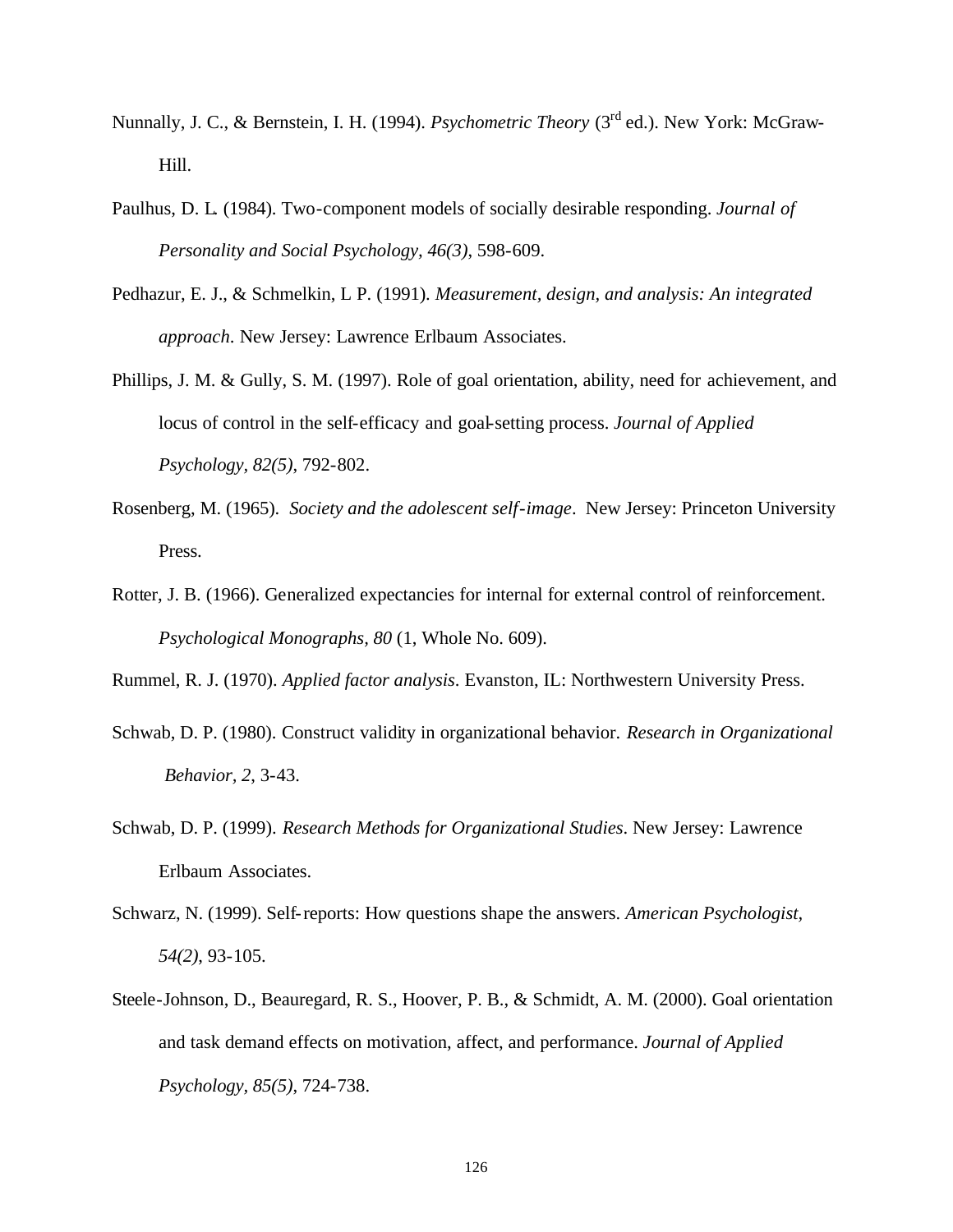- Streiner, D. L. (1994). Figuring out factors: The use and misuse of factor analysis. *Canadian Journal of Psychiatry, 39*, 135-140.
- Stevenson, M.K., Busemeyer, J.R., & Naylor, J.C. (1990). Judgment and Decision-making theory. In M. D. Dunnette, & L. M. Hough (Eds.), *Handbook of Industrial and Organizational Psychology:* Vol. 1. (2<sup>nd</sup> ed., pp. 283-374). Palo Alto, CA: Consulting Psychologists.
- Sujan, H., Weitz, B. A., & Kumar, N. (1994). Learning orientation, working smart, and effective selling. *Journal of Marketing, 5*8, 39-52.
- Utman, C. H. (1997). Performance effects of motivational state: A meta-analysis. *Personality and Social Psychology Review, 1*, 170-182.
- VandeWalle, D. (1997). Development and validation of a work domain goal orientation instrument. *Educational and Psychological Measurement, 57(6)*, 995-1015.
- VandeWalle, D., Brown, S. P., Cron, W. L., & Slocum Jr., J. W. (1999). The influence of goal orientation and self-regulation tactics on sales performance: A longitudinal field test. *Journal of Applied Psychology, 84(2)*, 249-259.
- VandeWalle, D., Cron, W. L., & Slocum, Jr., J. W. (2001). The role of goal orientation following performance feedback. *Journal of Applied Psychology, 86 (4)*, 629-640.
- VandeWalle, D., & Cummings, L L. (1997). A test of the influence of goal orientation on the feedback-seeking process. *Journal of Applied Psychology, 82(3)*, 390-400.
- Viswesvaran, C., & Ones, D. S. (2000). Measurement error in "Big Five Factors" personality assessment: Reliability generalization across studies and measures. *Educational and Psychological Measurement, 60*, 224-235.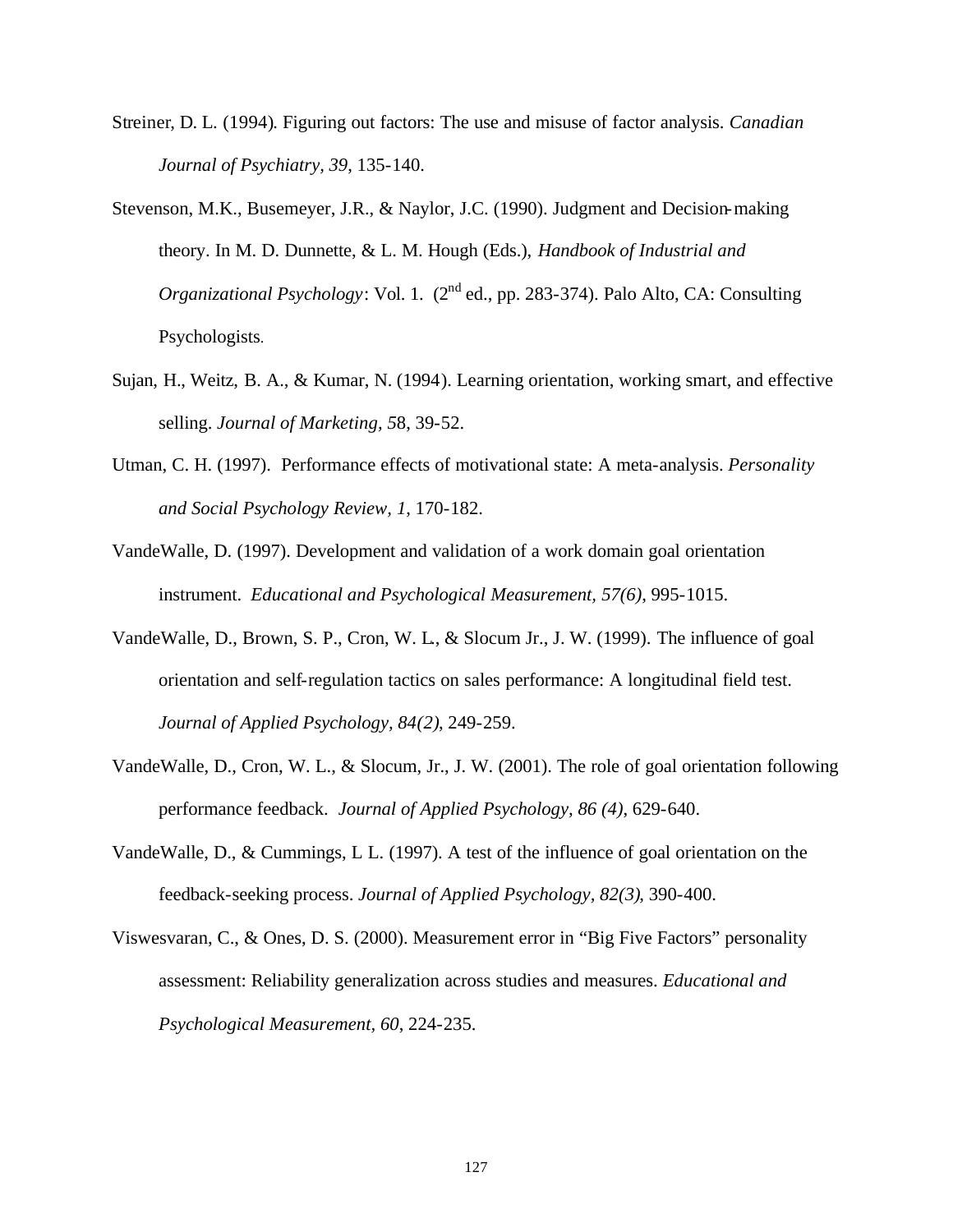- Walker, A. S., Burke, B. G., McCarthy, P. M., Fuller, D., & Moffett, R. G. (2003, April). *The effects of questionnaire length on response validity*. Paper presented at the annual meeting of the Society for Industrial and Organizational Psychology, Orlando, FL.
- Zajac, D. (1991). The interactive effects of self-efficacy and implicit theory of ability on goalsetting and performance. (Doctoral dissertation, The Pennsylvania State University). *Dissertation Abstracts International*, 52, no. 09B.
- Zerbe, W. J., & Paulhus, D. L. (1987). Socially desirable responding in organizational behavior: A reconception. *Academy of Management Review, 12(2)*, 250-264.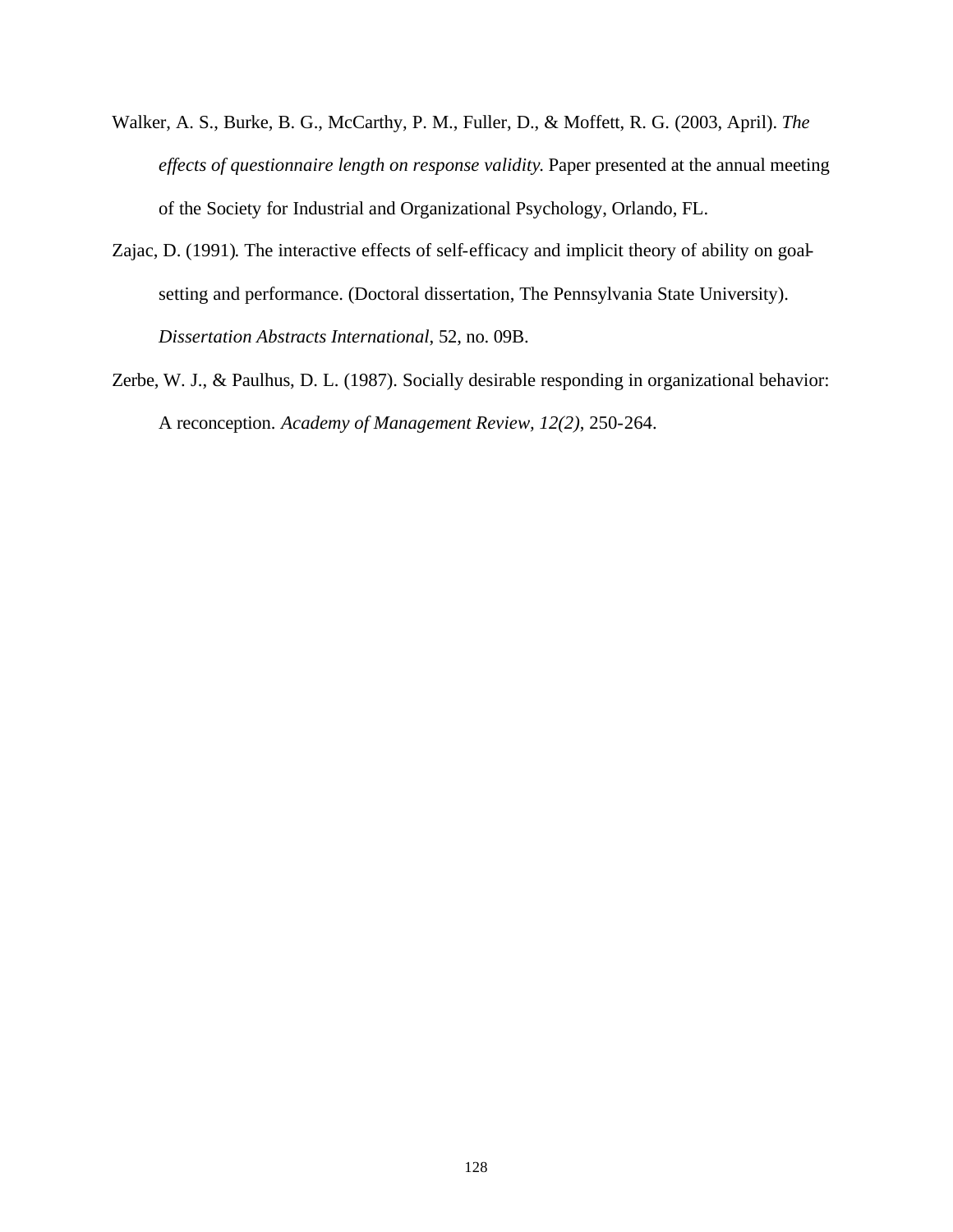# Appendices

# *Appendix A - Survey Questionnaires – Student Version*

Your responses to all questionnaires in this research will be remain confidential, and will only be seen by the primary researcher. Your instructor (professor and/or teaching assistants) will not see any of your responses to any of the questionnaires used in this research.

Virginia Tech Student ID #:

Please use this scale to answer the following items. Select the response option that best represents **your o**pinion or beliefs on these items.

| Strongly | Disagree | Slightly | Slightly | Agree | Strongly |
|----------|----------|----------|----------|-------|----------|
|          |          |          |          |       |          |
| Disagree |          | Disagree | Agree    |       | Agree    |

- 1. The opportunity to do challenging work is important to me.
- 2. When I fail to complete a difficult task, I plan to try harder the next time I work on it.
- 3. I prefer to work on tasks that force me to learn new things.
- 4. The opportunity to learn new things is important to me.
- 5. I do my best when I'm working on a fairly difficult task.
- 6. I try hard to improve on my past performance.
- 7. The opportunity to extend the range of my abilities is important to me.
- 8. When I have difficulty solving a problem, I enjoy trying different approaches to see which one will work.
- 9. I prefer to do things that I can do well rather than things that I do poorly.
- 10. I'm happiest at work when I perform tasks on which I know that I won't make any errors.
- 11. The things I enjoy the most are the things I do the best.
- 12. The opinions others have about how well I do certain things are important to me.
- 13. I feel smart when I do something without making any mistakes.
- 14. I like to be fairly confident that I can successfully perform a task before I attempt it.
- 15. I like to work on tasks that I have done well on in the past.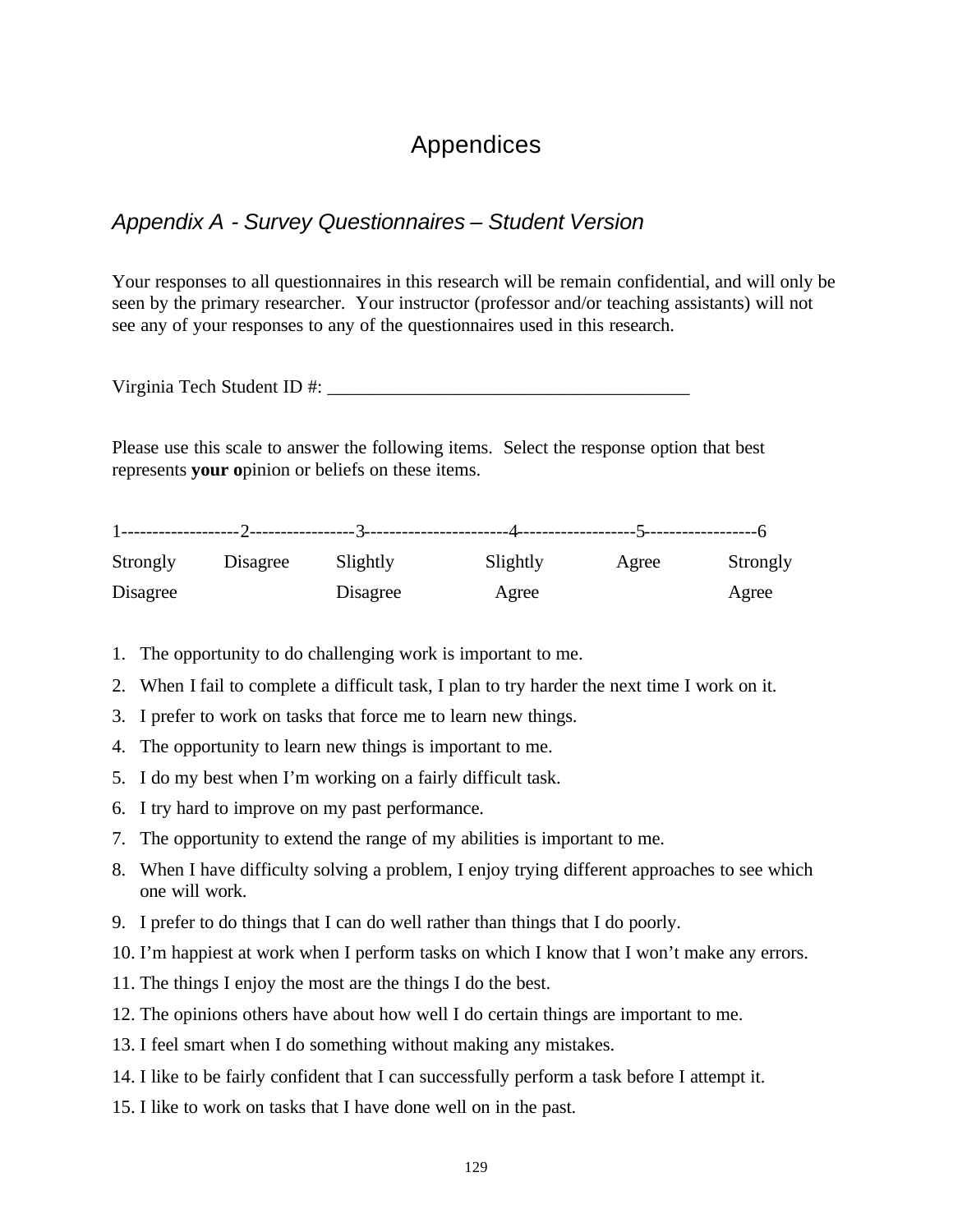- 16. I feel smart when I can do something better than most other people.
- 17. I am willing to select to a challenging work assignment that I can learn a lot from.
- 18. I often look for opportunities to develop new skills and knowledge.
- 19. I enjoy challenging and difficult tasks at work where I'll learn new skills.
- 20. For me, development of my work ability is important enough to take risks.
- 21. I prefer to work in situations that require a high level of ability and talent.
- 22. I'm concerned with showing that I can perform better than my coworkers.
- 23. I try to figure out what it takes to prove my ability to others at work.
- 24. I enjoy it when others at work are aware of how well I am doing.
- 25. I prefer to work on projects where I can prove my ability to others.
- 26. I would avoid taking on a new task if there was a chance that I would appear rather incompetent to others.
- 27. Avoiding a show of low ability is more important to me than learning a new skill.
- 28. I'm concerned about taking on a task at work if my performance would reveal that I had low ability.
- 29. I prefer to avoid situations at work where I might perform poorly.
- 30. I will be able to achieve most of the goals I set for myself.
- 31. When facing difficult tasks, I am certain that I will accomplish them
- 32. In general, I think I can obtain outcomes that are important to me
- 33. I believe I can succeed at most any endeavor to which I set my mind.
- 34. I will be able to successfully overcome many challenges.
- 35. I am confident that I can perform effectively on many different tasks.
- 36. Compared to other people, I can do most tasks very well.
- 37. Even when things are tough, I can perform quite well.
- 38. On the whole, I am satisfied with myself.
- 39. At times, I think I am no good at all.
- 40. I feel that I have a number of good qualities.
- 41. I am able to do things as well as most other people
- 42. I feel I do not have much to be proud of.
- 43. I certainly feel useless at times.
- 44. I feel that I am a person of worth, at least on an equal plane with others
- 45. I wish I could have more respect for myself.
- 46. All in all, I am inclined to feel that I am a failure.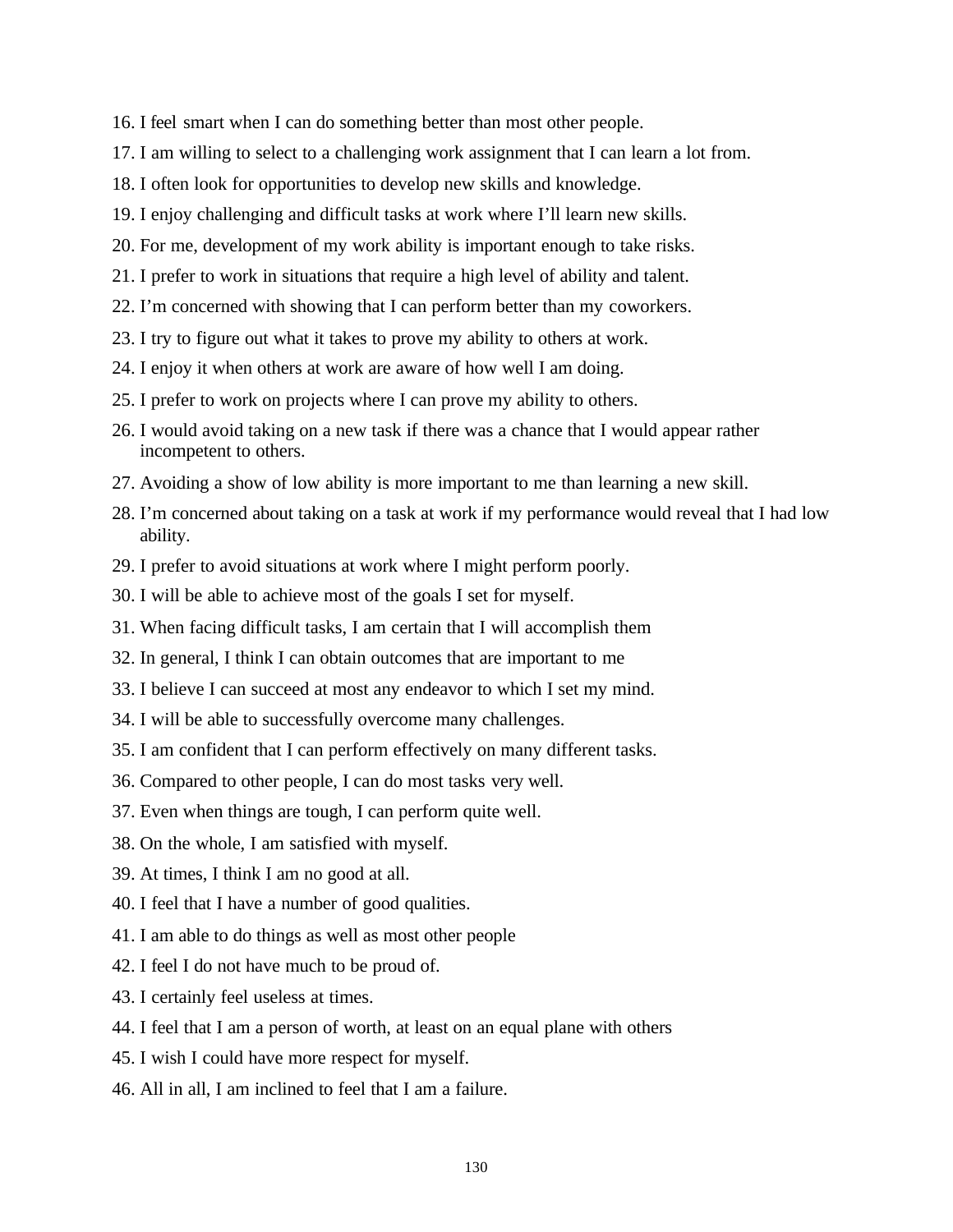- 47. I take a positive attitude toward myself.
- 48. When I get what I want, it's usually because I worked hard for it
- 49. My life is determined by my own actions
- 50. I am usually able to protect my personal interests
- 51. When I make plans, I am almost certain to make them work
- 52. I can pretty much determine what will happen in my life
- 53. To a great extent, my life is controlled by accidental happenings
- 54. When I get what I want, it's usually because I'm lucky
- 55. It's not always wise for me to plan too far ahead because many things turn out to be a matter of good or bad fortune
- 56. It's chiefly a matter of fate whether or not I have a few friends or many friends
- 57. Whether or not I get to be a leader depends mostly on my ability

The following are phrases that describe people's behaviors.

Describe yourself as generally are now, not as you wish to be in the future. I generally…….

- 58. Worry about things
- 59. Fear for the worst
- 60. Am afraid of many things
- 61. Get stressed out easily
- 62. Get caught up in my problems
- 63. Am not easily bothered by things
- 64. Am relaxed most of the time
- 65. Am not easily disturbed by events
- 66. Don't worry about things that have already happened
- 67. Adapt easily to new situations
- 68. Remain calm under pressure
- 69. Can handle complex problems
- 70. Know how to cope
- 71. Am calm even in tense situations
- 72. Readily overcome setbacks
- 73. I worry about what people will think of me even when I know it doesn't make any difference.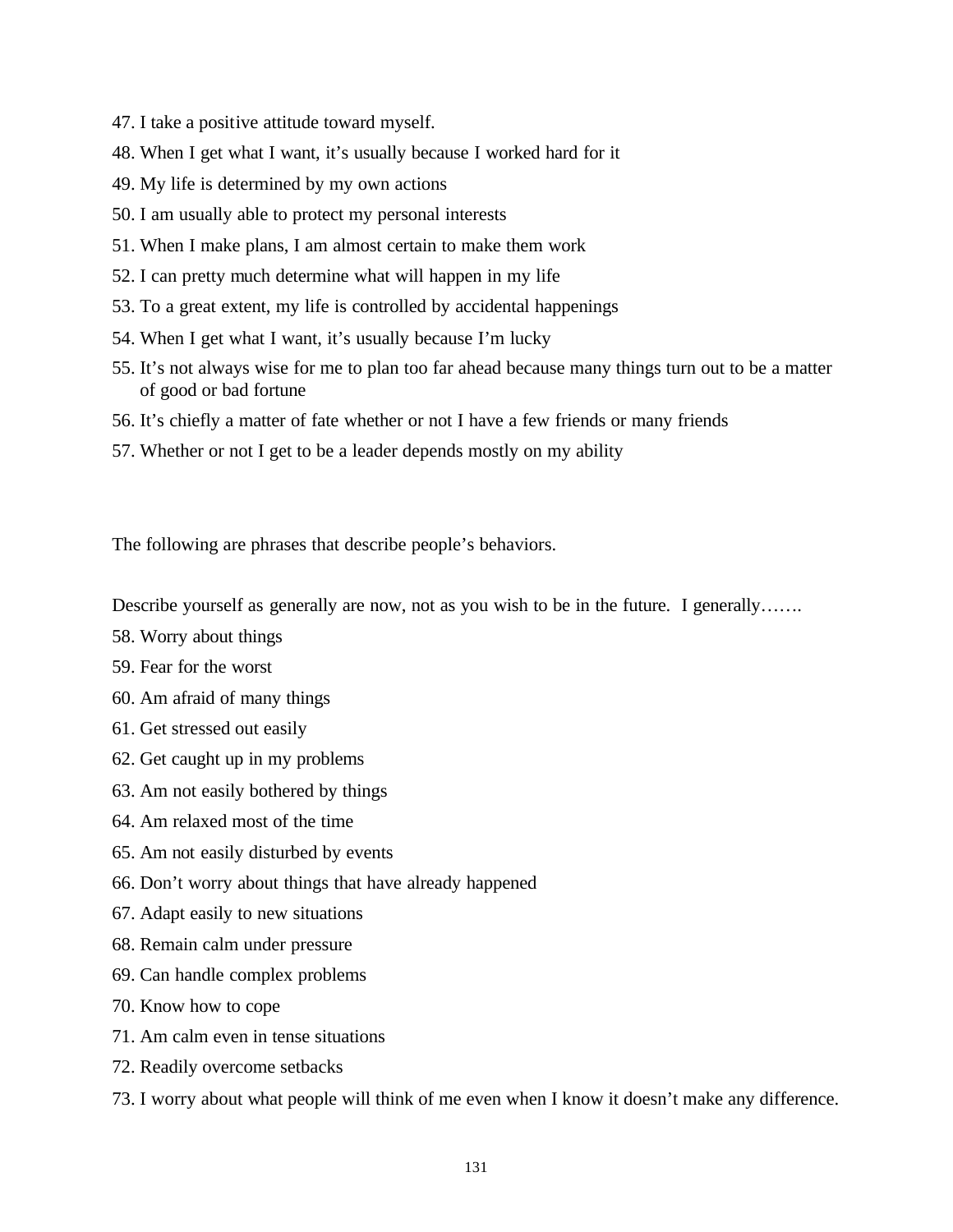- 74. I am unconcerned even if I know people are forming an unfavorable impression of me.
- 75. I am frequently afraid of other people noting my shortcomings.
- 76. I rarely worry about what kind of impression I am making on someone.
- 77. I am afraid that others will not approve of me.
- 78. I am afraid that people will find fault with me.
- 79. Other people's opinions of me do not bother me.
- 80. When I am talking to someone, I worry about what they may be thinking about me.
- 81. I am usually worried about what kind of impression I make.
- 82. If I know someone is judging me, it has little effect on me.
- 83. Sometimes I think that I am too concerned with what other people think of me.
- 84. I often worry that I will say or do the wrong things
- 85. People should be more involved with their work.
- 86. I enjoy difficult work.
- 87. I will not be satisfied until I am the best in my field of work.
- 88. I would work just as hard whether or not I had to earn a living.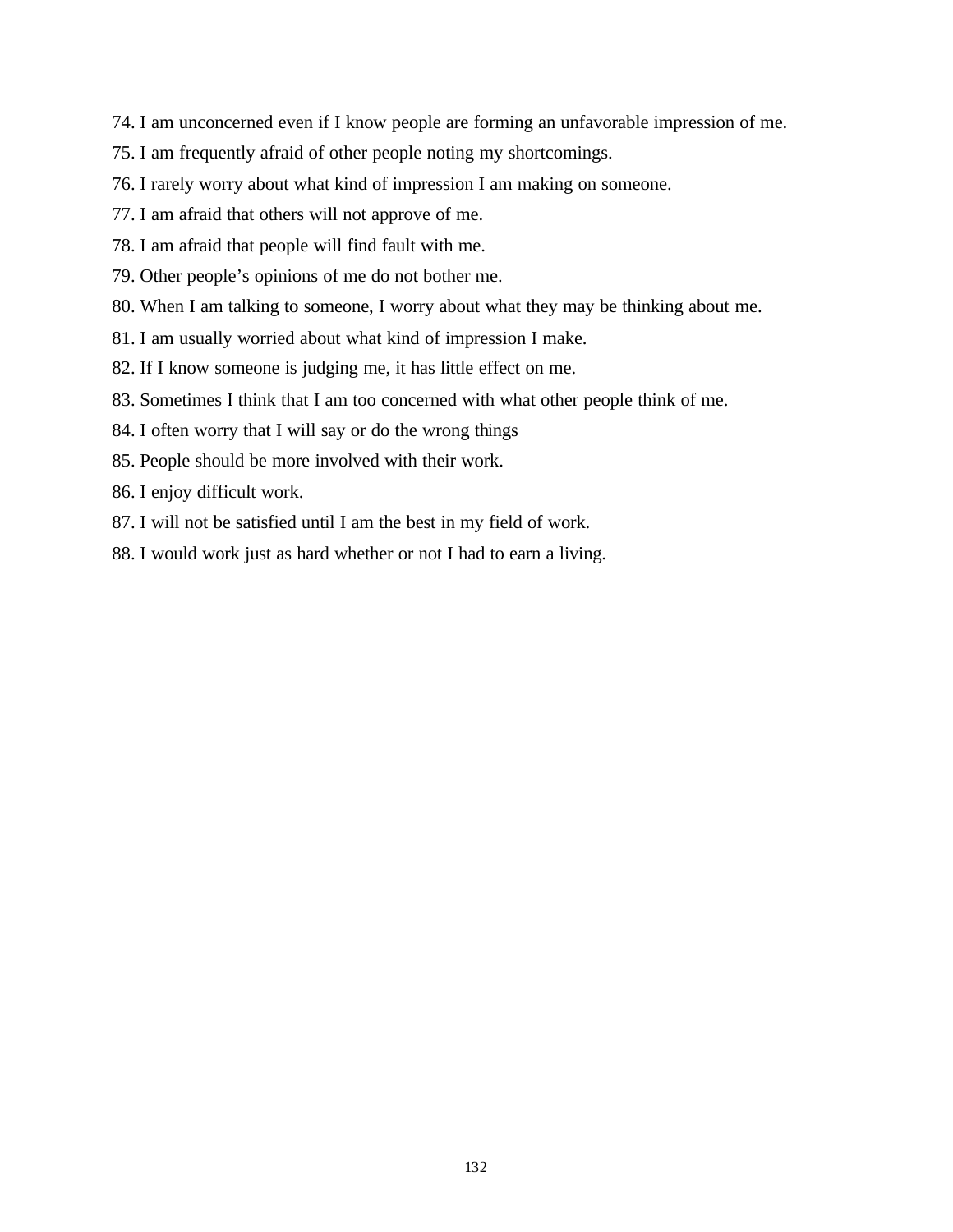Use the following scale to respond to the following statements. Select the response that best represents **your** beliefs/opinions/actions on these statements.

- 1 True of me
- 2 Not true of me
- 89. Before I vote, I thoroughly investigate the qualifications of all of the candidates.
- 90. I never hesitate to go out of my way to help someone in trouble.
- 91. I have never intensely disliked anyone.
- 92. I sometimes feel resentful when I don't get my way.
- 93. I am always careful about my manner of dress.
- 94. My table manners at home are as good as when I eat out in a restaurant.
- 95. If I could get into a movie without paying and be sure I was not seen, I would probably do it.
- 96. I like to gossip at times.
- 97. There have been times when I felt like rebelling against people in authority even though I knew they were right.
- 98. No matter who I'm talking to, I'm always a good listener.
- 99. I can remember "playing sick" to get out of something.
- 100. There have been occasions when I took advantage of someone.
- 101. I'm always willing to admit when I make a mistake.
- 102. I always try to practice what I preach.
- 103. I don't find it particularly difficult to get along with loudmouthed, obnoxious people.
- 104. I am always courteous, even to people who are disagreeable.
- 105. I never make a long trip without checking the safety of my car.
- 106. I have never deliberately said something that hurt someone's feelings.
- 107. I sometimes try to get even rather than forgive and forget.
- 108. I never resent being asked to return a favor.
- 109. When I don't know something, I don't mind admitting it.
- 110. It is sometimes hard for me to go on with my work if I am not encouraged.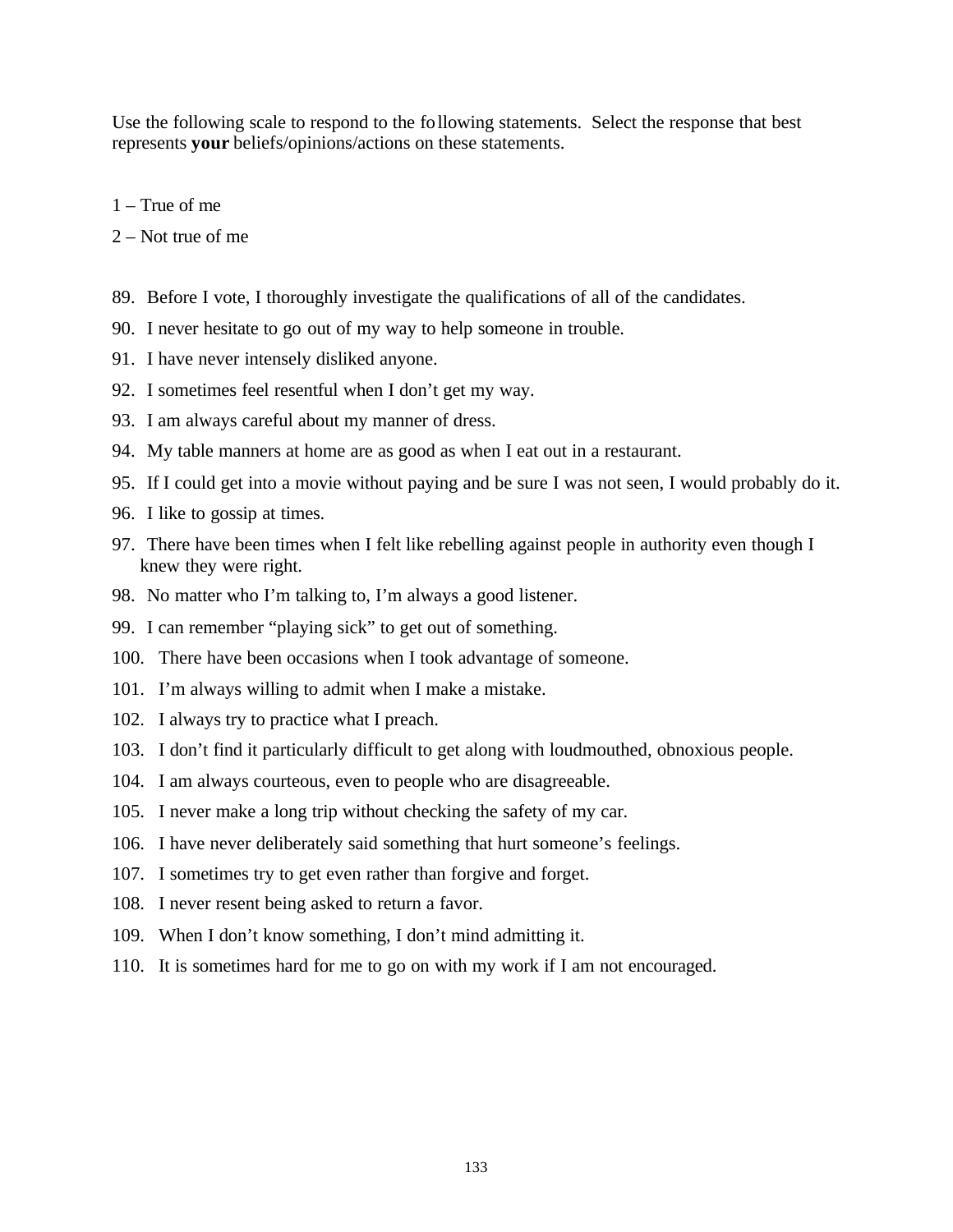The following information is voluntary and will only be used to provide demographic information about the sample participating in this study.

111. Age

1)  $18 - 22$  2)  $23 - 25$  3)  $26 - 29$  4)  $30 - 34$  5)  $35 +$ 

112. Gender

1) Male 2) Female

113. Race

|                          | 1) White, not of 2) Black/African-3) Hispanic/Latin 4) Asian/Pacific 5) American |          |                 |        |
|--------------------------|----------------------------------------------------------------------------------|----------|-----------------|--------|
| Hispanic origin American |                                                                                  | American | <b>Islander</b> | Indian |

6) Other

please specify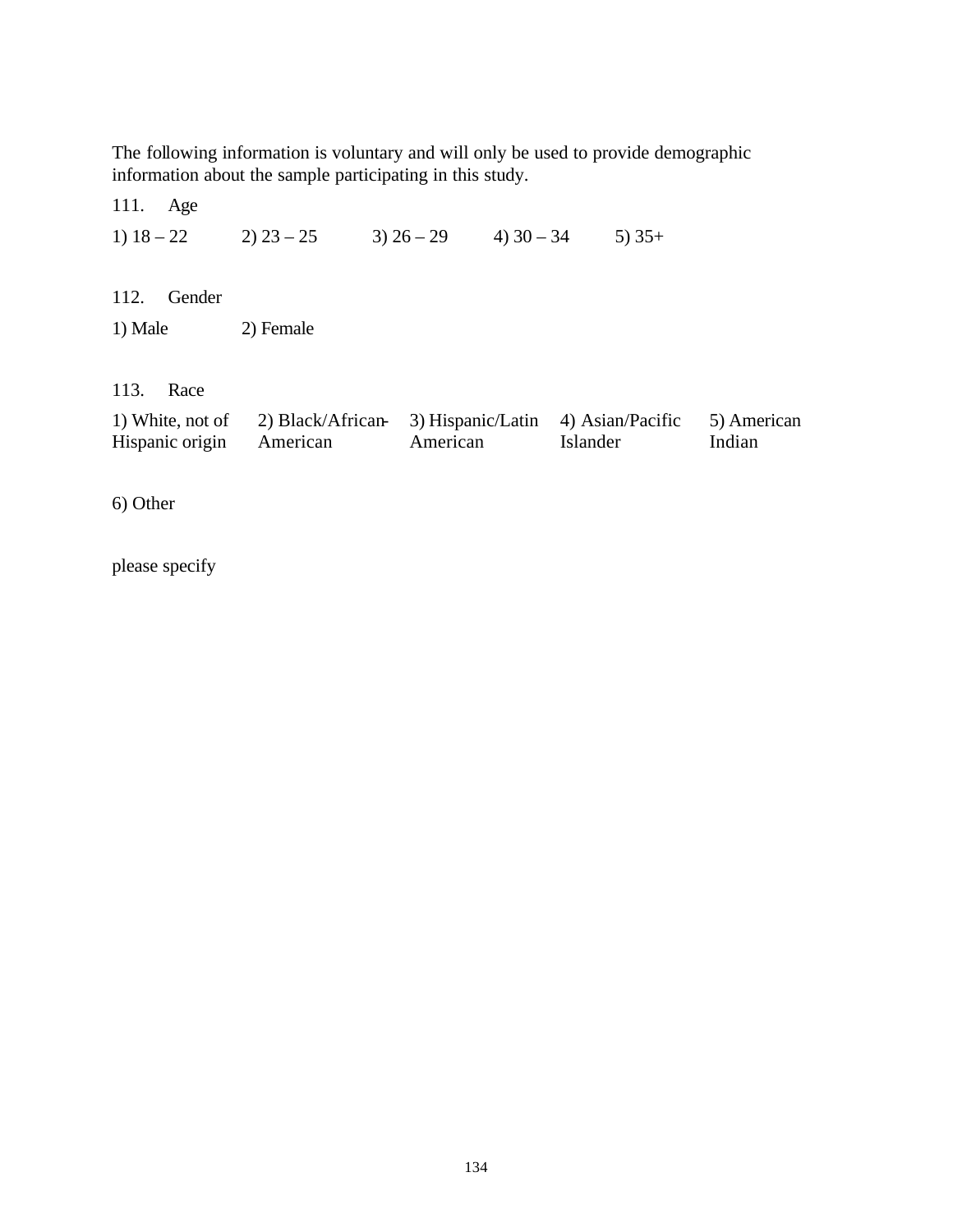| Strongly | Disagree | Slightly | Slightly | Agree | Strongly |
|----------|----------|----------|----------|-------|----------|
| Disagree |          | Disagree | Agree    |       | Agree    |

# *Appendix B - Goal Orientation (Button, Mathieu & Zajac, 1996)*

- 1. The opportunity to do challenging work is important to me.
- 2. When I fail to complete a difficult task, I plan to try harder the next time I work on it.
- 3. I prefer to work on tasks that force me to learn new things.
- 4. The opportunity to learn new things is important to me.
- 5. I do my best when I'm working on a fairly difficult task.
- 6. I try hard to improve on my past performance.
- 7. The opportunity to extend the range of my abilities is important to me.
- 8. When I have difficulty solving a problem, I enjoy trying different approaches to see which one will work.
- 9. I prefer to do things that I can do well rather than things that I do poorly.
- 10. I'm happiest at work when I perform tasks on which I know that I won't make any errors.
- 11. The things I enjoy the most are the things I do the best.
- 12. The opinions others have about how well I do certain things are important to me.
- 13. I feel smart when I do something without making any mistakes.
- 14. I like to be fairly confident that I can successfully perform a task before I attempt it.
- 15. I like to work on tasks that I have done well on in the past.
- 16. I feel smart when I can do something better than most other people.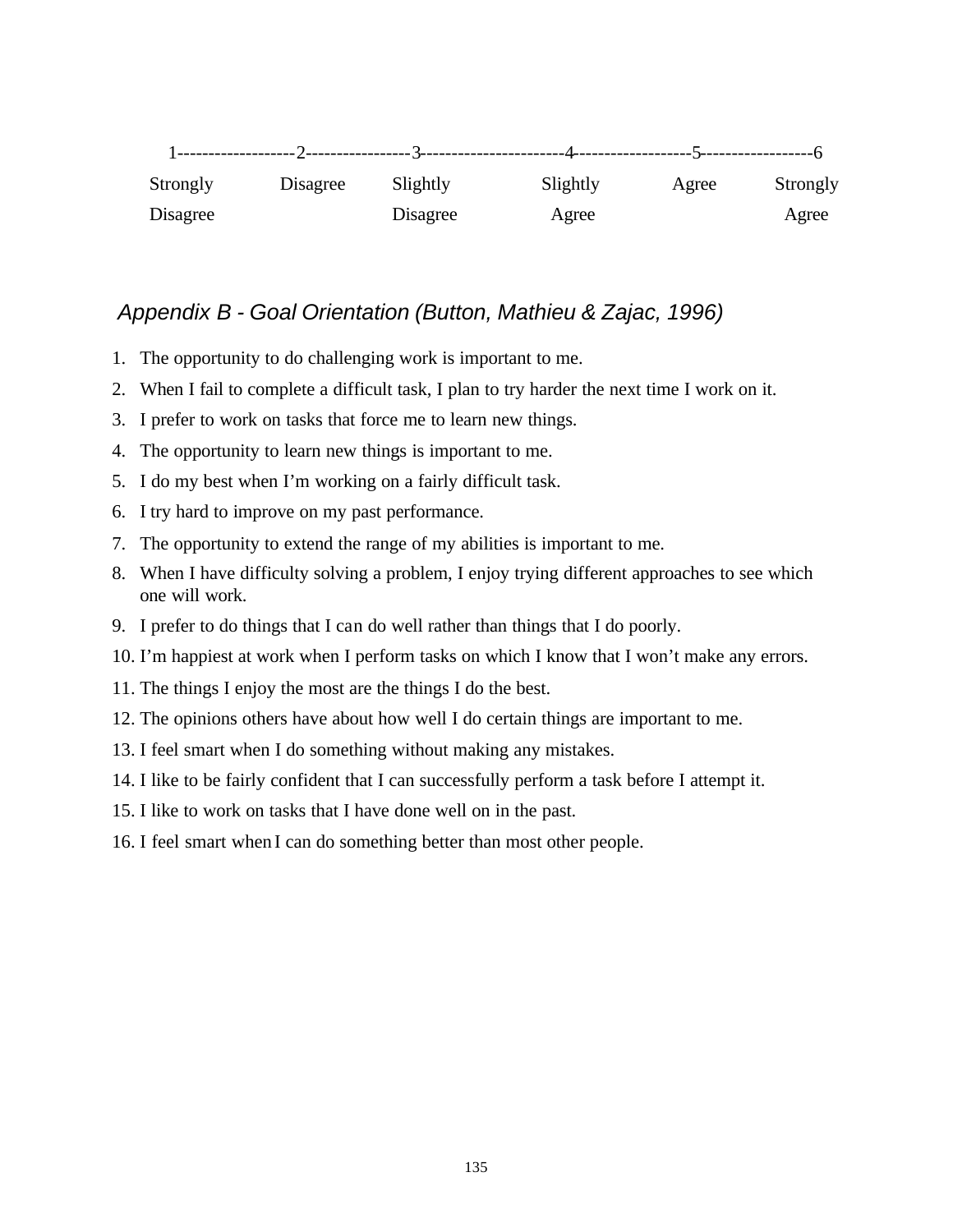| Strongly | Disagree | Slightly | Slightly | Agree | Strongly |
|----------|----------|----------|----------|-------|----------|
| Disagree |          | Disagree | Agree    |       | Agree    |

# *Appendix C - Goal Orientation (VandeWalle, 1997)*

- 1. I am willing to select to a challenging work assignment that I can learn a lot from.
- 2. I often look for opportunities to develop new skills and knowledge.
- 3. I enjoy challenging and difficult tasks at work where I'll learn new skills.
- 4. For me, development of my ability is important enough to take risks.
- 5. I prefer to work in situations that require a high level of ability and talent.
- 6. I'm concerned with showing that I can perform better than my coworkers.
- 7. I try to figure out what it takes to prove my ability to others at work.
- 8. I enjoy it when others at work are aware of how well I am doing.
- 9. I prefer to work on projects where I can prove my ability to others.
- 10. I would avoid taking on a new task if there was a chance that I would appear rather incompetent to others.
- 11. Avoiding a show of low ability is more important to me than learning a new skill.
- 12. I'm concerned about taking on a task at work if my performance would reveal that I had low ability.
- 13. I prefer to avoid situations at work where I might perform poorly.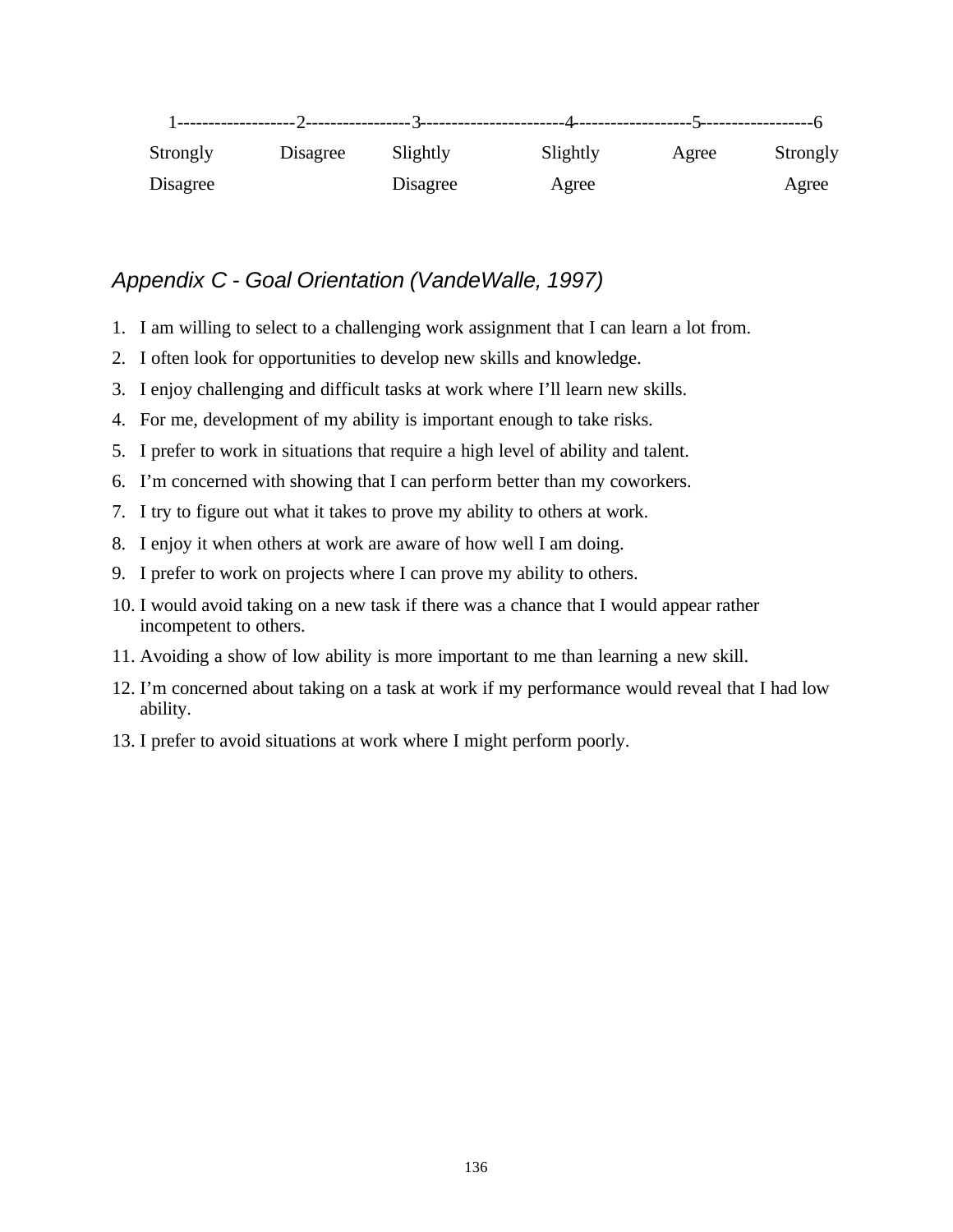| Strongly | Disagree | Slightly | Slightly | Agree | Strongly |
|----------|----------|----------|----------|-------|----------|
| Disagree |          | Disagree | Agree    |       | Agree    |

# *Appendix D - Generalized Self-Efficacy (Chen, Gully & Eden, 2001)*

- 1. I will be able to achieve most of the goals I set for myself.
- 2. When facing difficult tasks, I am certain that I will accomplish them
- 3. In general, I think I can obtain outcomes that are important to me
- 4. I believe I can succeed at most any endeavor to which I set my mind.
- 5. I will be able to successfully overcome many challenges.
- 6. I am confident that I can perform effectively on many different tasks.
- 7. Compared to other people, I can do most tasks very well.
- 8. Even when things are tough, I can perform quite well.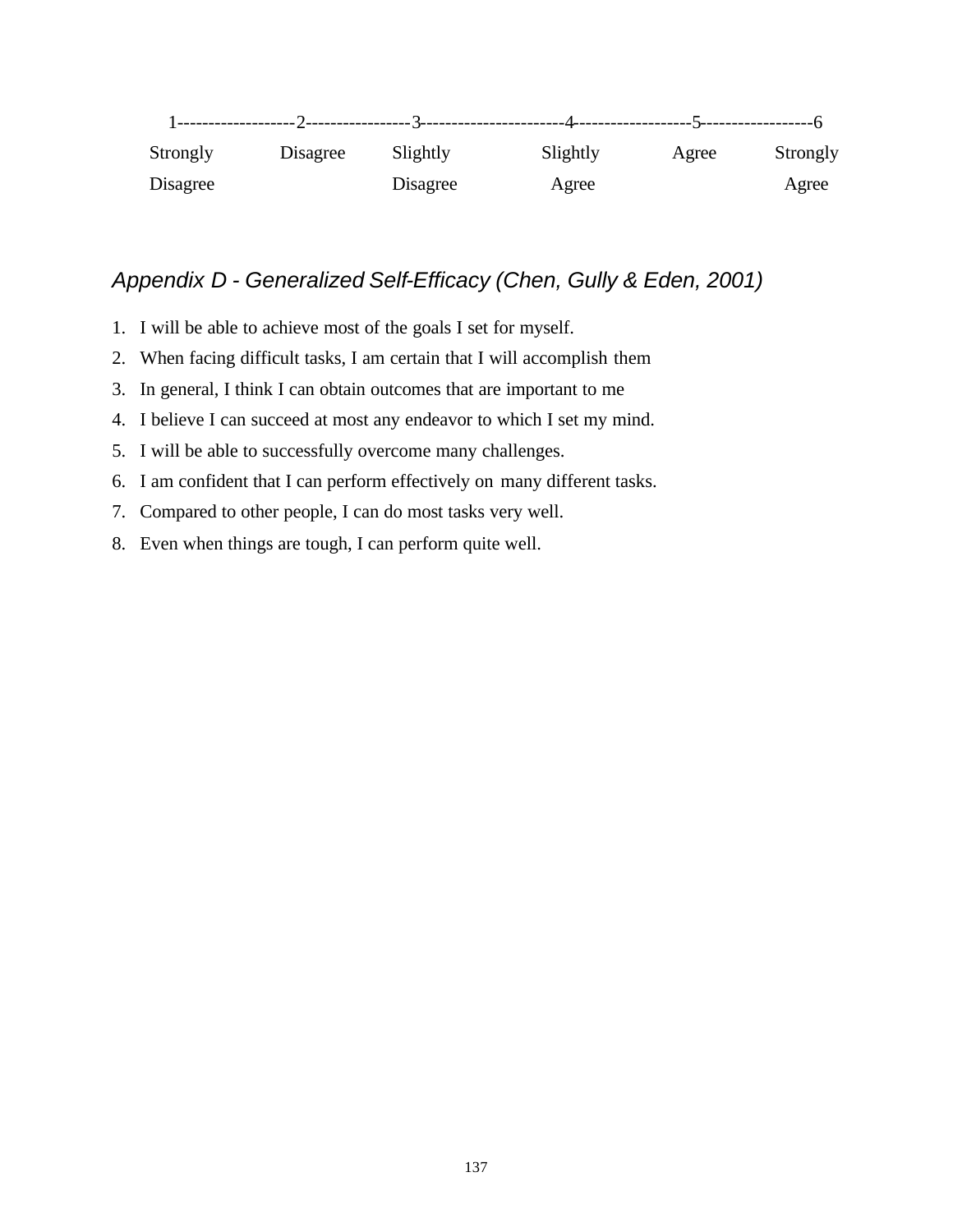| Strongly | Disagree | Slightly | Slightly | Agree | Strongly |
|----------|----------|----------|----------|-------|----------|
| Disagree |          | Disagree | Agree    |       | Agree    |

# *Appendix E - Self-Esteem (Rosenberg, 1965)*

- 1. On the whole, I am satisfied with myself.
- 2. At times, I think I am no good at all.
- 3. I feel that I have a number of good qualities.
- 4. I am able to do things as well as most other people
- 5. I feel I do not have much to be proud of.
- 6. I certainly feel useless at times.
- 7. I feel that I am a person of worth, at least on an equal plane with others
- 8. I wish I could have more respect for myself.
- 9. All in all, I am inclined to feel that I am a failure.
- 10. I take a positive attitude toward myself.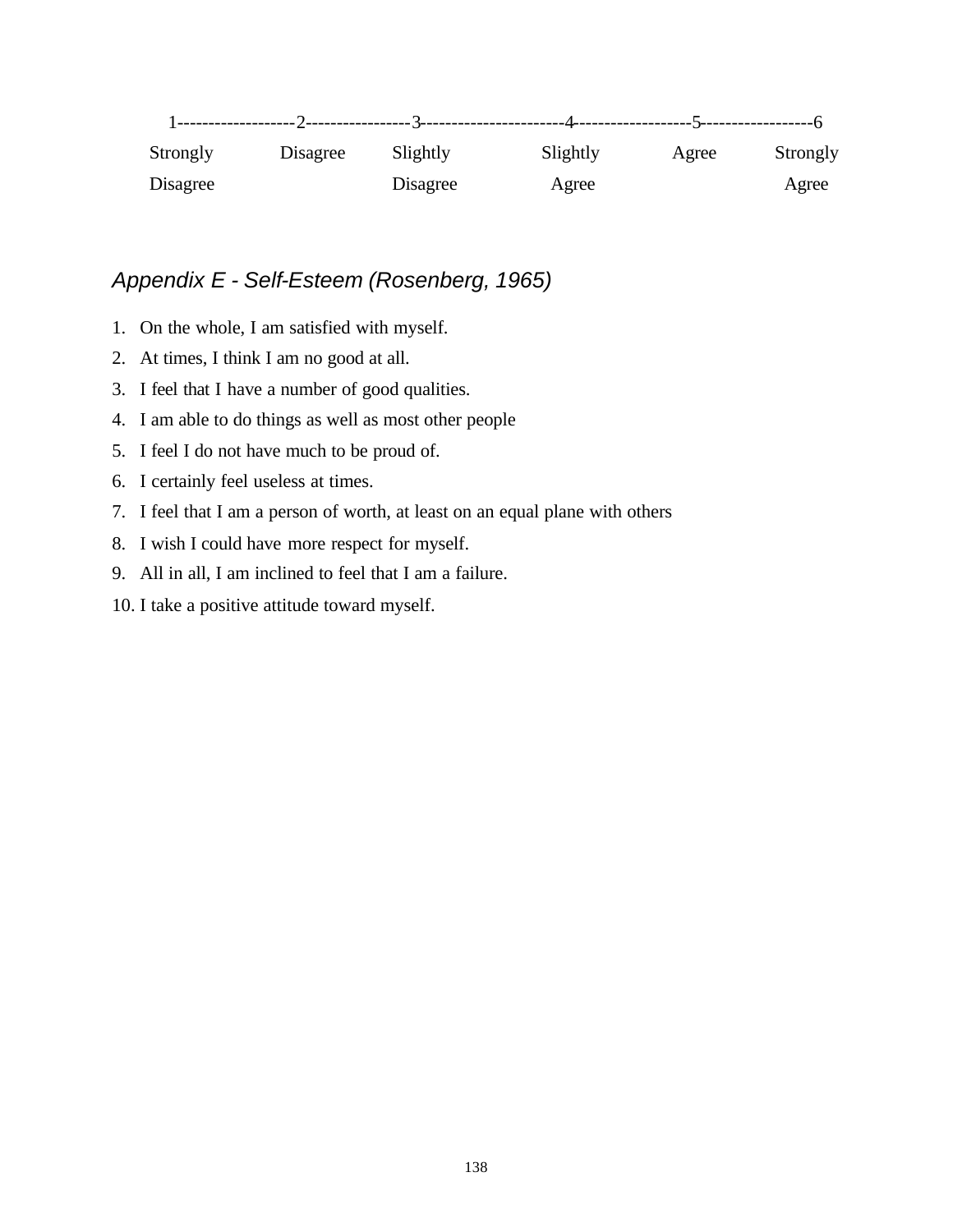| Strongly | Disagree | Slightly | Slightly | Agree | Strongly |
|----------|----------|----------|----------|-------|----------|
| Disagree |          | Disagree | Agree    |       | Agree    |

# *Appendix F - Locus of Control (Levenson, 1981)*

- 1. When I get what I want, it's usually because I worked hard for it
- 2. My life is determined by my own actions
- 3. I am usually able to protect my personal interests
- 4. When I make plans, I am almost certain to make them work
- 5. I can pretty much determine what will happen in my life
- 6. To a great extent, my life is controlled by accidental happenings
- 7. When I get what I want, it's usually because I'm lucky
- 8. It's not always wise for me to plan too far ahead because many things turn out to be a matter of good or bad fortune
- 9. It's chiefly a matter of fate whether or not I have a few friends or many friends
- 10. Whether or not I get to be a leader depends mostly on my ability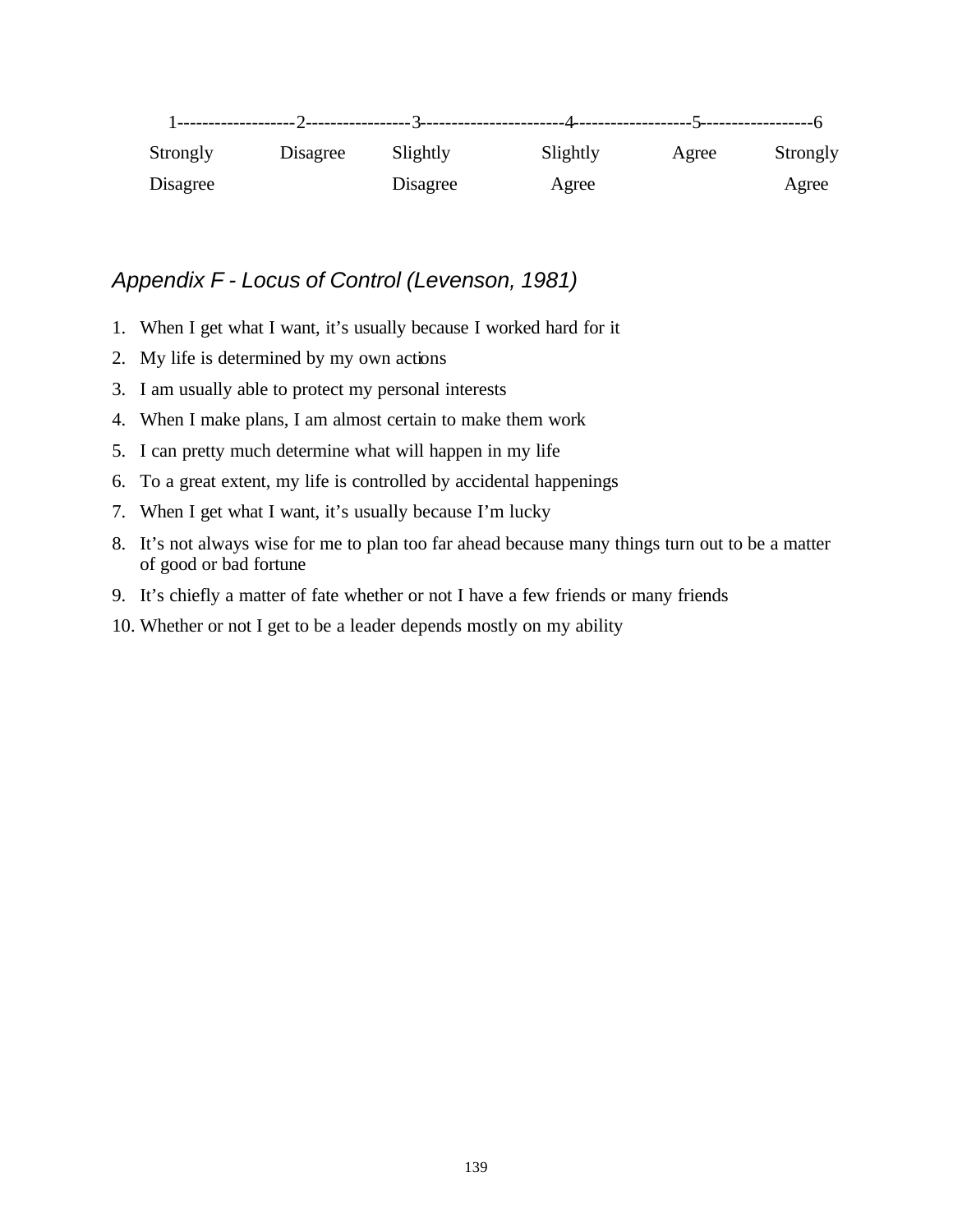| Strongly | Disagree | Slightly | Slightly | Agree | Strongly |
|----------|----------|----------|----------|-------|----------|
| Disagree |          | Disagree | Agree    |       | Agree    |

# *Appendix G - Emotional Stability (Goldberg, 1999)*

Describe yourself as generally are now, not as you wish to be in the future. I generally…….

- 1. Worry about things
- 2. Fear for the worst
- 3. Am afraid of many things
- 4. Get stressed out easily
- 5. Get caught up in my problems
- 6. Am not easily bothered by things
- 7. Am relaxed most of the time
- 8. Am not easily disturbed by events
- 9. Don't worry about things that have already happened
- 10. Adapt easily to new situations
- 11. Remain calm under pressure
- 12. Can handle complex problems
- 13. Know how to cope
- 14. Am calm even in tense situations
- 15. Readily overcome setbacks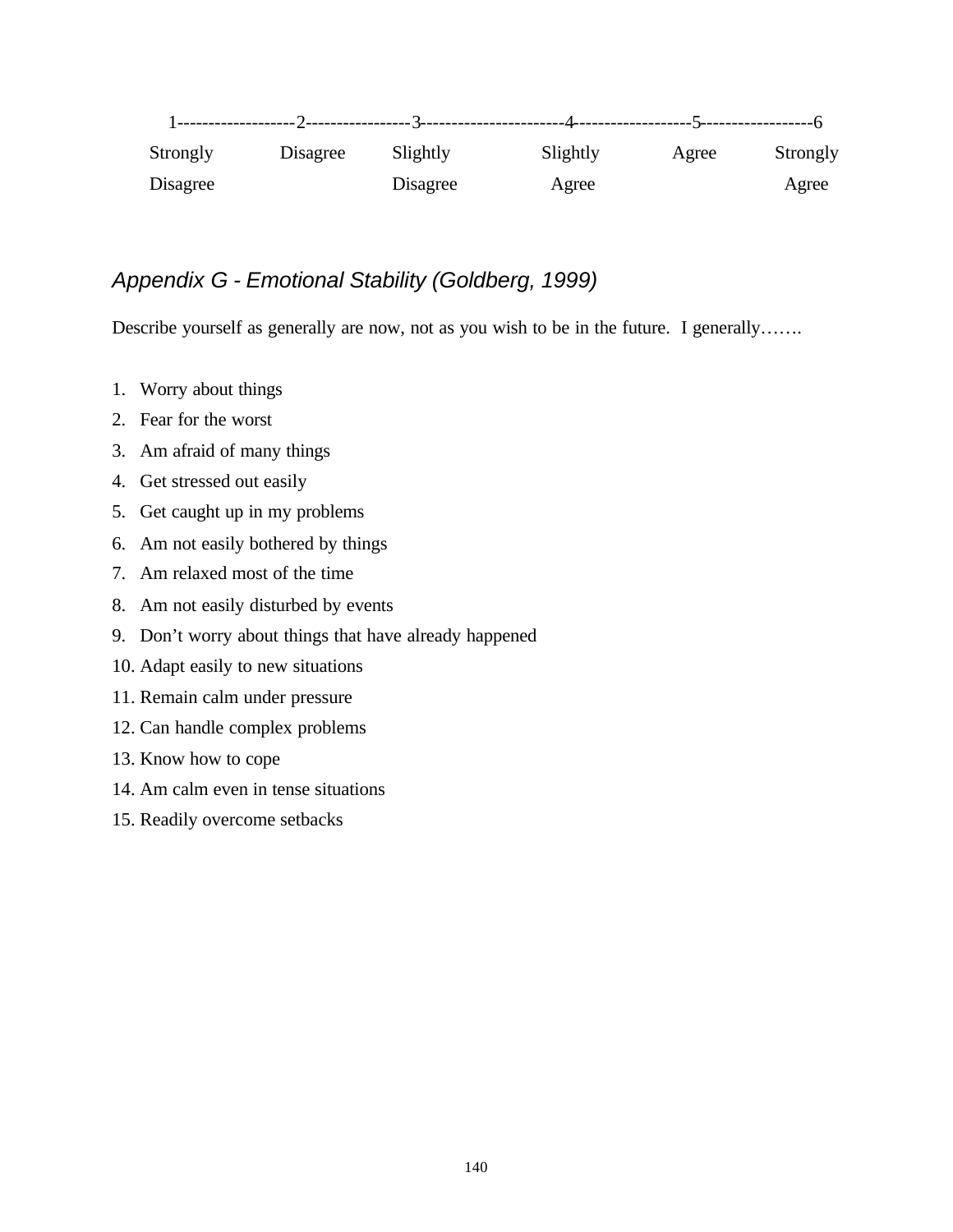| Strongly | Disagree | Slightly | Slightly | Agree | Strongly |
|----------|----------|----------|----------|-------|----------|
| Disagree |          | Disagree | Agree    |       | Agree    |

# *Appendix H - Need for Achievement (Jackson Personality Research Form, 1974)*

- 1. People should be more involved with their work.
- 2. I enjoy difficult work.
- 3. I will not be satisfied until I am the best in my field of work.
- 4. I would work just as hard whether or not I had to earn a living.
- 5. My goal is to do at least a little bit more than anyone else has done before.
- 6. I often set goals that are very difficult to reach.
- 7. As a child I worked a long time for some of the things I earned.
- 8. I don't mind working while other people are having fun.
- 9. I seldom set standards which are difficult for me to reach. (R)
- 10. I have rarely done extra studying in connection with my work. (R)
- 11. I try to work just hard enough to get by. (R)
- 12. I do not let my work get in the way of what I really want to do. (R)
- 13. In my work I seldom do more than is necessary. (R)
- 14. People seldom think of me as a hard worker. (R)
- 15. It doesn't really matter to me whether or not I become one of the best in my field of work. (R)
- 16. I am not really certain what I want to do or how to go about doing it. (R)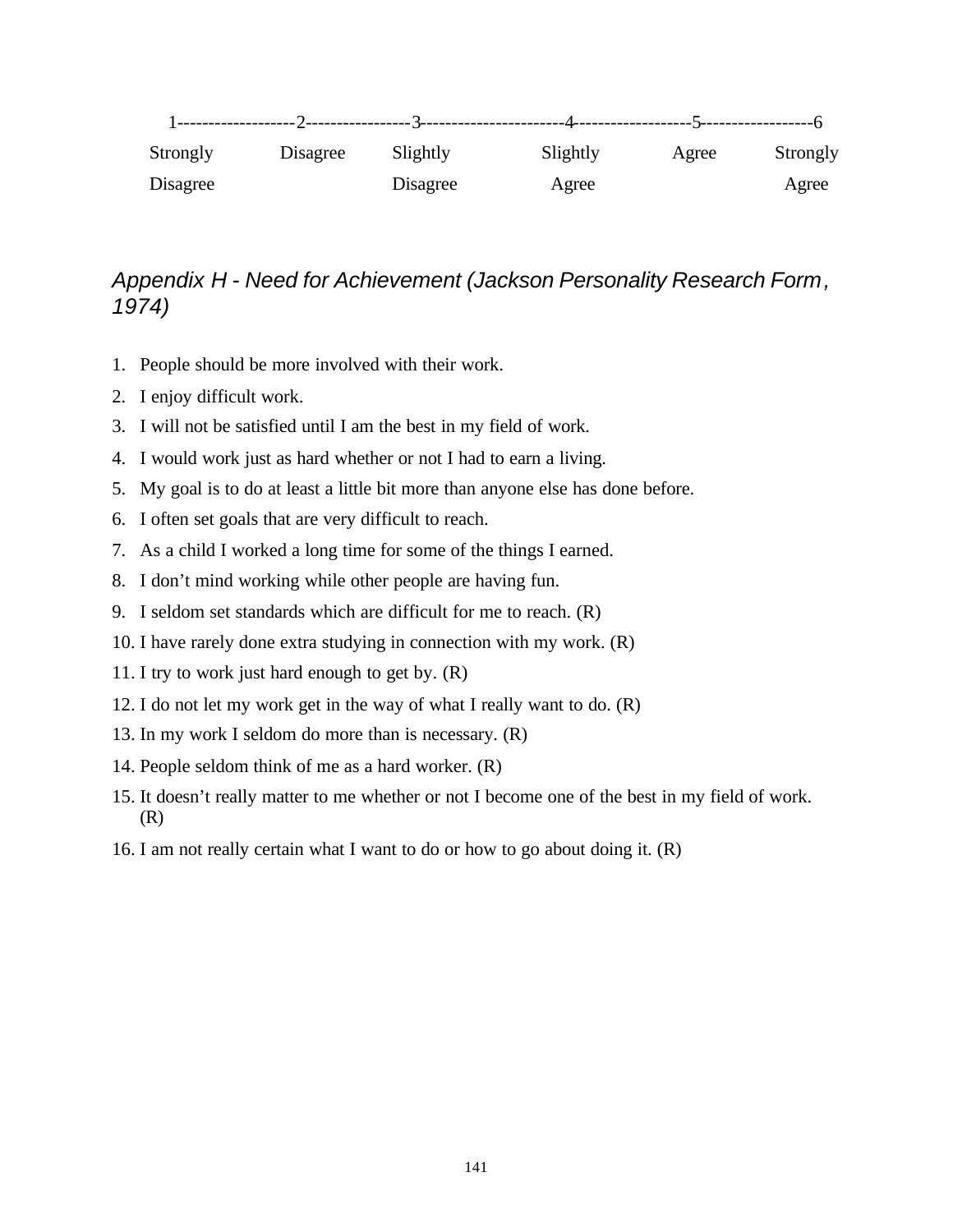| Strongly | Disagree | Slightly | Slightly | Agree | Strongly |
|----------|----------|----------|----------|-------|----------|
| Disagree |          | Disagree | Agree    |       | Agree    |

# *Appendix I - Fear of Negative Evaluation (Leary, 1983)*

- 1. I worry about what people will think of me even when I know it doesn't make any difference.
- 2. I am unconcerned even if I know people are forming an unfavorable impression of me. (R)
- 3. I am frequently afraid of other people noting my shortcomings.
- 4. I rarely worry about what kind of impression I am making on someone. (R)
- 5. I am afraid that others will not approve of me.
- 6. I am afraid that people will find fault with me.
- 7. Other people's opinions of me do not bother me. (R)
- 8. When I am talking to someone, I worry about what they may be thinking about me.
- 9. I am usually worried about what kind of impression I make.
- 10. If I know someone is judging me, it has little effect on me. (R)
- 11. Sometimes I think that I am too concerned with what other people think of me.
- 12. I often worry that I will say or do the wrong things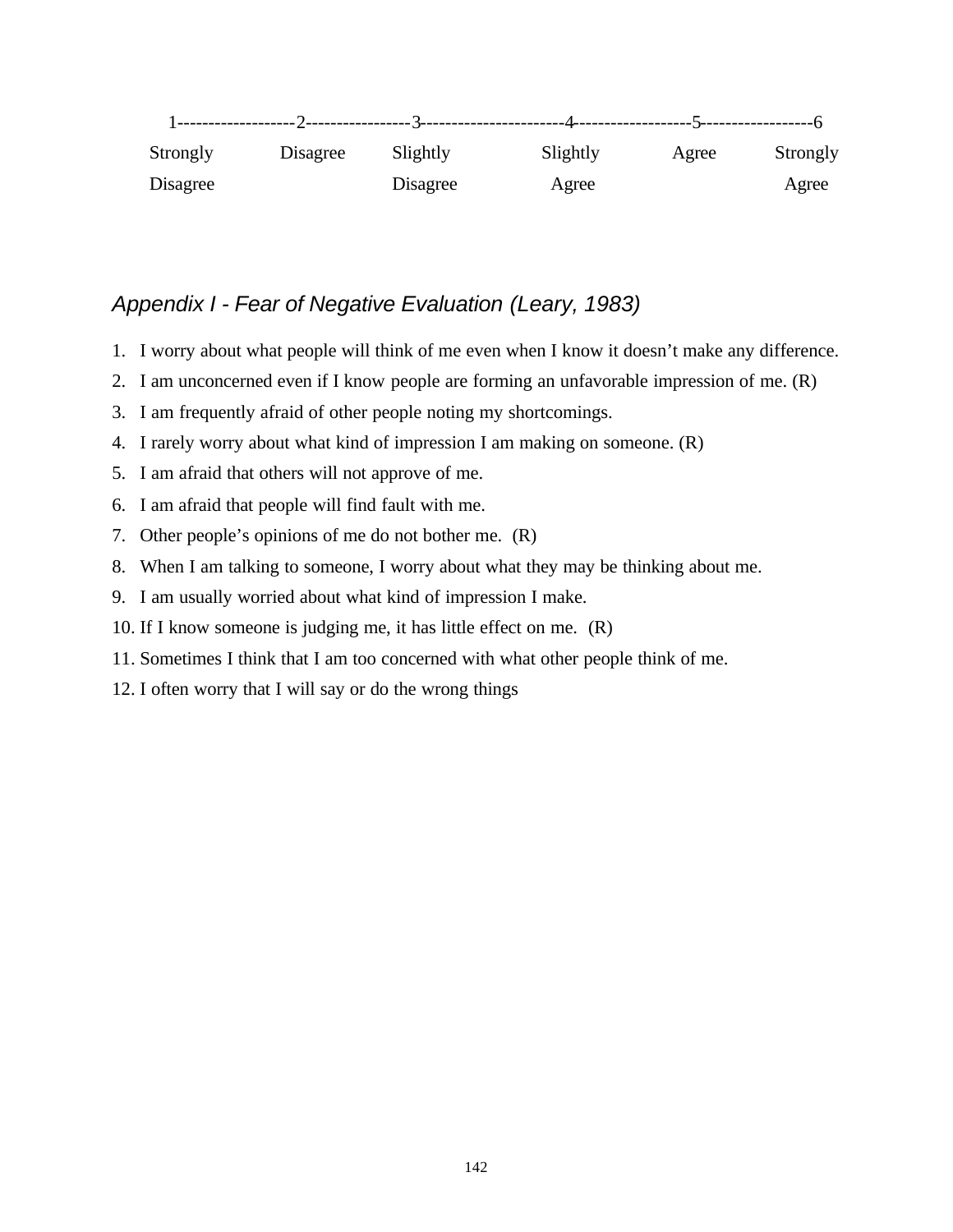# *Appendix J - Social Desirability (Crowne and Marlowe, 1964)*

1 – True of me

2 – Not true of me

- 1. Before I vote, I thoroughly investigate the qualifications of all of the candidates.
- 2. I never hesitate to go out of my way to help someone in trouble.
- 3. I have never intensely disliked anyone.
- 4. I sometimes feel resentful when I don't get my way.
- 5. I am always careful about my manner of dress.
- 6. My table manners at home are as good as when I eat out in a restaurant.
- 7. If I could get into a movie without paying and be sure I was not seen, I would probably do it.
- 8. On a few occasions, I have given up doing some thing because I thought too little of my ability.
- 9. I like to gossip at times.
- 10. There have been times when I felt like rebelling against people in authority even though I knew they were right.
- 11. No matter who I'm talking to, I'm always a good listener.
- 12. I can remember "playing sick" to get out of something.
- 13. There have been occasions when I took advantage of someone.
- 14. I'm always willing to admit it when I make a mistake.
- 15. I always try to practice what I preach.
- 16. I don't find it particularly difficult to get along with loudmouthed, obnoxious people.
- 17. I sometimes try to get even rather than forgive and forget.
- 18. When I don't know something, I don't mind admitting it.
- 19. I am always courteous, even to people who are disagreeable.
- 20. I never resent being asked to return a favor.
- 21. I never make a long trip without checking the safety of my car.
- 22. I have never deliberately said something that hurt someone's feelings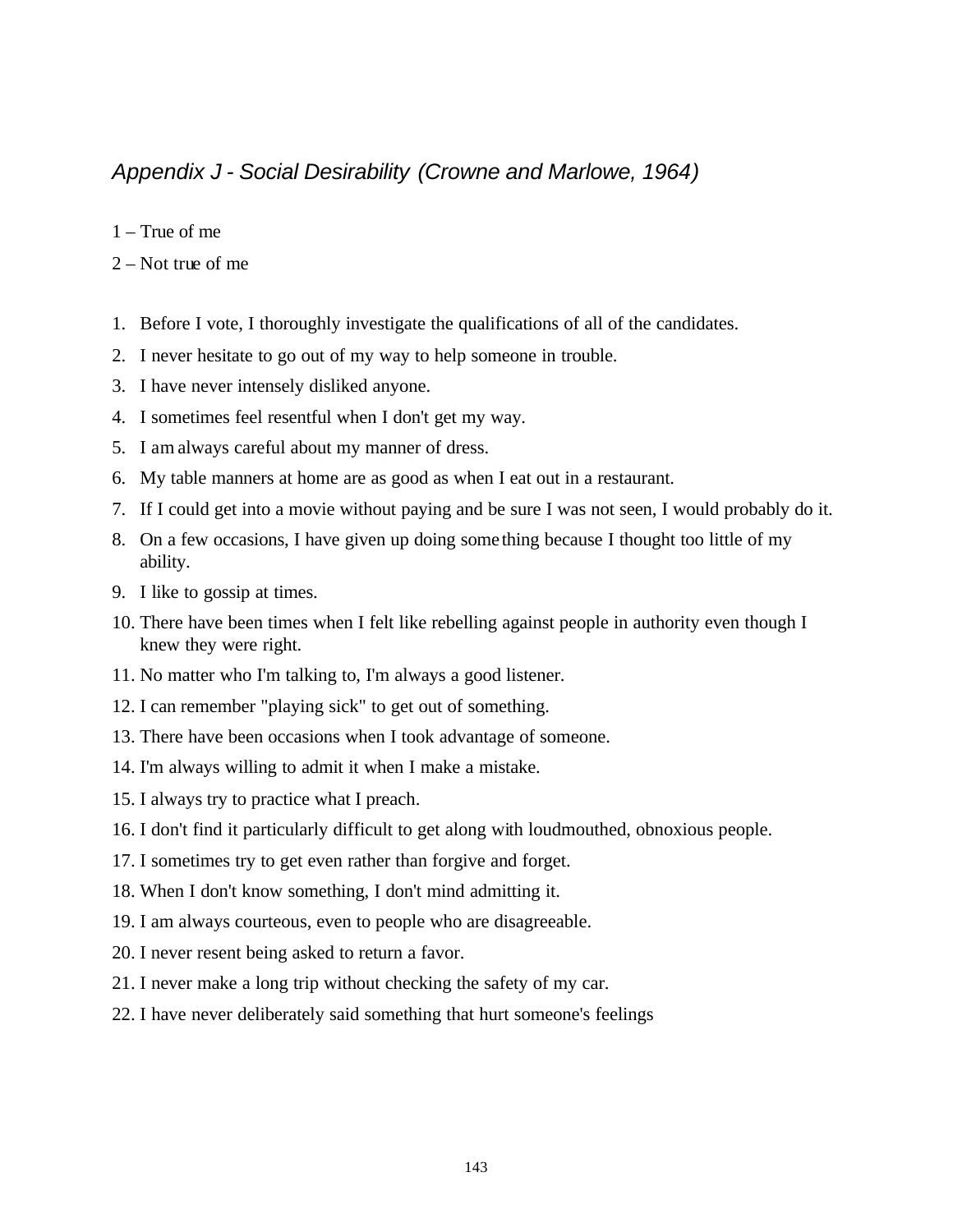### **ARLISE P. MCKINNEY**

Curriculum Vitae December 2003

Business Address: Assistant Professor Department of Business Administration 370 Bryan School of Business and Economics The University of North Carolina at Greensboro P. O. Box 26165 Greensboro, NC 27402-6165 (336) 334-4532 apmckin2@uncg.edu

Home Address: 3950 Cobblestone Bend Drive High Point, NC 27265 (336) 841-5593

### **EDUCATION**

| Ph.D.  | Virginia Polytechnic Institute and State University, December 2003<br>Department of Management<br>Major: Organizational Behavior/Human Resources<br>Minor: Industrial & Organizational Psychology |
|--------|---------------------------------------------------------------------------------------------------------------------------------------------------------------------------------------------------|
|        | <b>Dissertation Title:</b> Goal Orientation: A Test of Competing Models<br>Chairs: Dr. T. W. Bonham and Dr. K. S. Singh                                                                           |
| M.B.A. | The University of North Carolina at Greensboro<br>M.B.A., May 1996                                                                                                                                |
| B.S.   | The University of North Carolina at Greensboro<br>B.S., Accounting, May 1989                                                                                                                      |

#### **PUBLICATIONS:**

**McKinney, A. P**., Carlson, K. D., Mecham, R. L., D'Angelo, N., & Connerley, M. L. "Recruiters' Use of GPA in Initial Screening Decisions: Higher GPAs Don't Always Make the Cut." In press at Personnel Psychology.

#### **CONFERENCE PRESENTATIONS**

Hollander, E. R., Watt, A., & **McKinney, A. P.** "NBADS Format: Further support to its advantages over other formats." Presented at the Society of Industrial and Organizational Psychology Annual Meeting, Orlando, FL, April 2003.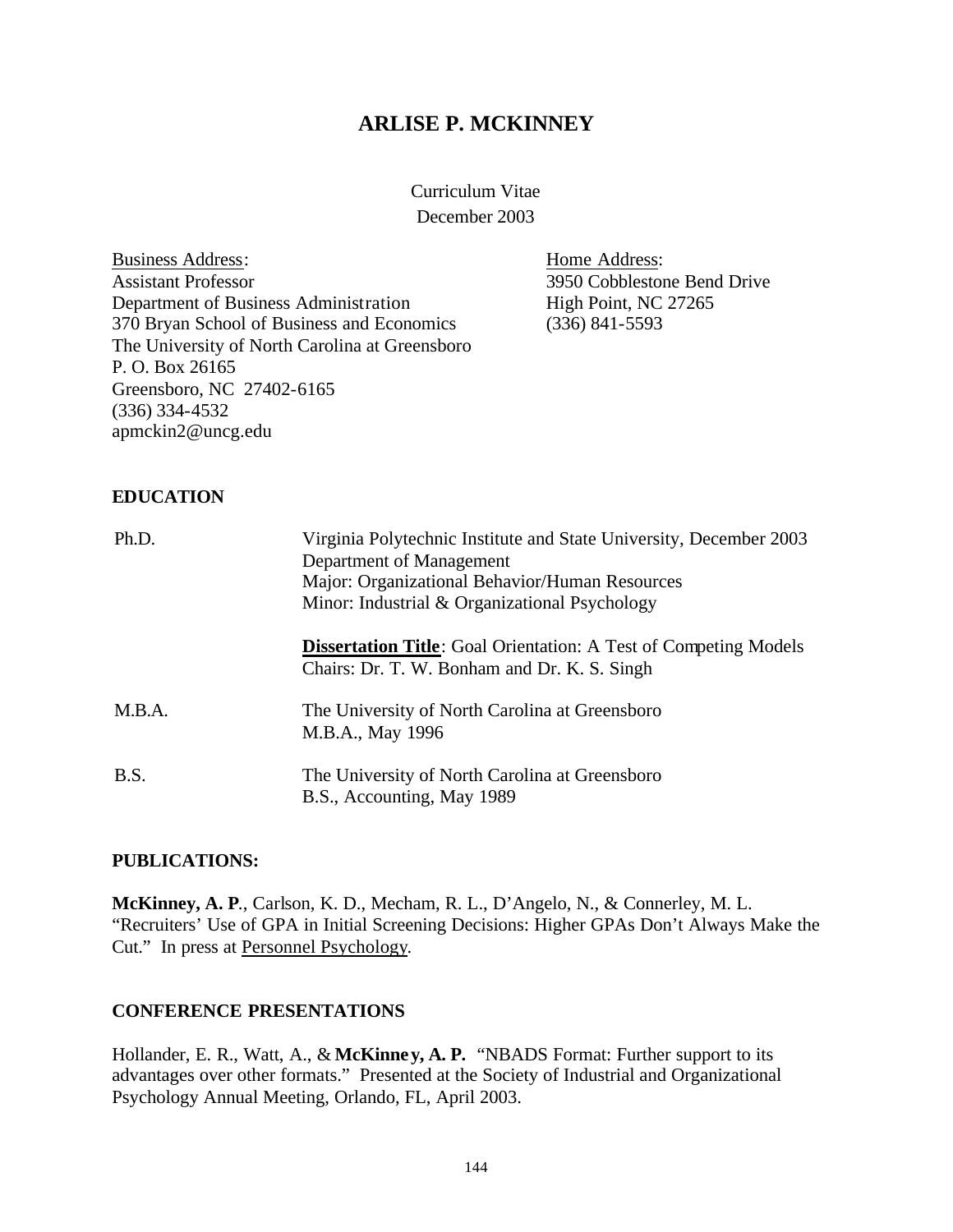### **CONFERENCE PRESENTATIONS (Continued)**

Donovan, J. J., **McKinney, A. P.** & Quintela, Y (Chairs). "Work motivation: Theoretical approaches to understanding contextual performance behaviors." Panel discussion presented at the Society of Industrial and Organizational Psychology, Annual Meeting, Orlando, FL, April 2003.

**McKinney, A. P**., & Carlson, K. D. "The Incremental Contribution of Trait Goal Orientation in Explaining Performance Variability." Presented at the Society of Industrial and Organizational Psychology Annual Meeting, Toronto, CA, April 2002.

**McKinney, A. P**., Mecham, R. L., D'Angelo, N., Carlson, K. D., & Connerley, M. L. "GPA and the Likelihood of Adverse Impact in Screening Decisions." Presented at the Society of Industrial and Organizational Psychology Annual Meeting, San Diego, CA, April 2001.

### **RESEARCH IN PROGRESS**

Working Papers:

**McKinney, A. P**., & Carlson, K. D. "Trait conceptualizations of goal orientation: A metaanalytic examination of criterion-related validity." Targeted at Personnel Psychology.

**McKinney, A. P**. "The interactive effects of self-efficacy and trait goal orientation in explaining performance variability." Targeted at Human Performance.

**McKinney, A. P**. "The predictive validity of personnel selection assessments and the likelihood of adverse impact: A case for integrity tests." Targeted at the Journal of Applied Psychology.

#### **RESEARCH INTERESTS**

Primary Research Interests:

**Work Motivation and Job Performance** – extending research in work motivation with a focus on identifying motivational traits and self-regulatory behaviors to examine these relationships with job performance.

**Individual Differences –** examining the construct validity evidence for trait (e.g., personality, goal orientation) and state (e.g., self-efficacy, affectivity) constructs in organizational research focusing on the conceptual development of these constructs and the psychometric properties of associated measures.

**Job Performance** – extending research that explores the nature of the job performance criterion to examine the unique influence of task and contextual performance behaviors on supervisory ratings of job performance.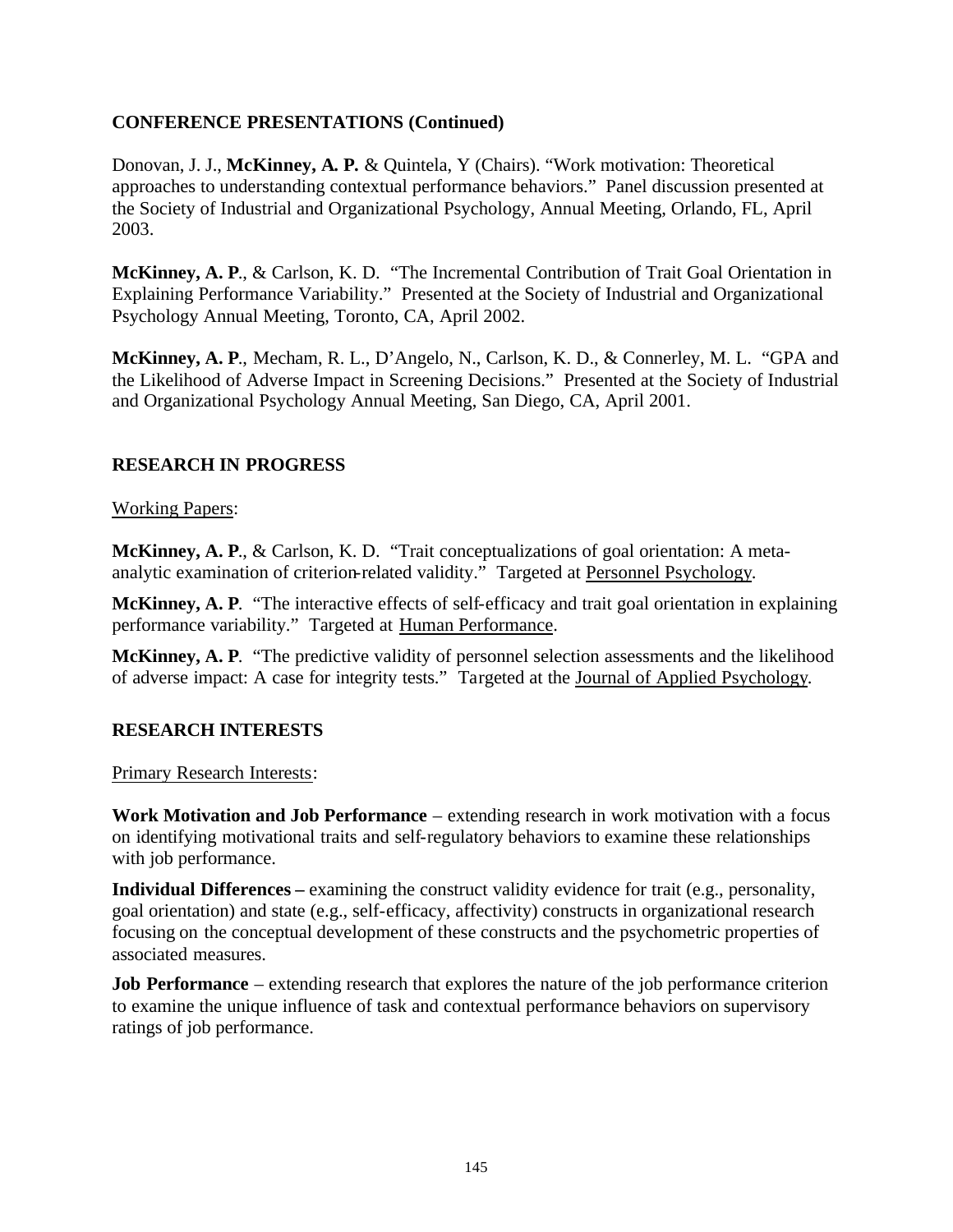### **TEACHING EXPERIENCE:**

| August $2003$ – Present   | <b>Assistant Professor</b> – Department of Business Administration<br>The University of North Carolina at Greensboro<br>Industrial and Organizational Psychology<br><b>Managing Diversity</b><br>$\bullet$<br><b>Understanding Work Team Effectiveness</b><br>$\bullet$ |
|---------------------------|-------------------------------------------------------------------------------------------------------------------------------------------------------------------------------------------------------------------------------------------------------------------------|
| June $2000 -$ July $2003$ | <b>Instructor</b> – Department of Management<br>Virginia Polytechnic Institute and State University<br>Organizational Behavior<br>Human Resource Management<br>$\bullet$<br>Principles of Management                                                                    |

### **ACADEMIC PROFESSIONAL ACTIVITIES**

Academy of Management (AOM) Southern Management Association (SMA) Society of Industrial and Organizational Psychology (SIOP) Center for Advanced Research Methods (CARMA) KPMG Management Doctoral Students Association, PhD. Project National Black MBA Association

### **NON-ACADEMIC PROFESSIONAL EXPERIENCE**

### **Wachovia Corporation, Winston-Salem, NC**

| $1997 - 1999$ | <b>Consumer Sales and Service</b><br><b>Project Manager, Training &amp; Development</b><br>Responsible for planning, development and implementation of consumer sales<br>and service training for 5-state territory with project leadership on the mergers<br>& acquisitions team and business process reengineering efforts |
|---------------|------------------------------------------------------------------------------------------------------------------------------------------------------------------------------------------------------------------------------------------------------------------------------------------------------------------------------|
| $1996 - 1997$ | <b>Senior Training Specialist</b><br>Responsible for design, development and delivery of consumer management<br>training program for 5-state territory                                                                                                                                                                       |
| $1994 - 1996$ | <b>Consumer Credit Analyst</b><br>Responsible for ensuring compliance of consumer lending practices for<br><b>Piedmont Triad Regional Operations</b>                                                                                                                                                                         |
| $1989 - 1996$ | <b>Consumer Branch Manager</b><br>Responsible for the management of consumer branch network to include<br>budgeting, personnel administration, and sales and service                                                                                                                                                         |